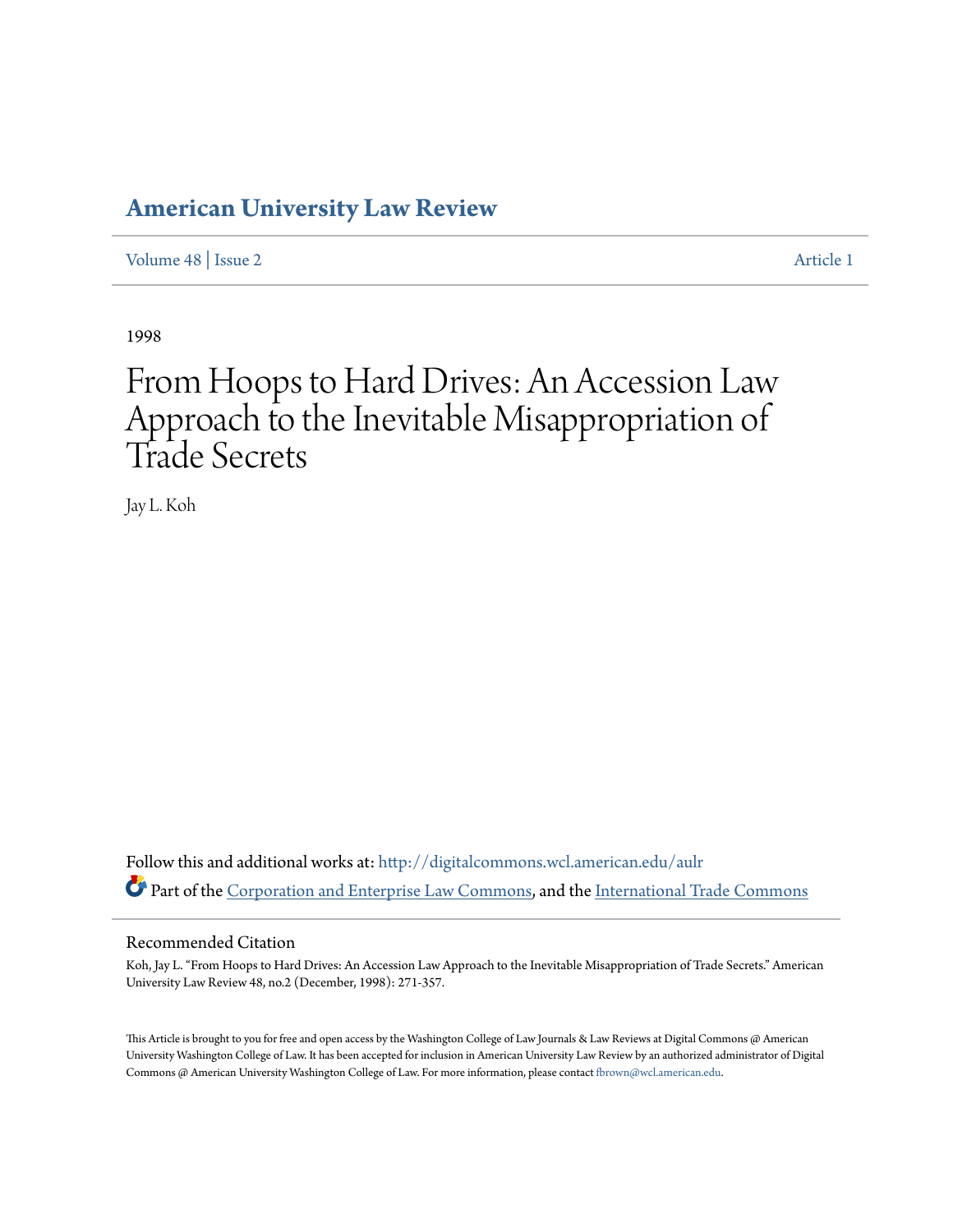## From Hoops to Hard Drives: An Accession Law Approach to the Inevitable Misappropriation of Trade Secrets

#### **Keywords**

Trade secrets, Doctrine of Inevitable Misappropriation, Economic Espionage, Act of 1996 ("EEA"), corporations, Uniform Trade Secrets Act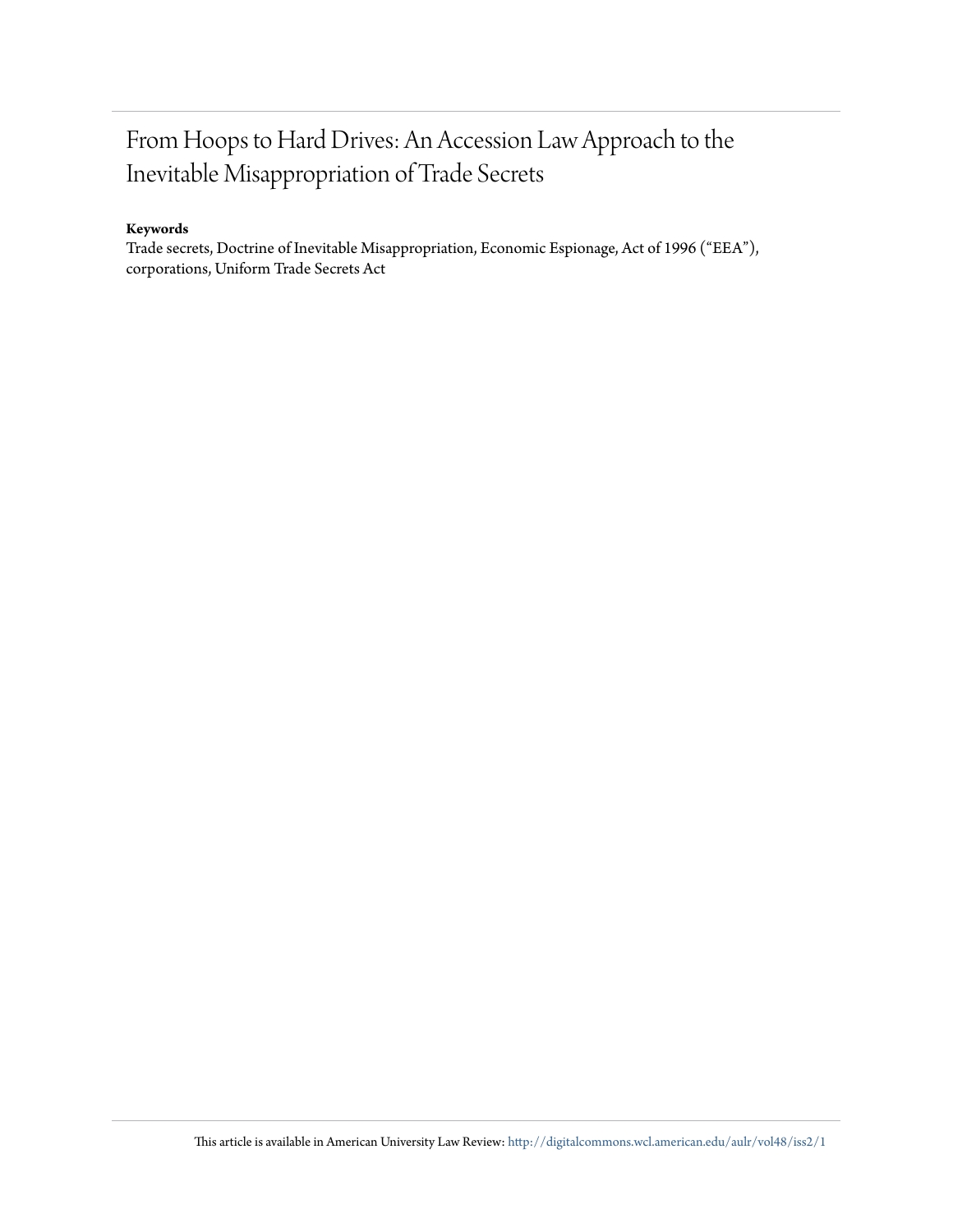## ARTICLES

## FROM HOOPS TO HARD DRIVES: AN ACCESSION LAW APPROACH TO THE INEVITABLE MISAPPROPRIATION OF TRADE SECRETS

#### JAY L. KOH<sup>∗</sup>

#### TABLE OF CONTENTS

| Introduction |    |                                                          |     |
|--------------|----|----------------------------------------------------------|-----|
|              |    | I. The Doctrine of Inevitable Misappropriation 276       |     |
|              |    |                                                          |     |
|              | В. |                                                          |     |
|              |    |                                                          |     |
|              |    |                                                          |     |
|              |    |                                                          |     |
|              |    | 1. Specific limitations in determining inevitability 286 |     |
|              |    | a. The <i>Standard Brands</i> approach: general fact-    |     |
|              |    |                                                          | 286 |
|              |    | b. The Cyprus Foote approach: focusing on bad            |     |
|              |    |                                                          |     |
|              |    | c. The <i>International Paper</i> approach: requiring    |     |
|              |    |                                                          | 291 |
|              |    | d. The <i>Merck</i> $\&& Co.$ approach: objective        |     |
|              |    |                                                          |     |
|              |    | 2. Excessive general focus on employer interests 298     |     |
|              |    | 3. Inadequate and inconsistent all-or-nothing            |     |
|              |    |                                                          | 299 |
|              |    |                                                          |     |

<sup>∗</sup> Clerk to the Honorable Michael Boudin, United States Court of Appeals for the First Circuit. J.D., *Yale Law School*, 1998; MSc, *Oxford University*, 1993; A.B., *Harvard College*, 1992. My thanks to Robert Ellickson, Gerard Magliocca, and Allison Moore for their comments on previous drafts and to Robert Gordon, Roberta Romano, and Judge Boudin for their general guidance.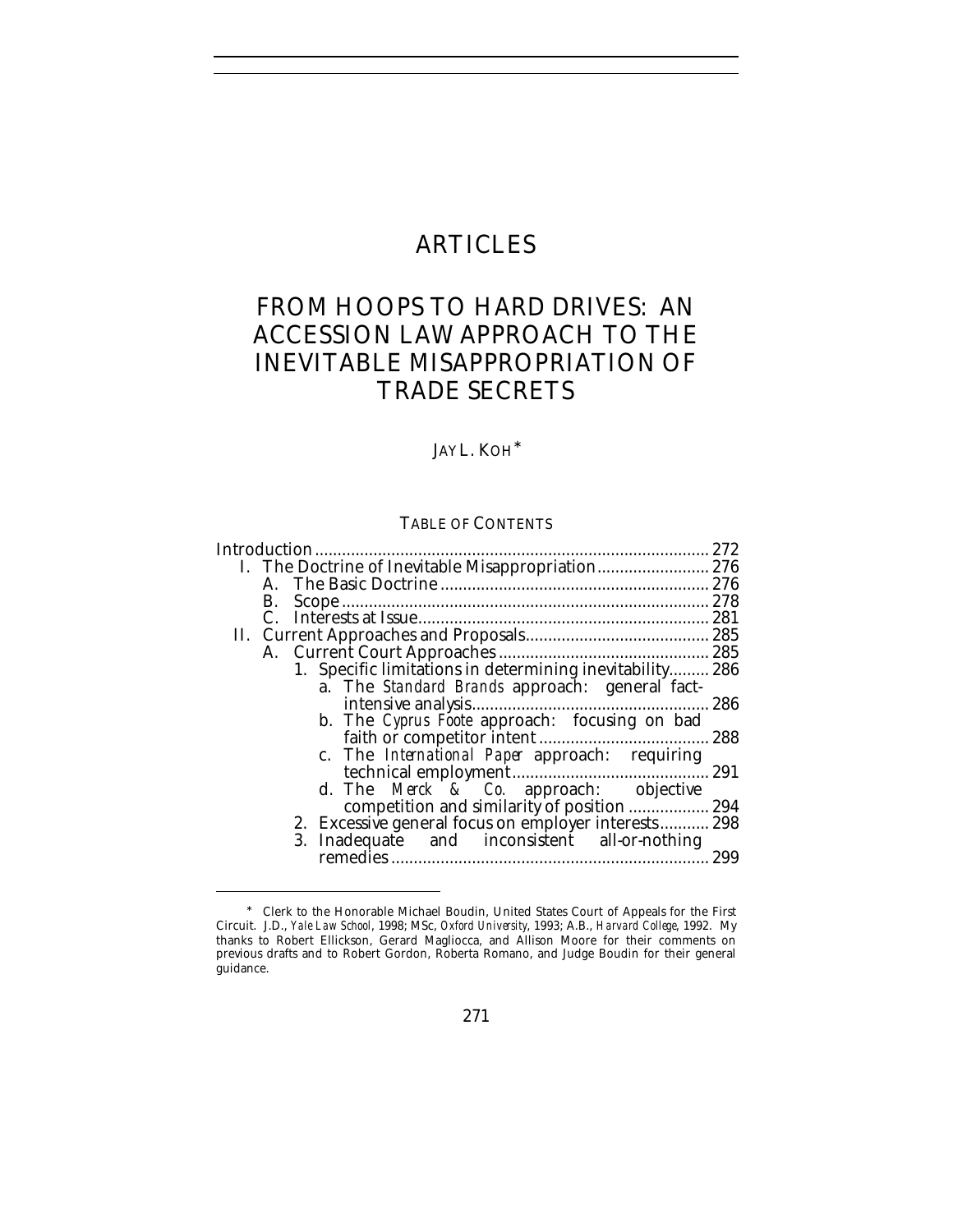| <b>B.</b> |                                                       |     |
|-----------|-------------------------------------------------------|-----|
|           |                                                       |     |
|           | a. Total rejection of inevitable misappropriation 308 |     |
|           | b. Total acceptance of the alienability of human      |     |
|           |                                                       |     |
|           |                                                       |     |
|           |                                                       |     |
|           |                                                       |     |
|           |                                                       |     |
|           |                                                       |     |
|           | b. Transformations: identity and value-               |     |
|           |                                                       |     |
|           | c. Bad faith, negligence, and willfulness  326        |     |
|           |                                                       |     |
|           | a. Vesting title and control: the tests of principal  |     |
|           | part, identity transformation, and value-             |     |
|           |                                                       | 328 |
|           | b. Allocating compensation and value: the costs       |     |
|           | of raw materials, skill, and labor  331               |     |
|           | c. Bad faith, negligence, and willfulness 333         |     |
|           | B. Applicability to Inevitable Misappropriation  334  |     |
|           |                                                       |     |
|           | 1. Determining inevitability: separability, bad faith |     |
|           | improver, and comparative valuation  338              |     |
|           |                                                       |     |
|           |                                                       |     |
|           |                                                       |     |
|           |                                                       |     |

#### **INTRODUCTION**

In recent years, U.S. corporations have become concerned about the misappropriation of trade secrets. $^{\rm 1}$  Civil trade secret litigation has grown enormously over the last two decades, and trade secret law has become more popular among legal practitioners.<sup>2</sup> In light of these concerns, Congress passed the comprehensive Economic Espionage Act of 1996  $\rm (^{\circ}EEA^{''})^{3}$  which makes certain misappropriations of trade secrets federal felonies.<sup>4</sup> Increased access to information through computers and the Internet has heightened concerns regarding the international pilfering of U.S. corporate trade secrets.<sup>5</sup>

Congress has primarily focused on cases of industrial espionage

<sup>1</sup>*. See* Thomas P. Heed, Comment, *Misappropriation of Trade Secrets: The Last Civil RICO Cause of Action That Works*, 30 J. MARSHALL L. REV. 207, 210-11 (1996) (stating that between 1985 and 1994, reported incidents of misappropriated trade secrets rose 260% and tripled from 1993-1995).

<sup>2</sup>*. See* Suellen Lowry, Note, *Inevitable Disclosure Trade Secret Disputes: Dissolutions of Concurrent Property Interests*, 40 STAN. L. REV. 519, 519 (1988) (noting that "trade secret litigation is burgeoning").

<sup>3</sup>*. See* Economic Espionage Act of 1996 § 101(a), 18 U.S.C. §§ 1831-1839 (Supp. 1997).

<sup>4</sup>*. See id.* §§ 1831-1832 (providing for individual fines of up to \$500,000 and imprisonment for up to 15 years, as well as organizational fines of up to \$10,000,000 for violations of the Act).

<sup>5</sup>*. See* Marc S. Friedman & Kristin Bissinger, *"Infojacking": Crimes on the Information Superhighway*, J. PROPRIETARY RTS., May 1997, at 2, 5-6 (describing the EEA as one response to the increasing concern over computer-related theft of trade secrets).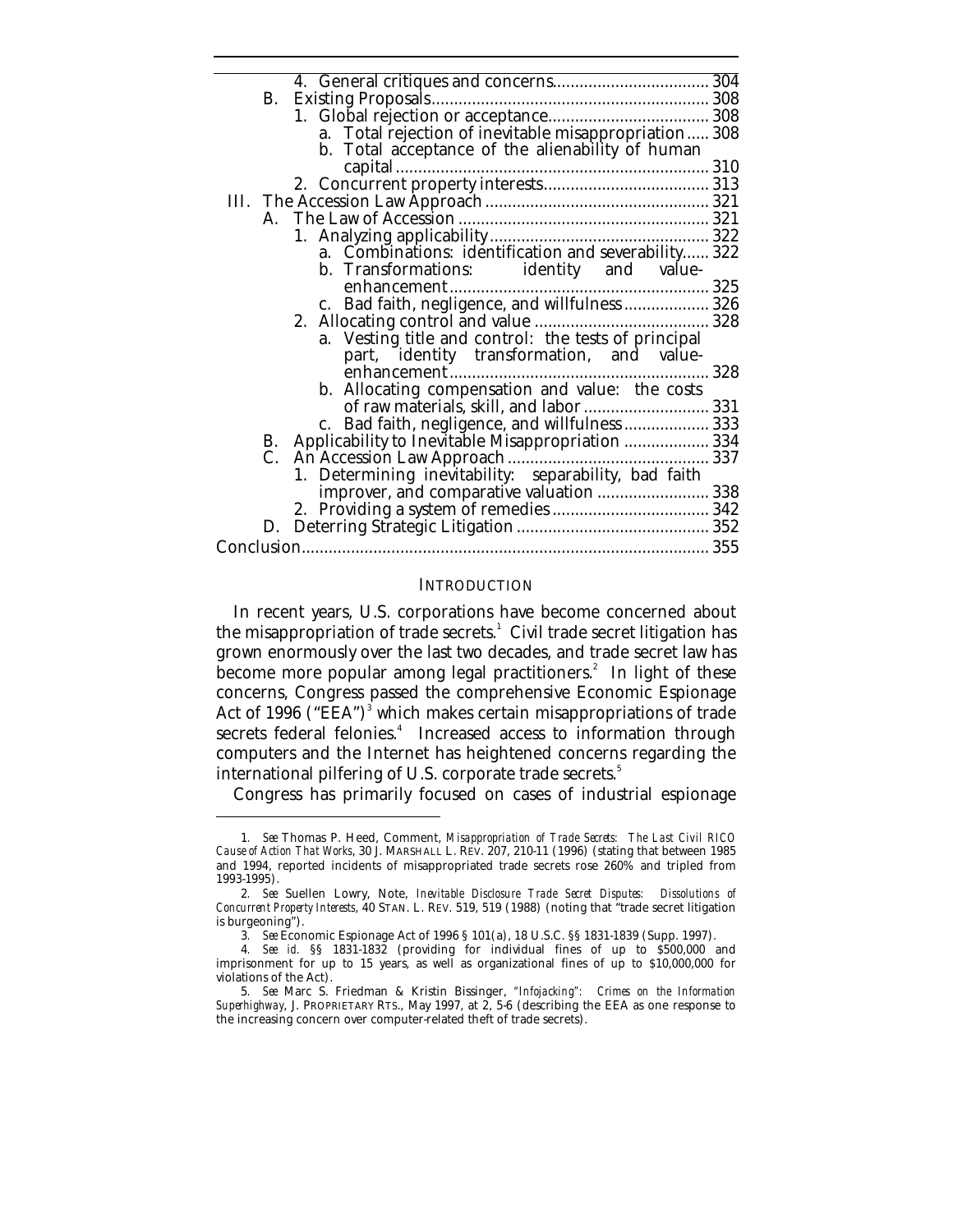involving foreign agents and corrupt employees.<sup>6</sup> A more subtle, long-term trend, however, is the growth in civil litigation over the unintentional, or even inevitable, transfer or disclosure of employers' trade secrets by former employees to their new employers.

Employers have argued that under certain conditions, employees who leave an employer to work for a competitor will inevitably, inappropriately, and thus illegally disclose or use their former employers' trade secrets in the course of their new employment.<sup>7</sup> Former employers of key employees have raised this argument, known as "inevitable misappropriation," in support of motions to enjoin employees from working for competitors.<sup>8</sup> These employerplaintiffs have brought suit under common law as well as state law versions of the Uniform Trade Secrets Act ("UTSA").<sup>9</sup>

Over the last thirty years, a growing number of federal and state courts have wrestled with employers' concerns regarding the disclosure of trade secrets in an attempt to develop a coherent approach to the doctrine of inevitable misappropriation.<sup>10</sup>

-

10*. Compare* IDS Life Ins. Co. v. Sunamerica, Inc., 958 F. Supp. 1258, 1282 (N.D. Ill. 1997) (granting an injunction to prevent a defendant corporation from hiring a former employee of plaintiff in order to prevent the misappropriation of plaintiff's trade secrets), *aff'd in part,*

<sup>6</sup>*. See* Spencer Simon, *The Economic Espionage Act*, 13 BERKELEY TECH. L.J. 305, 309 (1998) (contending that federal legislation is necessary to combat the growing scourge of economic espionage by both domestic and foreign agents); Robert L. Tucker, *Industrial Espionage as Unfair Competition*, 29 U. TOL. L. REV. 245, 246 (1998) (commenting on the increasing number of American companies subject to industrial espionage sponsored by foreign governments); Darren S. Tucker, Note, *The Federal Government's War on Economic Espionage*, 18 U. PA. J. INT'L ECON. L. 1109, 1142 (1997) (suggesting that one of the main purposes of the EEA is to combat foreign trade secret theft); s*ee also, e.g.*, *FBI Charges Taiwanese Tried to Steal Taxol Trade Secrets from BMS*, 1998 Andrews Intell. Prop. Litig. Rep. (Andrews Publications) 3 (June 18, 1997) (reporting the first indictments of international trade secret theft under the EEA involving Taiwanese nationals attempting to buy anti-cancer drug production secrets from an executive posing as a "corrupt [company] scientist"); Louis Lavelle, *Spies and Spy Catchers; Espionage Thrives in Business World*, RECORD (Bergen County, N.J.), Sept. 6, 1998, at A1 (reporting that five prosecutions of international agents have taken place under the EEA as of September 1998).

<sup>7</sup>*. See, e.g.*, PepsiCo, Inc. v. Redmond, 54 F.3d 1262, 1272 (7th Cir. 1995) (upholding an injunction against the employment of a beverage company employee by a competitor on the grounds that the employee would inevitably disclose the former company's trade secrets through the course of similar employment with the latter company); Norand Corp. v. Parkin, 785 F. Supp. 1353, 1356 (N.D. Iowa 1990) (providing a temporary restraining order on the basis of threatened or inevitable misappropriation).

<sup>8</sup>*. See PepsiCo*, 54 F.3d at 1268.

<sup>9.</sup> UNIF. TRADE SECRETS ACT § 2(a) (amended 1985), 14 U.L.A. 433-67 (Supp. 1998). The Uniform Trade Secrets Act has been passed by 40 states and the District of Columbia. *See* James H.A. Pooley et al., *Understanding the Economic Espionage Act of 1996*, 5 TEX. INTELL. PROP. L.J. 177, 187 n.64 (1997) (observing that although 40 states and the District of Columbia have adopted the Uniform Trade Secrets Act, some states have modified it); *see also* Roy E. Thoman, Book Review, 22 N.C. J. INT'L L. & COM. REG. 695, 695 (1997) (reviewing MICHAEL CRAIG BUDDEN, PROTECTING TRADE SECRETS UNDER THE UNIFORM TRADE SECRETS ACT: PRACTICAL ADVICE FOR EXECUTIVES (1996)). The extent of the courts' application of the inevitable misappropriation doctrine is detailed in Part I.B.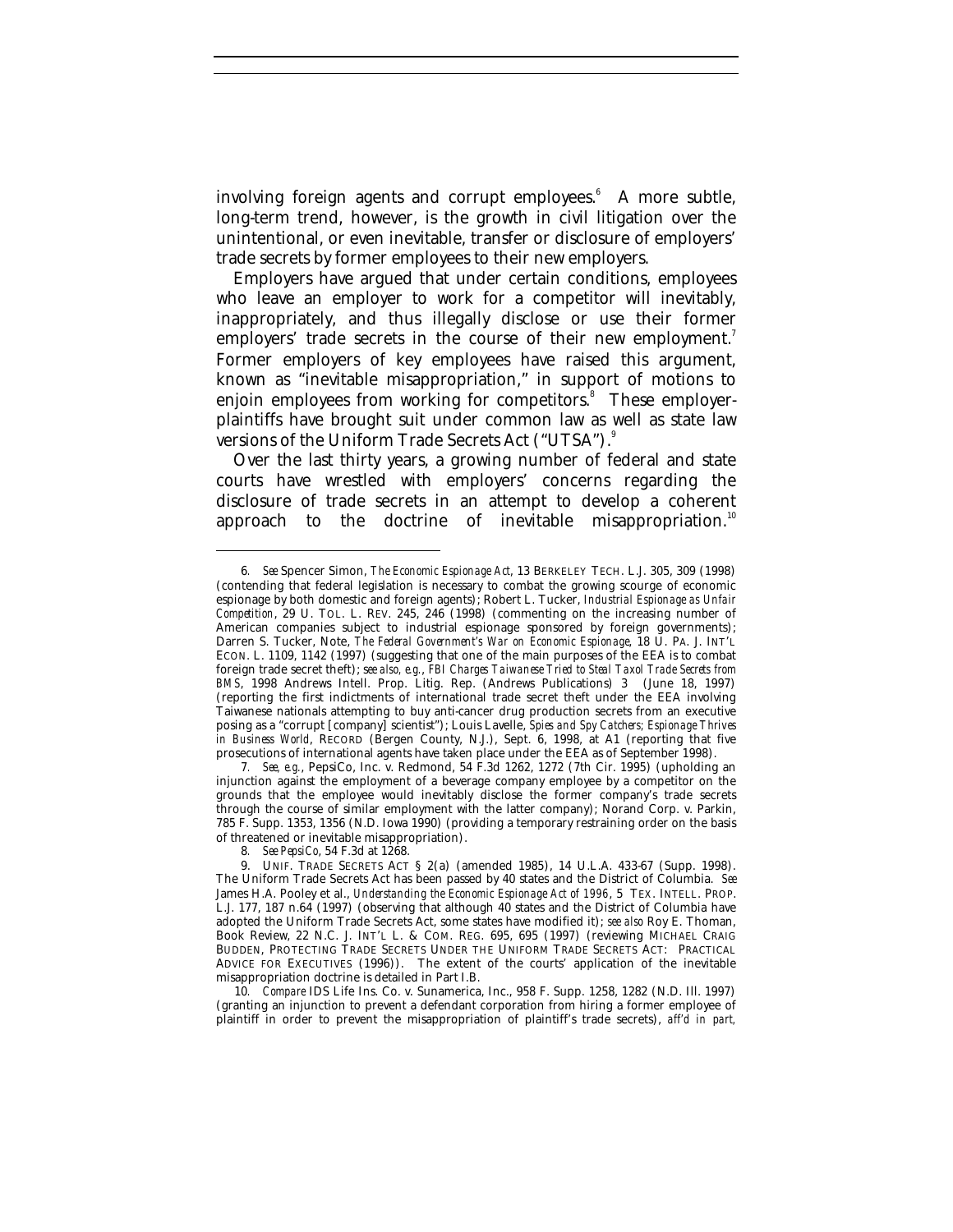Unfortunately, the result has been an inconsistent, unpredictable and undesirable patchwork of legal standards that appears both inequitable and inefficient. Currently, the courts use four different approaches to determine inevitability, each of which suffers from its  $\overline{\text{own}}$  specific limitations, $11$  as well as from an excessively narrow focus on the employers' property interests which undervalues employees' interests.<sup>12</sup> In addition, the courts' general all-or-nothing approach to remedies often results in inconsistent, crude, and unduly harsh outcomes for both employees and employers, and creates an overall<br>pro-employer bias.<sup>13</sup> The combination of these conflicting The combination of these conflicting methodologies and crude remedies threatens the coherence of trade secrets law, general economic efficiency, and specific fundamental employee interests.<sup>14</sup>

Unfortunately, existing proposals to change the current system suffer from their own limitations. First, academic proposals that totally abandon or wholly embrace the inevitable misappropriation doctrine are too extreme—each threatens to underprotect some set of important employer or employee interests.<sup>15</sup> Second, although recognizing employers' and employees' joint or concurrent property interests in trade secrets would account for both the employers' interests in property and the employees' interests in employment, this divided property interest approach would result in valuation and efficiency problems as well as disrupt the current ownership system for trade secrets.<sup>16</sup>

This Article argues that the correct approach to the doctrine of the inevitable misappropriation of trade secrets requires a fundamental shift in perspective. Rather than following the path of the last thirty years or adopting the suggestions of the last few years, the correct approach to the modern doctrine of inevitable misappropriation should be derived from the ancient property law of accession.

Accession law, developed before Blackstone's time,<sup>17</sup> allocates interests in personal property that are created by a combination of different parties' properties or the transformation of one person's property into something else by another. $18$  Instead of treating employers' and employees' property interests separately and balancing them against each other or weighing concurrent property

*vacated in part*, 136 F.3d 537 (7th Cir. 1998), *with* Engineering Assocs., Inc. v. Pankow, 150 S.E.2d 56, 59 (N.C. 1966) (denying an injunction and affirming former employees' rights to all knowledge and skill acquired during their tenure with former employers). For a more comprehensive list of cases and courts, see *infra* notes 46-51.

<sup>11</sup>*. See* discussion *infra* Part II.A.1.

<sup>12</sup>*. See* discussion *infra* Part II.A.2.

<sup>13</sup>*. See* discussion *infra* Part II.A.3.

<sup>14</sup>*. See* discussion *infra* Part II.A.4.

<sup>15</sup>*. See* discussion *infra* Part II.B.1.

<sup>16</sup>*. See* discussion *infra* Part II.B.2.

<sup>17</sup>*. See* 2 WILLIAM BLACKSTONE, COMMENTARIES \*404-07.

<sup>18</sup>*. See id.* (commenting that Roman law recognized that if an object received an accession, naturally or artificially, then the original owner of the object was entitled to the improvement unless the object itself was changed, such as making wine out of grapes).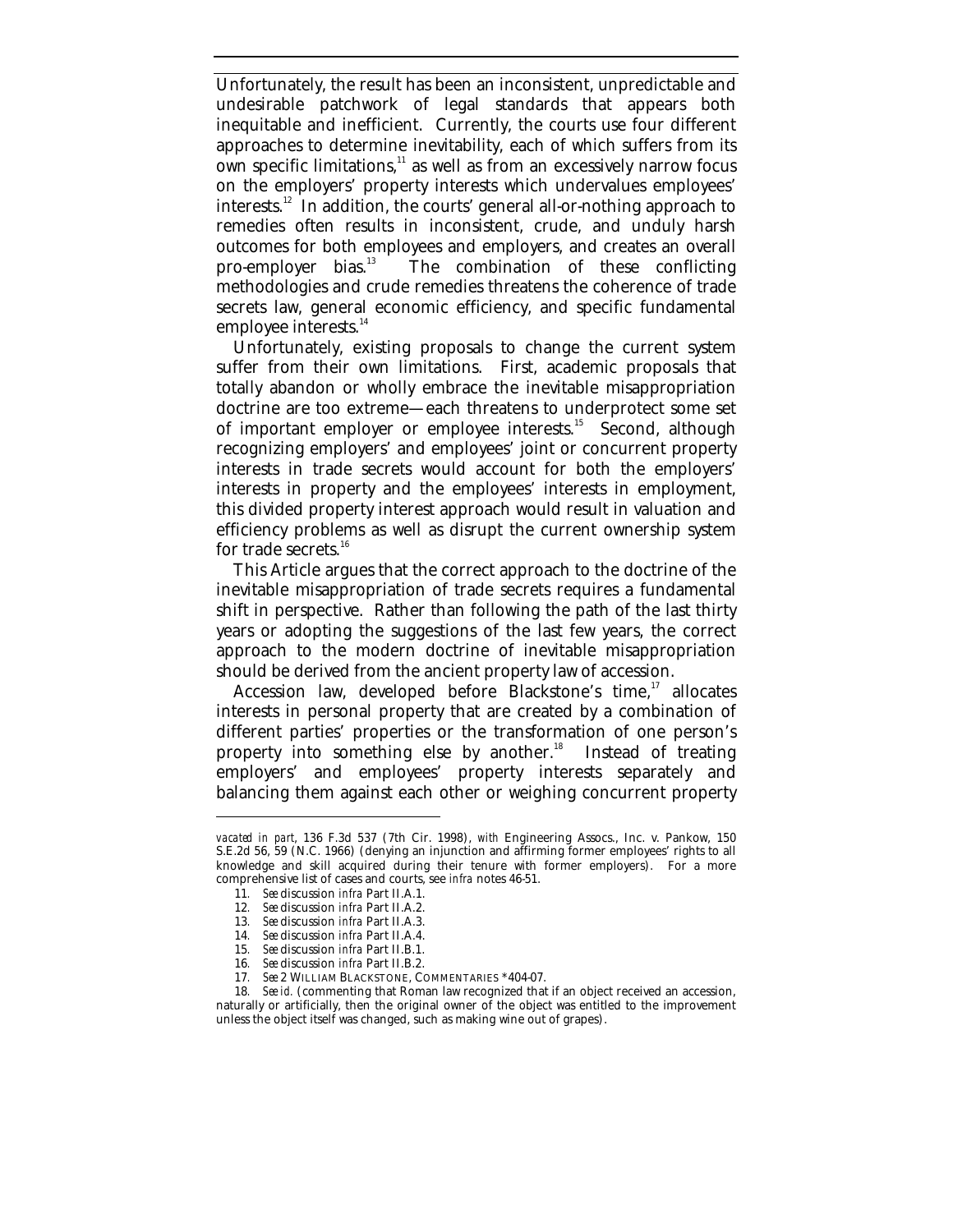interests in trade secrets, this Article argues that the doctrine of inevitable misappropriation should actually be understood as allocating the interests in a combined or transformed "property" consisting of employees themselves and their future employment.<sup>19</sup> Under this reasoning, the misappropriation doctrine can be seen as determining the control of employees themselves as a combined or transformed "property" made up of both: (1) the employers' trade secrets, and (2) the employees' human capital and fundamental rights to work and choose their employment. Thus, unlike current approaches, an accession law approach does not focus only on the employers' property interest in the trade secrets to determine if they are threatened. Courts, therefore, should approach the doctrine of inevitable misappropriation with reference to the principles of accession law, which have long dealt with the ownership and control of combined or transformed property in other contexts.<sup>20</sup> This Article demonstrates that applying the principles of accession law to the doctrine of inevitable misappropriation will enable courts to make more measured and flexible decisions that take into account the relative values of the interests at stake, thereby generating more desirable outcomes in individual situations and creating a more efficient overall system for the regulation of trade secrets in the employment context.

Part I of this Article outlines and describes the scope of the doctrine of inevitable misappropriation. Part II reviews existing court approaches as well as proposed academic approaches to the misappropriation doctrine. Then, Part II argues that all of these approaches are inconsistent and undesirable. Part III introduces the law of accession, argues that it can be reasonably applied to the doctrine of inevitable misappropriation, and explains how such an approach to the doctrine would be applied. Finally, Part III further argues that applying principles of accession law to the doctrine of inevitable misappropriation would generate better individual and systemic results.

<sup>19.</sup> Of course, there are both significant normative and positive reasons for limiting the application of accession law in the trade secrets and employment context. *See* discussion *infra* Part III.B. This Article does not suggest, for example, that people are or should be treated literally as property. *See infra* notes 394-95 and accompanying text.

<sup>20.</sup> Accession law has generally dealt with personal property, but has been applied across centuries to a wide range of contexts, from shingles and oil to automobiles and air conditioning units. *See* discussion *infra* Part III.A.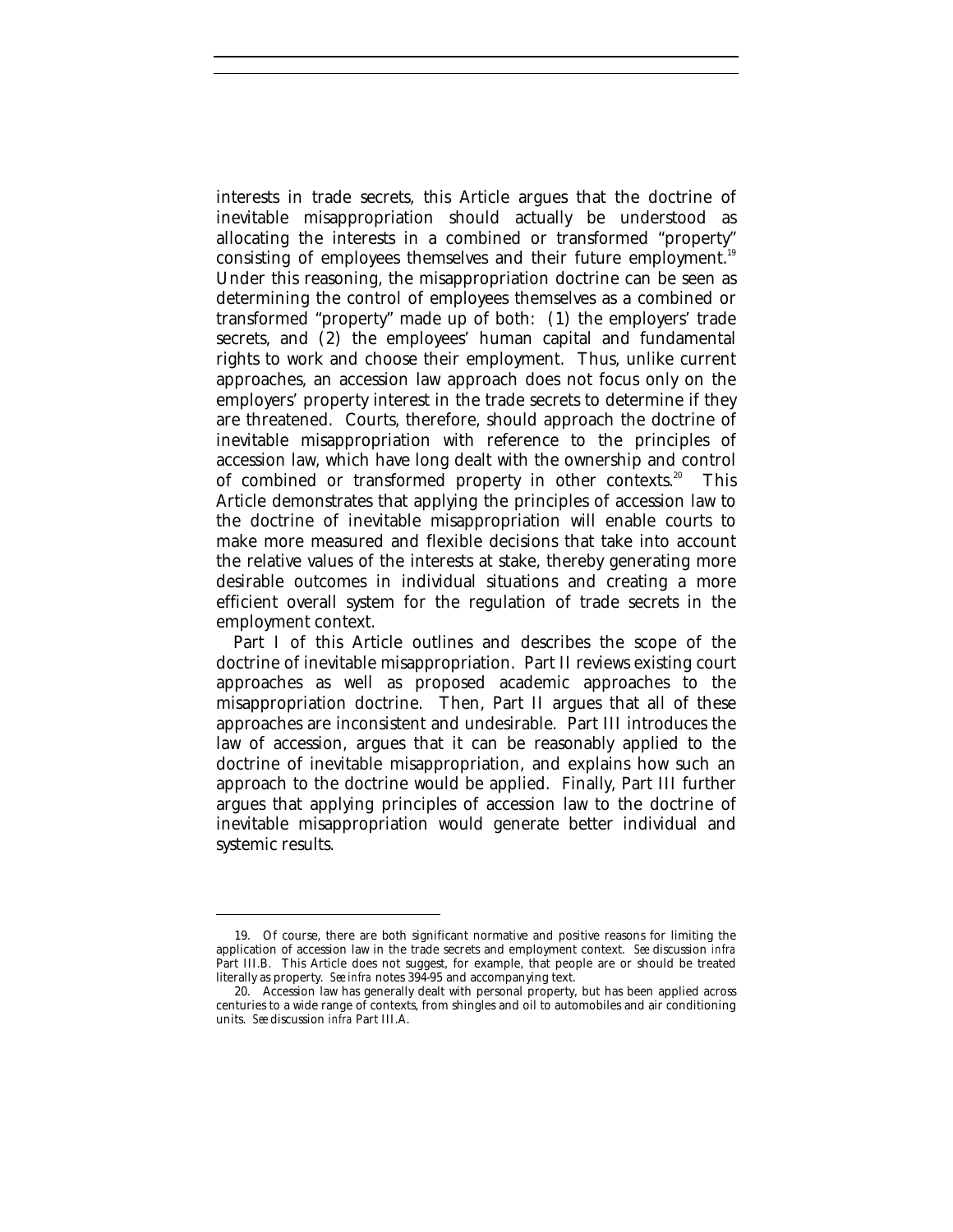#### I. THE DOCTRINE OF INEVITABLE MISAPPROPRIATION

Courts have developed the doctrine of inevitable misappropriation of trade secrets over the past thirty years.<sup>21</sup> The following section briefly explains the doctrine, describes its scope of application, and reviews the two sets of important interests at stake: employer property interests in trade secrets and employee liberty interests in freedom to work.

#### *A. The Basic Doctrine*

Although courts have adopted a number of interpretations of the doctrine of inevitable misappropriation of trade secrets, the core aspects of the argument remain common. The doctrine basically reasons that an employee who has been exposed to her employer's trade secrets will inevitably disclose or use those secrets in the course of her new employment, and therefore should be enjoined from working for her former employer's competitors.<sup>22</sup> After determining whether the misappropriation doctrine is applicable under either a state law version of the UTSA<sup>23</sup> or common law,<sup>24</sup> the courts will apply the doctrine in two steps. $25$  First, the courts will determine whether misappropriation is inevitable, and second, if misappropriation is inevitable, they will craft an injunction to prevent it.<sup>26</sup> An excellent example of this process is the widely discussed inevitable misappropriation case, *PepsiCo, Inc. v. Redmond.*<sup>27</sup>

In *PepsiCo*, the Seventh Circuit upheld the district court's injunction against an employee that went to work for a former employer's competitor on inevitable misappropriation grounds.<sup>28</sup> Redmond, formerly a general manager in PepsiCo's California division, had access to the company's secret strategic marketing plans for the West Coast.<sup>29</sup> Quaker Oats, a direct competitor to PepsiCo in the fiercely competitive sport drink and new-age drink categories,

<sup>21.</sup> One of the earliest cases standing for the proposition of inevitable misappropriation is *Plant Industry v. Coleman*, 287 F. Supp. 636 (C.D. Cal. 1968). In *Plant Industry*, the court found an implied agreement to maintain the confidentiality of the former employer's trade secrets. *See id.* at 644.

<sup>22</sup>*. See* John Bostjanich & Patricia S. Smart, *Survey of Illinois Law: Intellectual Property Law Developments*, 19 S. ILL. U. L.J. 855, 861-62 (1995) (stating that the action of misappropriation does not have to include a physical taking of information).

<sup>23</sup>*. See* UNIF. TRADE SECRETS ACT § 2(a) (amended 1985), 14 U.L.A. 433-67 (Supp. 1998). For example, in *PepsiCo*, *Inc. v. Redmond*, the court applied the doctrine of inevitable misappropriation under the Illinois Trade Secrets Act ("ITSA"), 765 ILL. COMP. STAT. 1065/3(a) (West 1995). *See* PepsiCo, Inc. v. Redmond, 54 F.3d 1262, 1267 (7th Cir. 1995).

<sup>24</sup>*. See, e.g.*, National Starch & Chem. Corp. v. Parker Chem. Corp., 530 A.2d 31 (N.J. Super. Ct. App. Div. 1987) (granting injunctive relief without reference to a trade secret statute).

<sup>25</sup>*. See PepsiCo,* 54 F.3d at 1267 (stating that Illinois law provides that after the court finds that misappropriation is inevitable, it then may grant an injunction).

<sup>26</sup>*. See id.*

<sup>27.</sup> 54 F.3d 1262.

<sup>28</sup>*. See id.* at 1263.

<sup>29</sup>*. See id.* at 1264-65 (reporting that Redmond's former employer, PepsiCo, produced "All Sport," a drink that directly competes with his new employer's, Quaker Oats' sport drinks, "Snapple" and "Gatorade").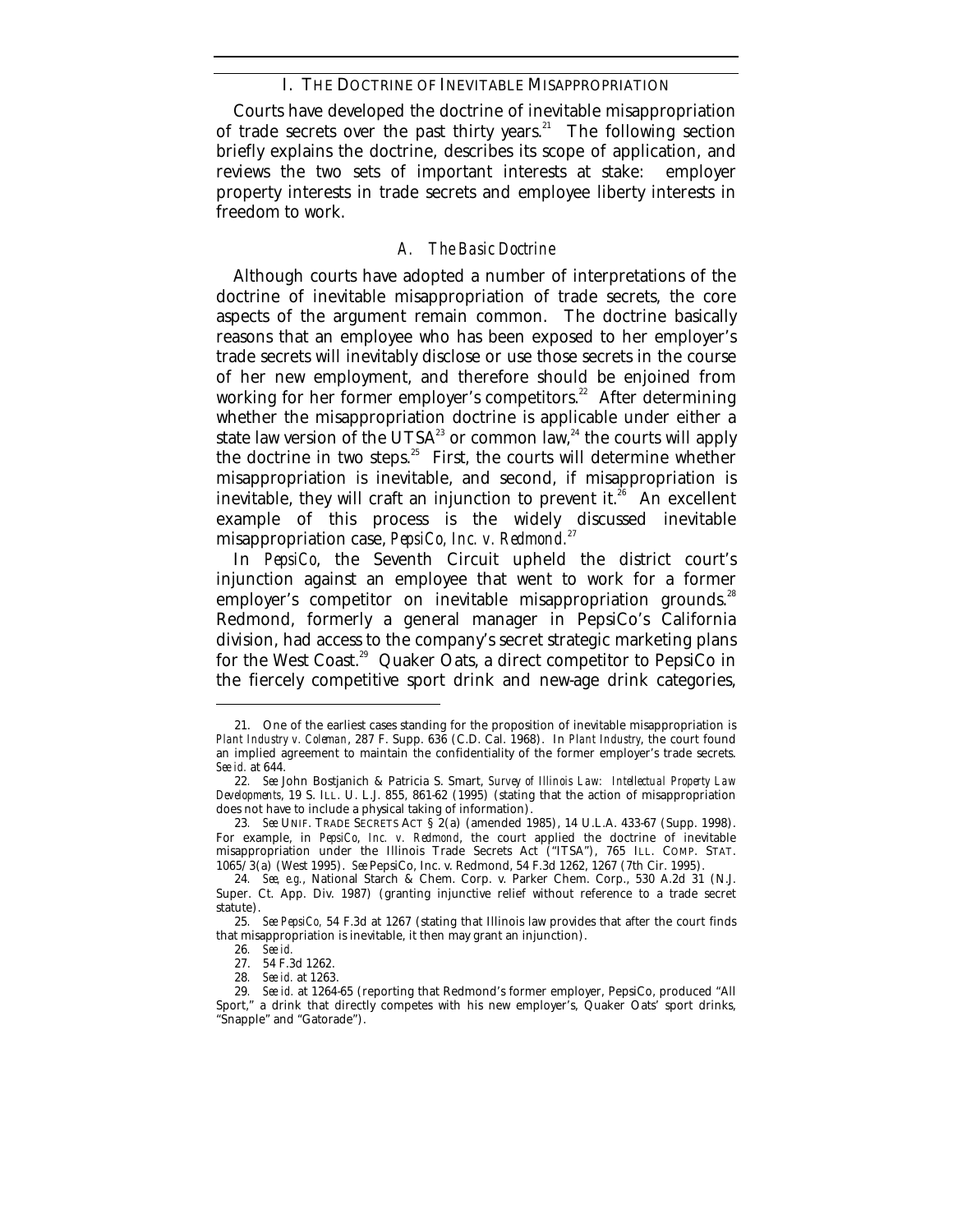recruited Redmond.<sup>30</sup> PepsiCo asserted that Redmond could not help but rely on knowledge of PepsiCo's secret plans while managing the strategy of the new Quaker Oats division.<sup>31</sup> The Seventh Circuit panel agreed with PepsiCo, $32$  noting that the nature of the job, and not Redmond's conscious intent, would make such misappropriation inevitable.<sup>33</sup> The court remarked that the argument by both Quaker Oats and Redmond that they had no past or future intent to use any of PepsiCo's trade secrets "f[e]ll somewhat short of the mark."<sup>34</sup> The three-judge panel then adopted the district court's finding that disclosure of these trade secrets would cause incalculable harm to PepsiCo and would provide a substantial advantage to Quaker Oats.<sup>35</sup> Since the Illinois Trade Secrets Act  $("ITSA"),$ <sup>36</sup> provided for injunctive relief against the inevitable misappropriation of trade secrets, the appellate court upheld the district court's injunction against Redmond, preventing him from assuming his new position for six months. $37$ 

The *PepsiCo* case illustrates a few common aspects of the inevitable misappropriation doctrine. First, the doctrine effectively prevents an employee from working for a competitor in the same way as a noncompete covenant, but it operates in the absence of such a covenant.<sup>38</sup> Even without signing an agreement or covenant not to compete, Redmond was prevented from taking a new and lucrative job with Quaker Oats because of his exposure to PepsiCo's trade secrets, and because the court believed his new job would require him to use or disclose those secrets. $39$  Second, the former employer, or plaintiff, does not necessarily need to prove intent to misappropriate as a requirement for applying the doctrine.<sup>40</sup> Therefore, the doctrine can prevent even an apparently well-meaning or neutral employee from working for a competitor, even if she

-

37*. See PepsiCo*, 54 F.3d at 1272.

39*. See PepsiCo*, 54 F.3d at 1270.

40*. See id.*

<sup>30</sup>*. See id.* at 1264-66.

<sup>31</sup>*. See id.* at 1269-70.

<sup>32</sup>*. See id.* at 1270.

<sup>33</sup>*. See id.*

<sup>34</sup>*. See id.*

<sup>35</sup>*. See id.* at 1271-72.

<sup>36</sup>*. See* 765 ILL. COMP. STAT. 1065/3(a) (West 1995) ("Actual or threatened misappropriation may be enjoined.").

<sup>38.</sup> Other critics of the doctrine have noted as much. *See* Nina Schuyler, *Trading Secrets*, CAL. LAW., Feb. 1996, at 27, 28 (quoting James DiBoise, a partner at Wilson, Sonsini, Goodrich & Rosati in Palo Alto, California stating, "'In essence, the doctrine is a powerful noncompete clause.'").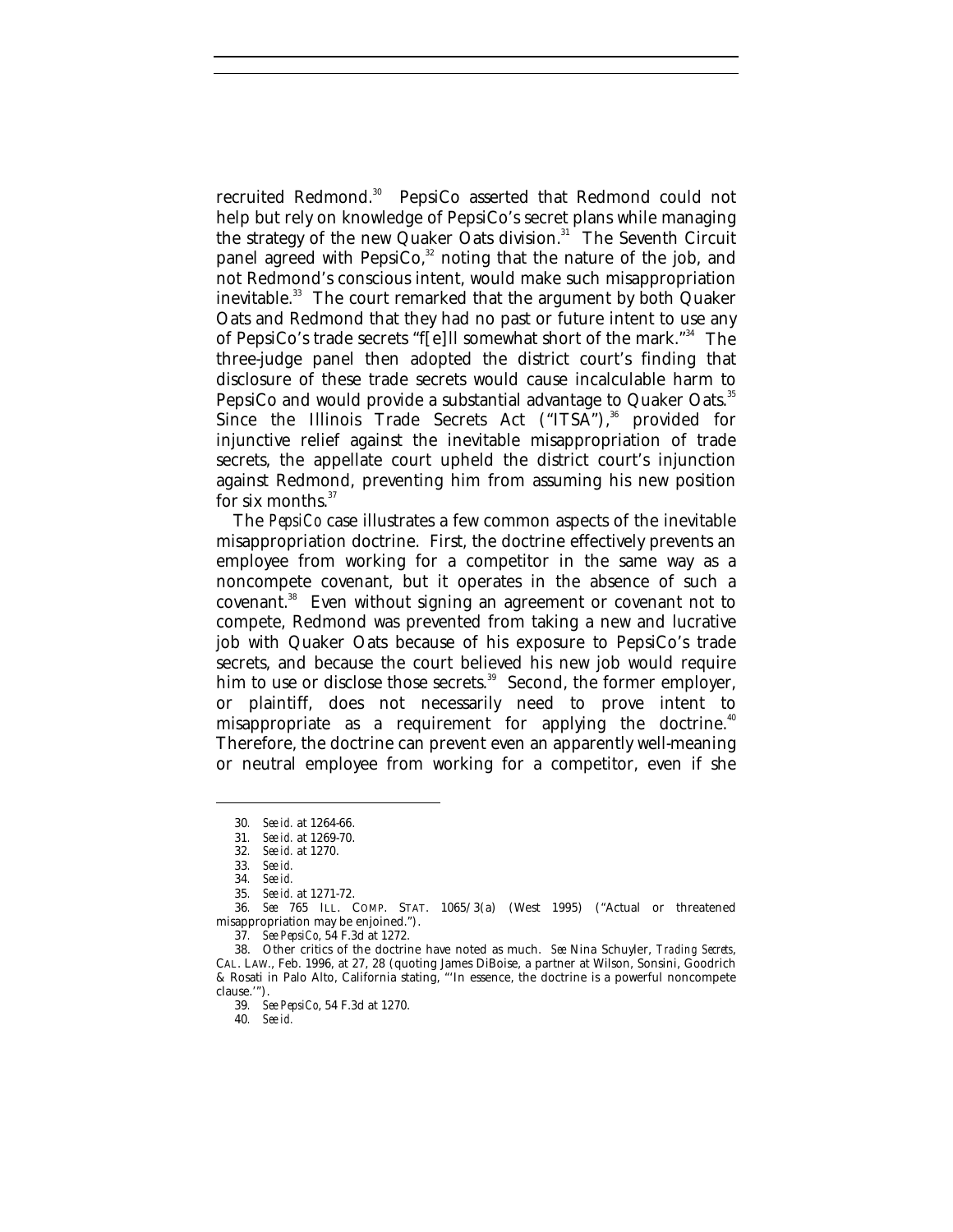consciously intends to protect her former employer's trade secrets.<sup>41</sup> Third, the doctrine primarily focuses on protecting trade secrets, not balancing employee and employer interests or evaluating relative value.<sup>42</sup> Courts apply the doctrine under statutes or common law precedents aimed at protecting trade secrets.<sup>43</sup> The courts' focus lies in the nature of the trade secrets and the potential threat to them, but not on a formal balancing of interests or protection of employee rights. $44$ 

#### *B. Scope*

A significant and growing number of federal and state courts have begun applying the doctrine of inevitable misappropriation. The doctrine has been widely applied even in the absence of covenants not to compete.<sup>45</sup> Prior to the *PepsiCo* decision in 1995, both federal<sup>46</sup> and state $47$  courts used findings of inevitable use or disclosure of trade secrets to bar employees from working in parts of their new employers' operations. Still other federal<sup>48</sup> and state<sup>49</sup> courts

-

46*. See, e.g.*, Union Carbide Corp. v. UGI Corp., 731 F.2d 1186, 1191-92 (5th Cir. 1984) (reasoning that inevitability of use of trade secrets in employment required injunctive relief); FMC Corp. v. Varco Int'l, Inc., 677 F.2d 500, 505 (5th Cir. 1982) (enjoining an employee from disclosing or working in the area of swivel joint process); IBM Corp. v. Seagate Tech., Inc., 941 F. Supp. 98 (D. Minn. 1992) (enjoining an employee from working for a competitor in the disk drive industry on the basis of inevitable misappropriation), *vacated and remanded*, 962 F.2d 12 (8th Cir. 1992); Norand Corp. v. Parkin, 785 F. Supp. 1353 (N.D. Iowa 1990) (granting a temporary restraining order on the basis of threatened or inevitable misappropriation); Schlumberger Well Servs. v. Blaker, 623 F. Supp. 1310, 1317-19 (S.D. Ind. 1985) (enjoining an engineer from working in specific areas of the wireline logging business of a competitor for two years because he would inevitably disclose trade secrets), *aff'd*, 859 F.2d 512 (7th Cir. 1998); SI Handling Sys., Inc. v. Heisley, 581 F. Supp. 1553 (E.D. Pa. 1984) (enjoining employees in the drive tube industry), *vacated*, 753 F.2d 1244 (3d Cir. 1985); Emery Indus., Inc. v. Cottier, 202 U.S.P.Q. (BNA) 829 (S.D. Ohio 1978) (enjoining an employee in the ozone field on the basis of the inevitable use of trade secrets); Allis-Chalmers Mfg. Co. v. Continental Aviation & Eng'g Corp., 255 F. Supp. 645, 654 (E.D. Mich. 1966) (providing a preliminary injunction against the developer of an in-line fuel pump from working on distributor pumps for a competitor of his previous employer because the developer would inevitably disclose trade secrets regarding the pump).

47*. See, e.g.*, Barr-Mullin, Inc. v. Browning, Ltd., 424 S.E.2d 226, 228, 230-31 (N.C. Ct. App. 1993) (enjoining employees in the software industry in part because of the likelihood of misappropriation); National Starch & Chem. Corp. v. Parker Chem. Corp.*,* 530 A.2d 31, 33 (N.J. Super. Ct. App. Div. 1987) (upholding the trial court's 15-month preliminary injunction against an employee working in the area of envelope adhesives because circumstances suggested that such work would inevitably force the employee to use or disclose his former employer's trade secrets); Air Prods. & Chems., Inc. v. Johnson, 442 A.2d 1114, 1116, 1120 (Pa. Super. Ct. 1982) (enjoining an employee from working in new employer's operations for one year based on inevitable misappropriation theory).

48*. See, e.g.*, Baxter Int'l, Inc. v. Morris, 976 F.2d 1189, 1194, 1197 (8th Cir. 1992) (finding

<sup>41.</sup> Whether intent is relevant depends on the approach to inevitability taken by the courts. *See* discussion *infra* Part II.A.1.

<sup>42</sup>*. See* Lowry, *supra* note 2, at 524-26 (asserting that courts favor protecting trade secrets because trade secret protection encourages technological innovation).

<sup>43</sup>*. See* UNIF. TRADE SECRETS ACT § 2(a) (amended 1985), 14 U.L.A. 433-67 (Supp. 1997); *PepsiCo*, 54 F.3d at 1262 (applying the ITSA).

<sup>44</sup>*. See infra* notes 162-68 and accompanying text (describing the focus on employer property interests in trade secrets and the resulting negative consequences of this focus).

<sup>45</sup>*. See* Johanna L. Edelstein, Note, *Intellectual Slavery?: The Doctrine of Inevitable Disclosure of Trade Secrets*, 26 GOLDEN GATE U. L. REV. 717, 732 (1996) (criticizing the *PepsiCo* decision as altering the terms of employment, and applying covenants not to compete without analyzing their impact on the former employee's mobility).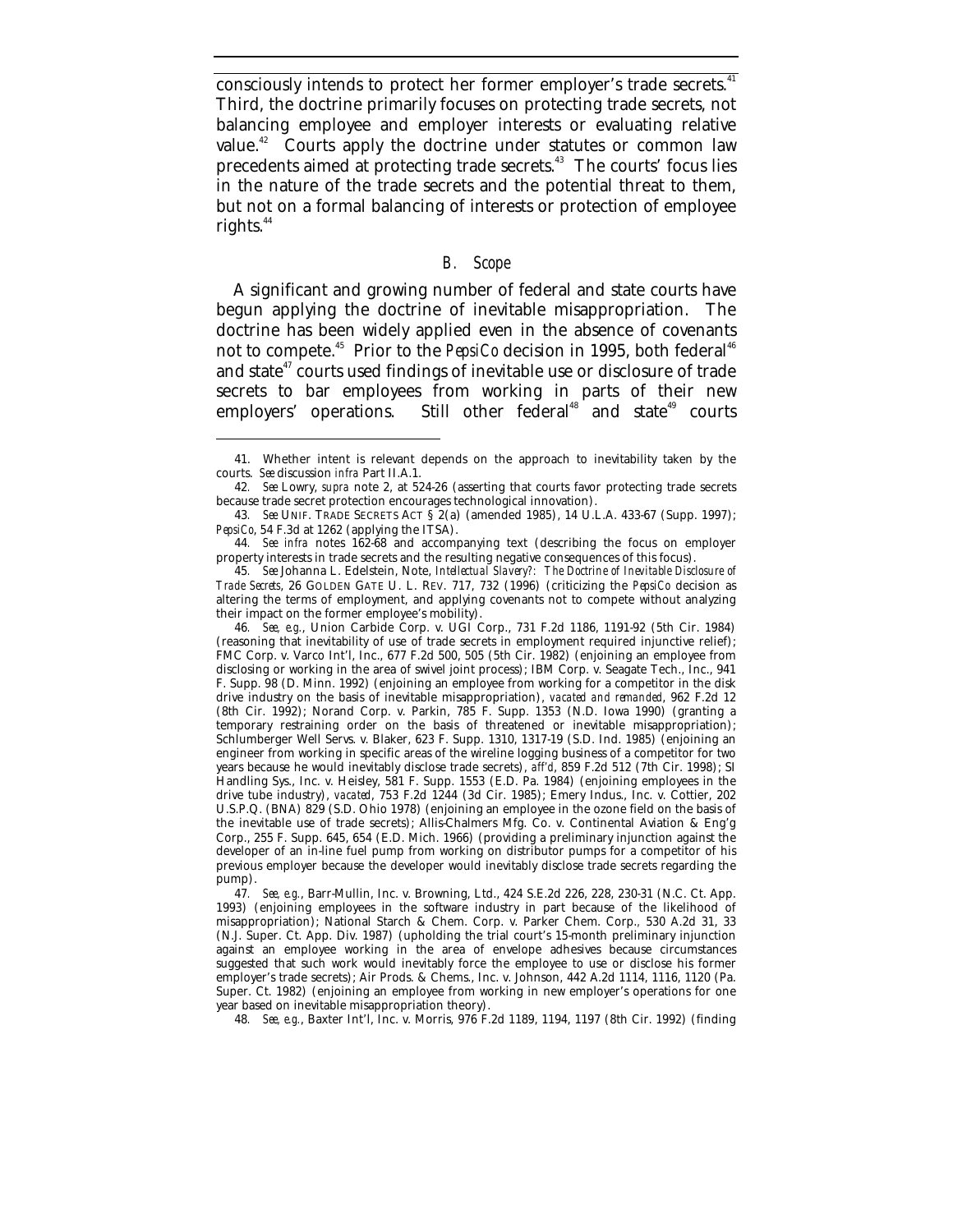discussed the doctrine when denying injunctions against former employees. Following *PepsiCo*, an even greater number of courts have discussed, adopted, and applied the inevitable misappropriation doctrine.<sup>50</sup> Recent decisions in a variety of industries have continued this trend.<sup>51</sup>

-

49*. See, e.g.*, Engineering Assocs. v. Pankow, 150 S.E.2d 56, 58-59 (N.C. 1966) (rejecting an injunction without a covenant not to compete); Travenol Lab., Inc. v. Turner, 228 S.E.2d 478, 486 (N.C. Ct. App. 1976) (denying a preliminary injunction against an employee, but reviewing cases of inevitable misappropriation injunctions involving technical employees or some showing of intent); Obey Indus., Inc. v. Finney, 555 A.2d 1324, 1326-27 (Pa. Super. Ct. 1989) (denying an injunction based on non-technical employment).

51. For example, in November 1997, a New York County Court enjoined a former employee from starting a new Internet advertising business for six months in part because it found that the employee would inevitably use or disclose his former employer's trade secrets. *See* Doubleclick, Inc. v. Henderson, Inc., No. 116914/97, 1997 WL 731413, at \*5 (N.Y. Sup. Ct. Nov. 7, 1997). Also in 1997, a federal district court in the Southern District of New York denied an injunction against an employee working for a competitor in the paper industry, but recognized that inevitable misappropriation had served as the basis for issuing other injunctions in more highly technical industries. *See* International Paper Co. v. Suwyn, 966 F. Supp. 246, 258- 59 (S.D.N.Y. 1997) (distinguishing the instant case from *Continental Group, Inc. v. Kinsley*, 422 F. Supp. 838 (D. Conn. 1976), and *Business Intelligence Services, Inc. v. Hudson*, 580 F. Supp. 1068 (S.D.N.Y. 1984), by arguing that the latter cases involved high-tech industries and employees and therefore could support findings of inevitable misappropriation).

that an employee would not inevitably disclose or use a former employer's trade secrets in evaluating a motion for injunction, but discussing application of the doctrine as a serious possibility); IBM Corp. v. Seagate Tech., Inc., 962 F.2d 12, 12 (8th Cir. 1992) (reversing an injunction for insufficient facts); AMP, Inc. v. Fleischhacker, 823 F.2d 1199, 1203, 1207 (7th Cir. 1987) (denying an injunction because of a failure to show likelihood of misappropriation, but not rejecting the doctrine of inevitable misappropriation outright); SI Handling Sys., Inc. v. Heisley, 753 F.2d 1244, 1255, 1266 (3d Cir. 1985) (remanding an injunction for inevitable misappropriation not because the doctrine was rejected, but because more specific facts were needed); FMC Corp. v. Cyprus Foote Mineral Co., 899 F. Supp. 1477, 1482 (W.D.N.C. 1995) (denying a preliminary injunction against an employee and explaining that the application of inevitable misappropriation doctrine is limited to cases of bad faith, underhanded dealing, and employment by a technologically backward competitor); Teradyne, Inc. v. Clear Communications Corp., 707 F. Supp. 353, 357 (N.D. Ill. 1989) (denying an injunction because the facts presented were insufficient); Union Carbide Corp. v. Sunox, Inc., 590 F. Supp. 224, 228 (W.D.N.C. 1984) (denying an injunction because of a lack of strong showing of a likelihood of misappropriation); Standard Brands, Inc. v. Zumpe, 264 F. Supp. 254, 269 (E.D. La. 1967) (denying a preliminary injunction against a person's employment with a competitor in the coffee and tea business, stating that the facts did not support a claim of inevitable misappropriation).

<sup>50</sup>*. See* IDS Life Ins. v. Sunamerica, Inc., 958 F. Supp. 1258, 1280 (N.D. Ill. 1997) (restating that an employer misappropriates trade secrets when he knowingly reaps the advantages of an employee's conversion of trade secrets from a former employer), *aff'd in part, vacated in part,* 136 F.3d 537 (7th Cir. 1998); Southwestern Energy Co. v. Eickenhorst, 955 F. Supp. 1078, 1085 (W.D. Ark. 1997) (citing *PepsiCo* and discussing the inevitable misappropriation theory with approval); Merck & Co. v. Lyon, 941 F. Supp. 1443, 1460 (M.D.N.C. 1996) (indicating that for the purposes of an employer's action against a former employee for trade secret misappropriation, the employer's failure to obtain a noncompete agreement from the employee was not unreasonable); La Calhène, Inc. v. Spolyar, 938 F. Supp. 523, 531 (W.D. Wis. 1996) (reiterating that plaintiff does not need to show that defendant actually misappropriated any of its trade secrets—a threat of misappropriation is sufficient); Uncle B's Bakery, Inc. v. O'Rourke, 920 F. Supp. 1405 (N.D. Iowa), *modified,* 938 F. Supp 1450, 1475 (N.D. Iowa 1996) (suggesting that actual or threatened misappropriation allows an owner of a trade secret to recover damages).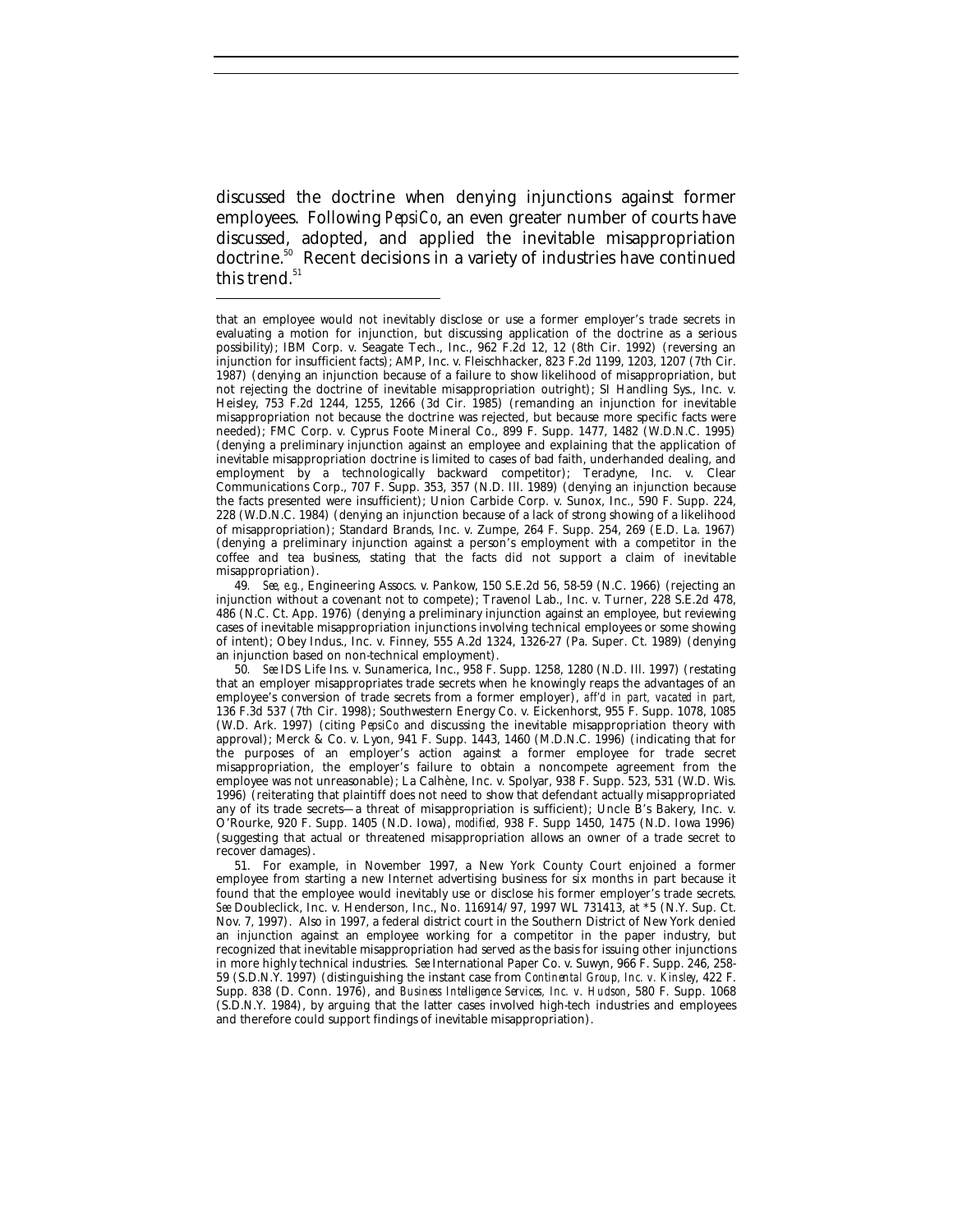In addition, courts have begun to apply the reasoning of the inevitable misappropriation doctrine to uphold and enforce noncompete covenants<sup>52</sup> through injunctions.<sup>53</sup> Although the cases involving noncompete covenants focus on the reasonability of the restrictions and apply a more stringent standard of irreparable harm than the cases applying the doctrine under statutory authority alone,<sup>54</sup> they also provide additional and sometimes more flexible examples of applying the doctrine than cases applying the doctrine in the absence of such a covenant.

#### *C. Interests at Issue*

The doctrine of inevitable misappropriation has sparked heated debate among practitioners and academics because it implicates two important values: employee liberty and employer property rights.<sup>55</sup>

Preventing the inevitable misappropriation of trade secrets protects important employer interests.<sup>56</sup> First, applying the doctrine both upholds and enforces principles of commercial morality. Courts work to protect trade secrets based on the principle of "the law of unfair competition ... in which the courts seek to enforce increasingly high standards of fairness or commercial morality and to protect the owner of information obtained through the ingenuity and effort of its employees, and its expenditures of time and

<sup>52.</sup> For an excellent empirical study of covenants not to compete, see Peter J. Whitmore, *A Statistical Analysis of Noncompetition Clauses in Employment Contracts*, 15 J. CORP. L. 483 (1990).

<sup>53</sup>*. See, e.g.*, Modern Controls, Inc. v. Andreadakis, 578 F.2d 1264, 1270 (8th Cir. 1978) (reversing a denial of two-year preliminary injunction on the grounds that a restrictive covenant is reasonable because the employee had access to confidential information, but not reaching the question of inevitable misappropriation); Branson Ultrasonics Corp. v. Stratman, 921 F. Supp. 909, 913-14 (D. Conn. 1996) (enforcing a covenant not to compete by enjoining an employee from working for a competitor for one year on the grounds that the employee would inevitably disclose trade secrets); Lumex, Inc. v. Highsmith, 919 F. Supp. 624, 631, 636 (E.D.N.Y. 1996) (finding a six-month covenant not to compete reasonable because an employee working for a competitor with similar products would inevitably force him to disclose trade secrets); Business Intelligence Servs., Inc. v. Hudson, 580 F. Supp. 1068, 1072 (S.D.N.Y. 1984) (upholding a 12-month restrictive covenant as reasonable under the inevitable misappropriation doctrine); Continental Group v. Kinsley, 422 F. Supp. 838, 845-46 (D. Conn. 1976) (upholding an 18-month restrictive covenant in the plastic container industry as reasonable because disclosure of trade secrets would otherwise be inevitable); Cannondale Corp. v. GT Bicycles, No. CV-970156601S, 1997 WL 53561, at \*1 (Conn. Super. Ct. Feb. 4, 1997) (upholding a covenant not to compete as reasonable and justified because of the inevitability of disclosure of trade secrets); Medtronic, Inc. v. Sun, Nos. C7-97-1185, C9-97-1186, 1997 WL 729168, at \*4 (Minn. Ct. App. Nov. 25, 1997) (upholding a two-year covenant not to compete because it is reasonable and holding that a showing of inevitable misappropriation is not necessary when evaluating the reasonability of a restrictive covenant under Minnesota law).

<sup>54</sup>*. See, e.g.*, AMP, Inc. v. Fleischhacker, 823 F.2d 1199, 1207 (7th Cir. 1987) (explaining the higher standard of proof in cases without a noncompete covenant); Lumex, Inc. v. Highsmith, 919 F. Supp. 624, 636 (E.D.N.Y. 1996) (holding that to be enforceable, a covenant not to compete need only be reasonable).

<sup>55</sup>*. See* Wexler v. Greenberg, 160 A.2d 430, 434-35 (Pa. 1960) (noting the competing values at stake in determining the rights of businesses to be free from unfair competition resulting from disclosure of trade secrets).

<sup>56</sup>*. See* Lowry, *supra* note 2, at 524-25 (noting that protecting trade secrets encourages companies to invest in technological advancement); *see also infra* notes 57-61 and accompanying text (discussing other employer interests).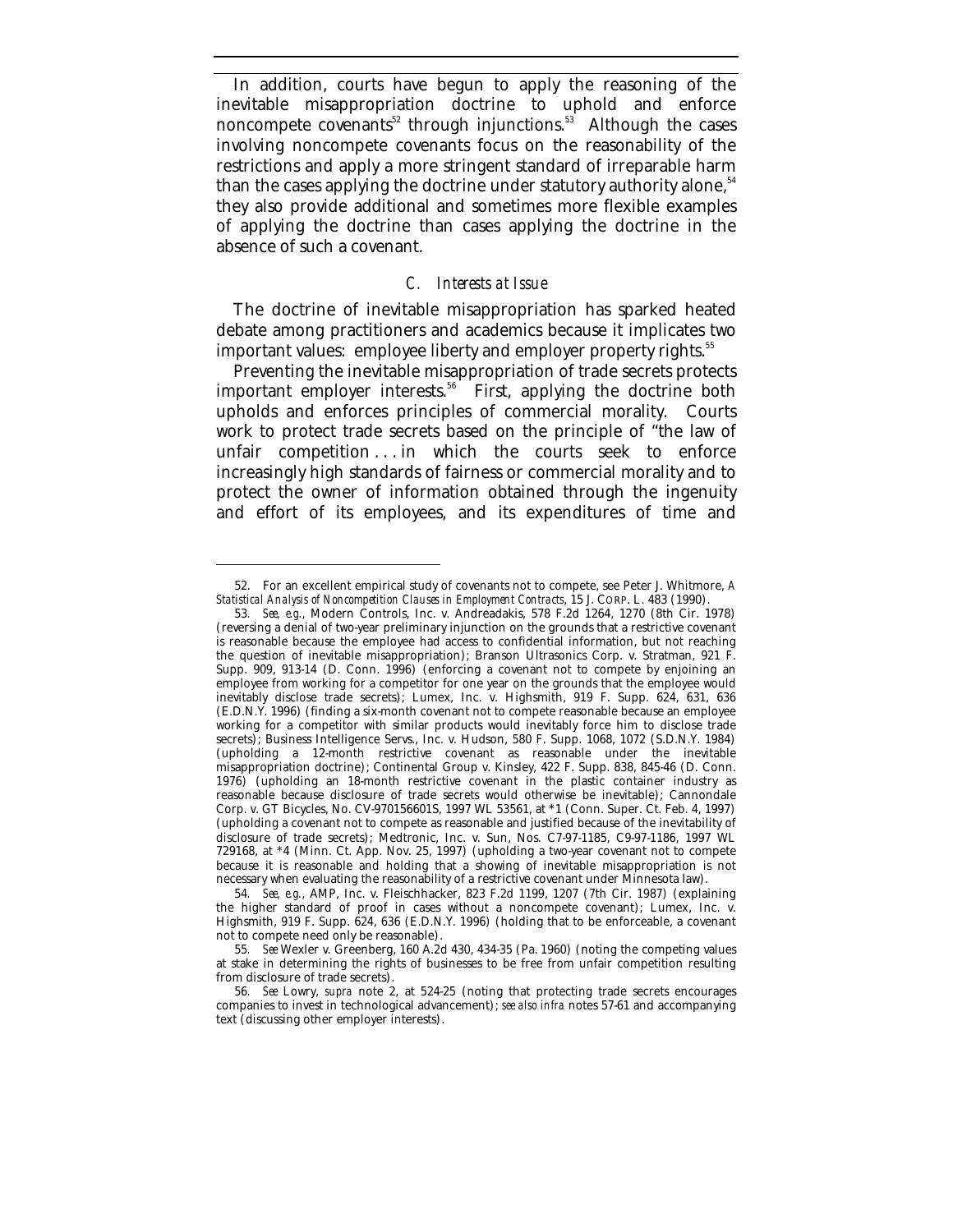money."<sup>57</sup> Courts have similarly explained that "[t]rade secrets and confidential information are protected on the basis that their wrongful disclosure is a breach of trust."<sup>58</sup> Second, courts have argued that protecting trade secrets has significant practical effects for specific types of employers.<sup>59</sup> For example, one court explained that misappropriation of trade secrets is barred because

[m]isappropriation of a trade secret is an injury of "such continuous and frequent recurrence that no reasonable redress can be had in a court of law." The very nature of a trade secret mandates that misappropriation will have significant and continuous long-term effects. The party wronged may forever lose its competitive business advantage or, at the least, a significant portion of its market share.<sup>60</sup>

As a result of these types of considerations, courts in several jurisdictions have held that irreparable harm can be presumed when a trade secret is misappropriated.<sup>61</sup>

Applying the inevitable misappropriation doctrine also affects important interests of individual employees. $62$  Courts consistently recognize that enjoining an employee from working for an employer of her choice infringes on her fundamental liberty interests.<sup>63</sup>

-

59*. See* Lowry, *supra* note 2, at 526 (noting that patent protections, like trade secret protections, encourage companies to seek innovation).

60. Merck & Co. v. Lyon, 941 F. Supp. 1443, 1455 (M.D.N.C. 1996) (quoting Barr-Mullin, Inc. v. Browning, Ltd. 424 S.E.2d 226, 230 (N.C. Ct. App. 1993)).

<sup>57.</sup> Allis-Chalmers Mfg. Co. v. Continental Aviation & Eng'g Corp., 255 F. Supp. 645, 653 (E.D. Mich. 1966) (citing Franke v. Wiltschek, 209 F.2d 493, 495 (2d Cir. 1953)); *see also* Schulenberg v. Signatrol, Inc., 200 N.E.2d 615, 620 (Ill. App. Ct. 1964) (granting an injunction limited by time and scope to protect both employee mobility in the workplace and the employer's interest in trade secrets).

<sup>58.</sup> Standard Brands v. Zumpe, Inc., 264 F. Supp. 254, 262 (E.D. La. 1967) (citing *Franke*, 209 F.2d at 498) (asserting that protection of trade secrets should be viewed as an issue of breach of good faith rather than as an issue of protection of a property right); *see also* Travenol Lab., Inc. v. Turner, 228 S.E.2d 478, 483 (N.C. Ct. App. 1976) (affirming that although a duty not to disclose trade secrets was grounded originally in the property rights of the employer, it is now grounded in the trust and confidence imposed on the employee) (citing the RESTATEMENT (SECOND) OF AGENCY § 396 (1958) and the RESTATEMENT OF TORTS (THIRD) § 757 (1939)).

<sup>61</sup>*. See id.* at 1456 (noting that the court is satisfied that if plaintiffs lose important trade secrets, they will suffer immediate and irreparable harm) (citing Lumex v. Highsmith, 919 F. Supp. 624, 628 (E.D.N.Y. 1996)); *see also* FMC Corp. v. Taiwan Tainan Giant Indus. Co., 730 F.2d 61, 63 (2d Cir. 1984) (stating that once a trade secret is lost, it is lost forever and therefore results in irreparable harm); *Lumex*, 919 F. Supp. at 628 (noting the clarity in the law and indicating that irreparable harm is presumed when a trade secret has been misappropriated).

<sup>62</sup>*. See* Lowry, *supra* note 2, at 524-25 (noting society's general discomfort with not allowing employees to market themselves fully); *see also infra* notes 63-68 and accompanying text (discussing employee interests implicated by the misappropriation doctrine).

<sup>63</sup>*. See* FMC Corp. v. Cyprus Foote Mineral Co., 899 F. Supp. 1477, 1484 (W.D.N.C. 1995) ("The freedom of employees to sell their expertise to the highest and most congenial bidder is an important facet of individual liberty long recognized by the law of North Carolina."); Travenol Lab., Inc. v. Turner, 228 S.E.2d 478, 483 (N.C. Ct. App. 1976) ("[T]he employee must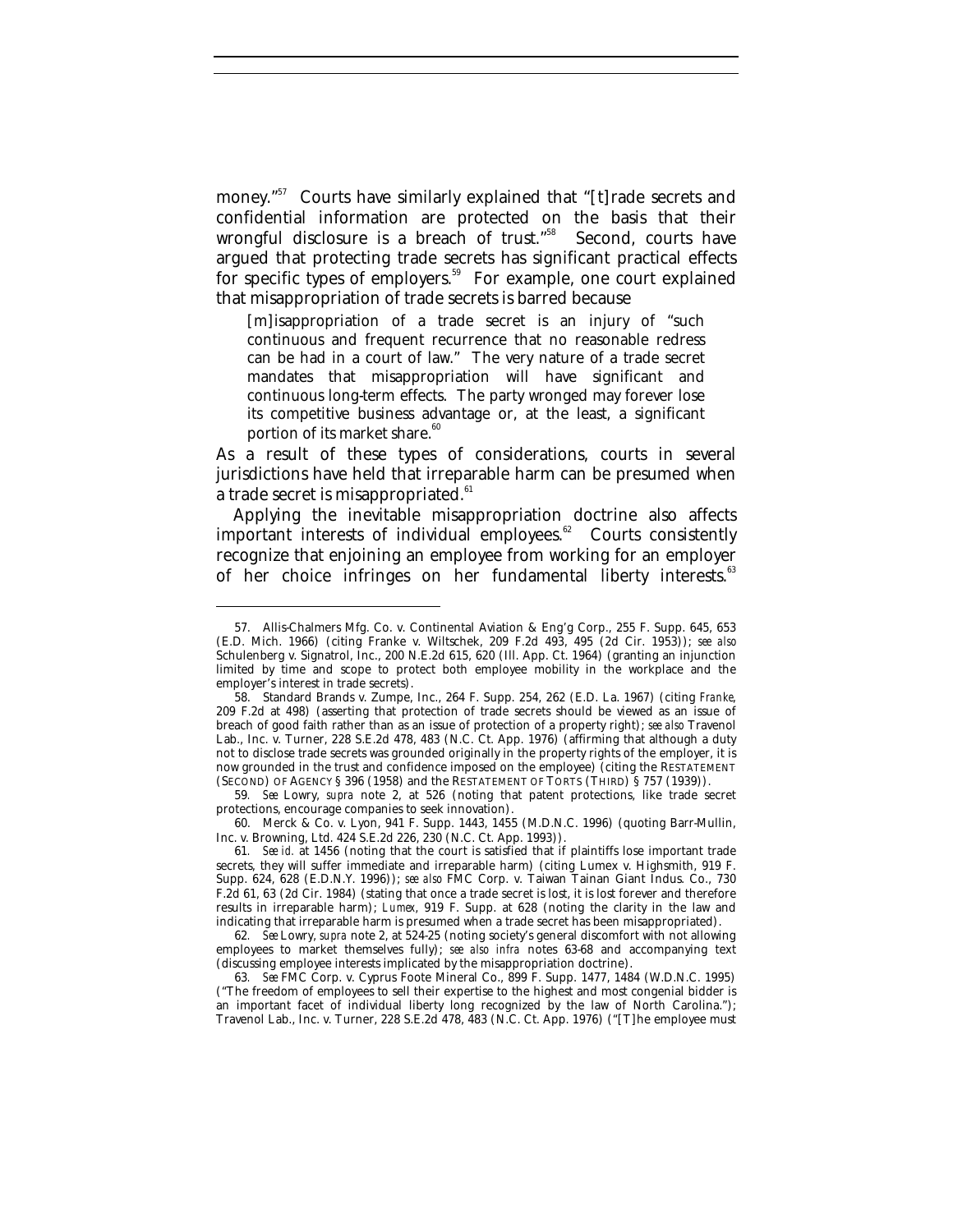Specifically, courts acknowledge "the principle that an individual has the right to change his employment for whatever reason he wishes and the right to utilize his general skill, knowledge and experience for the benefit of his employer."<sup>64</sup> Courts repeatedly state that they "will not deprive the employee of the right to use the skill he developed through the years."<sup>65</sup> In addition, many courts recognize the direct practical consequences of an injunction on the individual employee.<sup>66</sup> For example, in denying a broad injunction against an individual employee, a federal district court stated that "[e]njoining Blaker [the employee] from employment in an area where most, if not all, of his background and training would be relevant, would in the opinion of this Court, be potentially devastating to both Blaker and his family."<sup>67</sup> As one court noted, even a temporary absence can have significant practical impacts on an individual employee's life and relationships, including the alienation of his or her new employers.<sup>68</sup>

More generally, the doctrine of inevitable misappropriation also implicates fundamental public policy concerns.<sup>69</sup> For instance, enforcing a regime of trade secret protection can create greater incentives for employers to invest in proprietary technologies.<sup>70</sup> Courts have grounded their concern for protecting trade secrets in the needs of the free market: "[T]o promote experimentation with new ideas, the employer must feel free to entrust confidential ideas and information to employees without fear that competitors will unfairly gain access to such information."<sup>71</sup> Protecting important intellectual property may be essential to the existence of certain companies, particularly in the high-technology industries.<sup>72</sup>

66*. See* Schlumberger Well Servs. v. Blaker, 623 F. Supp. 1310, 1318 (S.D. Ind. 1985) (stating that forced relocation of an employee and his family due to termination is potentially devastating); *see also infra* notes 67-68 and accompanying text (describing courts' consideration of the impact of injunctions on employees).

have the freedom to sell skills fairly and honestly acquired to the highest bidder. This reflects a commitment to market efficiency, but more importantly to personal freedom in choosing one's employment.").

<sup>64.</sup> Allis-Chalmers Mfg. Co. v. Continental Aviation & Eng'g Corp., 255 F. Supp. 645, 652- 53 (E.D. Mich. 1966).

<sup>65.</sup> *See, e.g.*, Sarkes Tarzian, Inc. v. Audio Devices, Inc., 166 F. Supp. 250, 262 (S.D. Cal. 1958), *aff'd,* 283 F.2d 695 (9th Cir. 1960); *see also, e.g.*, Standard Brands, Inc. v. Zumpe, 264 F. Supp. 254, 259, 268 (E.D. La. 1967) (quoting *Sarkes Tarzian*, 169 F. Supp. at 262, 278-79) (stating that the public is interested in highly skilled people moving from job to job to improve society's industrial structure); *Allis-Chalmers Mfg. Co.*, 255 F. Supp. at 654-55 (holding that defendant may work for a new employer using the skills he has acquired over the years, and must only refrain from working in the design and development of products that might allow the transfer of trade secrets).

<sup>67</sup>*. Schlumberger Well Servs.*, 623 F. Supp. at 1318.

<sup>68</sup>*. See* Baxter Int'l, Inc. v. Morris, 976 F.2d 1189, 1194-95 (8th Cir. 1992) (accepting the district court's assertion that an injunction must be crafted to protect the employee adequately to avoid alienation of the new employer).

<sup>69</sup>*. See* Lowry, *supra* note 2, at 524 (noting that inevitable misappropriation must contend with the competing public policy concerns of protecting business secrets and workers' rights).

<sup>70</sup>*. See id.* at 525 (noting that trade secret protection encourages research, development, and technological advances).

<sup>71.</sup> Travenol Lab., Inc. v. Turner, 228 S.E.2d 478, 483 (N.C. Ct. App. 1976).

<sup>72</sup>*. See* Edelstein, *supra* note 45, at 733 n.131 (citing DiBoise & Berger, *Inevitable Disclosure of*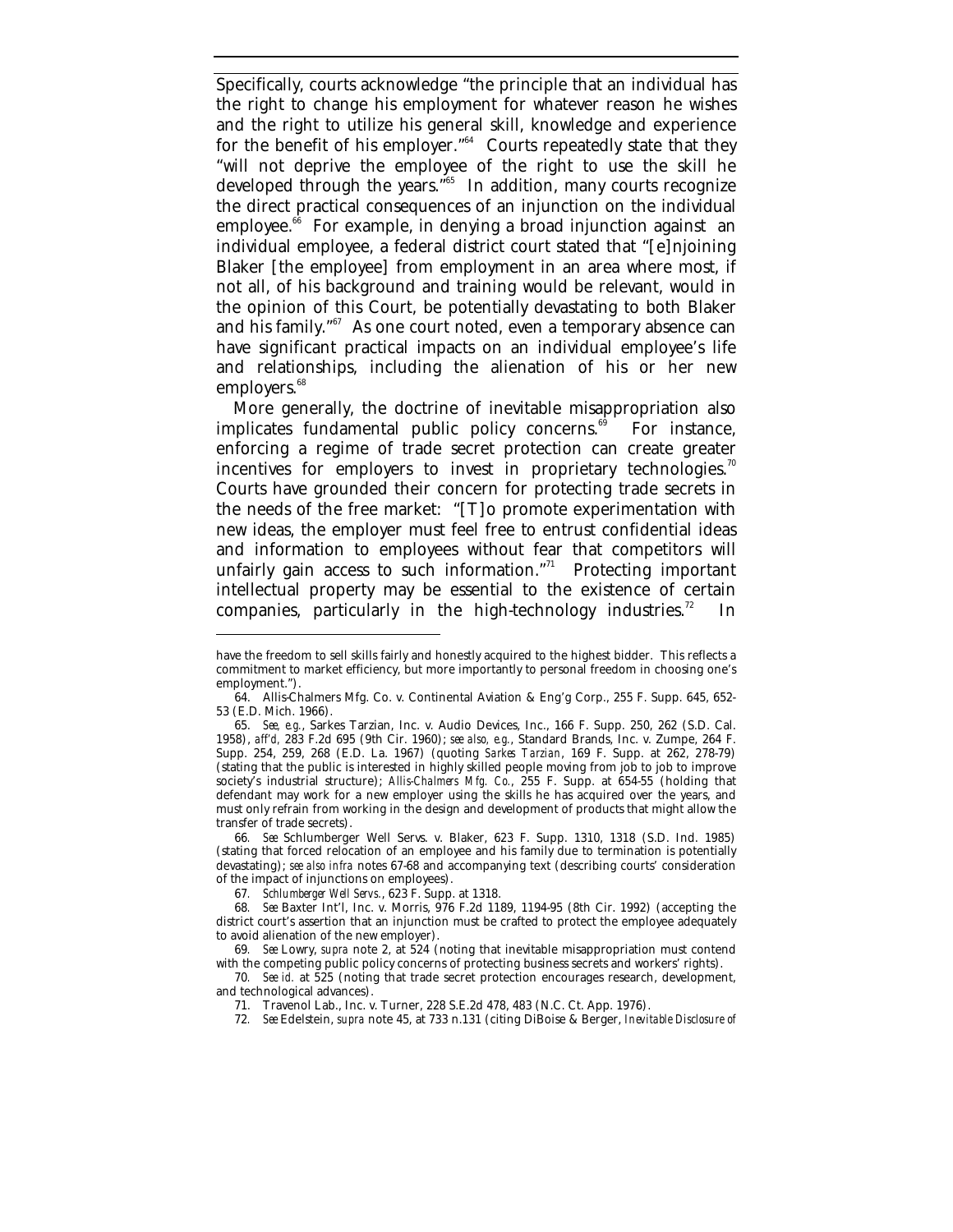addition, courts have reasoned that without such exclusive protection, employers may not be able to afford to subsidize research and development, or to make improvements in their manufacturing methods or products.<sup>73</sup>

Other commentators, however, have argued that applying the doctrine of inevitable misappropriation to prevent employees from leaving one company to work for competitor companies will generally be counterproductive and stifling to company innovation, investment in human capital, and general economic growth. $74$  One commentator has argued that potentially highly-skilled employees will have an incentive to avoid being exposed to trade secret information because that exposure ultimately can be used to prevent them from leaving their current employment.<sup>75</sup> While it might be argued that employers could circumvent this problem by offering higher wages to employees who enter into potential noncompete contracts, concerns about "bounded rationality,"<sup>76</sup> opportunism, and unpredictability suggest that it is more likely that these employees will be inadequately compensated.<sup>77</sup> Thus, employees in this situation may either be treated unfairly, or remain unmotivated to expose themselves to trade secrets and acquire skills that might increase their productivity and, by extension, benefit society.<sup>78</sup>

Another critic has argued that the general effect of applying the doctrine will lower overall innovation and growth. For example, James DiBoise, a partner at Wilson, Sonsini, Goodrich & Rosati, a high-technology law firm in Palo Alto, California, has argued that

*Trade Secrets*, 20 NEW MATTER 28 (1995)).

<sup>73</sup>*. See id.* at 734 n.134 (arguing that absent protections to ensure that the confidential developments of companies remain undisclosed, new developments will be hampered) (citing Wexler v. Greenberg, 160 A.2d 430 (Pa. 1960)); *see also* FMC Corp. v. Cyprus Foote Mineral Co., 899 F. Supp. 1477, 1484 (W.D.N.C. 1995) ("The protection extended to trade secrets fosters research and development and the improved products it elicits.").

<sup>74</sup>*. See, e.g.*, Edelstein, *supra* note 45, at 733; Lowry, *supra* note 2, at 533-35; Schuyler, *supra* note 38, at 28.

<sup>75</sup>*. See* Edelstein, *supra* note 45, at 733 n.128 ("[E]mployees may not want to increase their expertise, since the potential acquisition of alleged trade secrets could prevent them from a later advantage in the industry in which they are most productive.") (citing *Wexler*, 160 A.2d at 435); *see also* Lowry, *supra* note 2, at 530-31 (discussing the reluctance of prospective employers to hire employees that have been exposed to trade secrets because employers fear litigation).

<sup>76</sup>*. See* Lowry, *supra* note 2, at 533 (defining "bounded rationality" as a situation in which employees are incapable of fully understanding or comprehending the complexities involved in the noncompetition covenants they are compelled to sign).

<sup>77</sup>*. See id.* at 534 (noting that both labor unions and employees without union representation face great difficulty when negotiating noncompete agreements with employers who have superior knowledge or the potential value of trade secrets).

<sup>78</sup>*. See id.* (noting that employers will not always honor the request of their employees to work in areas where they will not be exposed to trade secrets).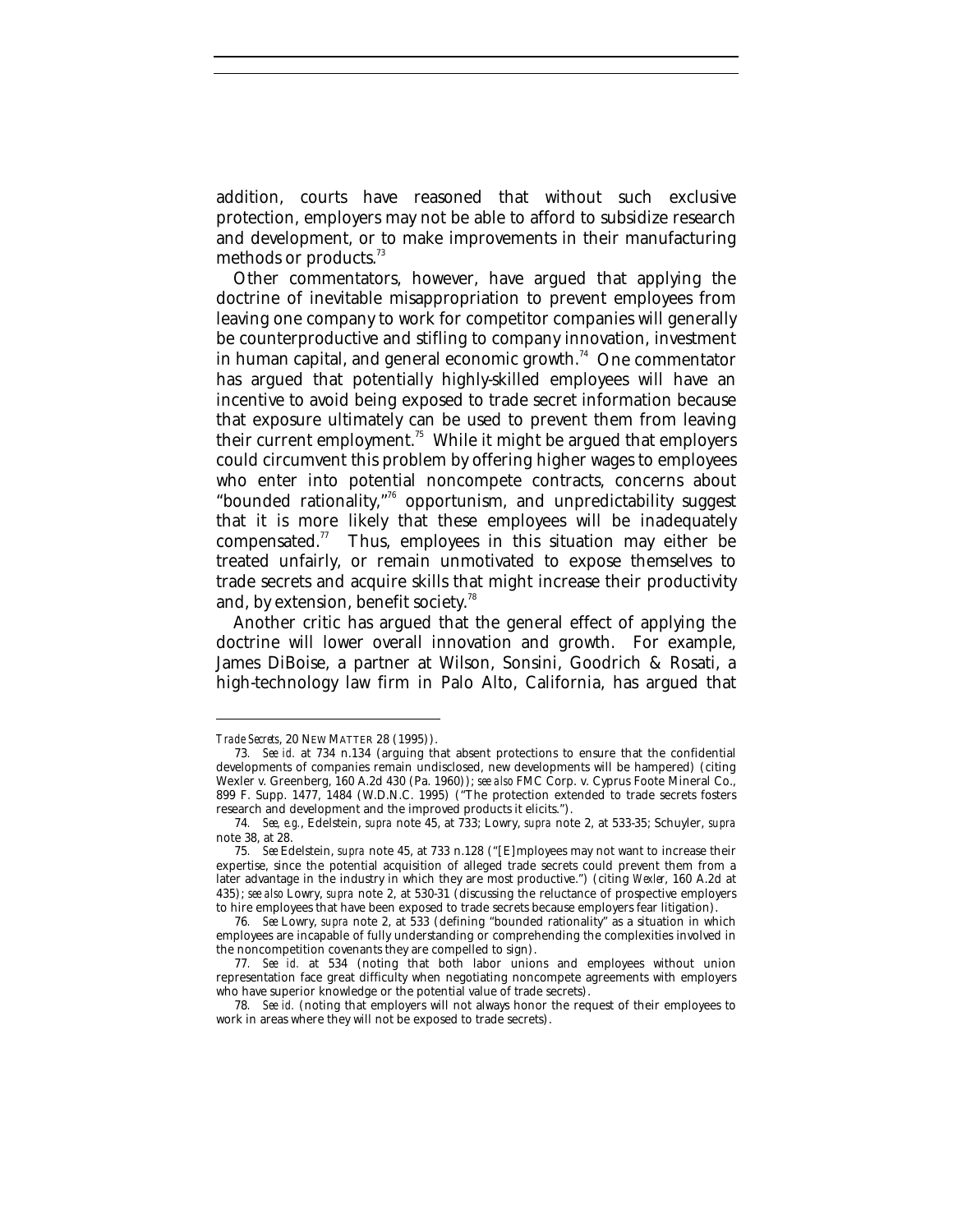applying the doctrine of inevitable misappropriation will undermine competition and economic growth in the same way as enforcing covenants not to compete undermine them.<sup>79</sup> DiBoise supported his argument with an empirical study of Silicon Valley and a hightechnology area in Massachusetts, known as Route  $128.^{\circ\circ}$  The study attributed the tremendous growth of Silicon Valley to employee mobility, and the decline of Route 128 to the prevalent use of covenants not to compete in employment contracts.<sup>81</sup> DiBoise has also noted that inevitable misappropriation cases can take years to decide, side-tracking both valuable employees and the technological efforts of prospective employers.<sup>82</sup> As an example, he cited the case of IBM Corp. v. Seagate Technology, Inc.,<sup>83</sup> where continuing litigation over inevitable misappropriation prevented an executive of IBM's hard drive division from working for Seagate, a hard drive competitor, for three years.<sup>84</sup> This delay virtually ended the This delay virtually ended the employee's usefulness to any company in the innovative hard drive industry.<sup>85</sup> Even if no lawsuits were ever brought under the doctrine, the threat of litigation itself may make prospective employers less sanguine about hiring the most highly-skilled employees because these employees also tend to have been exposed to trade secrets.<sup>86</sup> Thus, an inappropriate or an overly broad application of the doctrine of inevitable misappropriation could have severe consequences, including undermining both individual investments in human capital and general innovation, as well as hampering the economic growth that employee mobility generates.

#### II. CURRENT APPROACHES AND PROPOSALS

Given the growing application of the inevitable misappropriation doctrine and the fundamental interests it implicates, a coherent and well-balanced approach to this area of trade secrets is important. Unfortunately, current court doctrines and existing reform proposals fail to provide such an approach. The following section evaluates,

<sup>79</sup>*. See* Schuyler, *supra* note 38, at 28 (quoting DiBoise stating, "'In essence, the doctrine is a powerful noncompete clause.'").

<sup>80</sup>*. See* ANNALEE SAXENIAN, REGIONAL ADVANTAGE: CULTURE AND COMPETITION IN SILICON VALLEY AND ROUTE 128, at 37 (1994) (explaining that employees with more freedom, such as those in the Silicon Valley, create a more productive environment for the high-tech sector generally).

<sup>81</sup>*. See id.* at 62 (discussing the conservative social traditions of New England which discourage job-hopping and technology-sharing); *see also* Schuyler, *supra* note 38, at 28 (discussing DiBoise's criticisms of the doctrine and referring to the Saxenian study).

<sup>82</sup>*. See* Schuyler, *supra* note 38, at 28.

<sup>83</sup>*.* IBM Corp. v. Seagate Tech., Inc., Civ. No. 3-91-630, 1991 WL 757821 (D. Minn. Dec. 31, 1991), *rev'd*, 962 F.2d 12 (8th Cir. 1992) (involving three years of litigation before reaching a settlement).

<sup>84</sup>*. See id.* at \*6; Schuyler, *supra* note 38, at 28 (discussing *IBM Corp.* from a lead attorney's perspective).

<sup>85</sup>*. See* Schuyler, *supra* note 38, at 28 (noting that the three-year case also side-tracked defendant Seagate's disk drive development program).

<sup>86</sup>*. See* Lowry, *supra* note 2, at 531 nn.73-74 (noting that high-level employees may be privy to trade secrets that inevitably will be brought with them to new employment).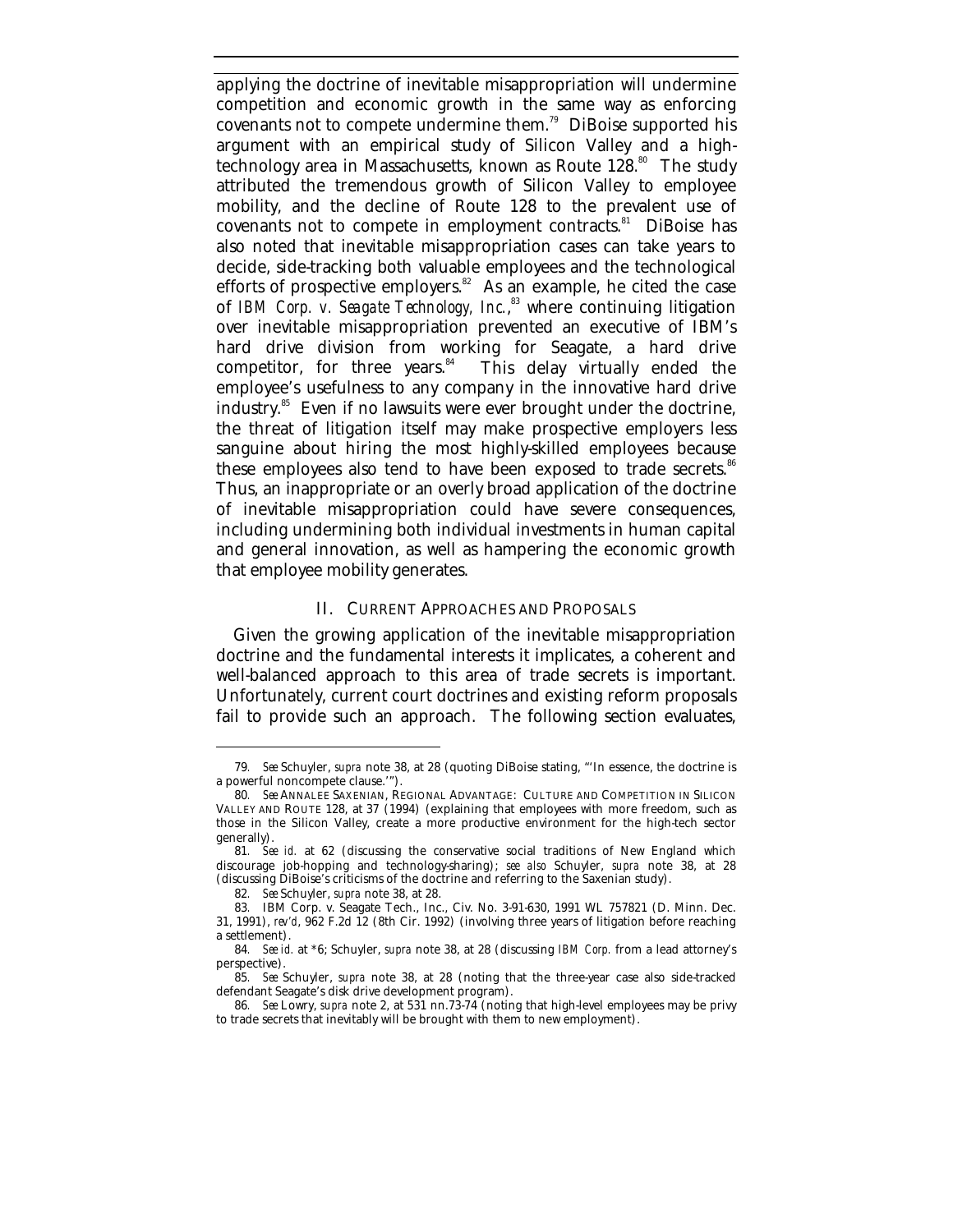critiques and rejects three sets of current and proposed approaches to the doctrine of inevitable misappropriation: existing court approaches; proposals for unqualified rejection of the doctrine or for its unlimited application; and a concurrent property interests approach.

#### *A. Current Court Approaches*

Current court approaches suffer from three major limitations.<sup>87</sup> First, each of the four approaches that courts have developed to determine when misappropriation is inevitable suffers from specific problems of over-inclusiveness and under-inclusiveness, as well as internal inconsistency. Second, the courts' current focus on protecting the employer's property interest leads to inflexible, inaccurate, and inconsistent determinations of inevitability. Third, courts generally take an all-or-nothing approach to remedies when finding inevitable misappropriation, thus resulting in inconsistent and inadequate relief.

#### *1. Specific limitations in determining inevitability*

-

#### *a. The* Standard Brands *approach: general fact-intensive analysis*

The first method the courts have applied to determine the inevitability of misappropriation involves a simple, fact-intensive, caseby-case analysis of the trade secrets themselves and the nature of the employee's old and new jobs.<sup>88</sup> Courts taking this approach do not present a clear methodology for determining inevitability of misappropriation. Instead of presenting standards for evaluating or

<sup>87.</sup> Many commentators have focused on inconsistencies in the definition of trade secrets as the source of the courts' problem in approaching the inevitable misappropriation doctrine. For example, Suellen Lowry, in an excellent note on the inevitable disclosure of trade secrets, argued that inconsistencies in courts' and legislatures' definitions of trade secrets are the major source of the problem in the application of the doctrine of inevitable disclosure. *See id.* at 528- 32. Lowry argued that inconsistencies in the definition of protected trade secrets versus an employee's general and individual (unprotected) skills, have masked the real issue of recognizing property interests for both the employee and the employer in trade secrets. *See id.* at 535-44. She has therefore advocated for recognition of the concurrent property interests of an employer and an employee in trade secrets to resolve the perceived misallocation problem. *See id.* In contrast, this Article focuses on inconsistencies in the methodology that courts use to determine inevitability of misappropriation, *see* discussion *infra* Parts II.A.1-2, and the remedies that courts apply to prevent it, *see* discussion *infra* Part II.A.3. In addition, this Article rejects the concurrent property rights regime that Lowry suggests, *see* discussion *infra* Part II.B.2, and instead suggests that the law of accession provides a better property model, *see* discussion *infra* Part III.

<sup>88</sup>*. See* Standard Brands, Inc. v. Zumpe, 264 F. Supp. 254, 259 (E.D. La. 1967) (announcing that a determination must be made as to the extent of an individual's knowledge of trade secrets before injunction decisions are reached).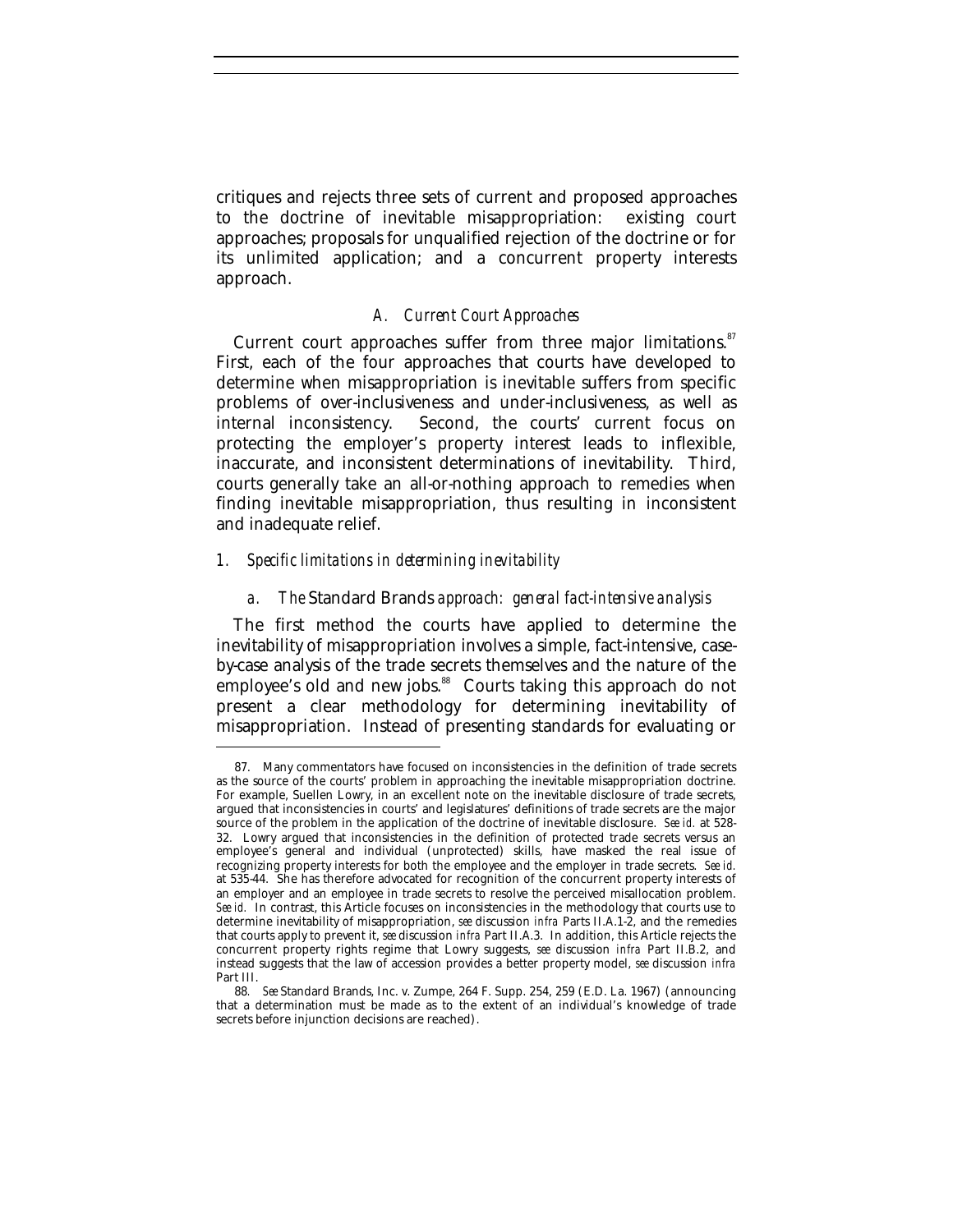limiting their application of the doctrine to specific types of cases, courts simply conclude whether the type of work that the employee will be doing in her new job will inevitably lead her to use or disclose trade secrets.<sup>89</sup> Applying this approach in *Standard Brands v. Zumpe*,<sup>90</sup> a federal district court in Louisiana engaged in a long discussion of the facts of the case, exploring in detail the specific technologies involved and the nature of the trade secrets that the former employer wished to protect. $91$  Additionally, the court evaluated whether those specific secrets would have to be used in the course of the employee's new job.<sup>92</sup> The court concluded that the nature of the business was such that use or disclosure of trade secrets was not inevitable.<sup>93</sup> Importantly, the court did not adopt a set of standards or recite a list of factors that led to its conclusion, nor did it suggest a methodology that courts could replicate in the future. $94$  Other courts have engaged in a similar general fact-based analysis, neither adopting nor expressing a set of specific principles or tests for determining inevitability.<sup>95</sup> Some courts have simply recited different aspects of the facts, and evaluated the testimony of the parties or other pieces of evidence without applying a specific set of legal standards or principles. $96$ 

The case-by-case approach has the advantage of flexibility and casespecific analysis. It enables different courts to examine closely the circumstances of an employee's move from one company to another, and encourages courts to develop a better understanding of the situation. In addition, this approach allows courts the flexibility to

<sup>89</sup>*. See id.*; *see also infra* note 95 (listing other courts that use a similar approach).

<sup>90.</sup> 264 F. Supp. 254.

<sup>91</sup>*. See id.* at 260 (acknowledging that a list of technologies that plaintiff provided the court contained sensitive and valuable information).

<sup>92</sup>*. See id.* at 260-61 (stating that many aspects of the employee's new employment would not specifically be related to the employee's skills and knowledge acquired during his former employment).

<sup>93</sup>*. See id.* at 261 (stating that an employee's disclosure of a former employer's confidential information is not likely to occur when the new employer is not engaged in a similar business activity).

<sup>94</sup>*. See id.*

<sup>95</sup>*. See, e.g.*, Baxter Int'l, Inc. v. Morris, 976 F.2d 1189, 1194-95 (8th Cir. 1992) (upholding the district court's finding that prospective employment would not cause inevitable disclosure of trade secrets based on an analysis of the facts); Schlumberger Well Servs. v. Blaker, 623 F. Supp. 1310, 1317-19 (S.D. Ind. 1985) (engaging in a lengthy exploration of the facts of previous and prospective employment, and simply concluding that some secrets inevitably might be disclosed, but that a complete injunction was not warranted), *aff'd*, 859 F.2d 512 (7th Cir. 1988); Allis-Chalmers Mfg. Co. v. Continental Aviation & Eng'g Corp., 255 F. Supp. 645, 654-55 (E.D. Mich. 1966) (providing a lengthy description of trade secrets involving the design of a fuel pump system and prospective employment and concluding that absent a limited injunction, disclosure of some secrets might be inevitable); Air Prods. & Chems., Inc. v. Johnson, 442 A.2d 1114, 1124-25 (Pa. Super. Ct. 1982) (holding that the nature of employment itself under these circumstances implies that an employee would inevitably use the information).

<sup>96.</sup> In *Campbell Soup Co. v. Giles*, 47 F.3d 467, 470 (1st Cir. 1995), the court held that a formal evidentiary hearing was not necessary before evaluating a motion to enjoin the inevitable disclosure of trade secrets, but noted that the parties should have "a reasonable opportunity to put forth, and to oppose, the disputed evidence." *Id.* (quoting Stanley v. University of S. Cal., 13 F.3d 1313, 1326 (9th Cir. 1994)).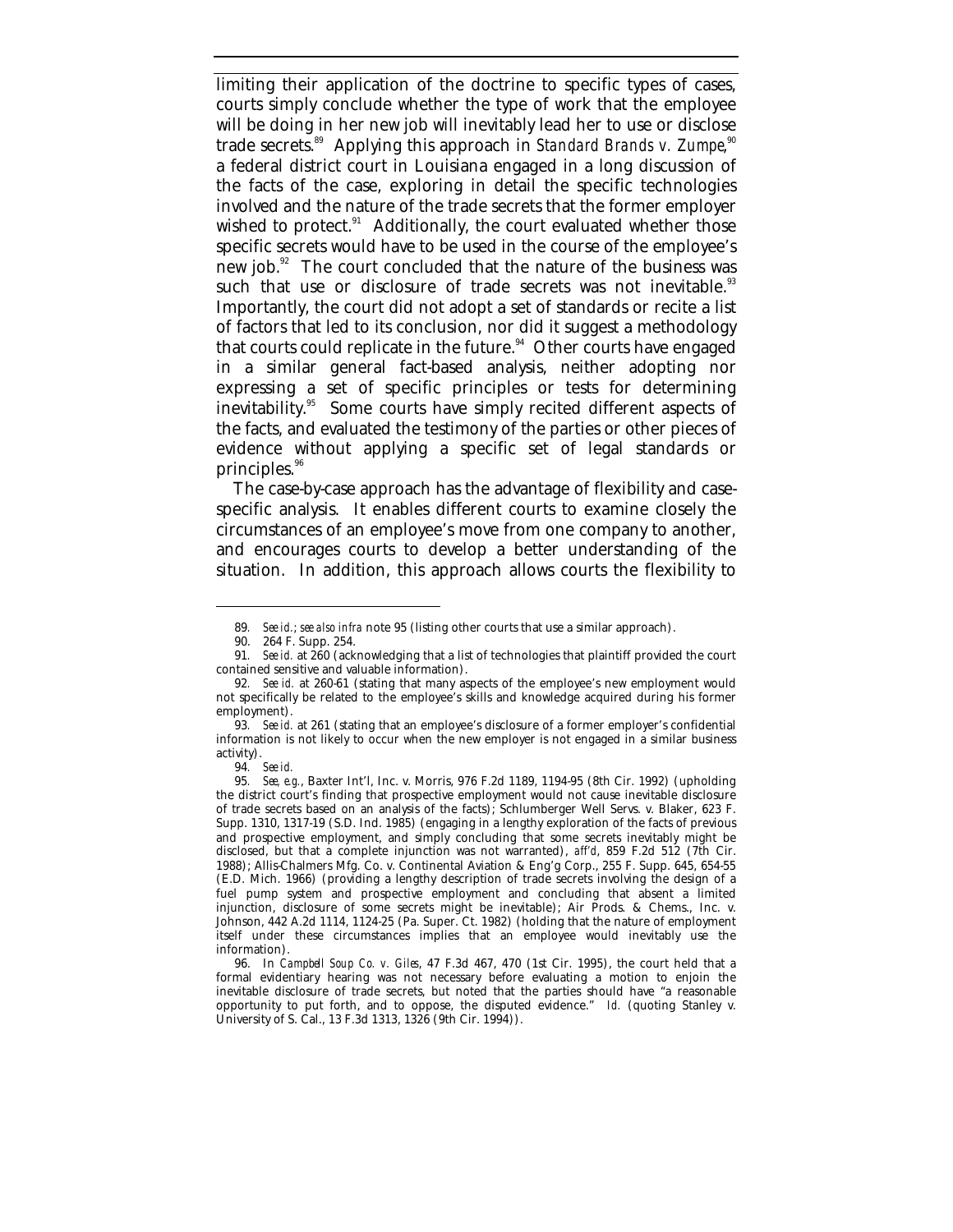deal with a broad range of cases without limiting the doctrine to only specific types of trade secrets (such as technology-based secrets) or to inflexible categories of behavior (such as actual bad faith as opposed to substantial suspicious circumstances).

Unfortunately, this fact-intensive, case-by-case methodology also creates significant room for inconsistency. $97$  Predicting whether a court will find inevitability of misappropriation based on the "nature" of an industry or the kind of employment is extremely difficult.<sup>98</sup> Cases with similar fact patterns appear to have generated very different conclusions about the inevitability of misappropriation.<sup>96</sup> One commentator has suggested that this legal uncertainty has not only generated both increased costs and risks of litigation, $100$  but has also historically resulted in a general pro-employer bias.<sup>101</sup>

#### *b. The* Cyprus Foote *approach: focusing on bad faith or competitor intent*

The second approach courts have taken to determine inevitability involves a similar fact-based analysis, but focuses on evidence of bad faith or intent on the part of either the employee or the prospective employer. In *FMC Corp. v. Cyprus Foote Mineral Co.*, <sup>102</sup> for example, a federal district court held, based on North Carolina's Trade Secrets Act, $103$  that inevitable misappropriation could only be found where there was evidence of either: (1) bad faith; (2) under-handed dealing; or (3) employment by an entity so plainly lacking comparable technology that misappropriation could be inferred.<sup>104</sup> In *Travenol Laboratories, Inc. v. Turner*,<sup>105</sup> the North Carolina Supreme Court similarly ruled that a preliminary injunction against an employee was not warranted in part because there was no showing of

<sup>97</sup>*. See* Lowry, *supra* note 2, at 524 (noting that courts reach widely divergent results in inevitable disclosure cases).

<sup>98</sup>*. See id.* at 527 (noting that courts will often rely on circumstantial evidence when determining whether disclosure of a trade secret is likely to occur).

<sup>99</sup>*. See id.* at 528-31.

<sup>100</sup>*. See id.*

<sup>101</sup>*. See id.* at 528 (stating that current doctrines have not allowed for an equitable resolution of these cases, but instead have created a pro-employer tilt by defining trade secrets broadly and upholding the use of nondisclosure agreements).

<sup>102.</sup> 899 F. Supp. 1477 (W.D.N.C. 1995).

<sup>103</sup>*. See id.* at 1481 (authorizing preliminary or permanent injunctions for actual or threatened misappropriation) (quoting N.C. GEN. STAT. § 66-154 (1992)).

<sup>104</sup>*. See id.* at 1483 (noting that North Carolina courts will refuse to enjoin an employee unless certain facts are demonstrated and that the plaintiff in this case has failed to prove them).

<sup>105.</sup> 228 S.E.2d 478 (N.C. Ct. App. 1976).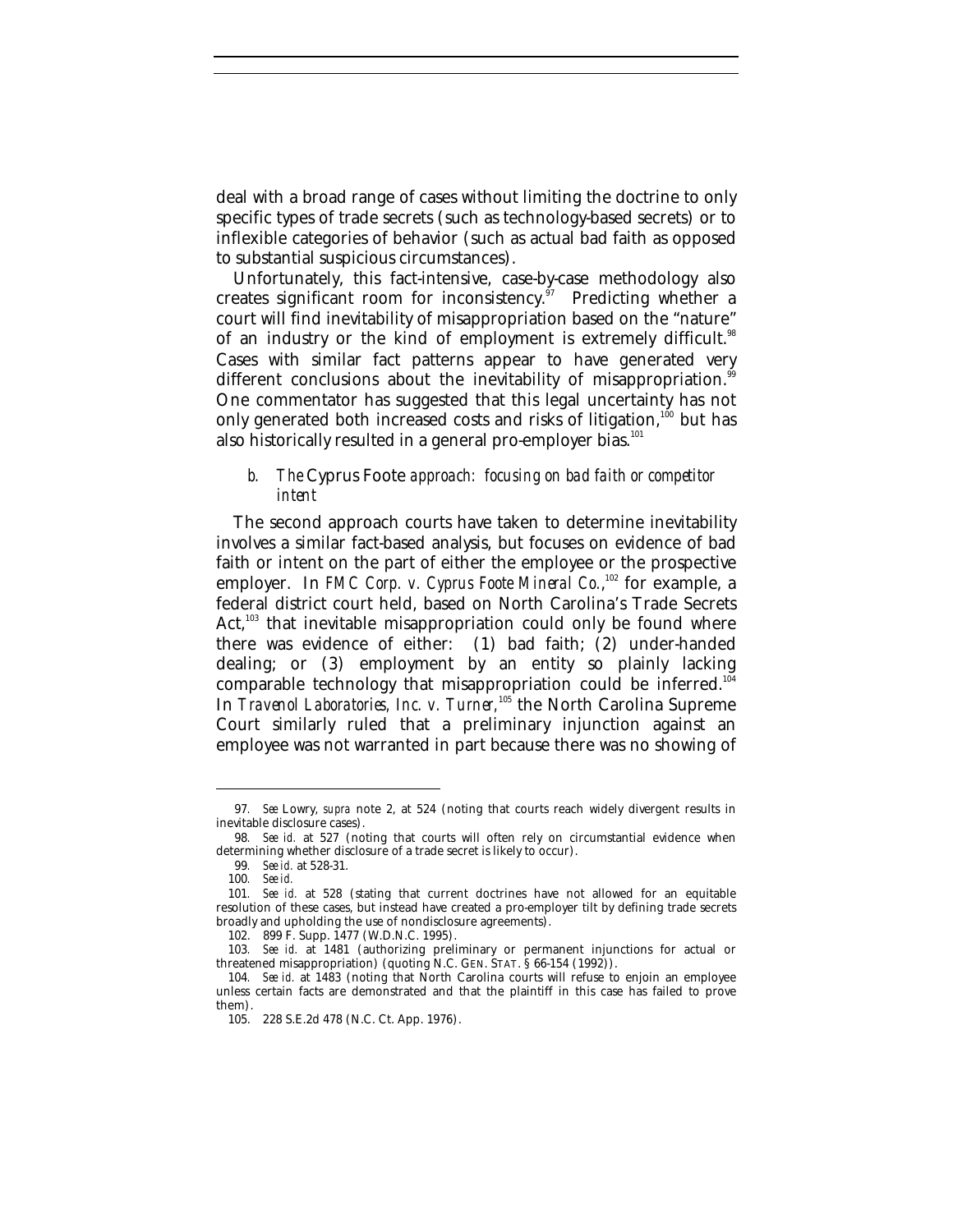bad faith or intent to misappropriate.<sup>106</sup> The Indiana Supreme Court, in *Ackerman v. Kimball International, Inc.*,<sup>107</sup> upheld a finding of inevitable misappropriation based on a showing of bad faith and intent,<sup>108</sup> and a New York County Court indicated that evidence of bad faith was independently relevant in finding inevitable misappropriation.<sup>109</sup> Other courts similarly have stated that the inevitability of misappropriation can be inferred from evidence of bad faith or intent on the part of either a former employee or a prospective employer.<sup>110</sup> Essentially, courts applying the *Cyprus Foote* methodology limit findings of inevitability to situations involving indications of intent to misappropriate trade secrets.

The requirement of bad faith or intent has several important advantages. First, it provides some measure of certainty and protection both for the employee and the future employer. As long as the employee and new employer adhere to a standard of good faith and do not intend to misappropriate the former employer's trade secrets, they should be free from potential liability and injunctive actions. If the standard for behavior is well-established, such as the good faith and fair dealings standard that governs contracts,<sup>111</sup> the resulting certainty will prevent unnecessary litigation and promote efficiency by providing a kind of "safe harbor"—a zone of conduct that is deemed exempt from risk of liability.<sup>112</sup>

<sup>106</sup>*. See id.* at 486 (holding that the court would not allow injunctions against employees simply to allay the fears of trade secret dissemination held by their former employers, but required a showing of bad faith or intent by the employee).

<sup>107.</sup> 652 N.E.2d 507 (Ind. 1995).

<sup>108.</sup> *See id.* at 510-11 (holding that an employee's gathering of secret company information immediately prior to the termination of his employment showed an intent to share that information, and in part, justified an injunction against his future employment with a competitor).

<sup>109</sup>*. See* Doubleclick, Inc. v. Henderson, No. 116914/97, 1997 WL 731413, at \*5-6 (N.Y. Sup. Ct. Nov. 7, 1997) (noting evidence of bad faith and cavalier treatment of duties of loyalty in finding inevitable misappropriation).

<sup>110</sup>*. See, e.g.*, Zahodnick v. IBM Corp., 135 F.3d 911, 915 (4th Cir. 1997) (affirming an injunction prohibiting a former employee from disclosing confidential information to third parties when the former employee had signed two nondisclosure agreements, yet retained confidential information after his termination and forwarded it to his attorney without the former employer's consent); Inflight Newspapers, Inc. v. Magazines In-Flight, LLC, 990 F. Supp. 119, 137 (E.D.N.Y. 1997) (applying a New York law enjoining employee's use of former employer's trade secrets or other confidential information when doing so would violate a fiduciary duty to the former employer); E.I. duPont de Nemours & Co. v. American Potash & Chem. Corp., 200 A.2d 428, 431-32 (Del. Ch. 1964) (affirming a preliminary injunction against the employee of the developer of a chemical process by a competitor who had requested and been refused a license to use that process from his former employer).

<sup>111</sup>*. See* E. Allan Farnsworth, *Good Faith Performance and Commercial Reasonableness Under the Uniform Commercial Code*, 30 U. CHI. L. REV. 666, 667-72 (1963) (explaining the good faith and fair dealings standard, its application in all contracts, and the benefits of such a standard of conduct). *But see* Mark Snyderman, Note, *What's So Good About Good Faith? The Good Faith Performance Obligation in Commercial Lending*, 55 U. CHI. L. REV. 1335, 1351-60 (1988) (arguing against application of the good faith and fair dealings standard, specifically with respect to commercial lending).

<sup>112.</sup> Safe harbor provisions exist in numerous areas of law, such as federal securities law, *see* Rule 144 Under the Securities Act of 1933, 17 C.F.R. § 230.144 (1998) (defining persons deemed not to be engaged in distribution and therefore not subject to regulation, and carving out categories of individuals or activities from coverage or liability). Establishing a well-defined good faith exception to the doctrine here could create a similar "safe harbor" zone of behavior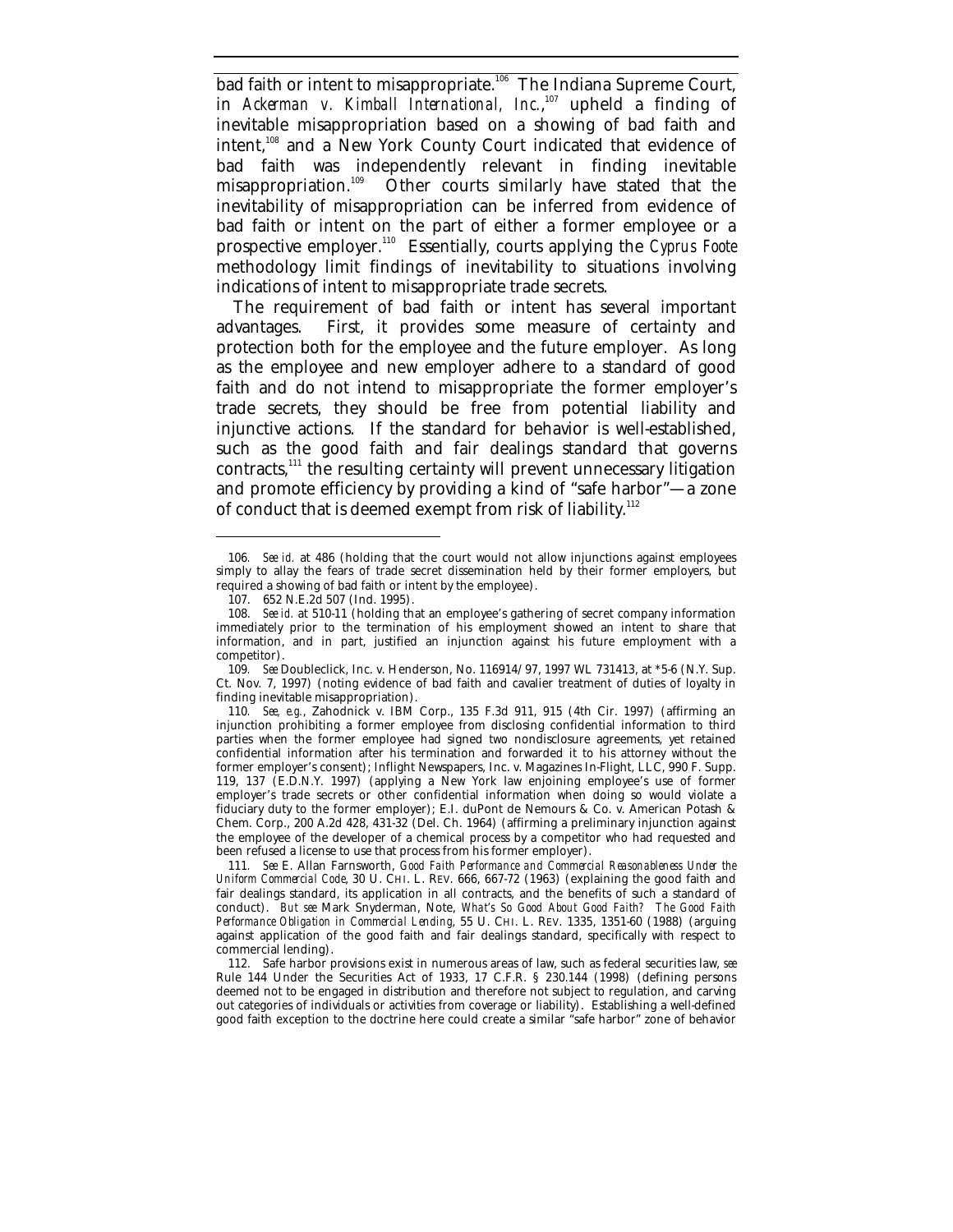But applying the inevitable misappropriation doctrine only to cases involving bad faith generates several problems. Proving bad faith and intent can be very difficult. $113$  Thus, limiting the use of the doctrine to cases where there is clear evidence of bad faith might significantly decrease the court's ability to protect trade secrets and leave employers vulnerable to unscrupulous and deceptive competitors. In the alternative, if the standard for proof of bad faith and intent proves to be nebulous, it may increase rather than decrease litigation.<sup>114</sup> Courts indirectly have tried to avoid confusion with the good faith standard by requiring objective evidence such as proof that the employee and her new employer have established mechanisms to prevent the disclosure of the former employer's trade secrets.<sup>115</sup> Such an objective requirement, however, also lends itself to issues of proof and possible strategic behavior: For example, what constitutes a sufficient anti-disclosure mechanism could be the subject of additional litigation and, as of yet, no standard has emerged from the courts discussing the issue.<sup>116</sup> Furthermore, competitors seeking to appropriate trade secrets could establish objective mechanisms to prevent disclosure and then simply, and strategically, not enforce them. $117$ 

or class of individuals free from application of the doctrine.

<sup>113</sup>*. See* Robert W. Emerson, *Insurance Claims Fraud Problems and Remdies*, 46 U. MIAMI L. REV. 907, 945 (1992) (discussing the difficulty in proving bad faith claims in the context of insurance litigation).

<sup>114</sup>*. See* Gary N. Schuman & Scott B. Herlihy, *The Impending Wave of Legal Malpractice Litigation-–Predictions, Analysis, and Proposal for Change*, 30 ST. MARY'S L.J. 143, 181-84 (1998) (suggesting that after years of confusion and an increase in litigation, the Texas Supreme Court attempted to clarify the bad faith standard).

<sup>115</sup>*. See* Merck & Co. v. Lyon, 941 F. Supp. 1443, 1460 (M.D.N.C. 1996) (explaining that steps taken by an employee and new employer to protect the old employer's trade secrets are a factor in determining the inevitability of trade secret misappropriation); *see also* Union Carbide Corp. v. Sunox, Inc., 590 F. Supp. 224, 228 (W.D.N.C. 1984) (considering the former employee's lack of a written employment contract as a factor in the court's denial of a preliminary injunction; the court refused to "compel the enforcement of an agreement not to compete which does not . . . exist").

<sup>116</sup>*. Compare Merck*, 941 F. Supp. at 1460 (discussing generally factors which could trigger use of anti-disclosure mechanism), *and* Bridgestone/Firestone, Inc. v. Lockhart, 5 F. Supp. 2d 667, 682 (S.D. Ind. 1998) (discussing specific factors that, if present, preclude the use of permanent anti-disclosure mechanisms), *with* Air Prods. & Chems. Inc. v. Johnson, 442 A.2d 1114, 1124-25 (Pa. Super. Ct. 1982) (holding that the nature of employment itself implies inevitable use of information and thus an anti-disclosure mechanism was appropriate).

<sup>117.</sup> Ample precedent for the existence and failure of "Chinese Wall" structures designed to prevent insider trading in the securities industry exists. *See* Ross P. Buckley, *The Regulation of the Emerging Markets Loan Market*, 30 LAW & POL'Y INT'L BUS. 47, 65 (1998) (discussing a study in which investment banks claimed extensive abuse of the Chinese Walls while most commercial banks disagreed); *see also* Improper Activities in the Securities Industry: Hearings Before the Senate Comm. on Banking, Housing, and Urban Affairs, 100th Cong. 89 (1987) (statement of Sen. William Proxmire (D-Wis.)); H.R. REP. NO. 100-910, at 15 (1988), *reprinted in* 1988 U.S.C.C.A.N. 6043, 6052 (finding that recent cases have cast serious doubt on the effectiveness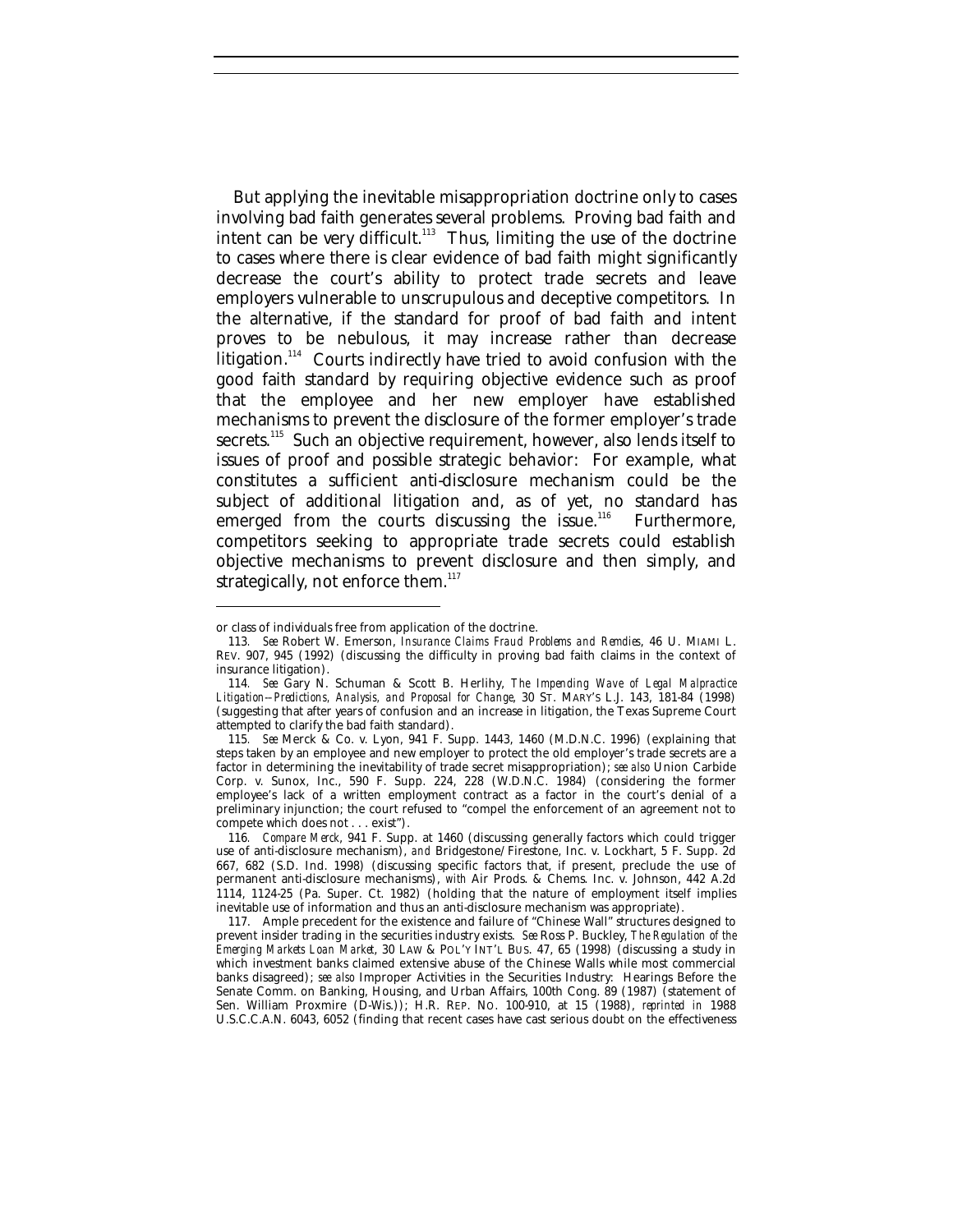Finally, society may be concerned about the misuse and inappropriate disclosure of trade secrets that occur irrespective of whether bad faith or intent to misappropriate exists. Regardless of whether an individual will intentionally use information, trade secrets may subtly or directly have an impact on that individual's decision making in her new role with a competitor. For example, courts have issued injunctions against employees who simply have been exposed to their former employers' marketing strategies,<sup>118</sup> reasoning that even if an employee did not intend to misappropriate this information, she would have to use such information in order to serve her new employer in good faith.<sup>119</sup> In *Allis-Chalmers Manufacturing Co. v. Continental Aviation & Engineering Corp.,*<sup>120</sup> the court barred an employee from working on distributor-type pumps that would have required him to take advantage of design innovations that he had used and helped develop while working for his former employer.<sup>121</sup> The unintentional use of these trade secrets still may have devastating and socially undesirable effects on an employer.<sup>122</sup>

#### *c. The* International Paper *approach: requiring technical employment*

A third approach to the inevitable misappropriation of trade secrets limits its application to cases where the employee in question either has highly technical skills or will be required to use technical information in her new employment. Courts reason that technical employment requires the use of all of an employee's specialized knowledge and skills including those acquired from a former employer; a conscientious employee will, thus, inevitably use or disclose technical trade secrets acquired from a former employer in the process of technical employment.<sup>123</sup> For example, in *International*

of measures such as Chinese Walls). Nothing suggests that anti-trade-secret use or disclosure mechanisms would be more effective or less haphazardly used. Certainly firms have already demonstrated ample desire to appropriate other companies' trade secrets. *See supra* notes 1-7 and accompanying text (highlighting the enormous growth of misappropriated trade secrets).

<sup>118</sup>*. See* PepsiCo, Inc. v. Redmond, 54 F.3d 1262, 1264-67 (7th Cir. 1995) (granting an injunction when a former high-level employee possessed trade secrets and other confidential information about product development, pricing, marketing, and packaging).

<sup>119</sup>*. See id.* at 1270 (discussing the influence of confidential information on an employee's decision-making processes).

<sup>120.</sup> 255 F. Supp. 645 (E.D. Mich. 1966).

<sup>121</sup>*. See id.* at 654 (discussing the "virtual impossibility" of the employee performing his duties adequately without the benefit of confidential information obtained during the course of his previous employment).

<sup>122</sup>*. See, e.g.*, G. Andrew Barger, Comment, *Lost in Cyberspace: Inventors, Computer Piracy and "Printed Publications" Under Section 102(b) of the Patent Act*, 71 U. DET. MERCY L. REV. 353, 383 (1994) (concluding that current remedies available to an inventor pale in comparison to the loss of "creative thinking" by the public due to publication of misappropriated information); Chris Rauber, *Biotech Research Alleges VC Firm Stole His Secrets*, S.F. BUS. TIMES, Nov. 26, 1993, at 3 (discussing the effects of trade secret misappropriation on the research and development of pharmaceutical products).

<sup>123</sup>*. See, e.g.*, Business Intelligence Servs., Inc. v. Hudson, 580 F. Supp. 1068, 1072 (S.D.N.Y. 1984) (determining that the former employee's specialized knowledge of computer software was essential to the employee's performance with the new employer); Continental Group, Inc. v. Kinsley, 422 F. Supp. 838, 846 (D. Conn. 1976) (describing the "virtually daily opportunities"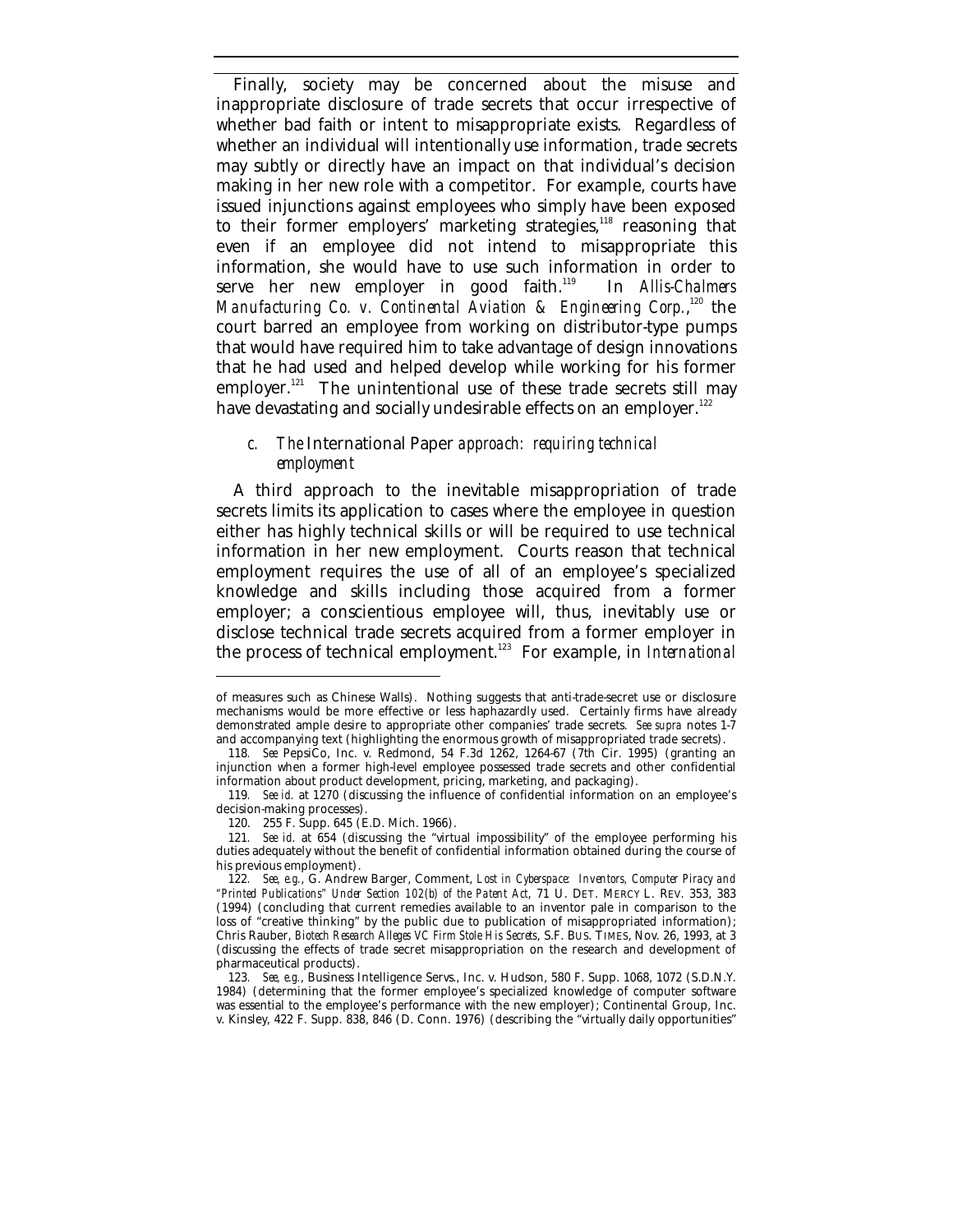Paper Co. v. Suwyn,<sup>124</sup> a federal district court held that a finding of inevitable misappropriation of trade secrets could only occur in cases involving highly technical employment, such as plastic container development or computer programming.<sup>125</sup> Similarly, in *Schlumberger* Well Services v. Blaker,<sup>126</sup> the court held that the employee's new employment in a managerial, rather than a technical or engineering position, made a finding of inevitability more difficult.<sup>127</sup> Therefore, the court specifically limited its finding to specific technical information that involved the design and manufacture of specialized devices used in the industry.<sup>128</sup> Other courts also have focused on technical employment as one of the factors in determining the inevitability of misappropriation.<sup>129</sup>

Limiting the application of the doctrine to highly technical employment has the attraction of providing a clear guideline for courts to follow. Furthermore, this limitation has some basis in the pattern of litigation: non-technical information or employees in nontechnical fields are less likely to inevitably misappropriate or disclose trade secrets. Finally, one could argue that protecting technical knowledge is more easily justified because it stimulates investment in technology in a way that protecting marketing information, for example, does not.

Limiting the application of the doctrine to technical employees and employment, however, ignores the growth of trade secrets law in other areas, as well as the increasing importance of non-technical, but strategic information. For example, both *PepsiCo* and *Merck & Co.*

126. 623 F. Supp. 1310 (S.D. Ind. 1985) (balancing the parties' interests and concluding that a limited preliminary injunction should be granted), *aff'd*, 859 F.2d 512 (7th Cir. 1988).

for disclosure of technical information regarding the development of a plastic bottle through a specific and technical process).

<sup>124.</sup> 966 F. Supp. 246 (S.D.N.Y. 1997).

<sup>125</sup>*. See id.* at 258-59 (addressing the limited circumstances in which courts granted injunctive relief, and denying the application for injunctive relief based on the managerial, rather than technical, nature of the employee's position); *Hudson*, 580 F. Supp. at 1072 (granting a preliminary injunction when the company would unfairly benefit by improving its business with minimal or no effort based solely on the employee's knowledge of computer software and client information gained through previous employment); *Kinsley*, 422 F. Supp. at 846 (granting a preliminary injunction for 18 months to an employer in the plastic industry whose former employee would have had daily opportunities to convey specialized knowledge of a blow-molding process obtained from the old employer to the new one).

<sup>127</sup>*. See id.* at 1317-18.

<sup>128</sup>*. See id.* (limiting the time period of the injunction, and the type of work the employee with highly technical skills could perform for a new employer).

<sup>129</sup>*. See, e.g.*, *Hudson,* 580 F. Supp. at 1072 (discussing the technical nature of computer software); *Kinsley,* 422 F. Supp. at 846 (focusing on specialized technical knowledge of the "blow-molding" process); Travenol Lab., Inc. v. Turner, 228 S.E.2d 478, 486 (N.C. Ct. App. 1976) (rejecting a finding of inevitable misappropriation in part because the nature of the employment was managerial rather than technical).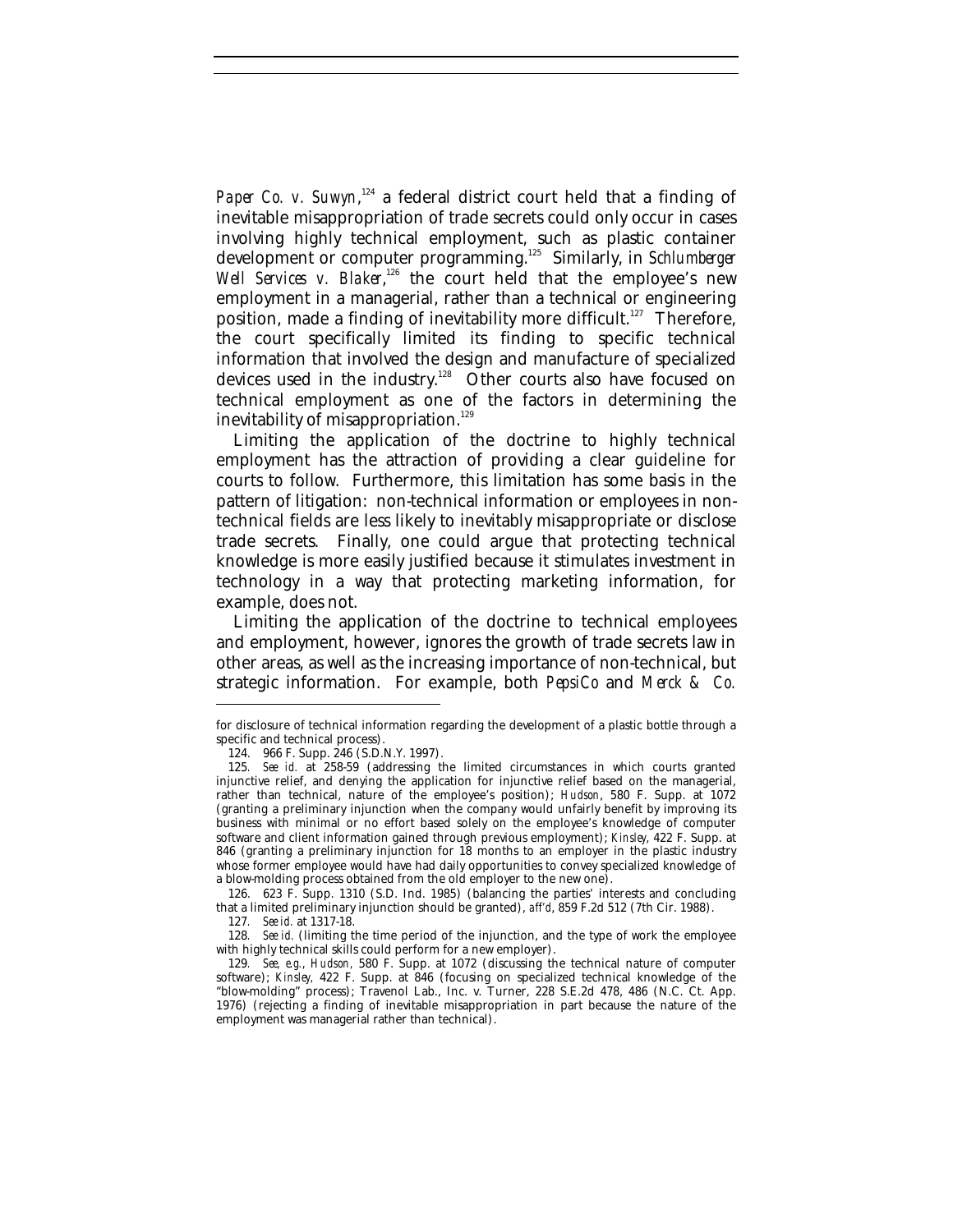presented compelling situations in which non-technical information specifically pertaining to product launch dates, marketing strategies, and basic concepts in product design or retailing were at risk of being disclosed or misappropriated.<sup>130</sup> Excluding non-technical information from possible protection under the inevitable misappropriation doctrine merely because it does not involve highly technical data, ignores the competitive dynamic that exists in significantly nontechnical industries where information is highly valued and is protectable as a trade secret. $131$ 

Other areas of the law do not place such stringent limits on the kind of information that they protect. For example, the securities laws do not limit their punishment for material misrepresentation or omissions to mere technical information.<sup>132</sup> Some information cannot help but affect decisions and thus be material even if it is not technical in nature.<sup>133</sup> Similarly, courts generally have held that strategic information constitutes protectable trade secrets.<sup>134</sup> More importantly, recent developments in the law of trade secrets have tended to broaden the definition of trade secrets and their protection, without making distinctions based on technical content.<sup>135</sup> The EEA, for instance, adopts a much broader definition of trade secrets,<sup>136</sup> and makes available its criminal sanctions and civil

-

136. The EEA defines trade secret as "all forms and types of financial, business, scientific, technical, economic, or engineering information, including patterns, plans, compilations,

<sup>130.</sup> *See* PepsiCo, Inc. v. Redmond, 54 F.3d 1262, 1265 (7th Cir. 1995) (discussing the valuable, as well as sensitive, nature of an employer's "Strategic Plan" and "Annual Operating Plan"); Merck & Co. v. Lyon, 941 F. Supp. 1443, 1457 (M.D.N.C. 1996) (reviewing product launch information and pricing data).

<sup>131</sup>*. See, e.g.*, Pat Shockley, *The Availability of "Trade Secret" Protection for University Research*, 20 J.C. & U.L. 309 (1994) (discussing the various ways of protecting university research as intellectual property).

<sup>132</sup>*. See* Securities Exchange Act of 1934 § 10(b), 15 U.S.C. § 78(b) (1994) (prohibiting the use of manipulative or deceptive devices in connection with the purchase or sale of all securities); SEC v. Texas Gulf Sulphur Co., 401 F.2d 833, 848-53 (2d Cir. 1968) (concluding that information is material if it would affect an ordinary investor's decision to invest and holding that failure to disclose (non-technical) knowledge of ore richness was a material misrepresentation).

<sup>133</sup>*. See, e.g.*, Basic Inc. v. Levinson, 485 U.S. 224, 236 (1988) (holding that the existence of merger negotiations is material); TSC Indus., Inc. v. Northway, Inc., 426 U.S. 438 (1976) (same); *Texas Gulf Sulphur Co.*, 401 F.2d at 848-53 (finding that non-technical information regarding a company's determination of the true value of ore deposits was material and subject to a duty to disclose).

<sup>134</sup>*. See* Schlumberger Well Servs. v. Blaker, 623 F. Supp. 1310, 1317 (S.D. Ind. 1985) (indicating that information about the marketing plans and technology of wireline logging would affect the behavior of a competitor and holding that it constituted a trade secret), *aff'd*, 859 F.2d 512 (7th Cir. 1988); *see also* C.A. Muer Corp. v. Big River Fish Co., Nos. Civ. A. 97-5402, Civ. A. 97-6073, Civ. A. 97-7154, 1998 WL 488007, at \*2 (E.D. Pa. Aug. 10, 1998) (holding that commercial information such as marketing plans will receive protection if a party could show that it would face competitive injury if the information were released).

<sup>135</sup>*. See* Economic Espionage Act of 1996, 18 U.S.C. § 1839 (Supp. 1997) (providing examples of trade secrets); RESTATEMENT OF TORTS § 757 cmt. b (1939) (explaining that trade secrets can include specialized marketing codes and materials or price lists as well as technical formulas); RESTATEMENT (THIRD) OF UNFAIR COMPETITION (1995) (same); UNIF. TRADE SECRET ACT § 1 (as amended), 14 U.L.A. 433-67 (Supp. 1998) (defining trade secrets to incorporate non-technical matter); *see generally* Esther C. Roditti, *The Choice Between Patents and Trade Secrets to Protect Software Innovation*, *in* COMPUTER SOFTWARE PROTECTION 705-10(PLI Patent Practice Course Handbook Series No. 479, 1997) (discussing definitions of trade secrets).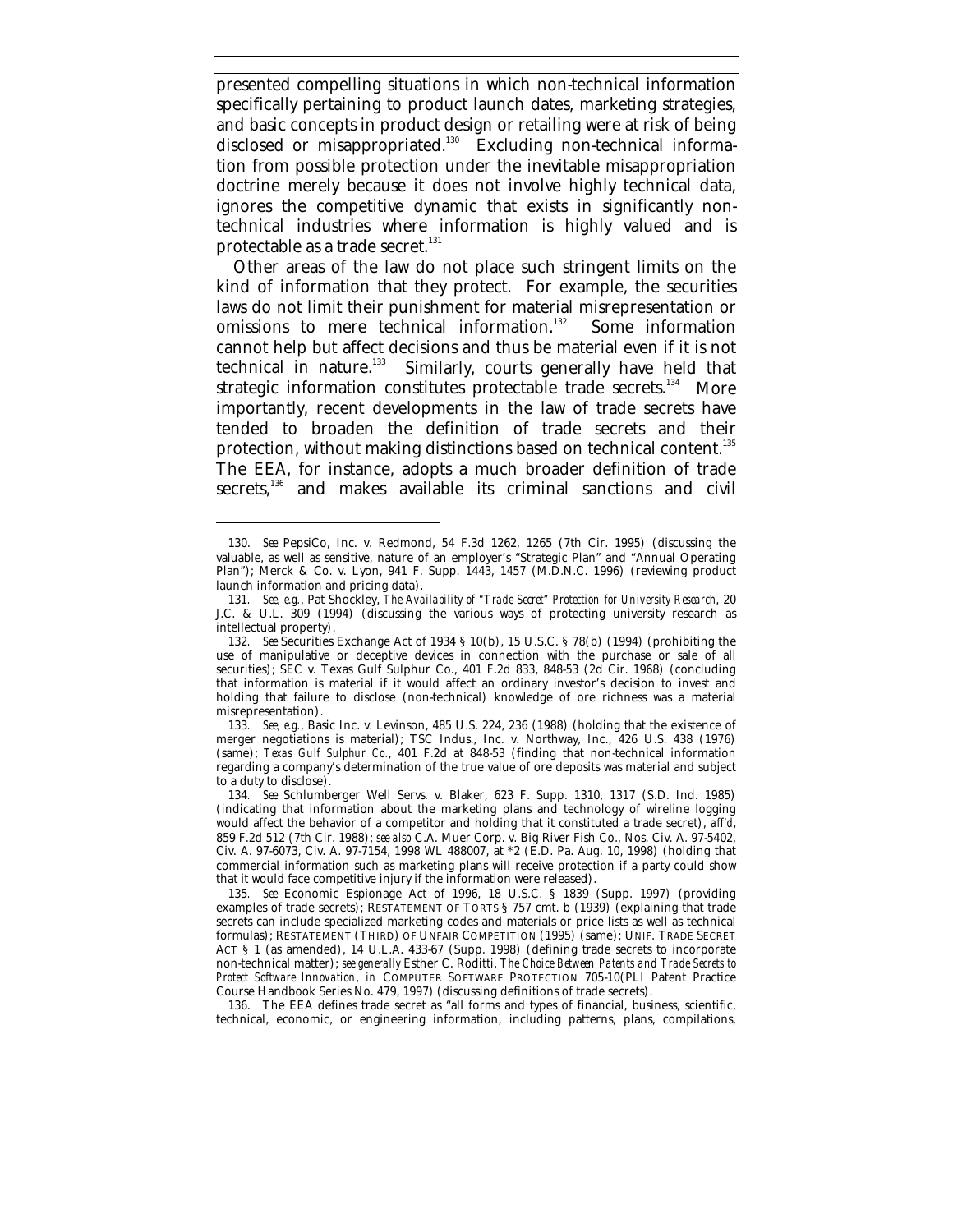injunctions to the entire range of these trade secrets, not merely those that are considered technical in nature.<sup>137</sup> The distinction between technical and non-technical trade secrets and methods of misappropriation therefore appears outdated and unjustified.

#### *d. The* Merck & Co. *approach: objective competition and similarity of position*

The fourth and most complicated approach to determining the inevitability of misappropriation focuses on the objective competitiveness of an industry, and the similarities between new and old positions. This approach, outlined in *PepsiCo* and its progeny, involves a complex analysis of four independent factors.<sup>138</sup> In *Merck & Co. v. Lyon*, <sup>139</sup> the court held that four factors must be considered when evaluating the inevitability of misappropriation: (1) the degree of competition in the industry; (2) the new employer's efforts to safeguard the secrets of the old employer; (3) the forthrightness of the employee; and (4) the degree of similarity of the new and old employment.<sup>140</sup> The court distilled these factors from the *PepsiCo* court's discussion of inevitability $^{141}$  and evaluated them to find that misappropriation was inevitable.<sup>142</sup> Although the *Merck & Co.* court evaluated both the new employer's efforts to safeguard the old employer's secrets, as well as the forthrightness of the employee, it specifically held that there was no need to prove underhanded

program devices, formulas, designs, prototypes, methods, techniques, processes, procedures, programs, or codes, whether tangible or intangible, and whether or how stored, compiled or memorialized physically, electronically, graphically, photographically, or in writing if" the owner has taken reasonable steps to keep the information secret and the information has either potential or actual independent economic value. *See* 18 U.S.C. § 1839(3) (Supp. 1997).

<sup>137</sup>*. See id.* §§ 1831-1832.

<sup>138.</sup> Throughout its analysis the *PepsiCo* court itself discussed four factors that have been subsequently identified and adopted by other courts in their analysis of the issue. *See* Merck & Co. v. Lyon, 941 F. Supp. 1443, 1460 (M.D.N.C. 1996) (outlining the four factors and citing PepsiCo, Inc. v. Redmond, 54 F.3d 1262, 1267 (7th Cir. 1995)).

<sup>139.</sup> 941 F. Supp. 1443.

<sup>140</sup>*. See id.* at 1460-62 (discussing the intense competition between the employee's old and new employer, the lack of evidence that the new employer recruited the employee because of his knowledge of the competitor's secrets, the employee's misrepresentations in an attempt to obtain a more favorable severance package, and the similarities between the employee's old and new duties).

<sup>141</sup>*. See PepsiCo*, 54 F.3d at 1267-71 (describing the inherent tensions between morality, innovation and market competition as they relate to the inevitability of trade secret misappropriation).

<sup>142</sup>*. See Merck & Co.*, 941 F. Supp. at 1461-62. The *Merck & Co.* court found that the industry and the companies in question were highly competitive, the competitor had made no efforts to safeguard the old employer's secrets, the employee made misrepresentations, and that the new and old positions were quite similar. *See id.*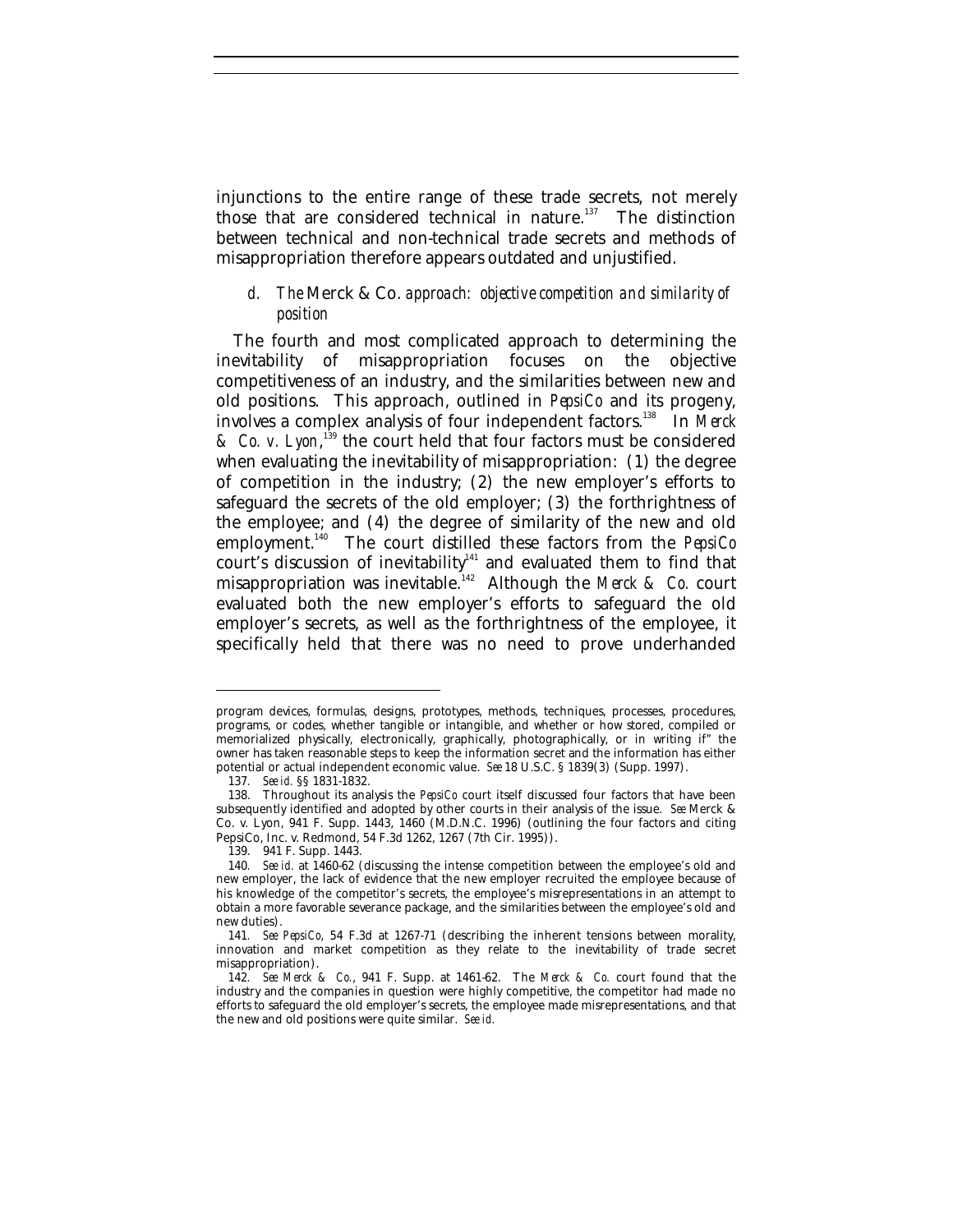dealing or bad faith,<sup>143</sup> thus directly rejecting the *Cyprus Foote* approach.<sup>144</sup> Instead, the court held that evaluating the similarity of the new and old positions and the value of the allegedly threatened information was sufficient.<sup>145</sup> Prospective employers' efforts and employees' forthrightness were relevant to inevitability, but not essential.<sup>146</sup> Therefore, the *Merck & Co.* approach focuses on an objective analysis of competitiveness and similarity of position, noting, but not requiring, a showing of intent or bad faith.<sup>147</sup>

Other courts have taken similar approaches to determining inevitability. For example, in *National Starch & Chemical Corp. v.* Parker Chemical Corp.,<sup>148</sup> a New Jersey superior court discussed the competitiveness of the envelope adhesives industry, noting that five percent of the employee's time would be spent working on envelope  $a$ dhesives formulas for her new employer.<sup>149</sup> After reviewing these facts, the court upheld a lower court's finding that inevitability of misappropriation existed with regard to five percent of the time the employee spent on formulas.<sup>150</sup> In upholding the lower court, the *National Starch* court imitated *Merck & Co.* by noting that the employee's good faith and intent were irrelevant to a finding of inevitability.<sup>151</sup> Following the approaches in *Merck & Co.*, other courts have discussed competitiveness and similarity of position,<sup>152</sup> and held that intent and bad faith are unnecessary to a finding of inevitability,<sup>153</sup> or they note the new employer's efforts to safeguard

148. 530 A.2d 31 (N.J. Super. Ct. App. Div. 1987).

149*. See id.* at 32-33.

<sup>143</sup>*. See id.* at 1460 (stating that in situations where the court enjoins potential misappropriation through the inevitable disclosure theory and the injunctions are limited in scope, no requirement of bad faith by the former employee or employer exists).

<sup>144</sup>*. See id.* at 1460-61 nn.5-6 (discussing *Cyprus Foote* and emphasizing the distinction that no evidence of bad faith or underhanded dealing existed); *see also* Part II.A.1.a (discussing a fact-intensive approach to determining inevitability of misappropriation).

<sup>145</sup>*. See id*. at 1460 (citing *PepsiCo*, 54 F.3d at 1267) (stating that consideration of the four factors is consistent with the approach taken by North Carolina state courts).

<sup>146</sup>*. See id.* at 1461 (noting that although no evidence existed that the prospective employer sought out the employee for his knowledge of trade secrets, the employee's misrepresentations indicated a possibility of future temptations to disclose confidential information to further his career, thus warranting an issuance of a limited injunction).

<sup>147</sup>*. See id.* (questioning the employee's ability to keep confidential information from his new employer).

<sup>150</sup>*. See id.* at 33 (holding that under circumstances where a significant threat of disclosure exists, inferences are sufficient to warrant the granting of a preliminary injunction).

<sup>151</sup>*. See id.* at 32-33 (declaring that a former employee's knowledge of trade secrets and the factual circumstances sufficient to satisfy the likelihood of "immediate and irreparable harm" to warrant issuance of a preliminary injunction).

<sup>152</sup>*. See, e.g.*, PepsiCo, Inc., v. Redmond, 54 F.3d 1262, 1269 (7th Cir. 1995) (discussing inevitable misappropriation in the context of industry competitiveness and the similarity between employees' positions); Doubleclick, Inc. v. Henderson, No. 116914/97, 1997 WL 731413, at \*5-6 (N.Y. Sup. Ct. Nov. 7, 1997) (discussing the competitiveness of the Internet advertising industry and the similarity of new and old employment in a finding of inevitable misappropriation).

<sup>153.</sup> A significant number of cases dealing with covenants not to compete discuss the competitiveness of the industries and the similarity of positions, and consider good faith and intent irrelevant in finding inevitable misappropriation. *See* Branson Ultrasonics Corp. v. Stratman, 921 F. Supp. 909, 913-14 (D. Conn. 1996) ("When . . . a high degree of similarity between an employee's former and current employment makes it likely that the former employer's trade secrets . . . will be . . . disclosed by the employee in the course of his new work,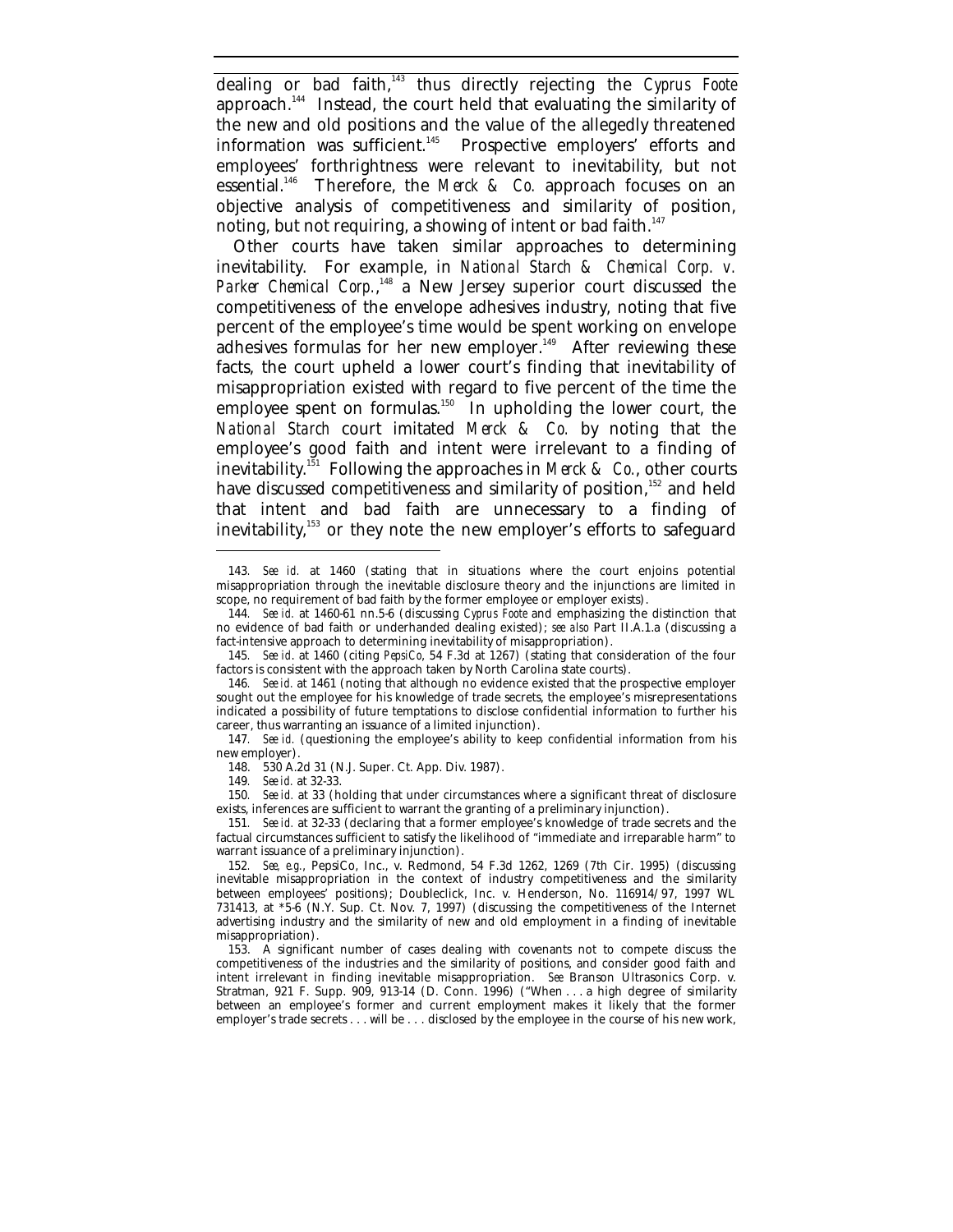the old employer's trade secrets.<sup>154</sup>

-

Furthermore, *Merck & Co.*'s approach significantly broadens the reach of the inevitable misappropriation doctrine. First, eliminating the requirement of bad faith or intent significantly increases the number of cases in which a court can find inevitable misappropriation. Second, eliminating the technical employment requirement broadens the application of the approach to additional cases involving management plans and employees.<sup>155</sup>

*Merck & Co.*'s approach presents some important advantages. It both evaluates objective criteria, such as industry competitiveness and employment similarities, and engages in a subjective inquiry into the behavior and intent of the employee and prospective employer. Second, *Merck & Co.* is relatively clear in its guidance,<sup>156</sup> generating more reliable and predictable precedents. Rather than a case-by-case analysis of facts, *Merck & Co.*'s objective criteria enable courts to develop more consistent standards, tests, and precedents for applying the doctrine. For example, having established that the sport drink industry is highly competitive in *PepsiCo*<sup>157</sup> and that Internet advertising is equally competitive in *Doubleclick, Inc. v. Henderson*,<sup>158</sup> a court facing another sport drink or Internet advertising case easily could apply the *Merck & Co.* inevitability analysis. In addition, guided by the criterion of similarity of position and responsibility, a court also could evaluate the nature of specific responsibilities without

155*. See supra* notes 123-37 and accompanying text (discussing the misappropriation of nontechnical and strategic information).

enforcement of a covenant not to compete is necessary to protect against . . . disclosure."); Lumex, Inc. v. Highsmith, 919 F. Supp. 624, 631 (E.D.N.Y. 1996) (explaining that when similar and dissimilar and competitive and noncompetitive elements are involved, the court should be cautious and grant the request for a preliminary injunction); *see also* Business Intelligence Servs., Inc. v. Hudson, 580 F. Supp. 1068, 1072 (S.D.N.Y. 1984) (granting a preliminary injunction when client information and non-competition clause limitations were limited in scope); Continental Group, Inc. v. Kinsley, 422 F. Supp. 838, 846 (D. Conn. 1976) (granting a preliminary injunction limited in scope with respect to duration where specialized knowledge obtained as a result of employment was directly relevant to the new position and daily opportunities existed for disclosure of such information).

<sup>154</sup>*. See, e.g.*, Bridgestone/Firestone, Inc. v. Lockhart, 5 F. Supp. 2d 667, 682 (S.D. Ind. 1998) (finding that misappropriation was not inevitable in part because employee and employer specifically worked to design an employment position different from the old position so as to prevent the use or disclosure of the former employer's trade secrets).

<sup>156</sup>*. See* Merck & Co. v. Lyon, 941 F. Supp. 1443, 1460 (M.D.N.C. 1996) (stating that the court will "enjoin threatened misappropriation based upon an inevitable disclosure theory where the injunction is limited to protecting specifically defined trade secrets [that are] clearly defined and of significant value," and noting that the similarity of positions and value of the information demonstrate the likelihood of disclosure).

<sup>157</sup>*. See PepsiCo*, 54 F.3d at 1263-64 (describing the "fierce beverage-industry competition" between the parties).

<sup>158</sup>*. See* No. 116914/97, 1997 WL 731413, at \*2 (N.Y. County Sup. Ct. Nov. 7, 1997) (citing the case record for evidence of industry-wide competition).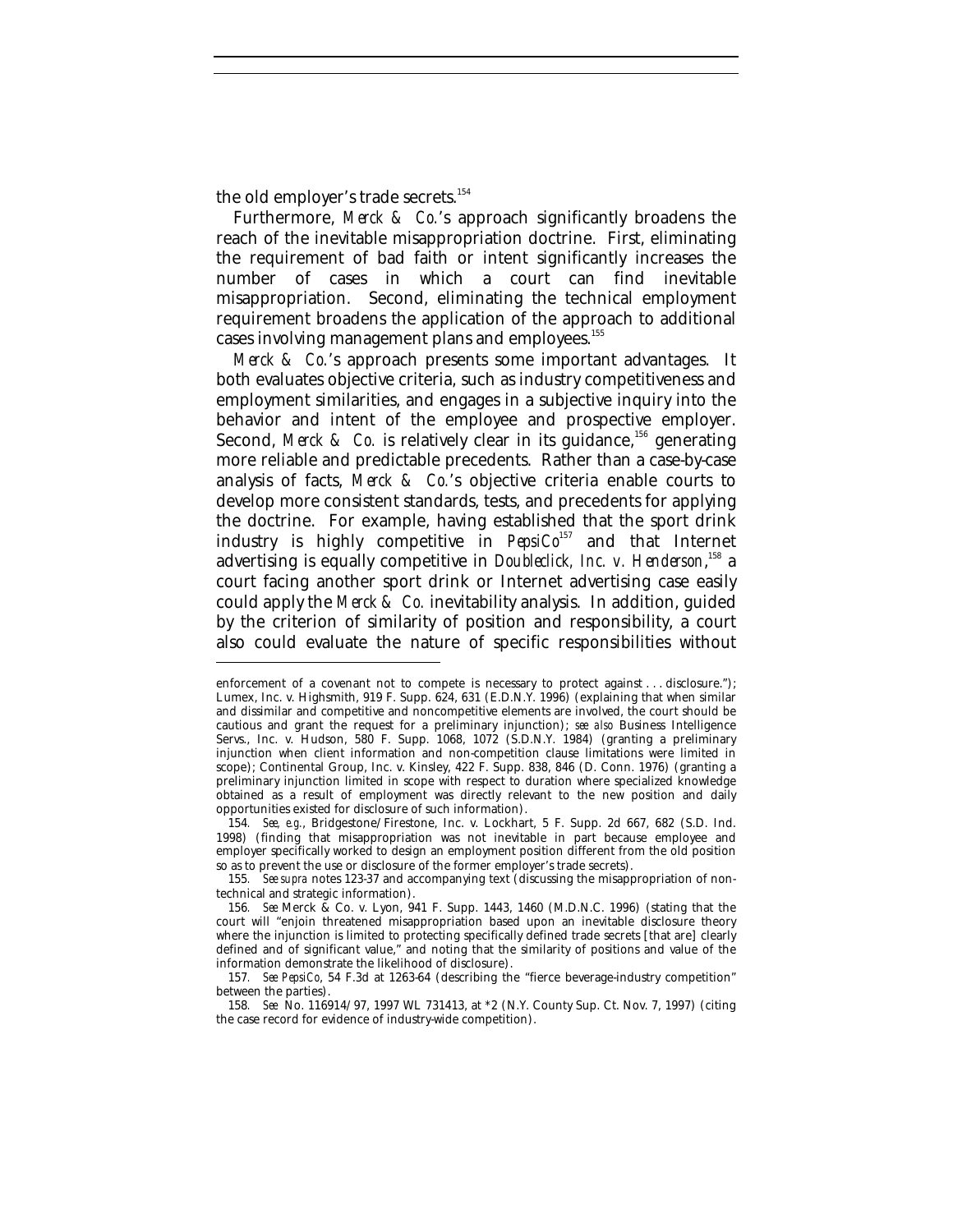engaging in a difficult analysis of the intentions or good or bad faith of the individuals involved.<sup>159</sup> At the same time, the court could take into account evidence of bad faith or the efforts to safeguard the old employer's secrets without requiring these factors for its analysis. Thus, the *Merck & Co.* procedure combines the advantages of clearer objective minimum requirements with flexibility to account for evidence of subjective intent.

Unfortunately, the *Merck & Co.* approach also suffers from significant limitations. First, a finding of inevitable misappropriation under *Merck & Co.* results in unnecessarily harsh outcomes. If the objective criteria alone are met, an individual employee can be restricted from employment whether or not she intended to misappropriate trade secrets. The framework of *Merck & Co.* specifically does not require an evaluating court to account for an employee's good faith or intent not to appropriate when it analyzes inevitable misappropriation.<sup>160</sup> Second, *Merck & Co.* does not provide a system for weighing the objective versus subjective evidence in its analysis. Consequently, like the case-by-case approach<sup>161</sup> it too can generate uncertainty and inconsistency in its findings of inevitability.

Thus, the four existing methods of determining inevitability—caseby-case analysis, bad faith limitations, technical employment requirements and objective competitiveness/similarity of position all suffer from significant specific limitations. A simple case-by-case approach creates inconsistency and masks pro-employer information biases. Requiring bad faith ignores special and important cases where using or disclosing trade secrets might be inevitable even absent evidence of direct intent. Moreover, requiring bad faith increases difficulties of proof. Technical employment limitations exclude important non-technical confidential information like pricing, marketing, and strategy data from protection at a time when the trend in the rest of trade secrets law is to increase recognition and protection of these and other valuable pieces of intellectual property. Applying the objective criteria of competitiveness and similarity of position, while also taking into account other indications of intent, would probably best capture the concept of inevitability; however, this approach still generates some inflexible, categorical findings of inevitability.

#### *2. Excessive general focus on employer interests*

More generally, all four approaches to determining inevitability suffer from their singular and excessive focus on the employer's

<sup>159</sup>*. See supra* notes 102-22 and accompanying text (analyzing the good faith and fair dealings standards and associated issues).

<sup>160</sup>*. See Merck*, 941 F. Supp. at 1461 (suggesting that where an employer fails to establish that a former employee used his position to obtain trade secrets, the court may consider the employee's previous misrepresentations as a basis for questioning his willingness to uphold the confidentiality agreement he has with his former employer).

<sup>161</sup>*. See* discussion *supra* Part II.A.1.a.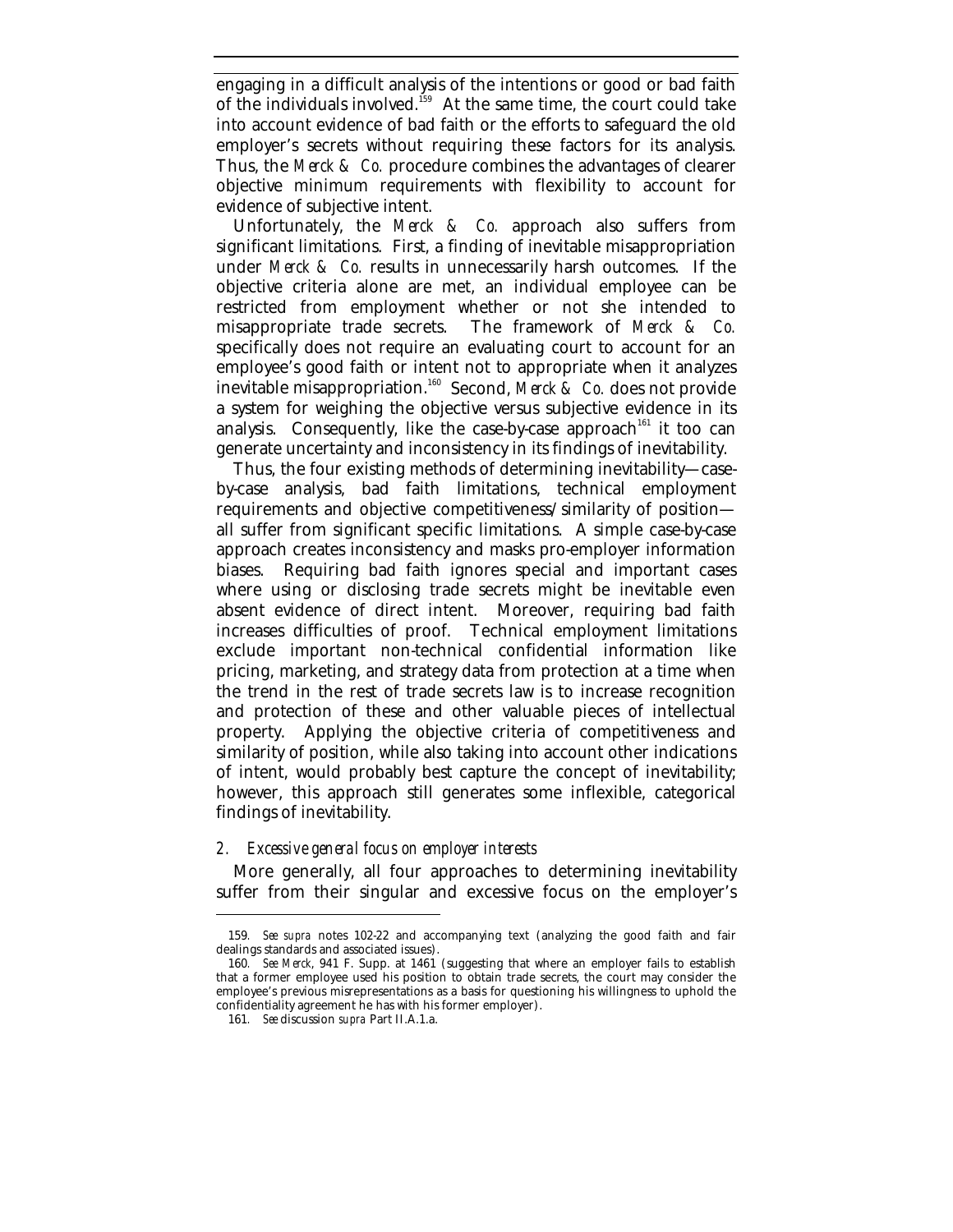interests. Although the courts applying these approaches separately discuss the importance of the employee's interests and appear to balance them against the employer's interests *after* the determination of inevitability, the courts' *initial* inevitability inquiry focuses solely on the trade secrets themselves. In *Standard Brands,* the court noted the importance of the employee's interest in working,<sup>162</sup> but made its determination of inevitability based only on the nature of the employment involved.<sup>163</sup> The court does not mention the relative value of the employee's interests or the extent of infringement on the employer's trade secrets in the initial inevitability determination.<sup>164</sup> Similarly, the bad faith inquiry of *Cyprus Foote* requires no determination of the extent to which the employer's trade secrets will be compromised or the relative value of the employee's interests in its initial inevitability determination.<sup>165</sup> The *International Paper* approach makes a rather crude valuation of the employer's trade secrets by limiting protection to technical employment areas,<sup>166</sup> but courts following this methodology also do not discuss the employee's specific employment interest and its value compared to the threatened trade secrets when they determine inevitability.<sup>167</sup> Merck *& Co.* initially ignores the value of the employee's interests in determining inevitability as well, and it fails to inquire into the extent of inevitable misappropriation.<sup>168</sup> Consequently, none of these approaches accounts for the potential value differential between the

-

166*. See* International Paper Co. v. Suwyn, 966 F. Supp. 246, 258 (S.D.N.Y. 1997) (distinguishing between cases involving the relatively low-technology wood and building products industries and those involving high technology industries where preliminary injunctions were granted).

168*. See* Merck & Co. v. Lyon, 941 F. Supp. 1443, 1460 (M.D.N.C. 1996) (commenting that a former employee is likely to misappropriate some information with his new employer, but declining to examine the scope of the inevitable misappropriation).

<sup>162</sup>*.* 264 F. Supp. 254, 263-67 (E.D. La. 1967) (explaining Louisiana's long-standing policy against placing broad restrictions on employment when the limitations are unrelated to the actual duties of the position and noting that Louisiana and public policy discourage noncompete agreements restricting employment).

<sup>163</sup>*. See id.* at 268-71 (discussing the previous employer's attempt to receive injunctive relief because the type of work involved indicated a probability of disclosure).

<sup>164</sup>*. See id.* at 270 (limiting the inquiry to disclosure or imminent threat of disclosure based on the employee's position)*.*

<sup>165</sup>*. See* FMC Corp. v. Cyprus Foote Mineral Co., 899 F. Supp. 1477, 1483 (W.D.N.C. 1995) (granting an injunction only upon a "showing of bad faith, underhanded dealing or employment by an entity so plainly lacking comparable technology that misappropriation can be inferred").

<sup>167</sup>*. See* Schlumberger Well Servs. v. Blaker, 623 F. Supp. 1310, 1317 (S.D. Ind. 1985) (focusing analysis on the technical nature of the employment); Business Intelligence Servs. v. Hudson, 580 F. Supp. 1068, 1073 (S.D.N.Y. 1984) (granting a preliminary injunction, in part, due to the technical nature of computer software); Continental Group, Inc. v. Kinsley, 422 F. Supp. 838, 846 (D. Conn. 1976) (granting a limited preliminary injunction because of the technical nature of the industry at issue).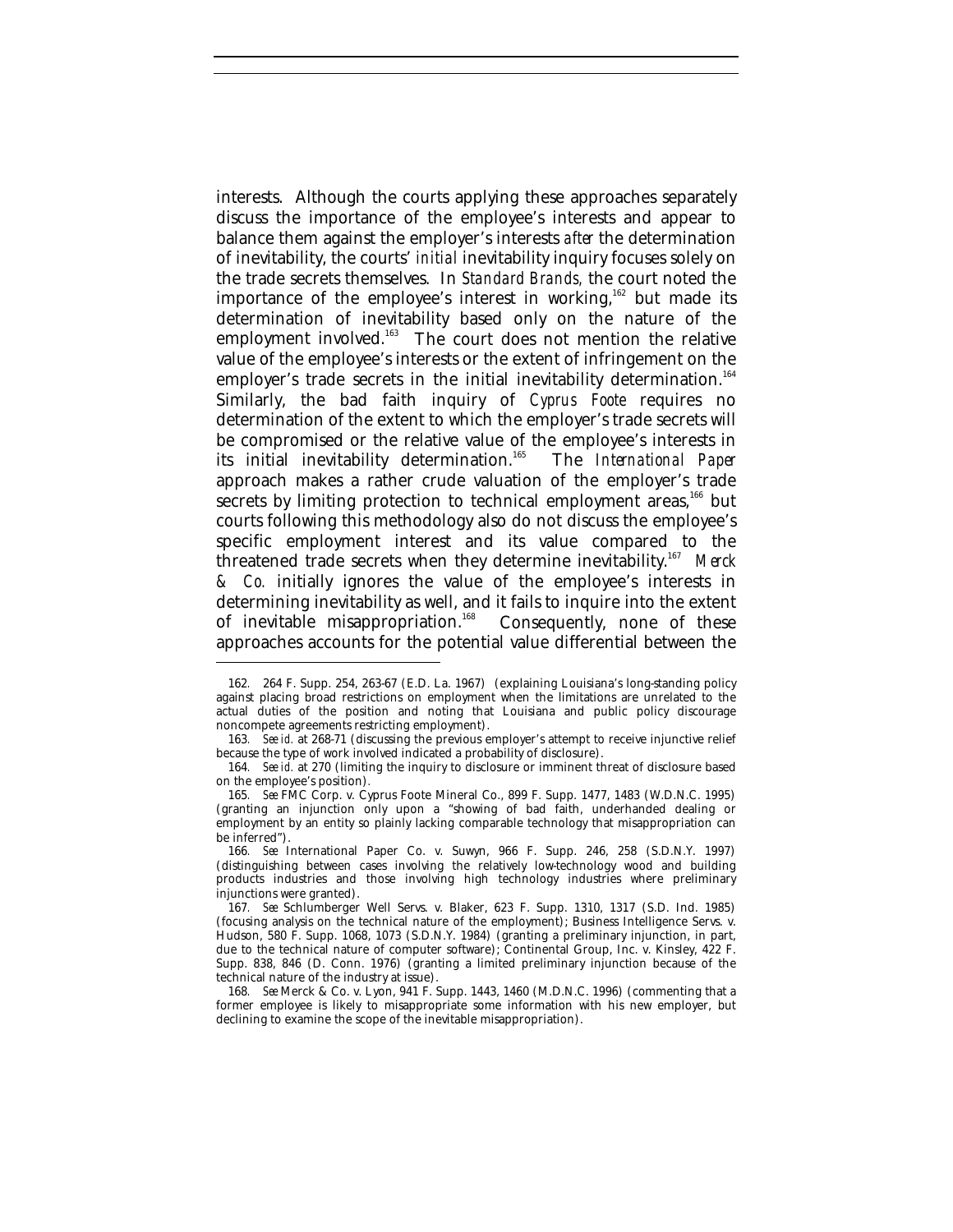loss of trade secrets (presumed to be invaluable) and the restrictions of individual livelihood (generally treated rhetorically or ignored), nor do they allow for findings of partial inevitability or limited misappropriation.

Furthermore, each of these approaches treats a finding of inevitability as the end of the initial analysis. After determining that trade secrets inevitably will be misappropriated, courts following each of the four methodologies move immediately to providing injunctive protection for the trade secrets; a finding of inevitability always appears to lead to some kind of protective relief. Because the current approaches do not account for relative value or partial inevitability, any determination of inevitability ends the initial inquiry. As a result, cases involving the inevitable misappropriation of only a small part of the employer's trade secrets with a relatively small value compared to employee's interests are treated the same as cases involving much larger disclosure or misuse, or much more relatively valuable trade secrets. The extent of inevitability and the relative value of the trade secrets are irrelevant to the all-or-nothing determination of inevitability.

Thus, the courts' trade-secrets-centered approaches to determining initial inevitability are too simplistic. They take no more than the crudest account of the relative values or degrees of inevitability, thereby threatening to under-protect employees' interests in favor of employers' interests. This is exacerbated by the inconsistent application of the remedies discussed below.

#### *3. Inadequate and inconsistent all-or-nothing remedies*

-

In addition to applying overly simplistic methods to determine inevitability, generally courts have taken an all-or-nothing approach to remedies. This approach unsystematically provides inconsistent, inaccurate, and inadequate relief after a finding of inevitability of disclosure or use.

The courts generally have provided all-or-nothing injunctive relief upon a finding of inevitable misappropriation. The scope of this injunctive relief, however, has been inconsistent. Some courts, after finding that the misappropriation of specific trade secrets was inevitable, have completely enjoined employees from working for their new prospective employers. In *PepsiCo*, for example, although the trade secrets involved in the case only pertained to specific marketing plans and markets, the court enjoined Redmond, the employee, from working for Quaker Oats in any capacity for six months.<sup>169</sup> Other courts also have completely barred employees from working for new employers, even when the trade secrets that

<sup>169</sup>*. See* PepsiCo., Inc. v. Redmond, 54 F.3d 1212, 1272 (7th Cir. 1995) (affirming the reasoning of the district court that the employee could not be trusted to withhold his knowledge of the former employer's trade secrets, and therefore an injunction was needed to avoid a conflict of interest).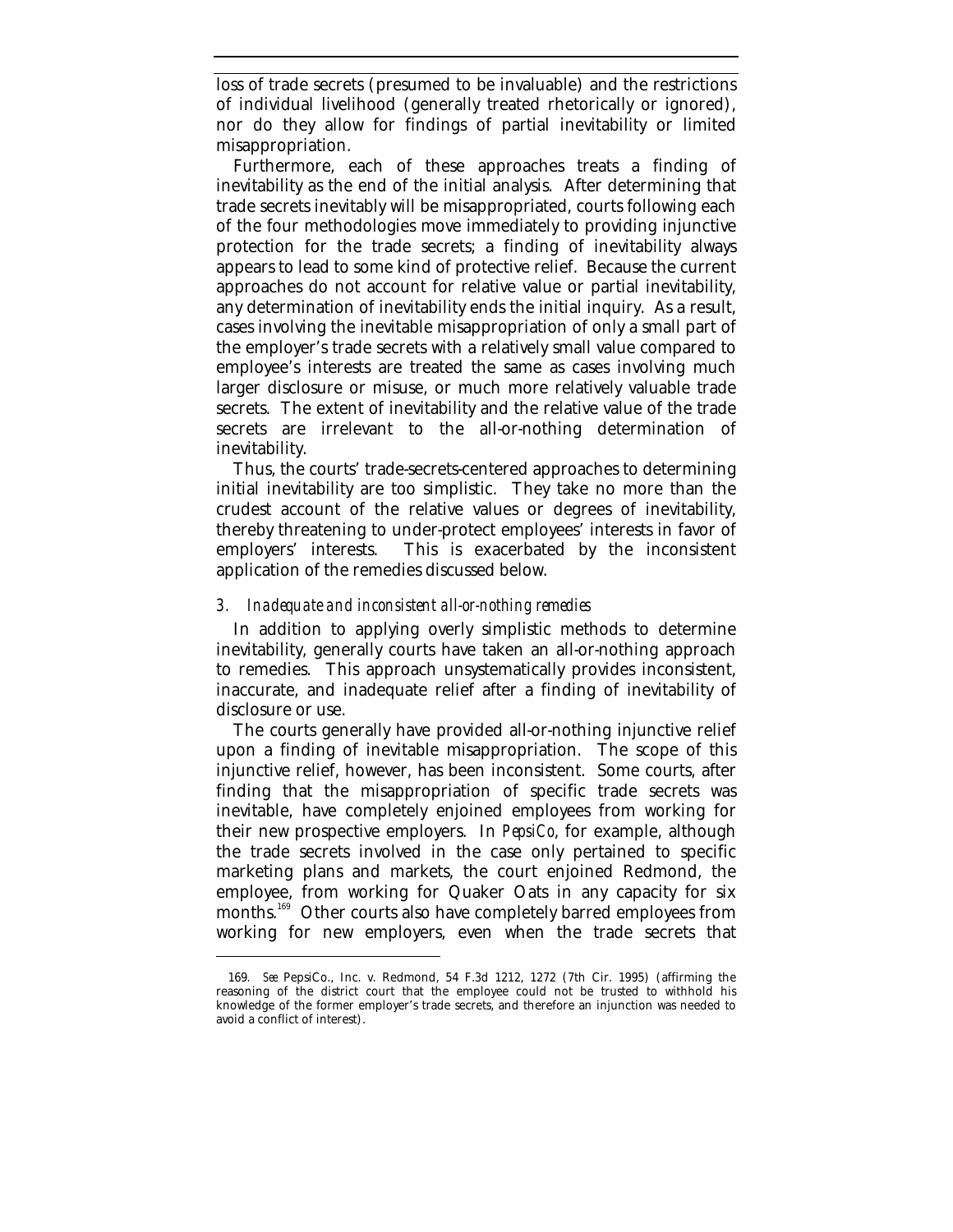employees would inevitably misappropriate only pertained to specific areas of an employer's operations.<sup>1</sup>

In contrast, some courts faced with cases similar to *PepsiCo* have provided much more limited and narrowly tailored injunctions that restrict employees from working in specific areas of operations. Ostensibly applying the same standards to similar strategic marketing and pricing plans as the *PepsiCo* court, the *Merck & Co.* court issued a much more limited injunction, simply barring the employee and new employer from discussing a specific product launch for one year. $171$ Other courts have also issued much more limited injunctions. These courts have barred an employee from performing five percent of the duties required in her new position, $172$  limited the specific types of products with which the employee can work, $173$  or restricted the specific areas of operation in which the employee can work.<sup>174</sup> Some courts simply have enjoined the employee's use or disclosure of trade secrets when working in similar situations, but have not restricted the type or scope of her employment. $175$  Although courts have suggested that a limited injunction may have the same effect as a complete ban on employment because the new employer may have no other use for

<sup>170</sup>*. See, e.g.*, Norand Corp. v. Parkin, 785 F. Supp. 1353, 1356 (N.D. Iowa 1990) (granting a temporary restraining order against any employment with new employer); SI Handling Sys., Inc. v. Heisley, 581 F. Supp. 1553 (E.D. Pa. 1984) (enjoining all employees from any employment with the new employer), *rev'd*, 753 F.2d 1244 (3d Cir. 1985) (remanding for more specific factual findings). Total injunctions appear to be more prevalent in cases of bad faith. *See* Ackerman v. Kimball Int'l, Inc., 652 N.E.2d 507, 510-11 (Ind. 1995) (barring an employee from working for a competitor entirely after finding threatened misappropriation and specific acts of bad faith); Doubleclick, Inc. v. Henderson, No. 116914/97, 1997 WL 731413, at \*5-6 (N.Y. Sup. Ct. Nov. 7, 1997) (enjoining employees from starting a new Internet advertising company for six months, even though only some information that would be used in the process could have constituted trade secrets).

<sup>171</sup>*. See Merck*, 941 F. Supp. at 1464-65 (M.D.N.C. 1996) (tailoring the injunction to deal with specific over-the-counter and prescription drugs).

<sup>172</sup>*. See* National Starch & Chem. Corp. v. Parker Chem. Corp., 530 A.2d 31, 33 (N.J. Super. Ct. App. Div. 1987) (enjoining an employee from working in envelope adhesives for 15 months, even though such work constituted five percent of her expected position activities).

<sup>173</sup>*. See* Allis-Chalmers Mfg. Co. v. Continental Aviation & Eng'g Corp., 255 F. Supp. 645, 654-55 (E.D. Mich. 1966) (enjoining an engineer from working on the design and development of distributor pumps but allowing him to work for a competitor in other areas).

<sup>174</sup>*. See* Schlumberger Well Servs. v. Blaker, 623 F. Supp. 1310, 1318-19 (S.D. Ind. 1985) (enjoining an engineer for two years from "using or disclosing certain confidential information" in areas related directly to wireline logging technology, but allowing him to accept a management position with new employer), *aff'd*, 859 F.2d 512 (7th Cir. 1988); Air Prods. & Chems., Inc. v. Johnson, 442 A.2d 1114, 1115-16 (Pa. Super. Ct. 1982) (granting a limited oneyear injunction preventing the employee from working in a specific area of a new employer's operations).

<sup>175</sup>*. See, e.g.*, B.F. Goodrich v. Wohlgemuth, 192 N.E.2d 99, 105 (Ohio Ct. App. 1963) (finding threatened misappropriation of high-altitude pressure suit design trade secrets, but simply enjoining an employee's disclosure of such secrets and allowing him to work in the competing department of his new employer).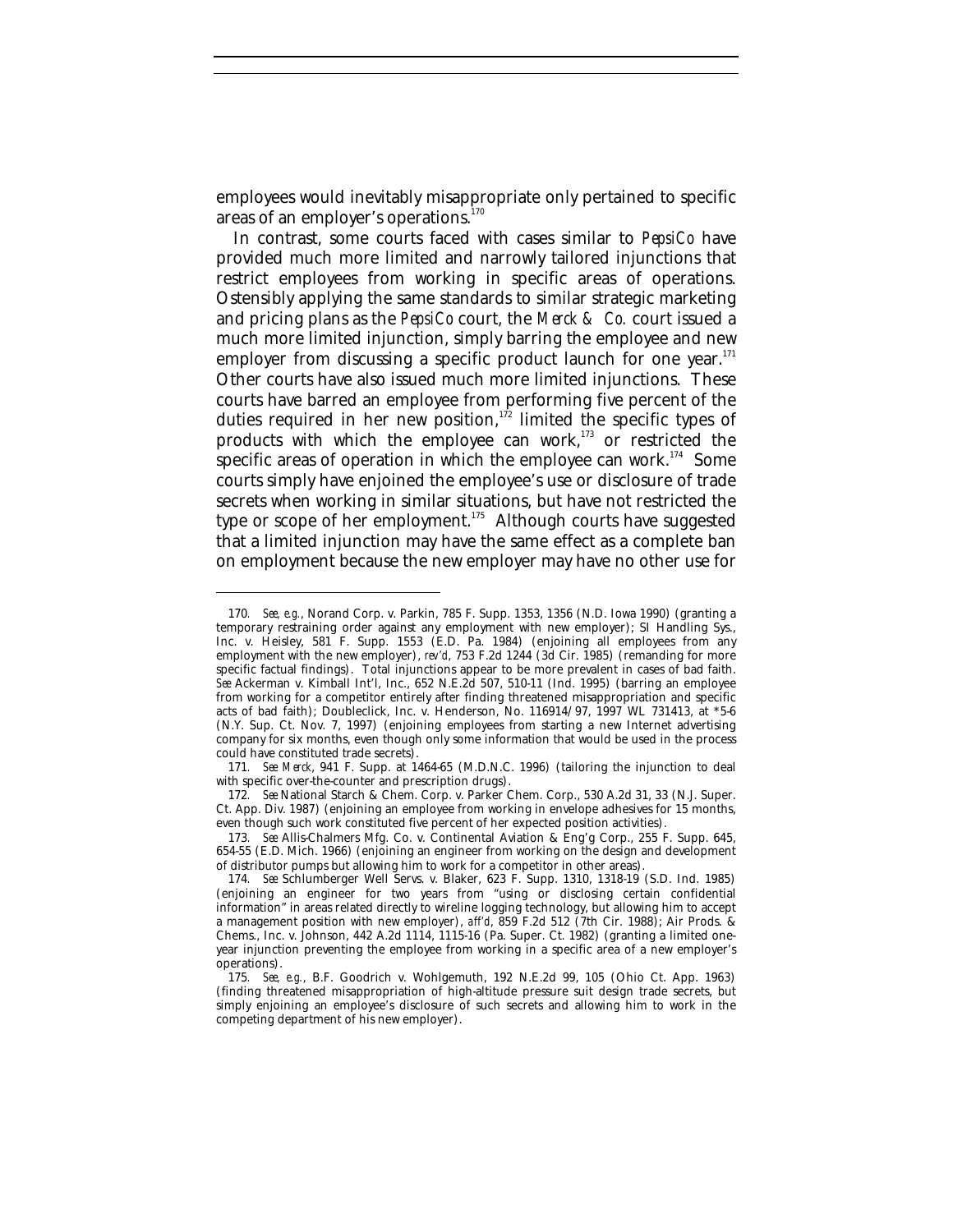the employee, $176$  or because even a limited injunction might alienate the employer, $177$  the differences in the scope and range of the injunctions make them appear inconsistent.<sup>178</sup>

Of course, differences in the method of finding inevitability generate additional inconsistencies in the application of remedies to similar fact patterns. Although these different types of injunctive relief might appear to be evidence of a flexible approach to the doctrine, the courts have failed to articulate either a coherent or consistent framework for crafting the scope of the relief, and thus they have opened the door for variability and unpredictability.<sup>179</sup>

Courts have disagreed regarding the possibility of providing damages for trade secrets in cases of putative inevitable misappropriation. The majority of such courts have held that damages caused by the inevitable misappropriation of trade secrets are incalculable and irreparable.<sup>180</sup> Therefore, inevitable misappropriation under this theory must be enjoined completely.<sup>181</sup> At least one court, however, suggests that the damages from trade secret misappropriation are calculable through estimations of market share and profit-losses or other mechanisms, $182$  and California even provides courts with a mechanism for requiring and directing payment of royalties for use of trade secrets.<sup>183</sup> Therefore, these courts may deny an injunction (an equitable remedy) with the implication that a determination of legal damages might be sufficient.<sup>184</sup>

Finally, only a few courts have crafted combinations of injunctive relief and legal damages. In the case of *Emery Industries v. Cottier*,<sup>185</sup> a federal district court entered an injunction against an employee

<sup>176</sup>*. See* FMC Corp. v. Cyprus Foote Mineral Co., 899 F. Supp. 1477, 1483-84 (W.D.N.C. 1995) (finding that even a limited injunction would prevent the employee from working in the bulk of the employer's manufacturing process).

<sup>177</sup>*. See* Baxter Int'l, Inc. v. Morris, 976 F.2d 1189, 1194-95 (8th Cir. 1992) (finding a protracted absence, even with compensation to the employee, might alienate the employer).

<sup>178</sup>*. Compare id.* (ordering a narrow injunction to protect an employer from harm, as well as limiting restraints on the former employee), *with Cypress Foote*, 899 F. Supp. at 1484 (denying the employer an injunction on the grounds of broadness and potential harm to the former employee).

<sup>179.</sup> Inconsistent remedies generate significant concerns. *See infra* notes 202-16 and accompanying text (suggesting inconsistency increases the cost of trade secret protection and harms employees).

<sup>180</sup>*. See, e.g.*, Merck & Co. v. Lyon, 941 F. Supp. 1443, 1456 (M.D.N.C. 1996); *see also supra* note 61 and accompanying text (discussing the irreparable harm stemming from the misappropriation of trade secrets).

<sup>181</sup>*. See id.* (holding that calculating damages by anticipated market share would be an insurmountable task); Barr-Mullin, Inc. v. Browning, Ltd., 424 S.E.2d 226, 230 (N.C. Ct. App. 1993) (holding that misappropriation of trade secrets results in an injury "of such continuous and frequent recurrence that no reasonable redress can be had in a court of law").

<sup>182</sup>*. See, e.g., Cypress Foote*, 899 F. Supp. at 1483 (holding that damages would be difficult to calculate, but not incalculable).

<sup>183</sup>*. See* CAL. CIV. CODE § 3426.3(b) (West 1997).

<sup>184</sup>*. See Cypress Foote*, 899 F. Supp. at 1483 (holding that North Carolina's Trade Secrets Protection Act "provides a wide range of relief").

<sup>185.</sup> 202 U.S.P.Q. (BNA) 829 (S.D. Ohio 1978); *see also* Lowry, *supra* note 2, at 542 (focusing on *Emery Industries* as an important and creative solution).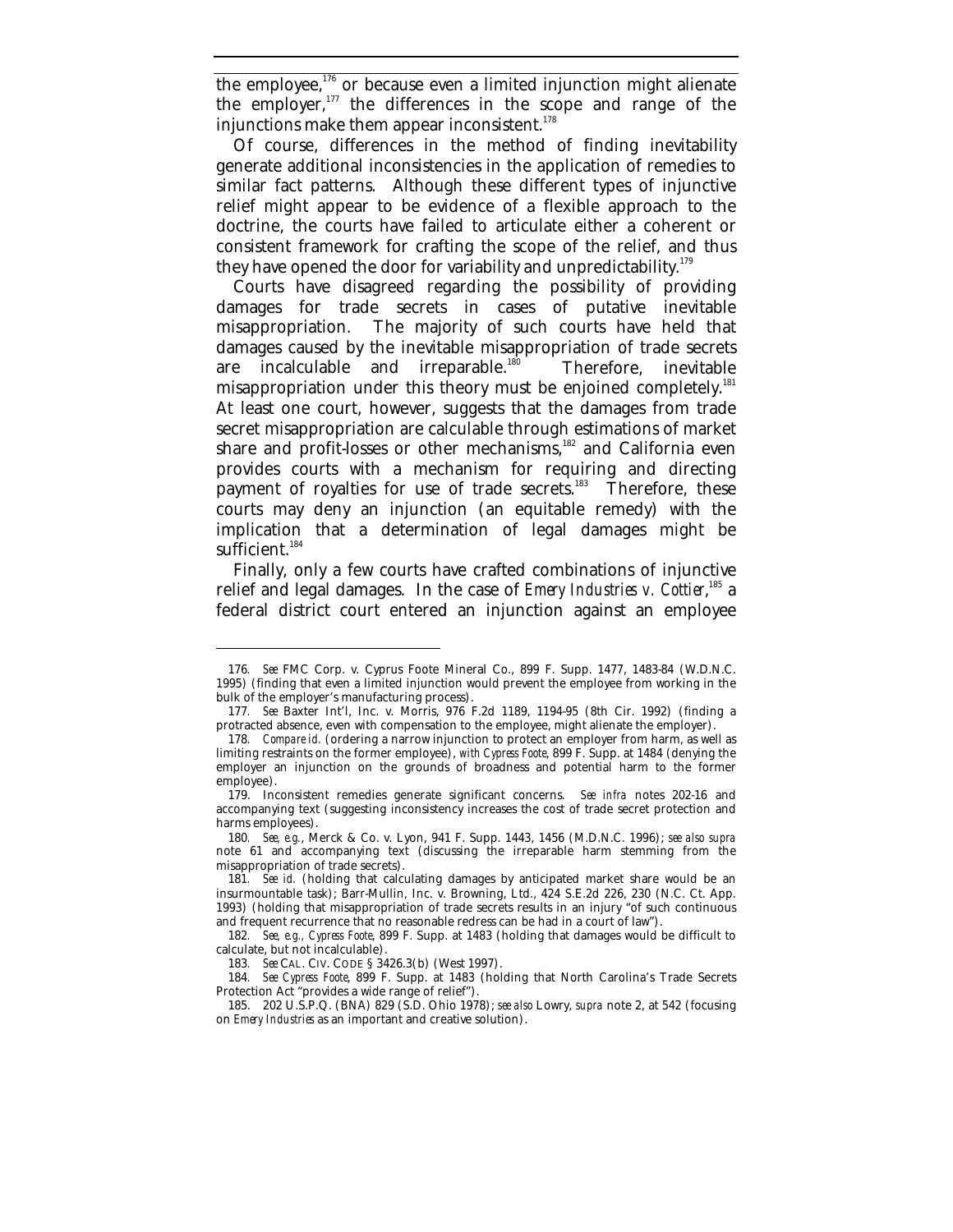working for a competitor of his former employer, but also ordered the employer to pay the employee \$3,300 for each month that his employment was restricted.<sup>186</sup> Virtually no other courts have even considered similar remedies,<sup>187</sup> although they routinely enforce such judgments in the context of upholding noncompete covenants or agreements.<sup>188</sup> More commonly, courts recognize the harms suffered by the employee as a result of restrictions on his employment,<sup>189</sup> but they will not require employers to provide any compensation for<br>restrictions due to injunctions to prevent inevitable restrictions due to injunctions to prevent inevitable<br>misappropriation.<sup>190</sup> Thus, although almost all courts explicitly Thus, although almost all courts explicitly acknowledge the damages to employees from restrictions on their employment, they only rarely provide them with compensation during an injunction.

The existing approach to remedies has several important negative consequences. First, it generates considerable uncertainty and inconsistency concerning remedies. As noted above, many courts facing similar fact patterns have adopted different remedies to the situations under question.<sup>191</sup> This generates more speculation and uncertainty, which consequently leads to unnecessary litigation costs, and a pro-employer bias caused by resource and information inequalities between employer and employee.<sup>192</sup>

Additionally, the haphazard, all-or-nothing approach to remedies causes inconsistency in inevitability of misappropriation determinations. Because under the current approaches courts

<sup>186</sup>*. See Emery Indus.*, 202 U.S.P.Q. (BNA) at 836 (holding that courts should balance the restrictions in noncompete agreements between the parties in a reasonable manner).

<sup>187</sup>*. See, e.g.*, Baxter Int'l, Inc. v. Morris, 976 F.2d 1189, 1197 (8th Cir. 1992) (noting that the harm to the employee from a one-year injunction would be so great that even paying the employee's salary for that year would be insufficient compensation).

<sup>188</sup>*. See, e.g.*, Lumex, Inc. v. Highsmith, 919 F. Supp. 624, 636 (E.D.N.Y. 1996) (enjoining an employee for six months and requiring the employer to pay his salary for that time period per the explicit covenant); Marcam Corp. v. Orchard, 885 F. Supp. 294, 298 (D. Mass. 1995) (enjoining an employee from working for a competitor for one year pursuant to a covenant not to compete, but requiring the former employer to pay the employee 110% of the salary offered by the competitor). For a general discussion of the issue of employment restrictions coupled with compensation in this context, see THOMAS M. JORDE ET AL., INTELLECTUAL PROPERTY IN THE NEW TECHNOLOGICAL AGE 89 n.16 (1997).

<sup>189</sup>*. See supra* notes 62-68 and accompanying text (discussing courts' recognition of harms to employees).

<sup>190</sup>*. See Lumex*, 919 F. Supp. at 636 (holding that a former employee should be completely enjoined from working for a competitor for six months); Merck & Co. v. Lyon, 941 F. Supp. 1443, 1455 (M.D.N.C. 1996) (discussing simple injunctions against misappropriation as wellrecognized remedies).

<sup>191</sup>*. See supra* notes 169-90 and accompanying text (discussing several court remedies used to balance the relative harms to each party).

<sup>192</sup>*. See infra* notes 202-16 and accompanying text (discussing inherent problems with misappropriation litigation).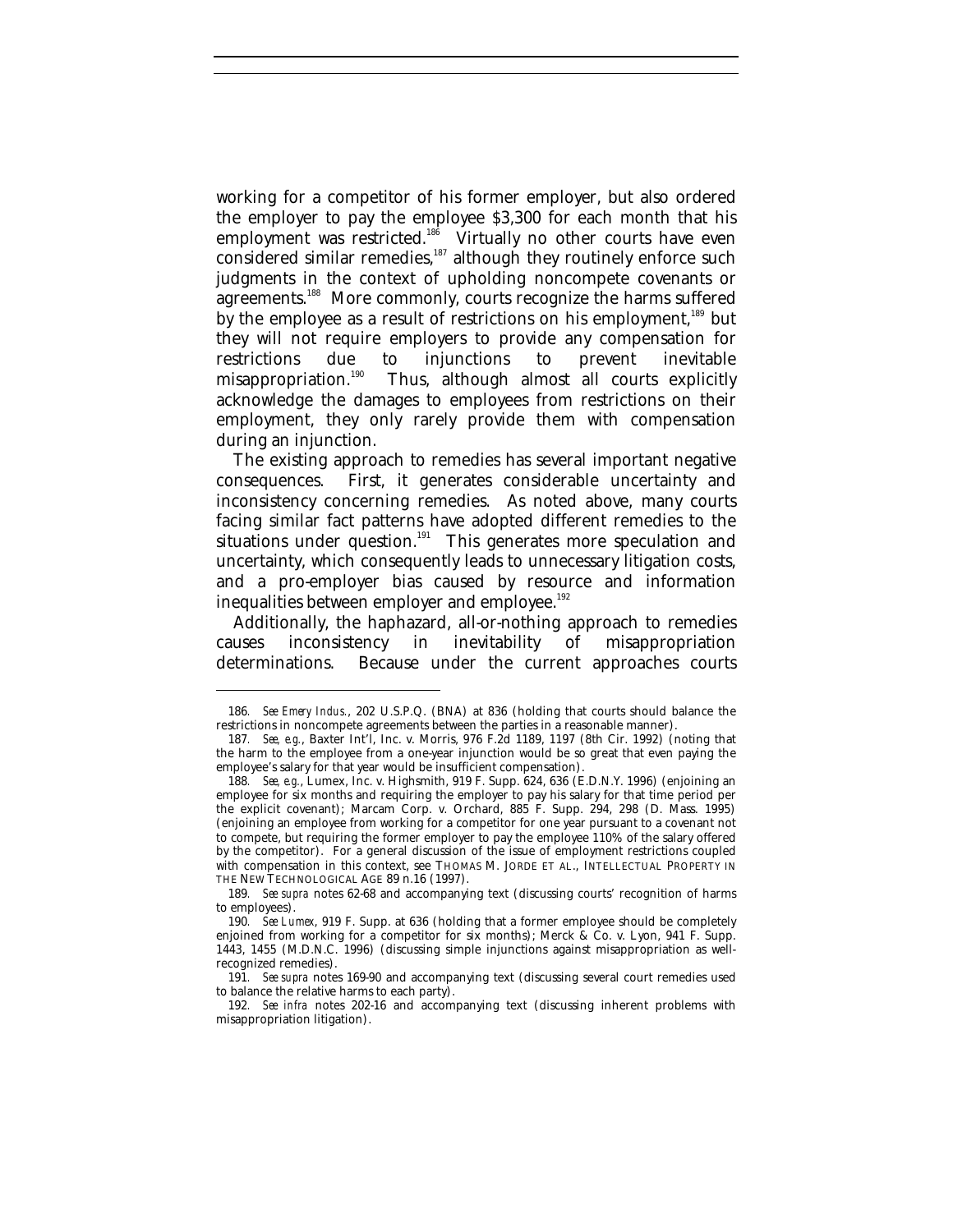generally are limited to providing or denying broad injunctive relief, courts' evaluations of inevitability effectively determine whether employees or employers entirely will benefit.<sup>193</sup> As a result, courts that foresee the blunt and potentially inequitable consequences of their inevitability determinations have an incentive to alter their inevitability analysis to prevent one side from winning or losing. For example, in *Schlumberger*, the court combined its discussion of whether an employee would inevitably misappropriate trade secrets in the course of his new employment with its analysis of the dramatic consequences that the broad injunction asked for would have on the employee and his family.<sup>194</sup> Courts in these situations are asked to make decisions based on the equities involved because they are evaluating injunctive relief;<sup>195</sup> however, the all-or-nothing approach to providing remedies pushes courts to alter their original determinations of inevitability, with consequences for the consistency of their approach. Courts subsequently attempting to apply the doctrine are likely to face the increasingly difficult challenge of reconciling these increasingly inconsistent precedents. Thus, the unsystematic, all-or-nothing relief provided under the existing approaches may cause courts to alter inevitability decisions, and create additional inconsistencies.

Finally, the general all-or-nothing approach is likely to compensate inaccurately the individual employee and employer in any given case. If an injunction is granted, the employee is generally not compensated for her lost employment opportunities and the employer does not have to pay for the benefit of barring a competitor from acquiring a skilled employee.<sup>196</sup> The employee is undercompensated (i.e., does not recover for her lost employment value) and the employer overcompensated (i.e., does not pay for barring the competitor from getting skilled labor). On the other hand, if an injunction is denied, an employer will not be compensated for harm (i.e., may still suffer from the use of trade-secret related information by its competitors), while the employee does not have to pay for the value she received from exposure to such trade secrets. Again the employer is undercompensated (i.e., does not recover for harms) and the employee is overcompensated (i.e., receives some value for exposure to trade secrets from the new employer). Moreover, there may be many cases in which the balance of harms leans more on one

<sup>193</sup>*. See* Lowry, *supra* note 2, at 539 (arguing that application of the current doctrine to trade secret cases often results in seemingly unfair judicial holdings).

<sup>194</sup>*. See* Schlumberger Well Servs. v. Blaker, 623 F. Supp. 1310, 1318-19 (S.D. Ind. 1985) (granting a partial injunction that prohibited the former employee from using or disclosing certain information, but permitted him to work in specific departments of the new employer's company), *aff'd,* 859 F.2d 512 (7th Cir. 1988) .

<sup>195</sup>*. See id.* (discussing whether to grant injunctive relief based on the "no compete" covenant in the employment contract).

<sup>196</sup>*. But see* Emery Indus., Inc. v. Cottier, 202 U.S.P.Q. (BNA) 829, 836 (S.D. Ohio 1979) (awarding damages and the injunction).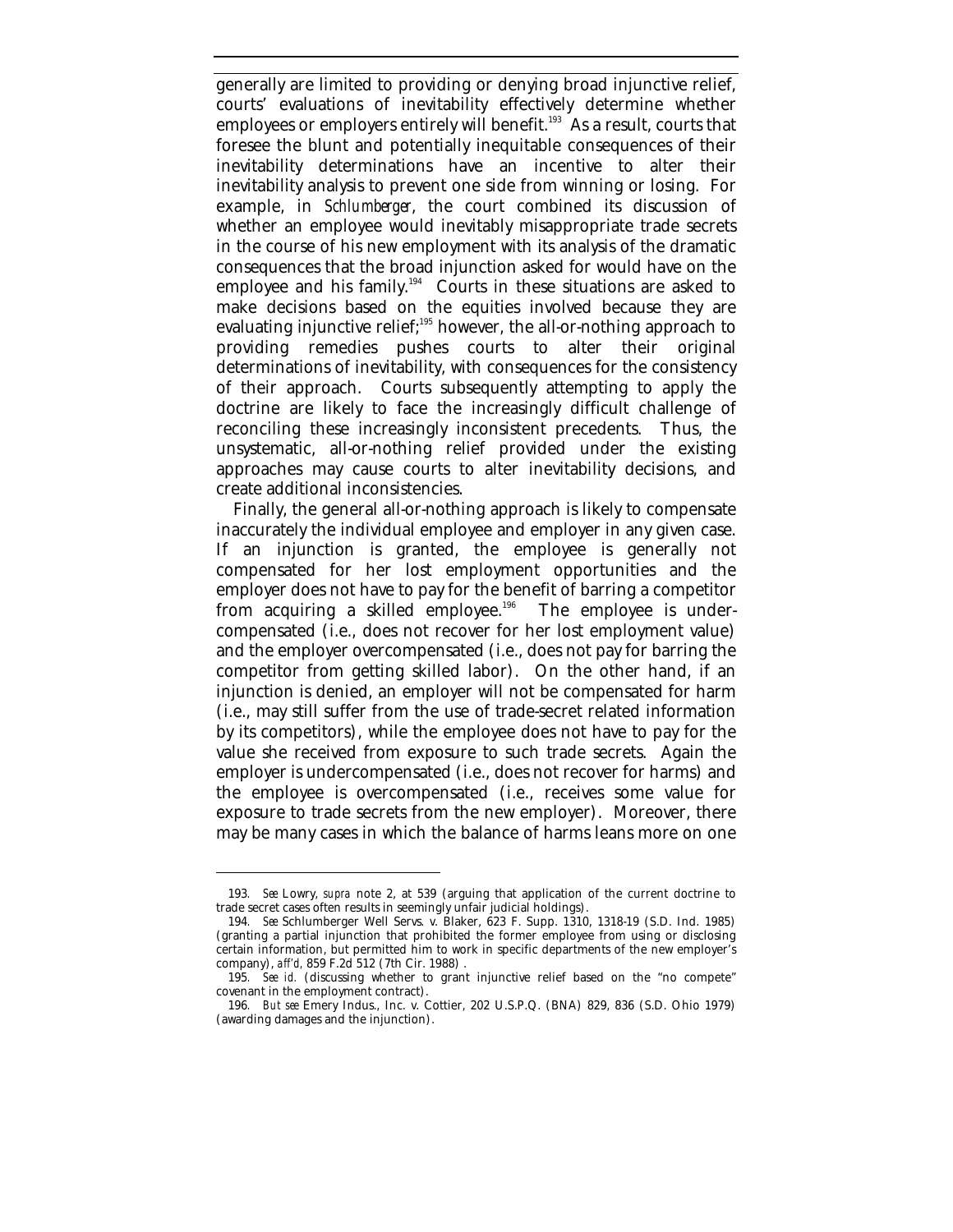side than the other, but where both parties are harmed.<sup>197</sup> In an allor-nothing system, only one party gets relief.<sup>198</sup> Although a few courts appear to be trying to mitigate this problem by tailoring their injunctions, $199$  the courts' sporadic granting of damages $200$  and their failure to articulate or apply a consistent approach when granting remedies<sup>201</sup> suggest that inefficient and inequitable relief will remain an important problem.

#### *4. General critiques and concerns*

Two general concerns emerge from this evaluation. First, the inconsistencies in the methodology and the damages themselves are troubling. As an initial matter, as discussed above, important interests and fundamental values are implicated by the doctrine of<br>inevitable misappropriation.<sup>202</sup> Inconsistent or contradictory Inconsistent or contradictory applications of the doctrine suggest that the balance between employer and employee interests is being struck haphazardly. In particular, the unsystematic, almost exclusively all-or-nothing approach to damages seems to reward crudely one party or another entirely at the expense of the other.<sup>203</sup> Such inconsistency heightens concerns that the public policy goals of promoting efficiency, innovation, and growth also are being frustrated.<sup>204</sup>

One commentator suggests two ways that the current, inconsistent application of the doctrine increases the costs of trade secrets protection generally, and harms the interests of employees,

<sup>197</sup>*. See, e.g.*, *id.* at 833-34 (recognizing harm to employer and employee and attempting to balance the interests of both when issuing a temporary injunction against the former employee).

<sup>198</sup>*. See* Lowry, *supra* note 2, at 539.

<sup>199</sup>*. See supra* notes 171-75 and accompanying text.

<sup>200</sup>*. See supra* notes 180-90 and accompanying text.

<sup>201</sup>*. See* discussion *supra* Part II.A.3.

<sup>202</sup>*. See supra* notes 55-68 and accompanying text (observing the conflicting interests between employers and employees including the employees' right to use their skills and employers' right to trade secret protection).

<sup>203</sup>*. See* Lowry, *supra* note 2, at 529-31, 536-39 (discussing court decisions that applied the all-or-nothing approach). C*ompare* Air Prod. & Chem., Inc. v. Johnson, 442 A.2d 1114 (Pa. Super. Ct. 1982) (enjoining temporarily a management employee from working for a competitor in a technical area because the employee's knowledge of non-technical market information could be characterized as a trade secret), *with* Scott Paper Co. v. Finnegan, 476 N.Y.S.2d 316, 317-18 (App. Div. 1984) (holding that a high-level manager's knowledge of identity of distributor systems, the results of market research studies on customer preferences, pricing information and plans for promotional activities did not constitute trade secrets); *compare* Ruckelshaus v. Monsanto Co., 467 U.S. 986, 1002-03 (1984) (clarifying that a trade secret is property of the employer), *with* Eaton Corp. v. Appliance Valves Corp., 526 F. Supp. 1172, 1180-81 (N.D. Ind. 1981) (acknowledging that an employee has a property interest in prior work experience).

<sup>204</sup>*. See supra* notes 69-86 and accompanying text.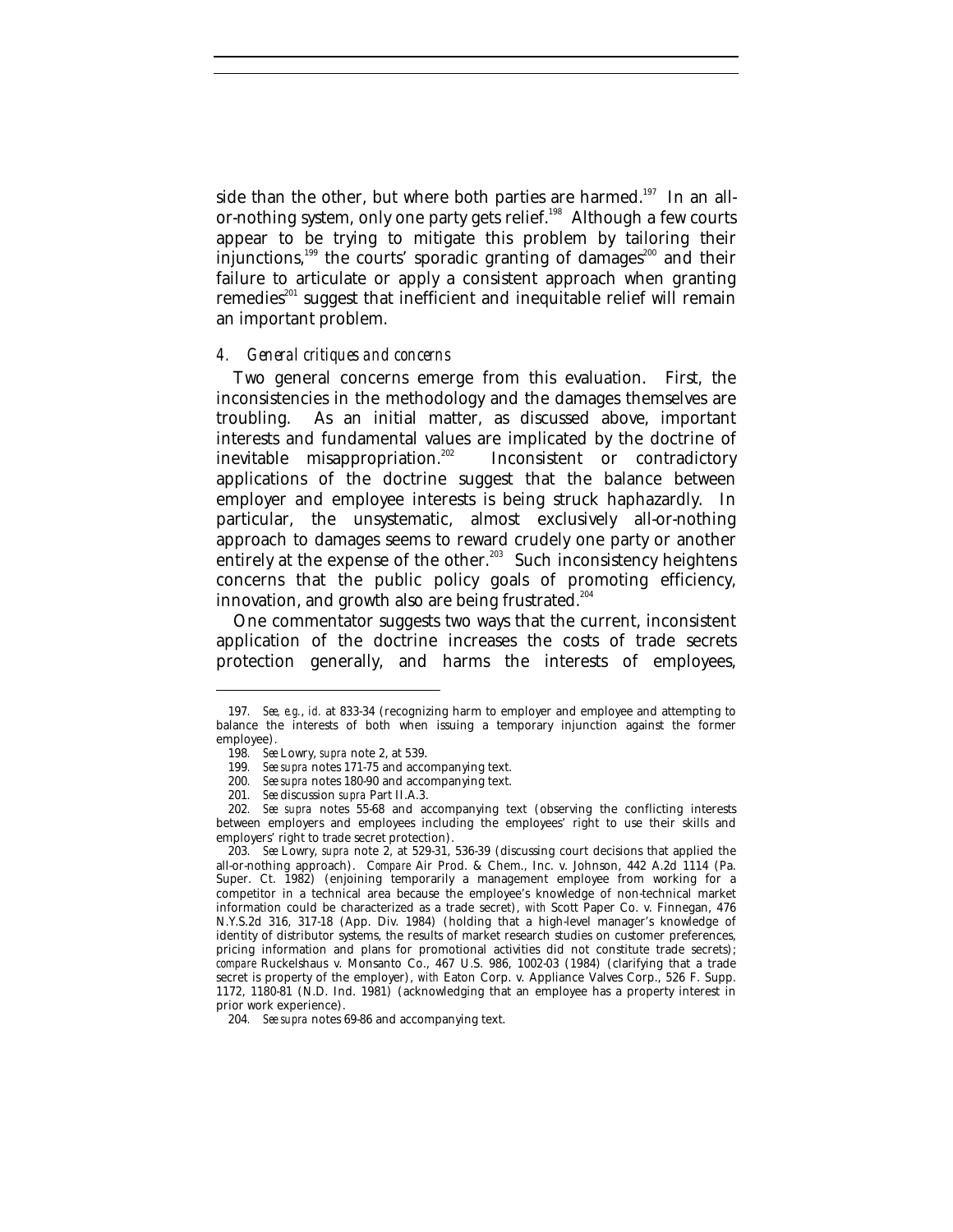specifically.<sup>205</sup> First, by creating uncertainty about the success of different claims, the inconsistent application of the doctrine increases both the likelihood and cost of litigation.<sup>206</sup> Employers and employees may be more likely to litigate inevitable misappropriation in the absence of a clear standard, and to expend more money seeking different venues or courts to hear their cases.<sup>207</sup> Increasing growth in the number of jurisdictions adopting inconsistent approaches to the doctrine will only exacerbate this problem.

Second, because employers possess greater access to information and resources, inconsistency in the application of the doctrine will subtly favor employers' interests at the expense of less well-positioned employees.<sup>208</sup> As an initial matter, employers generally have greater knowledge about employment law and litigation because they are repeat players.<sup>209</sup> Furthermore, because employers generally have greater economic resources available for litigation, they benefit from the threat and uncertainty of claims of inevitable misappropriation.<sup>210</sup> Conversely, the expenses of such litigation are enough to deter employees from risking an uncertain outcome.<sup>211</sup> As a practical empirical matter, the commentator also argues that inconsistency in judicial decision-making about inevitable misappropriation has masked a general pro-employer bias.<sup>212</sup> The all-or-nothing remedies most courts provide are weighted against employee interests. Because of the structure of these remedies, litigation not only fails to provide employees with compensation for their restricted employment when they are enjoined, but also injures them through the expense of legal fees without compensation even when they win. $^{213}$  Finally, the inconsistency in the doctrine and the cost of litigation may enable unscrupulous employers to engage in opportunistic or bad faith litigation or, more importantly, simply

<sup>205</sup>*. See* Lowry, *supra* note 2, at 528-31.

<sup>206</sup>*. See id.* at 530-31 (suggesting that unclear guidelines encourage employers to bring trade secret lawsuits even without evidence of disclosure, thereby increasing economic costs for both employers and former employees).

<sup>207</sup>*. See id*.

<sup>208</sup>*. See* Miles J. Feldman, *Toward a Clearer Standard of Protectable Information: Trade Secrets and the Employment Relationship*, 9 HIGH TECH. L.J. 151, 172 (1994) (noting that employees are hurt by the uncertain status of the law because the possibility of litigation discourages changing employers, and employers are deterred from employing former competitors' employees out of fear of potential trade secret litigation); *infra* Part III.D (discussing the need for a deterrent to employers' strategic threats to litigate and actual litigation regarding such activities); *see also* Bridgestone/Firestone, Inc. v. Lockhart, 5 F. Supp. 2d 667, 685 (S.D. Ind. 1998) (holding that all of the noncompetition provisions in the former employee's contract were "unreasonably broad and unenforceable").

<sup>209</sup>*. See* Lowry, *supra* note 2, at 531-35 (discussing employee inequities in trade secret litigation).

<sup>210</sup>*. See id.* (suggesting that employers' superior bargaining power and economic position perpetuates inequitable trade secret decisions).

<sup>211</sup>*. See id.* at 531 (stating that unclear laws decrease employee mobility).

<sup>212</sup>*. See id.* at 530-31 (noting that the lack of clear guidelines encourages employers to pursue trade secret lawsuits while decreasing employee mobility).

<sup>213</sup>*. See id.* at 530-31, 536-39 (discussing the high costs of litigation and the undercompensated value of employee property interests).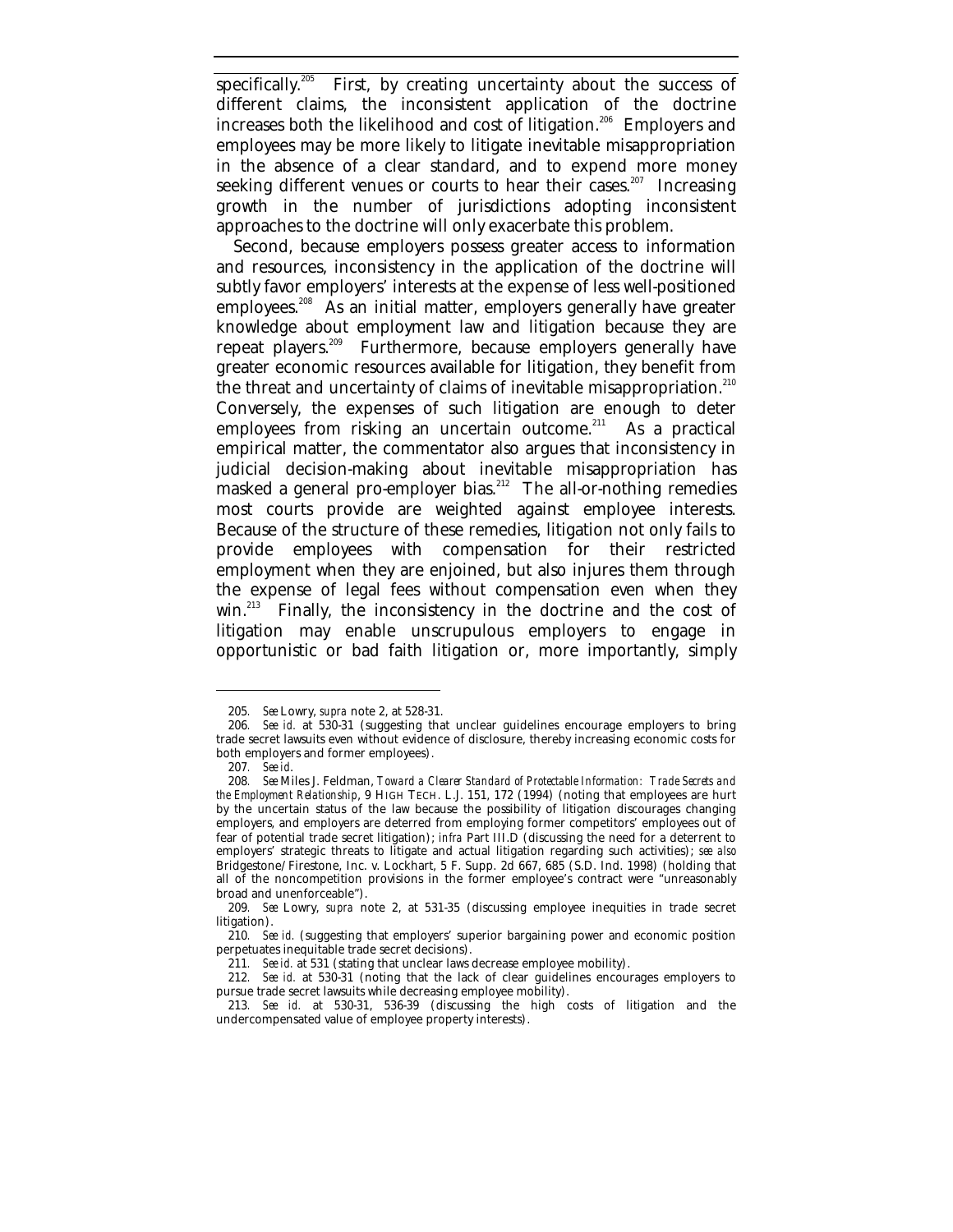threaten litigation either to deter employees from leaving or to attack competitors. $214$  The combination of these effects has a significant negative impact on both fundamental employee rights and interests,<sup>215</sup> as well as on more systemic issues of innovation and economic growth.<sup>216</sup>

The next major concern emerges from examining existing approaches on employers' property interests in the trade secrets. As has been noted above, $e^{2i7}$  current approaches to the doctrine generate a crude determination of inevitability without formally accounting for partial inevitability or the value of employee interests. In *Schlumberger*, for example, the court found that wireline logging trade secrets would be inevitably misappropriated without evaluating the degree of inevitability or the value of the employee's human capital or liberty interest in choosing his own work.<sup>218</sup> Because the focus of the inevitability determination is based only on the threat to the employer's trade secrets and does not inquire into partial inevitability or relative value, partially misappropriated or relatively low-valued trade secrets may be protected at the expense of more valuable employee interests in freedom to work or human capital. Even if the value of an employee's interests (such as Blaker's in *Schlumberger)*<sup>219</sup> to choose his work or exercise his human capital vastly exceeded that of the trade secrets in question, the current method of determining inevitability does not formally or systematically account for these relative values. Blaker could be enjoined without the court ever inquiring into relative value of his interests, resulting in significant inequities and inefficiencies in the outcome of his case.

In addition, the general all-or-nothing approach to remedies appears to favor crude protection of employer trade secrets. Because courts have almost never provided offsetting compensation to

<sup>214</sup>*. See* Schuyler, *supra* note 38, at 27 (discussing the opportunistic use of the inevitable misappropriation doctrine to evade restrictions on covenants not to compete); *cf.* Lowry, *supra* note 2, at 534 (describing the employers' advantages and the likelihood of engaging in opportunistic behavior while negotiating covenants not to compete).

<sup>215</sup>*. See supra* notes 62-68 and accompanying text (discussing employee interests in the marketplace).

<sup>216</sup>*. See supra* notes 79-86 and accompanying text (addressing critics' arguments that the doctrine of inevitable misappropriation, when applied inappropriately, is counterproductive and inhibits economic growth).

<sup>217</sup>*. See supra* notes 162-68 and accompanying text (detailing how initial determinations of inevitability focus solely on employers' and not employees' interests).

<sup>218</sup>*. See* Schlumberger Well Servs. v. Blaker, 623 F. Supp. 1310, 1317 (S.D. Ind. 1985) (evaluating solely the employer's interest in trade secrets despite other competing and potentially more valuable employee interests), *aff'd,* 859 F.2d 512 (7th Cir. 1988).

<sup>219</sup>*. See id.* at 1318.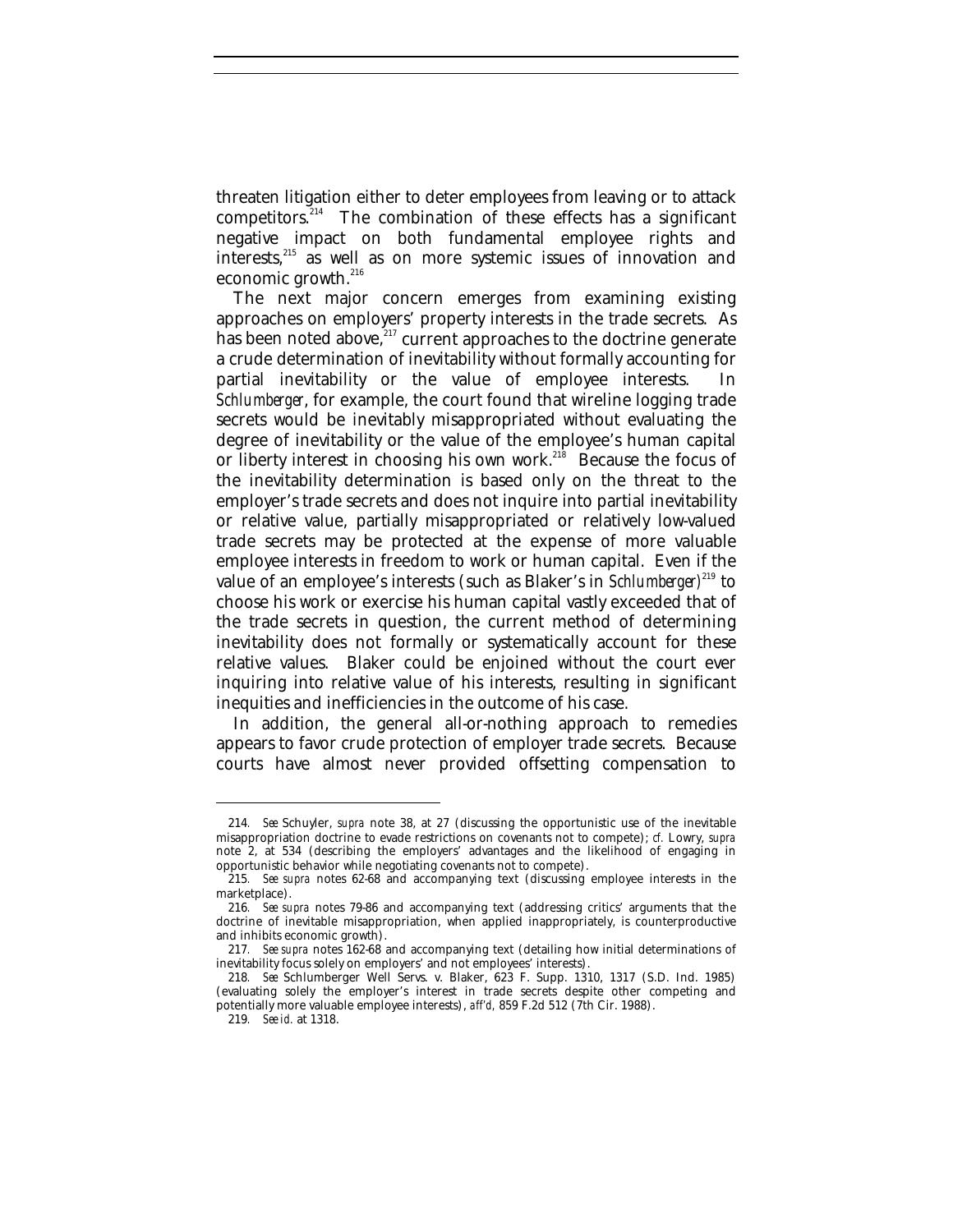employees for their lost interests when issuing injunctive relief, $220$  and because the determination of inevitability and the crafting of remedies do not formally account for relative value, $^{221}$  employee interests are left further undervalued and underprotected. When inevitability of misappropriation is found, courts provide protection only in the direction of employers' trade secret property interests, without formally accounting for employee interests. In *Seagate Technology*, the court appeared oblivious to the burden of injunctive relief on the employee, and instead focused solely on the protection of the employer's trade secret interests.<sup>222</sup>

The inaccurate and potentially harsh results of these approaches may result in secondary effects, such as additional inconsistency and disingenuousness from some courts which resort to subterfuges to avoid egregious outcomes. For example, as discussed above, in *Schlumberger*, the court mixed its discussion of employment factors and trade secrets with the effect of its injunctive remedy on the employee in its inevitability determination; thus the court appeared to alter its evaluation based on the potentially harsh outcome of allor-nothing relief.<sup>223</sup> The outcome in *Schlumberger* suggests that these alterations by courts create unpredictability at the margins while maintaining an undesirable, generally pro-employer bias.

Thus, current court approaches to the doctrine suffer from specific problems of over-inclusiveness, under-inclusiveness, and internal inconsistency. Their overly narrow focus on employer property interests and crude all-or-nothing remedies combine to generate significant inequitable and inefficient results as well as an undesirable, generally pro-employer bias that discounts or ignores fundamental employee interests and resources.

# *B. Existing Proposals*

With the limitations of current court approaches to the doctrine in mind, commentators have proposed three different approaches to the doctrine of inevitable misappropriation: global rejection of the doctrine, acceptance of the doctrine, or recognition of concurrent property interests. Unfortunately, these proposals suffer from significant limitations as well.

<sup>220.</sup> As noted above, courts have provided damages or compensation to employees in the context of inevitable misappropriation in only a very few instances. *See supra* notes 180-90 and accompanying text.

<sup>221</sup>*. See supra* notes 162-68 and accompanying text (contending that case precedent fails to acknowledge the relative value of employee interests in the determination of inevitability).

<sup>222</sup>*. See* IBM Corp. v. Seagate Tech., No. Civ. 3-91-630, 1991 WL 757821 (D. Minn. Dec. 31, 1991) (overturning the district court's granting of injunctive relief to IBM after finding insufficient evidence to support IBM's claim that the information in question was confidential and/or a trade secret), *rev'd*, 962 F.2d 12 (8th Cir. 1992); *see also* Schuyler, *supra* note 38, at 28 (suggesting that these types of decisions result in significant overall pro-employer/antiemployee biases).

<sup>223.</sup> *See Schlumberger*, 623 F. Supp. at 1312-18. Seeking to avoid an overly harsh remedy, the *Schlumberger* court set a dangerous precedent of unpredictability which influences current court approaches to the doctrine of inevitable misappropriation. *See id.* at 1318-19.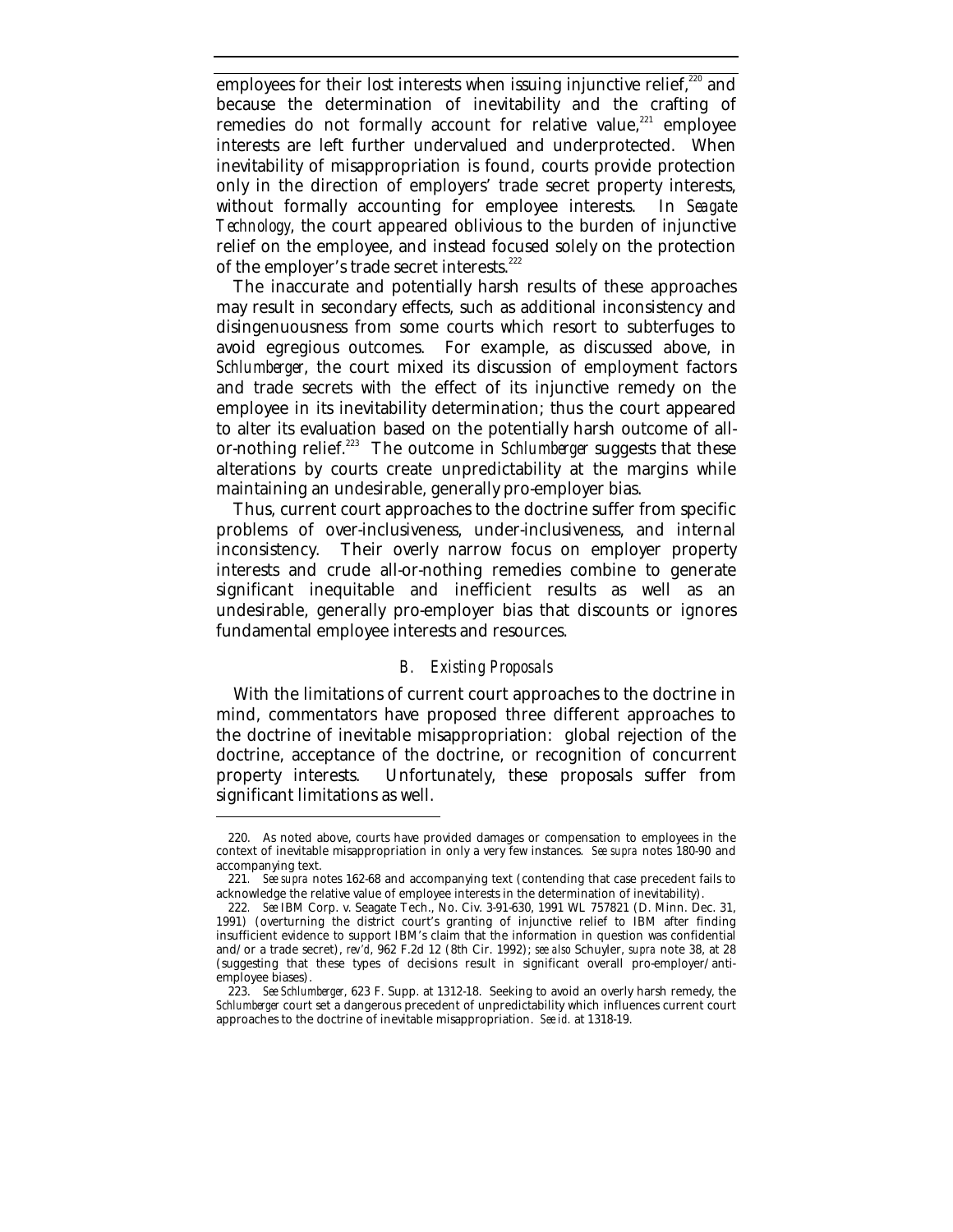### *1. Global rejection or acceptance*

-

The first two options that courts have are either to reject or accept the inevitable misappropriation doctrine in its entirety. Several arguments suggest that both absolute rejection and total acceptance are too crude to take into account important values that arise in specific and complex factual situations.

#### *a. Total rejection of inevitable misappropriation*

First, several commentators have suggested that as a result of the inconsistencies and the general harms the doctrine causes to employees and the general public interest, the inevitable misappropriation doctrine should be rejected. For example, one suggestion is that the doctrine of inevitable misappropriation should be uniformly rejected because its existence and application create risks for employees, impede their mobility, limit their options, and strip their bargaining power.<sup>224</sup> Furthermore, the growing adoption of the doctrine will stifle economic growth and innovation.<sup>2</sup>

Although significant arguments in favor of outright rejection of the doctrine exist, this proposal raises several important concerns. First, if there is no doctrine of inevitable or threatened misappropriation, some genuine cases of employees pilfering companies' trade secrets may not be prevented. A delicate balance must be struck between the interests of total employee mobility on one hand and investments in innovation and proprietary information on the other. There are some instances of inevitable misappropriation, such as the poaching of employees solely to acquire specific marketing plans or technical information, that society might well wish to prevent.<sup>226</sup> In addition,

<sup>224</sup>*. See* Edelstein, *supra* note 45, at 732-36 (suggesting that the doctrine of inevitable disclosure unfairly restricts an employee's ability to market his or her skills).

<sup>225</sup>*. See id.*; *see also* Harland M. Blake, *Employee Agreements Not to Compete*, 73 HARV. L. REV. 625, 682-83 (1960) (discussing the restrictive nature of covenants not to compete on an employee's mobility and asserting that courts do not consider the possible "injury to society" as a separate matter when reviewing these covenants); Schuyler, *supra* note 38, at 27 (noting that growth of the inevitability doctrine in California could be a "blow to competition and growth," especially in industries that have benefited from the mobility of its employees such as high technology in the Silicon Valley).

<sup>226</sup>*. See* Doubleclick, Inc. v. Henderson, No. 116914/97, 1997 WL 731413, at \*8 (N.Y. Sup. Ct. Nov. 7, 1997) (enjoining defendant from immediately starting a directly competitive Internet advertising firm where there was evidence of extreme bad faith and of possible direct appropriation of proprietary and valuable systems); *see also* Monovis, Inc. v. Aquino*,* 905 F. Supp. 1205, 1234 (W.D.N.Y. 1994) (holding that a manufacturer was entitled to a permanent injunction when a licensee's former employee misappropriated a trade secret). Apparently, the former employee's bad faith in not protecting the manufacturer's trade secret was a factor in the *Aquino* court's decision to enjoin the defendant from competing in the same industry. *See id.* at 1234-35.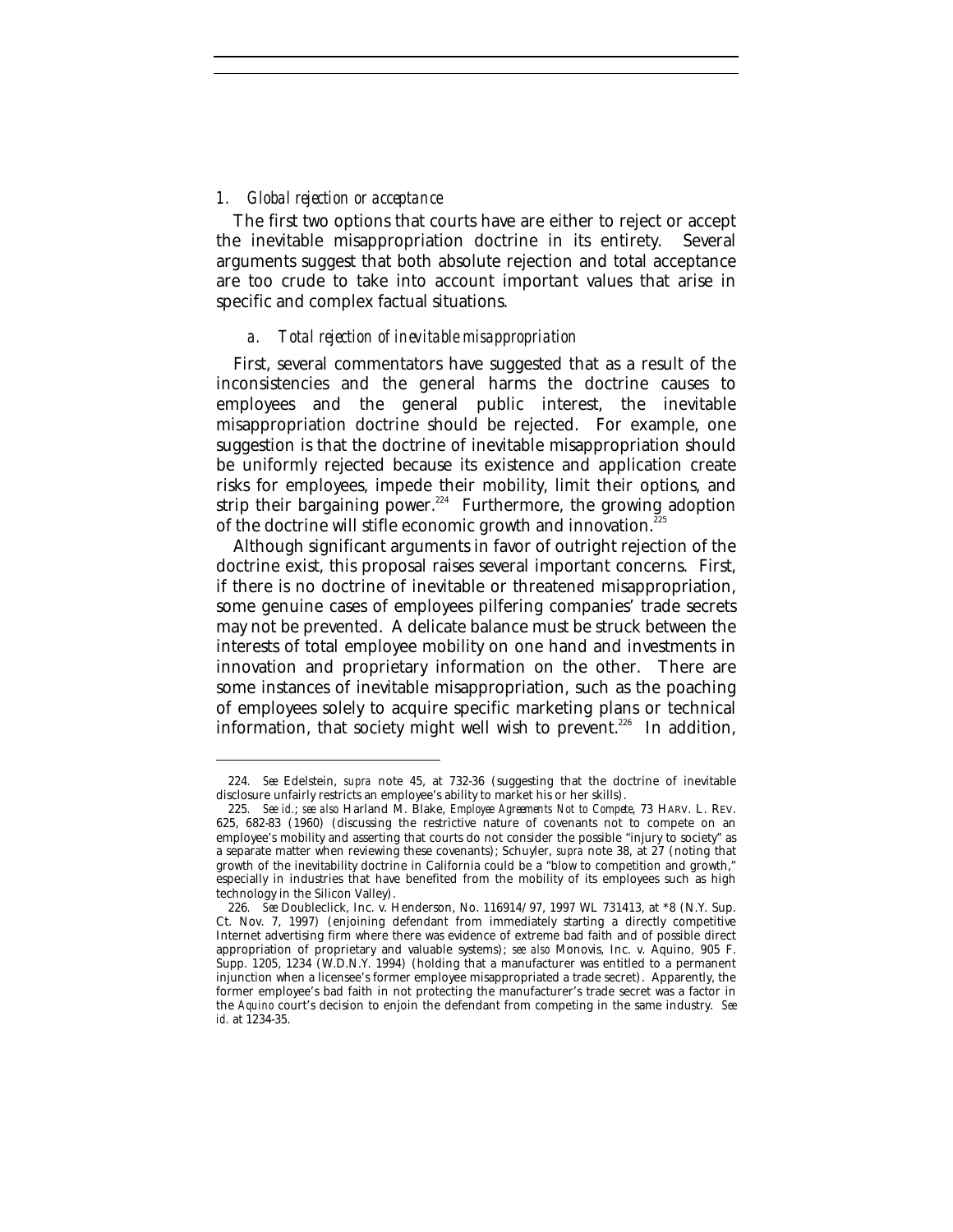establishing a default condition of no protection might create greater inefficiencies and cost for the economy as companies and organizations would seek to contract around the lack of protection. At the same time, employees would seek to bind themselves credibly against misappropriating trade secrets, and employers would seek to protect their trade secrets from employees through atomizing information or significantly lowering or raising salaries.<sup>227</sup> Each of these effects might generate greater inefficiency than the existing system, often by outweighing the potential gains of individual rights.

In addition, the removal of all applications of the doctrine might decrease commercial morality and subject new companies to the deeper pockets of predatory mature companies.<sup>228</sup> This, in addition to reducing the standards of commercial morality, might similarly have an effect on overall innovation and economic growth.<sup>229</sup> Consequently, it appears that there should be some mechanism for protecting trade secrets from threatened or inevitable misappropriation.

### *b. Total acceptance of the alienability of human capital*

On the other end of the spectrum, Professor Stewart Sterk has argued that there should be no restraints on the alienation of human<br>capital.<sup>230</sup> Grounding his position in employment, family, and Grounding his position in employment, family, and bankruptcy law, Sterk has contended that removing constraints on the alienability of human capital will correct the existing inefficiencies and inequities generated in each of these areas.<sup>231</sup> Specifically, he argued, that the primary problem with these restraints is the limitation they place on future contracting.<sup>232</sup> Failure to permit the alienability of human capital can limit an individual's ability to contract fully to sell her services or human capital because of

<sup>227</sup>*.* Several commentators in discussing theories of the firm have noted that the divergence in a principal's and an agent's interests give rise to a need for both parties to find a method of credibly "binding" themselves against acting against the other's interest as well as a way of monitoring each other's performance. *See* Michael C. Jensen & William H. Meckling, *Theory of the Firm: Managerial Behavior, Agency Costs, and Ownership Structure*, *in* FOUNDATIONS OF CORPORATE LAW, 7-9 (Roberta Romano ed., 1993) (discussing the need for monitoring costs and bonding activities in a firm organization because of the divergence between interests of principals and agents); Oliver E. Williamson, *Transaction Cost Economics*, *in* FOUNDATIONS OF CORPORATE LAW, *supra*, at 12, 14-17 (discussing the desire of individuals to avoid transactionspecific assets). Similar costs of binding and monitoring can be expected in the case of trade secrets where employer and employee interest diverge.

<sup>228</sup>*. See supra* notes 56-61 and accompanying text (discussing the important interest involved in protecting employers from the inevitable misappropriation of trade secrets).

<sup>229.</sup> Whether social norms will create substitute mechanisms for policing this activity, however, remains questionable. *Cf.* ROBERT C. ELLICKSON, ORDER WITHOUT LAW: HOW NEIGHBORS SETTLE DISPUTES 123-26 (1991) (discussing the role of social norms, not law, in shaping relations).

<sup>230</sup>*. See* Stewart E. Sterk, *Restraints on Alienation of Human Capital*, 79 VA. L. REV. 383, 383 (1993) (demonstrating how alienation of human capital contrasts with traditional property law).

<sup>231</sup>*. See id.* at 389-95.

<sup>232</sup>*. See id.* at 454-59 (addressing the distributional consequences of restraints on the alienation of human capital).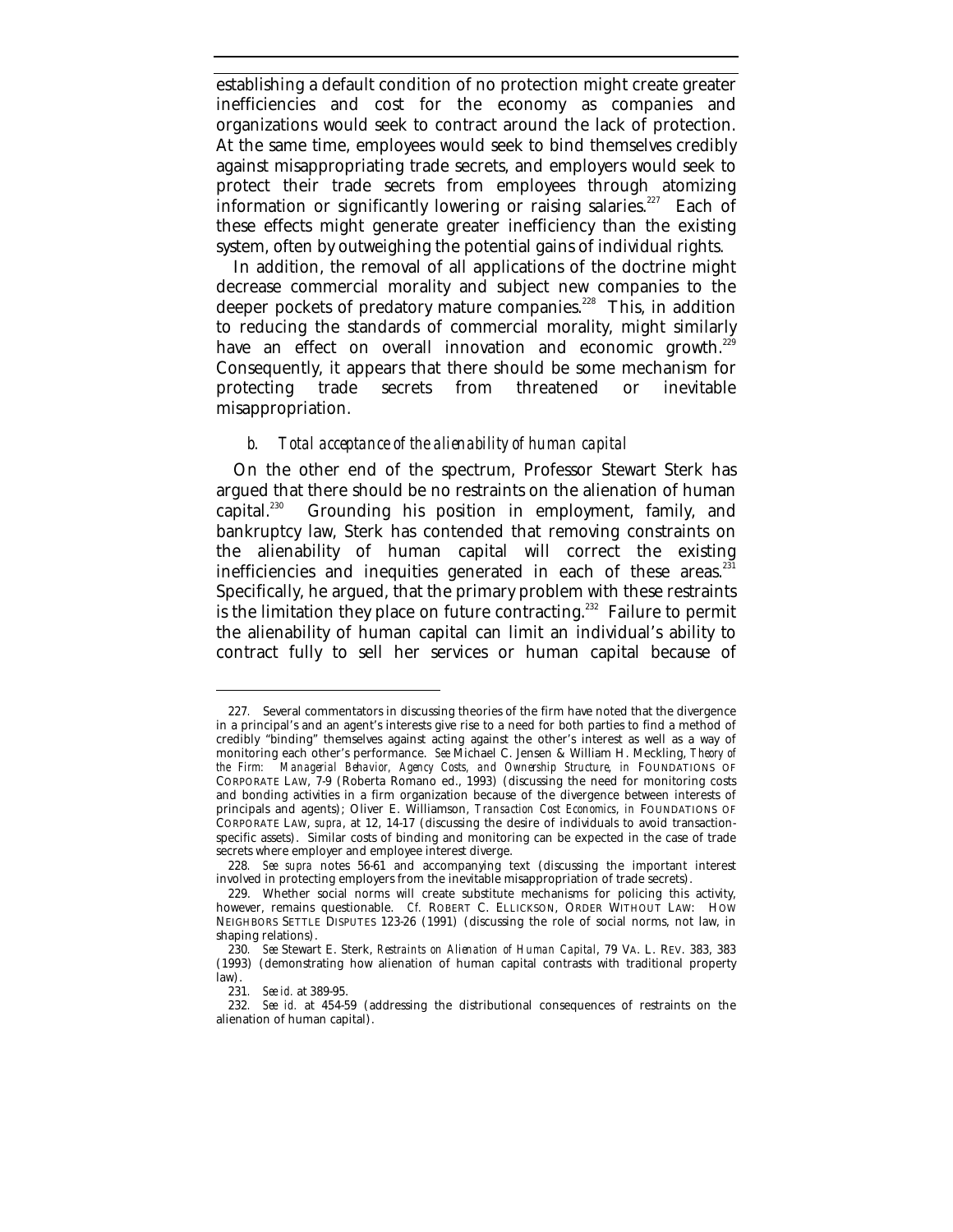restrictions on alienability.<sup>233</sup> Sterk suggested that this restraint has created bad distributional results $234$  and that a move towards alienability of human capital should be viewed as a natural evolution.<sup>235</sup> Consequently, no restrictions should be placed on the alienation of human capital.

This support of human capital alienation, however, indirectly implicates the doctrine of inevitable misappropriation. Barring courts from applying the doctrine of inevitable misappropriation to prevent employees from working for competitors indirectly removes one mechanism for alienating employees from their human capital.<sup>236</sup> Absent an injunctive enforcement mechanism, employees may find it difficult to persuade employers that contracts to alienate their human capital are credible or valuable—if a breach gives rise simply to damages, for example, a contract for such limited alienation may not be worth much to an employer. Courts' applying the doctrine of inevitable misappropriation to enjoin employees from such breaches, however, would provide an injunctive enforcement mechanism. Barring application of the doctrine could thus reduce employees' abilities to negotiate credibly for better wages ex ante, causing the adverse distributional consequences described by Sterk.<sup>237</sup> The doctrine of inevitable misappropriation, viewed in this light, is another important minimum guarantee that allows employees to sell more of their human capital to companies with trade secrets stored, in part, in that human capital.

This indirect support for the general existence of the doctrine raises several counter-arguments. First, significant differences between employees' and employers' information and market power suggest that eliminating limitations on alienability of human capital may result in greater exploitation and undesirable distributional consequences than leaving such limits in place or enforcing them at some level.<sup>238</sup> For example, one critic of inevitable misappropriation

<sup>233</sup>*. See id.* at 443-54.

<sup>234</sup>*. See id.* at 454-56 (suggesting that those persons who benefit from the inalienability of human capital, the "young and the talented," are the least deserving of the privilege).

<sup>235</sup>*. See id.* at 456-59.

<sup>236</sup>*. Cf.* Jensen & Meckling, *supra* note 227, at 7 (discussing binding activities in the context of firm organization).

<sup>237</sup>*. Cf.* Sterk, *supra* note 230, at 454-56 (naming loss of freedom to enter into mutually beneficial exchanges, potential monopolies to the detriment of the public, reduced credit availability of credit, and limiting employment opportunities as some of the adverse distributional consequences associated with the restrictions on the alienation of human capital).

<sup>238</sup>*. Cf. id.* at 393-94 (noting that differences in knowledge about the value of information may complicate efficient exchanges of information); *see supra* notes 208-14, *infra* note 470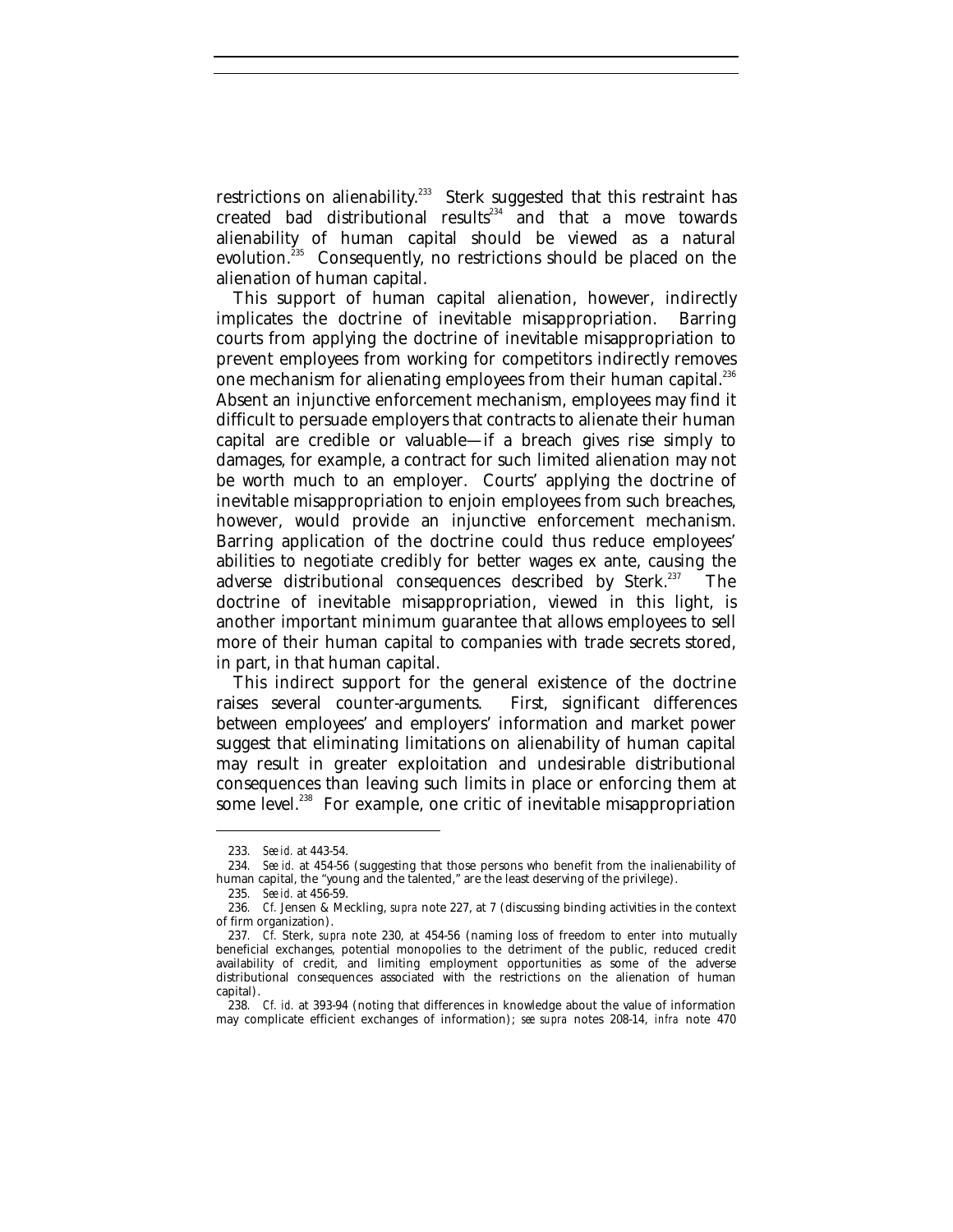has argued that employers have a vastly disproportionate amount of information and market power when negotiating covenants or agreements not to compete.<sup>239</sup> Employers tend to have greater market and negotiating power than employees because they are repeat players, they understand their business and information better than the employee, they can strategically expose or limit exposure of the employee to trade secrets and information, and they have less at stake.<sup>240</sup> Furthermore, as noted above, there is a strong pro-employer bias in the muddied application of the inevitable misappropriation doctrine.<sup>241</sup> Sterk also recognized this limitation on emplovee Sterk also recognized this limitation on employee knowledge in negotiating covenants not to compete.<sup>242</sup> Thus, although the potential negotiating position of an individual might be improved in theory if her human capital can be credibly alienated in light of the inevitable misappropriation doctrine, in practice it appears unlikely that an employee will benefit from her ability to alienate her human capital because of her limited information and market power.

Second, even if allowing individuals to alienate their human capital voluntarily would generate better distributional outcomes, it is unclear that courts applying the inevitable misappropriation doctrine to unchoosing, if not unwilling, individuals would secure the same benefits. Although negotiated, well-discussed, and well-understood agreements to alienate human capital—such as explicit and bargained-for covenants not to compete—may be an efficient and equitable method of allowing individuals to monetize their human capital, there is no guarantee that a court's ex post application of inevitable misappropriation to an individual who did not choose to alienate her human capital would be either efficient or equitable.<sup>243</sup> Indeed, several commentators have argued that the application of the doctrine imposes a covenant not to compete in places where one was not negotiated and might be used where such agreements are barred as a matter of public policy.<sup>244</sup> The purported benefits are reduced

<sup>(</sup>discussing market power and information disparities between employees and employers).

<sup>239</sup>*. See* Lowry, *supra* note 2, at 532-35 (discussing the inequities in bargaining power between employees and employers).

<sup>240</sup>*. See id.*

<sup>241</sup>*. See id.*; *see also supra* notes 208-16 and accompanying text.

<sup>242</sup>*. See* Sterk, *supra* note 230, at 393-94 (acknowledging the asymmetry of information between employee and employer).

<sup>243.</sup> Sterk's analysis rests on an assumption that employees' *choosing* to alienate their human capital will optimize distributional consequences—in part because they know their own preferences and can make efficient choices accordingly. *See id.* at 390-93. Nothing suggests courts could ex post strike as efficient a bargain on unwilling parties. *Cf*. Kham & Nate's Shoes No.2, Inc. v. First Bank of Whiting, 908 F.2d 1351, 1356 (7th Cir. 1990) (expressing concern regarding the courts' ability "years later" to reinterpret the duties of parties to a bargained-for contract "years later").

<sup>244</sup>*. See* Edelstein, *supra* note 45, at 734-35 (remarking that the application of inevitable misappropriation in California would conflict with the spirit and perhaps legal effect of code sections banning covenants not to compete); Schuyler, *supra* note 38, at 27 (reporting critics' complaint that inevitable misappropriation simply creates covenants not to compete); *see also* Standard Brands, Inc. v. Zumpe, 264 F. Supp. 254, 263-67 (E.D. La. 1967) (barring application of the doctrine of inevitable misappropriation in part because it runs afoul of a Louisiana state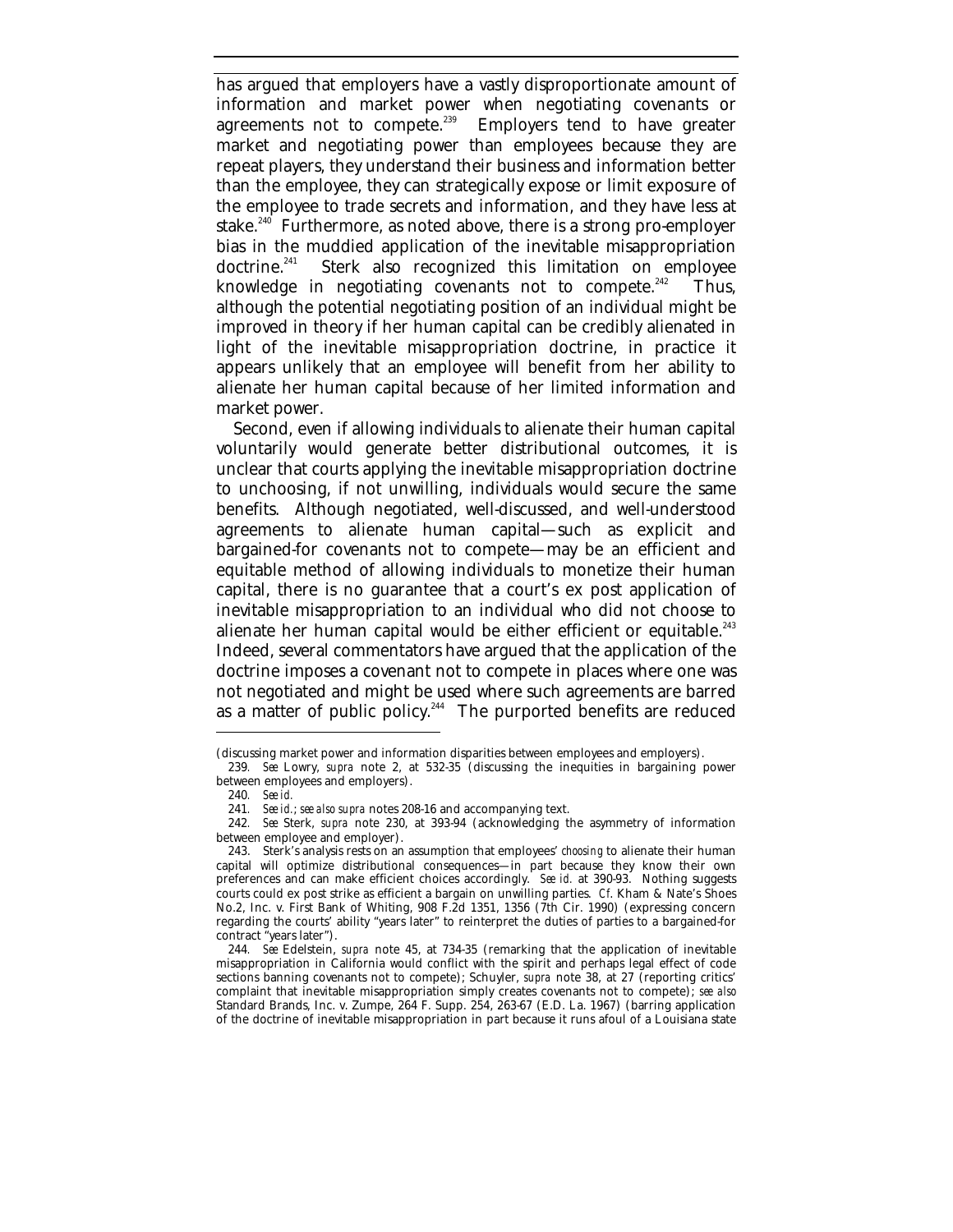even further by the potential for inconsistent and delayed court rulings on the inevitable misappropriation restrictions placed on an employee's use of her human capital.<sup>245</sup> These factors combined suggest that the doctrine may not secure the purported benefits of greater alienability of human capital.

Third, allowing the widespread application of inevitable misappropriation could force society into a default position of binding employees into alienating some portion of their human capital. Just as employees might wish to bind themselves against reneging on their alienation of human capital in favor of greater ex ante compensation, employers might wish similarly to bind themselves against alienating an employee's human capital to negotiate lower ex ante compensation.<sup>246</sup> Enforcing the doctrine of inevitable misappropriation restricts the latter option; employers cannot easily bind themselves credibly against the application of the doctrine if it is generally available. Without a countervailing enforcement mechanism to police employer threats to use the doctrine, employers' superior market power will make the credibility of such binding suspect. $^{247}$  As a result, they may be forced into higher and more speculative ex ante compensation.

Finally, growth in the application of the doctrine might generate the same kind of inefficiencies and inequities associated with standard covenants not to compensate. As detailed above, several commentators have alleged that covenants not to compete with their consequent reductions in labor mobility greatly reduce productivity, innovation, and economic growth.<sup>248</sup> Applications of the doctrine that result in similar restrictions on employment and labor mobility can be expected to have a similar effect. Ultimately, an unrestrained application of the doctrine of inevitable misappropriation would also be undesirable.

## *2. Concurrent property interests*

A final and extremely innovative option is to apply a concurrent

ban on covenants not to compete).

<sup>245</sup>*. See* Schuyler, *supra* note 38, at 28 (reporting a defense lawyer's argument that delay in decision-making alone will favor former employers over employees and new employers).

<sup>246</sup>*. Cf.* Williamson, *supra* note 227, at 14-17 (discussing the counterincentive to use nonfirm specific assets).

<sup>247</sup>*. See infra* Part III.D (discussing employers' superior market power and resources and ability to threaten litigation).

<sup>248</sup>*. See supra* notes 74-86 and accompanying text (citing examples presented by commentators on how the enforcement of the doctrine of inevitable misappropriation has led to economic inefficiencies).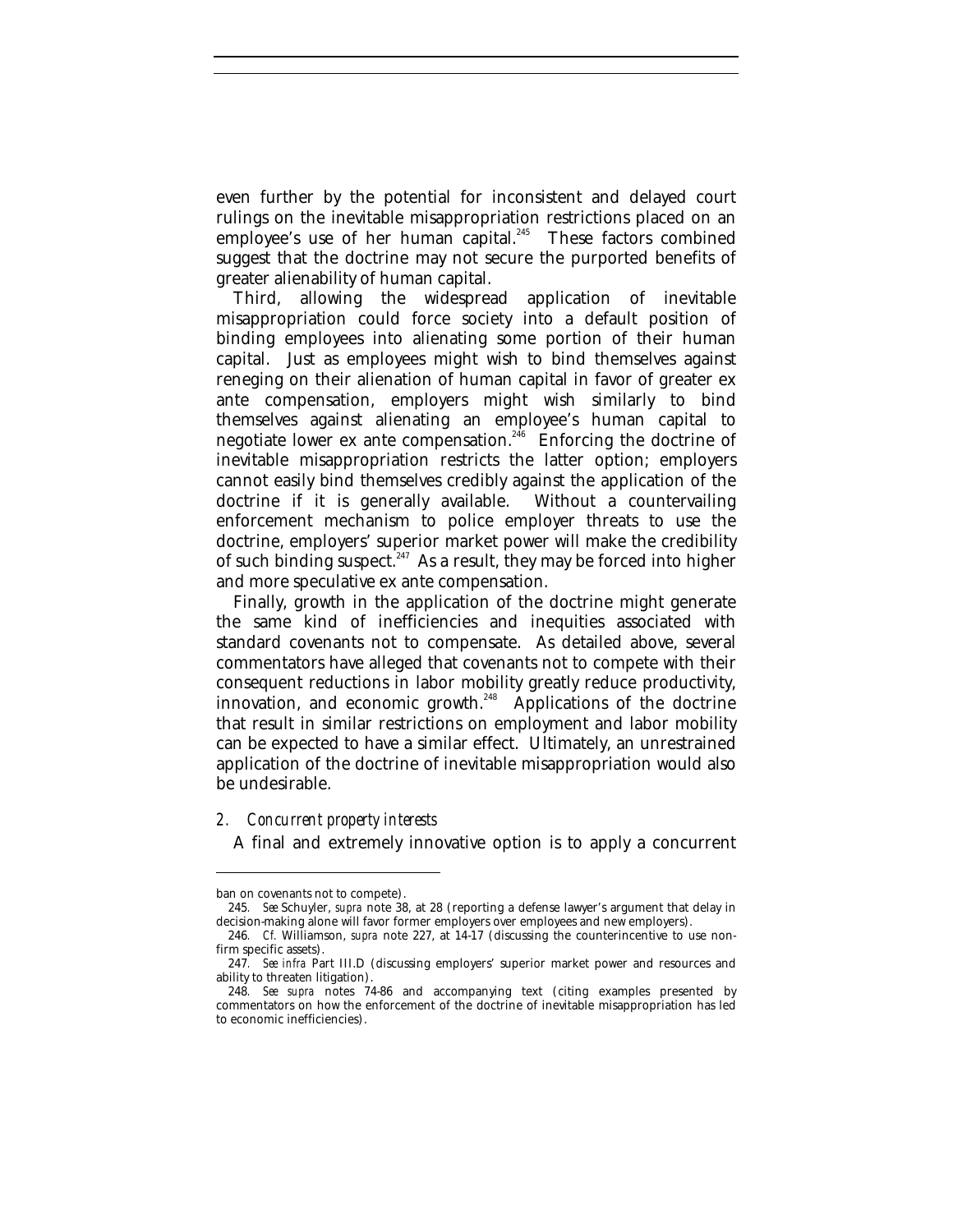property interests approach to the doctrine of inevitable misappropriation. One argument is that because the definition of trade secrets is too broad and uncertain to make the application of the inevitable misappropriation doctrine predictable, the current treatment of the doctrine has yielded inconsistent results that (1) almost always entirely benefit the former employer or entirely benefit the employee; and  $(2)$  subtly favor employers.<sup>249</sup> One way of mitigating this problem is to recognize that employers and employees have concurrent property interests in the use or possession of trade secrets. $250$ 

First, on the employer side, the argument is that property rights of trade secrets have long been recognized.<sup>251</sup> As early as 1868 in *Peabody* v. Norfolk,<sup>252</sup> the Massachusetts Supreme Court held that trade secrets create a property right in a dispute between an employer and a former employee about the use of a manufacturing process.<sup>253</sup> The U.S. Supreme Court similarly recognized that trade secrets create property rights and interests when agreeing that the forced disclosure of trade secrets could constitute a taking under the Fifth<br>Amendment.<sup>254</sup> Second, an emplovee's property rights in the Second, an employee's property rights in the workplace should also be recognized.<sup>255</sup> Since there are cases where the employee's ability to work has been considered property by a court of law,<sup>256</sup> an employee's property rights in trade secrets should be similarly recognized.<sup>257</sup>

Following this analysis, the dispute over inevitable misappropriation of trade secrets should be recharacterized as an application of the law of concurrent property interests.<sup>258</sup> One commentator has given two examples of concurrent property interest systems: tenancies-in-common and community property.<sup>259</sup> She argued that trade secrets should be treated like tenancies-in-common

<sup>249</sup>*. See* Lowry, *supra* note 2, at 539 (discussing the concurrent property rights involved and concluding that there exists a pro-employer bias).

<sup>250</sup>*. See id.*

<sup>251</sup>*. See id.* at 536 (demonstrating the relationship between trade secrets and property interests).

<sup>252.</sup> 98 Mass. 452 (1868).

<sup>253</sup>*. See id.* at 459-60. Former employer Peabody sued former employee Norfolk for allegedly misappropriating the process for manufacturing gunny cloth from jute butts. *See id.* at 452-55*.*

<sup>254</sup>*. See* Ruckelshaus v. Monsanto Co., 467 U.S. 986, 998-99 (1984). In *Monsanto*, employer Monsanto argued that compliance with the Federal Insecticide, Fungicide, and Rodenticide Act ("FIFRA") would require disclosure of trade secrets. *See id.* The U.S. Supreme Court held that some of Monsanto's trade secrets could properly be considered property and thus were protected by the Takings Clause of Fifth Amendment. *See id.*

<sup>255</sup>*. See* Lowry, *supra* note 2, at 536-37.

<sup>256</sup>*. See, e.g.*, New Method Laundry Co. v. MacCann, 161 P. 990, 991-92 (Cal. 1916) (holding that the right of a citizen to work in a profession is a property right deserving protection).

<sup>257</sup>*. See* Lowry, *supra* note 2, at 536-37 (positing that an employee's property interest in marketing her skills should be recognized by the courts and is the first step toward a more equitable inevitable disclosure doctrine).

<sup>258</sup>*. See id.* at 539 (emphasizing that the property interests in trade secrets of an employer and employee are not mutually exclusive).

<sup>259</sup>*. See id.* at 539-41 (analyzing how the dissolution of property interests in tenancies in common and community property are relevant to inevitable disclosure disputes).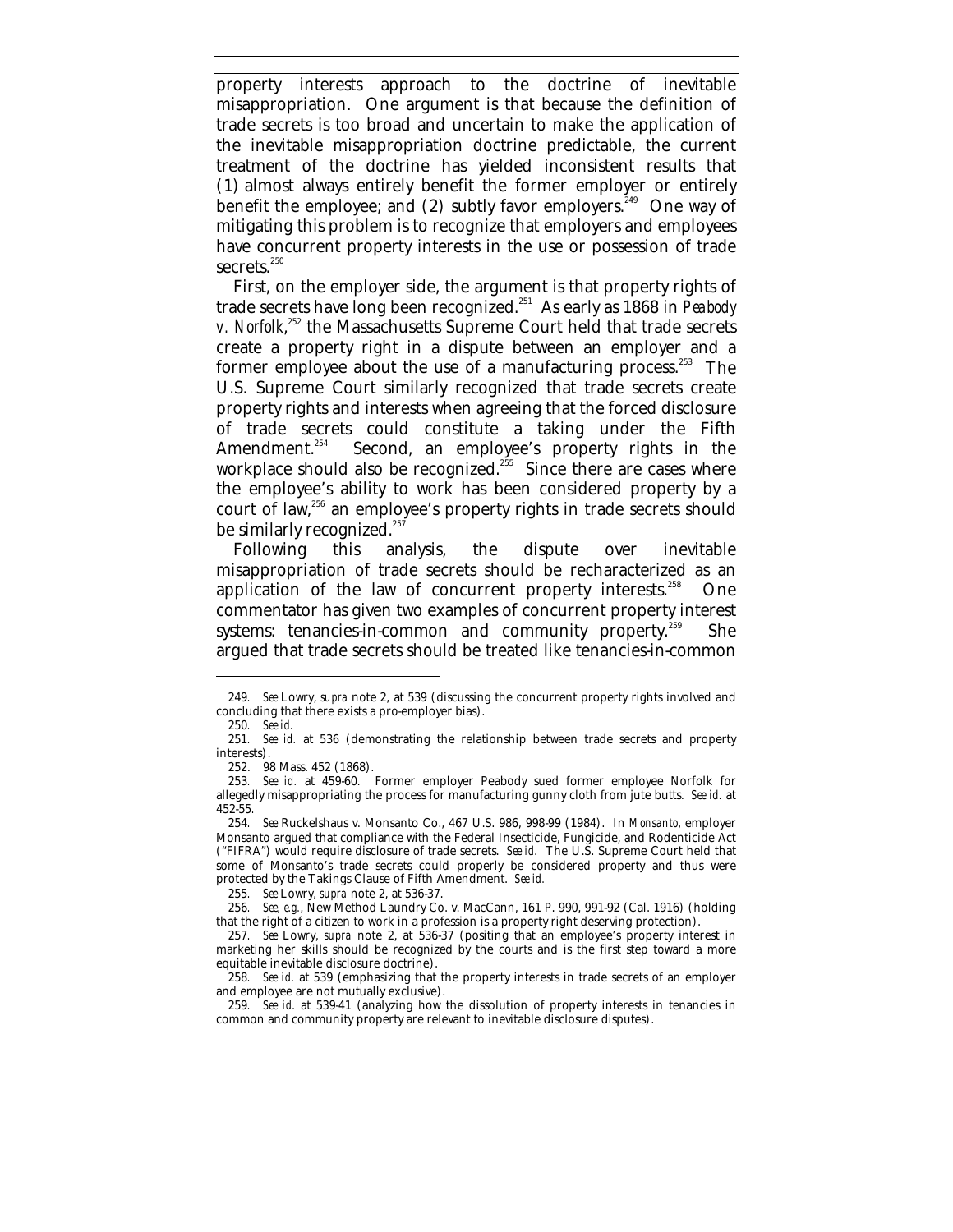or community property, with a partitioning of interests for remedial purposes.<sup>260</sup> Partitions could be accomplished through judicial "sales" that recognize the value of the concurrent interests, and would create valuation problems no worse than in other divisions of property, including intellectual property. $^{261}$ 

The result would be a range of flexible and more accurate remedies.<sup>262</sup> For example, an employee could be enjoined from working for a new employer, but the old employer might be forced to pay her salary. In *Emery Industries, Inc. v. Cottier*, <sup>263</sup> ex-Emery employee Cottier was offered a job with a competitor in the complex ozoneprocessing industry.<sup>264</sup> The court ruled that even though there was no indication that Emery would purposely harm his old employer, disclosure of trade secrets in this complex and competitive business was inevitable.<sup>265</sup> As a result, the court granted a temporary As a result, the court granted a temporary injunction for one year, but ordered Emery to pay Cottier \$3,300 per month for the duration of the restriction.<sup>266</sup> This approach recognizes that the employee owns part of the trade secrets and provides her with some compensation for her ownership.<sup>267</sup> In general, this method enables a court to recognize and redress the existing bias against employees.

In addition, courts could deny injunctive relief but make the employee pay for use of the employer's trade secret information. For example, the California version of the UTSA allows courts to order payments of reasonable royalties in the event of trade secret use.<sup>268</sup> If employees are not enjoined from working for a competitor but there is a risk of actual use or disclosure of trade secrets in the course of that work, the employee could be forced to pay for the employer's portion of the trade secrets. This approach mitigates concerns that employees in specific cases were being overcompensated and

<sup>260</sup>*. See id.* at 541 (suggesting that upon partition, one of the parties pays the other for the lost use of the trade secret).

<sup>261</sup>*. See id.* at 541-42 (proposing a formula that takes into account fair market value of positions requiring specialized knowledge).

<sup>262</sup>*. See id.* at 544 (concluding that a court could utilize the concurrent property doctrine to more accurately and honestly recognize the dual employer-employee ownership of such trade secrets).

<sup>263.</sup> 202 U.S.P.Q. (BNA) 829 (S.D. Ohio 1978).

<sup>264</sup>*. See id.* at 833.

<sup>265</sup>*. See id.* at 835-37.

<sup>266</sup>*. See id.* at 836-37 (finding that payments to the defendant constituted reasonable consideration given the circumstances).

<sup>267</sup>*. See* Lowry, *supra* note 2, at 543 (lauding the *Emery Industries* court's recognition of the concurrent property doctrine).

<sup>268</sup>*. See* CAL. CIV. CODE § 3426.3(b) (West 1997) (allowing payment of reasonable royalties when neither damages nor unjust enrichment are provable in a misappropriation case).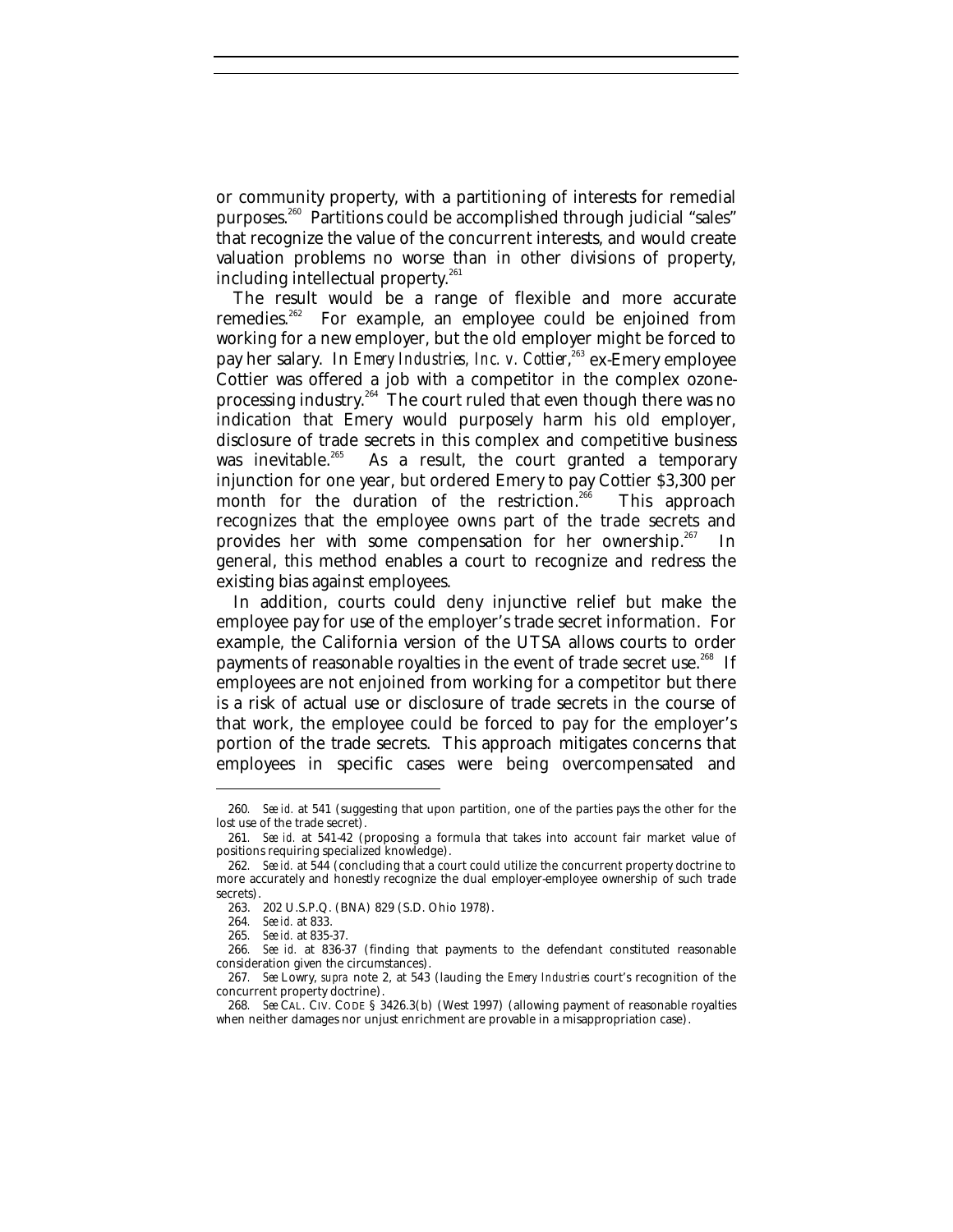provides employers with some measure of relief. In addition, granting these kinds of flexible remedies rather than an all-ornothing solution, reduces the incentive to alter the determination of inevitability. Courts could determine inevitability of misappropriation separately from the appropriate remedy, thereby creating a more consistent set of precedents for the inevitability determination.

Unfortunately, this approach of recognizing concurrent ownership interests in trade secrets creates several problems. For instance, recognizing employee ownership interests in trade secrets jeopardizes the existing and important conceptions of unified ownership of trade secrets. For example, the UTSA implicitly suggests that companies have ownership interests in trade secrets in its definition of misappropriation.<sup>269</sup> In addition, the Supreme Court vests the In addition, the Supreme Court vests the ownership of trade secrets with specific corporate entities.<sup>270</sup> More importantly, the recently passed EEA bases its trade secrets protection on a carefully defined understanding of the owner of the trade secret.<sup>271</sup> For example, one EEA requirement focuses on the misappropriation of a trade secret with the *intent* to cause economic harm to the *owner* of the trade secret.<sup>272</sup> Thus, unifying ownership of a trade secret in a specific entity simplifies the protection and transactional regimes for trade secrets.<sup>273</sup> Allocating a concurrent property interest to each employee who enters into an employment relationship with a firm would severely complicate the existing structures of protection for, or transfer of, trade secrets by dramatically expanding the definition of "owners" of a trade secret. Questions about whether each employee could misappropriate a trade secret that she has some ownership over would significantly complicate a court's analysis. Furthermore, granting or recognizing such an interest would divide and diffuse the ownership of property interests which are already difficult to administrate and transfer. If all employees of a company had concurrent ownership interests in the company's trade secrets, then what rights would they have over the transfer of those secrets? What rights or responsibilities would a purchaser of those secrets have regarding those employees? How could a court determine what amount of the property interests of a trade secret were disclosed or misappropriated and in what proportion to the employee's interest? Significant arguments in favor

<sup>269</sup>*. See* UNIF. TRADE SECRETS ACT § 1(ii)(A) (amended 1985), 14 U.L.A. 433, 438-45 (1990 & Supp. 1998); *see also* Electro-Craft Corp. v. Controlled Motion Inc., 332 N.W.2d 890, 897 (Minn. 1983) (acknowledging the existence of property rights in trade secrets). *See generally* Gerald J. Mossinghoff et al., *The Economic Espionage Act: A New Federal Regime of Trade Secret Protection*, 79 J. PAT. & TRADEMARK OFF. SOC'Y 191, 198-99 (1997) (comparing the definitions of "owner" contained in the Economic Espionage Act and the Uniform Trade Secrets Act).

<sup>270</sup>*. See* Ruckelshaus v. Monsanto Co., 467 U.S. 986, 987 (1984) (recognizing trade secrets as property in the interpretation of a takings claim).

<sup>271</sup>*. See* Economic Espionage Act of 1996 § 101(a), 18 U.S.C. § 1839(1) (Supp. 1997).

<sup>272</sup>*. See id.* §§ 1831(a), 1832(a).

<sup>273</sup>*. Cf.* Mossinghoff et al., *supra* note 269, at 198-99 (discussing the merits of the EEA's approach to the owners of trade secrets); Pooley et al., *supra* note 9, at 189-90 (same).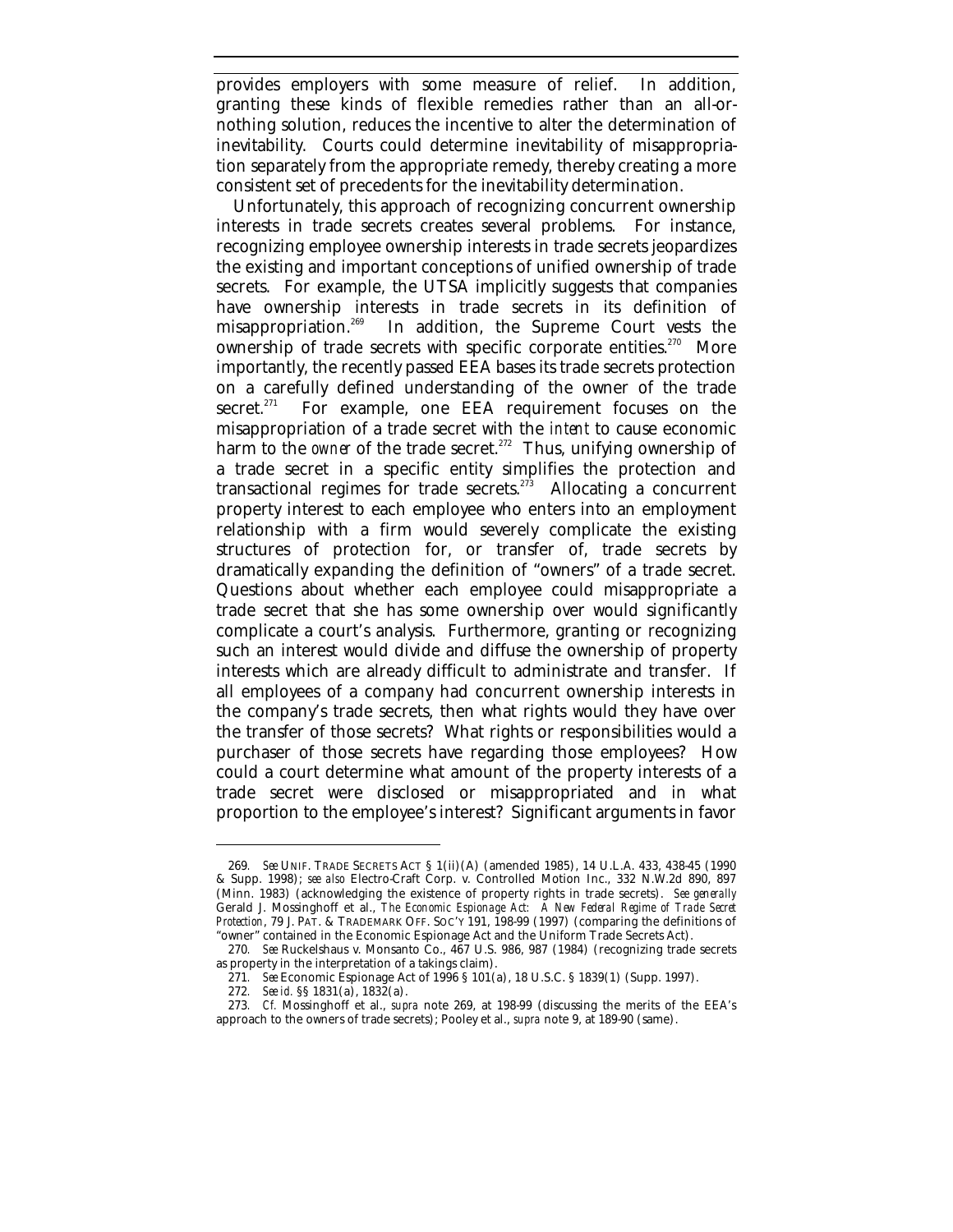of clear and unified ownership of intangibles like trade secrets make recognition of concurrent ownership interests in them less  $attractive.<sup>274</sup>$ 

Another problem with recognizing concurrent ownership in trade secrets is that the system provides no justification for, or guidance to, the proportion of ownership that should be allocated to each employee vis-à-vis the employer. Unlike property held in tenanciesin-common or community property, trade secrets may not be the product of any effort by a specific employee;<sup>275</sup> an employee does not have any basis or initial investment in a trade secret that was produced before she arrived that is comparable to the basis in an investment by an individual in a piece of property held as a tenancyin-common or as community property. An employee is compensated for what she contributes to the firm through the course of her employment. This makes justifying the recognition of concurrent ownership of trade secrets more difficult than in traditional tenancyin-common or community property situations where each co-owner has contributed measurable investments or value. Moreover, the standard principles for allocating ownership in tenancy-in-common and community property systems—namely, creation, contribution, or agreement—are not easily applied to the situation of an employee joining a firm with trade secrets, which might have been created before the employee arrived. It is thus also unclear *how* ownership interests would be allocated among employees. The system is further complicated by the fact that adding new employees would require some kind of reallocation of ownership interests. In addition, ex post recognition of these concurrent ownership interests creates significant negative incentives for firms to expose individuals to trade secrets or to compensate them therefor. The concurrent property interests proposal provides no principled basis for recognizing or allocating ownership interests in trade secrets (beyond simply

<sup>274.</sup> Allowing continual fragmentation of property interests in other contexts has historically resulted in significant inefficiencies, confusion, and the reduction in value of the underlying property because the complexity of ownership makes transfer difficult. *See* Model v. Irving, 481 U.S. 704 (1987) (discussing severe problems with fragmenting ownership interests in land among an increasing number of Native Americans and the resulting diminution of the value of the underlying property). Currently, commentators praise the EEA for its unified ownership approach to trade secrets. *See* Mossinghoff et al., *supra* note 269, at 198-99; Pooley et al., *supra* note 9, at 189-90. Increasing the number of owners and the complexity of the ownership structure for trade secrets might well undermine the benefits of the EEA and like trade secret protection regimes.

<sup>275</sup>*. Cf.* JESSE DUKEMINIER & JAMES E. KRIER, PROPERTY 329-30 (3d ed. 1993) (discussing the origins of tenancies-in-common or community property in the joint contribution or development of property by multiple parties).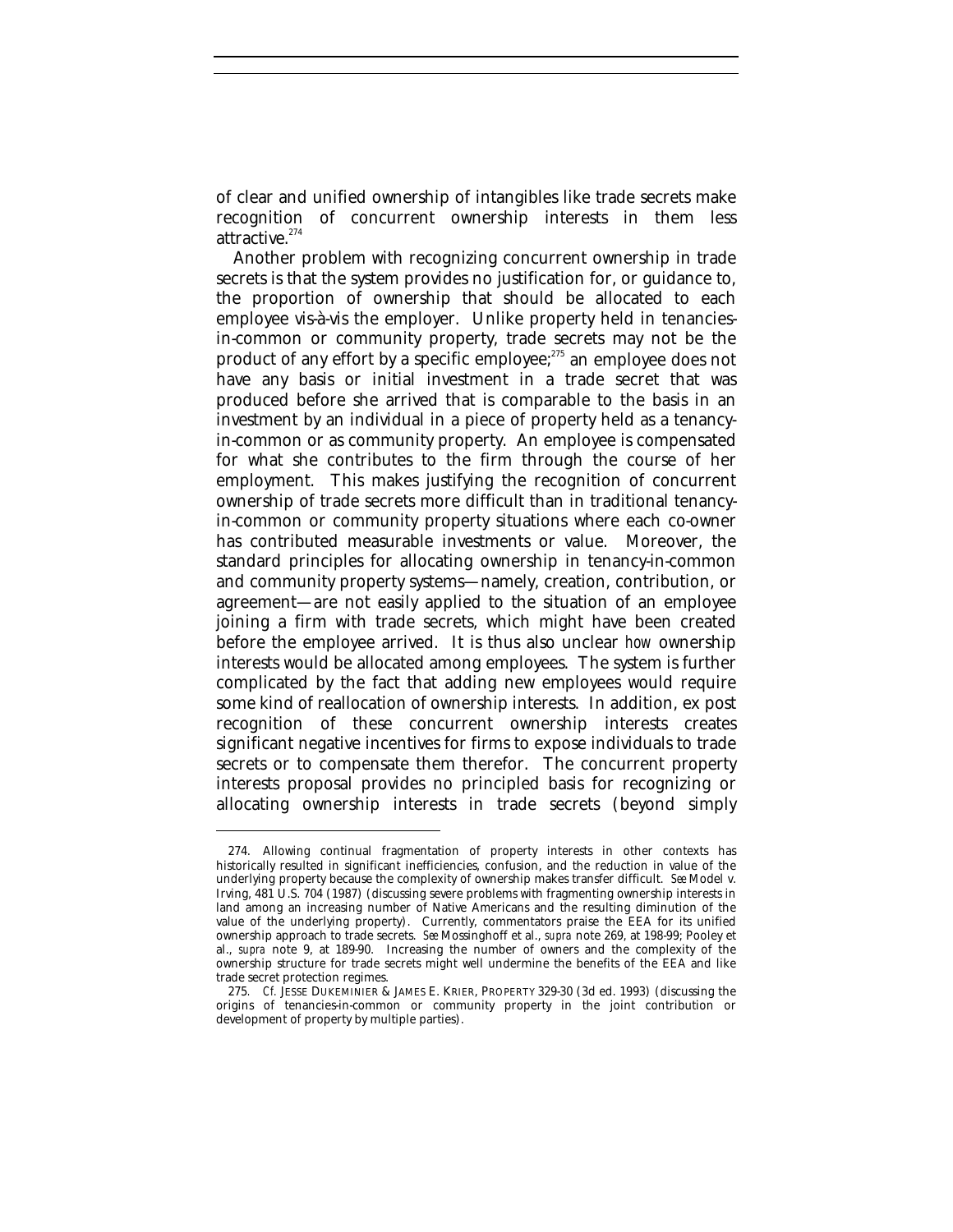establishing the employee's right to the workplace).<sup>276</sup> Because it leaves the allocation of interests unclear, it may confuse, rather than reconcile competing interests and complicate other areas of trade secret protection based on unitary ownership systems.

Furthermore, trade secrets pose challenges to administration under concurrent property regimes not presented by other types of intellectual property.<sup>277</sup> Even if a court only recognizes a Even if a court only recognizes a proportionate concurrent ownership of a trade secret and liquidates its value through a partition sale, unless the memory of an individual is erased, the individual retains possession of the entire secret with the power to destroy its value through disclosure or use. Moreover, multiple individuals can possess the entire trade secret and thus, retain the power to destroy it. To recognize a partitioned concurrent interest in a trade secret when additional possessors or property owners can be added to the interest, through no control of the owners, appears to be unjustified. But by what rule should concurrent ownership between employer and employee be divided? Basing ownership on the number of employees or level of contribution of effort, time, or value ignores the special problem that any possessor or owner of any fraction of a trade secret can utterly destroy its value. Also important is the fact that subsequent to the "partitioning" and judicial "sale" of the employee's or employer's interests in the trade secret, the employee can still retain possession and use of it. $278$  Does this possession and use affect the concurrent ownership of the trade secrets by other employees or the employer? A concurrent property interests regime seems ill-suited to allocating ownership interests in trade secrets when any owner has the power to destroy their value.

Another concern with concurrent property interest recognition is that it ignores the value of some of the trade secrets involved. While some courts disagree, $279$  most courts recognize that the value of some trade secrets is incalculable and justify injunctions against

<sup>276</sup>*. See* Lowry, *supra* note 2, at 537-38 ("Recognition of a concurrent property interest in inevitable disclosure trade secret information rests on a view that employer ownership of the workplace is not absolute.").

<sup>277.</sup> Copyright, for example, provides for ownership of the new parts of a derivative work by one owner and the underlying work by the original owner as different transfers of rights to those works. *See, e.g.*, Mills Music, Inc. v. Synder, 469 U.S. 153 (1985) (discussing the assignment of rights to derivative work producers). A derivative copyright work is thus made up of the original work (owned by the original copyright owner) and the original aspects of the new work (owned by the derivative work owner). Multiple possessors of the underlying original work do not threaten its value; multiple possessors of a trade secret, by contrast, can destroy its value completely. Ownership or possession of a trade secret thus presents different risks than ownership or possession of a copyright or patent, which can be used without destroying its underlying value.

<sup>278</sup>*. See* Lowry, *supra* note 2, at 537 (holding that an owner has the power to acquire, destroy, enjoy profits derived therefrom, and use an item anyway she sees fit as long as she does not violate another's prerogative).

<sup>279</sup>*. See* FMC Corp. v. Cyprus Foote Mineral Co., 899 F. Supp. 1477, 1483 (W.D.N.C. 1995) (suggesting that damages for misappropriation of trade secrets could be calculated); *cf.* American Sales Corp. v. Adventure Travel Inc., 862 F. Supp. 1476, 1479 (E.D. Va. 1994) (holding that a plaintiff is entitled to recovery if the actual value is ascertainable).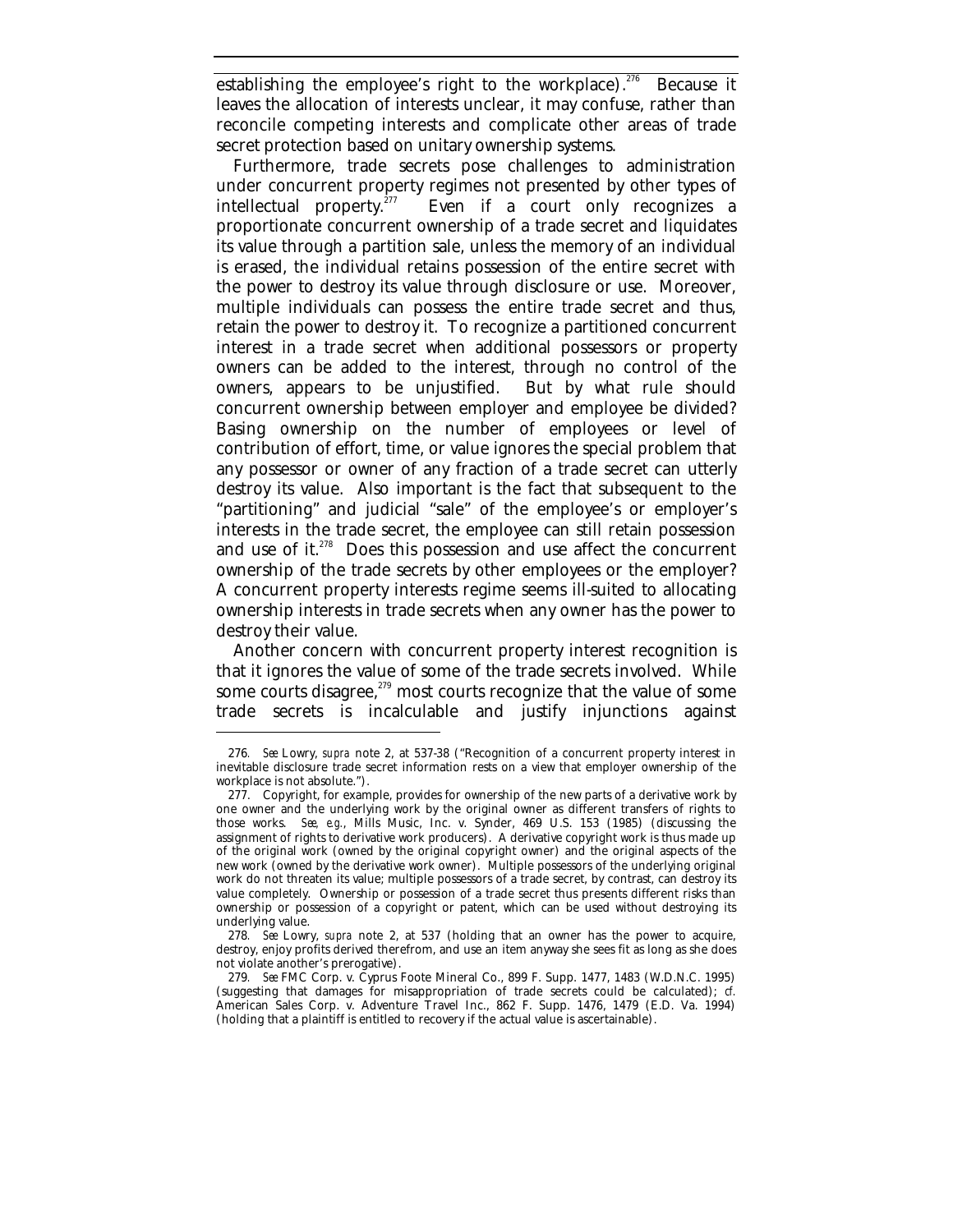misappropriations on that basis.<sup>280</sup> Under the concurrent property interest approach, allocating concurrent property interests in those invaluable trade secrets to employees raises some important questions. First, if a trade secret is invaluable, how much would a proportionate share of that trade secret be worth? Are there situations in which providing an injunction and requiring a firm to compensate an individual for her proportionate share of a trade secret would be extraordinarily expensive, especially if this kind of action might occur each time an employee leaves a firm?<sup>281</sup> Or, perhaps more to the point, is it possible that denying an injunction against an employee, but forcing her to pay royalties for use of the employer's proportionate share of trade secrets, could cause problems when the value of the trade secrets may be incalculable?<sup>282</sup> One commentator has suggested valuing the use of trade secrets through royalty calculations and other methods of calculation.<sup>283</sup> However, it is unclear whether those mechanisms are applicable to a taking of those trade secrets from an employer by an employee working for its competitor. This again is complicated by the question of what proportionate share of such an enormous value can be justifiably or practically allocated to an employee. Questions raised by the special value of trade secrets do not appear to be addressed adequately by the concurrent property interest approach to trade secrets.

Although this approach correctly identifies problems with the inconsistent methods used by courts in determining the inevitability of misappropriation and the general all-or-nothing method to providing remedies, simple recognition of concurrent property rights

<sup>280</sup>*. See, e.g.*, Merck & Co. v. Lyon, 941 F. Supp. 1443, 1456 (M.D.N.C. 1996) (refusing to calculate damages by comparing the plaintiff's company's anticipated market share during the normal course of business with its actual market share following the misappropriation of trade secrets, due to the inherent uncertainty of accurately determining the anticipated market share); Doubleclick, Inc. v. Henderson, No. 116914/97, 1997 WL 731413, at \*7 (N.Y. Super. Ct. Nov. 7, 1997) (ordering injunctive relief absent a rebuttal of the presumption that misappropriation of trade secrets caused irreparable harm); Barr-Mullin, Inc. v. Browning Ltd., 424 S.E.2d 226, 230 (N.C. Ct. App. 1993) (stating that the misappropriation of trade secrets can cause incalculable harm and is without "reasonable redress"); National Starch & Chem. Corp. v. Parker Chem. Corp., 530 A.2d 31, 33 (N.J. Super. Ct. App. Div. 1987) (finding that damages were an inadequate remedy because the harm from disclosing the trade secrets was extremely difficult to calculate).

<sup>281</sup>*. Cf.* Sterk, *supra* note 230, at 393-94 (suggesting that employees may not be able to pay for valuable trade secrets).

<sup>282</sup>*. Cf. id.* (arguing that once value is revealed, she would have no incentive to pay for the trade secrets).

<sup>283</sup>*. See* Lowry, *supra* note 2, at 541-42 (commenting that the valuation process would not be any more arduous than that used by the courts in community property dissolutions where value is placed on good will in business and professional education).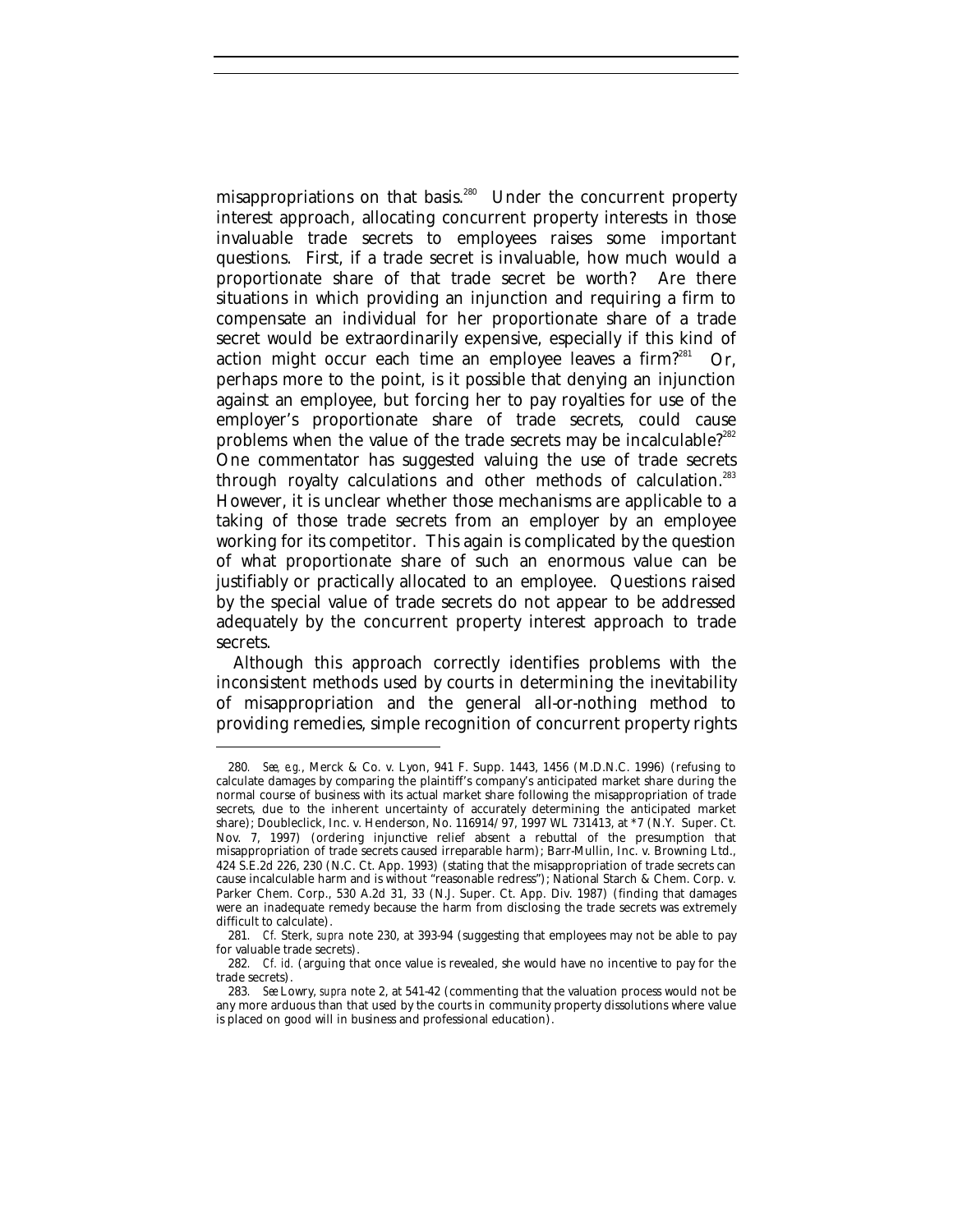in trade secrets is problematic. A general recognition of concurrent property interests in trade secrets conflicts with the justifiably unified approach to trade secret ownership in other areas of trade secret law.<sup>284</sup> Such an approach provides no justification for determining the allocation of ownership interests among employers and employees, and fails to account for the unique nature of total trade secret possession by multiple individuals.<sup>285</sup> Finally, such an approach presents no framework for consistently assigning value to the proportionate property interests of employers and employees in the disputed trade secrets.<sup>286</sup> Thus, although the proposal is an excellent first step towards addressing the question of remedies under the doctrine of inevitable misappropriation, its insistence on recognizing concurrent property ownership of trade secrets appears underdeveloped and inadequately justified.

In sum, current proposals and approaches to the doctrine of inevitable misappropriation seem inadequate. Properly balancing of employer and employee interests will require clearer and more coherent standards for determining inevitability that account for bad faith and intent, that address the full range of technical and nontechnical employment, and that recognize a range of findings of inevitability. Properly accounting for these interests will also require a coherent and consistent system of remedies that includes injunctive relief and damages, that recognizes and accounts for potential costs to both employers and employees, that maintains a unified ownership structure for trade secrets, and that accounts for both the intangibility and valuation issues uniquely raised by trade secrets.

#### III. THE ACCESSION LAW APPROACH

Having discussed the importance of a consistent and coherent doctrine of inevitable misappropriation and critiqued the current approaches and proposals, this Article suggests an approach to the doctrine of inevitable misappropriation that can be derived from the ancient law of accession, dealing with the ownership of combined or transformed property. This Part first outlines the law of accession, discussing its background and potential application to inevitable

<sup>284.</sup> For example, the EEA grounds its protection regime on defining the "owner" of a trade secret. *See* Mossinghoff et al., *supra* note 269, at 198-99. Expanding and complicating ownership structures would make that protection scheme more difficult to administer, particularly if those threatening to appropriate trade secrets were employees who were also concurrent "owners" of the trade secrets. *Cf.* Hodel v. Irving, 481 U.S. 704, 712-18 (1987) (finding a federal law which prohibited owners from devising small, undivided parcels of Indian land to be to be in violation of the Takings Clause of the Fifth Amendment, despite the fact that the law served the important public policy goal of reducing the fractionalization of Indian lands and increasing such lands' productivity).

<sup>285.</sup> As noted above, traditional methods of allocating ownership interests such as contribution or creation are difficult to apply to the trade secrets context where employees could join a firm after trade secrets are created and contribute unspecified value to those secrets. *See supra* notes 275-78 and accompanying text.

<sup>286</sup>*. See supra* note 278 and accompanying text.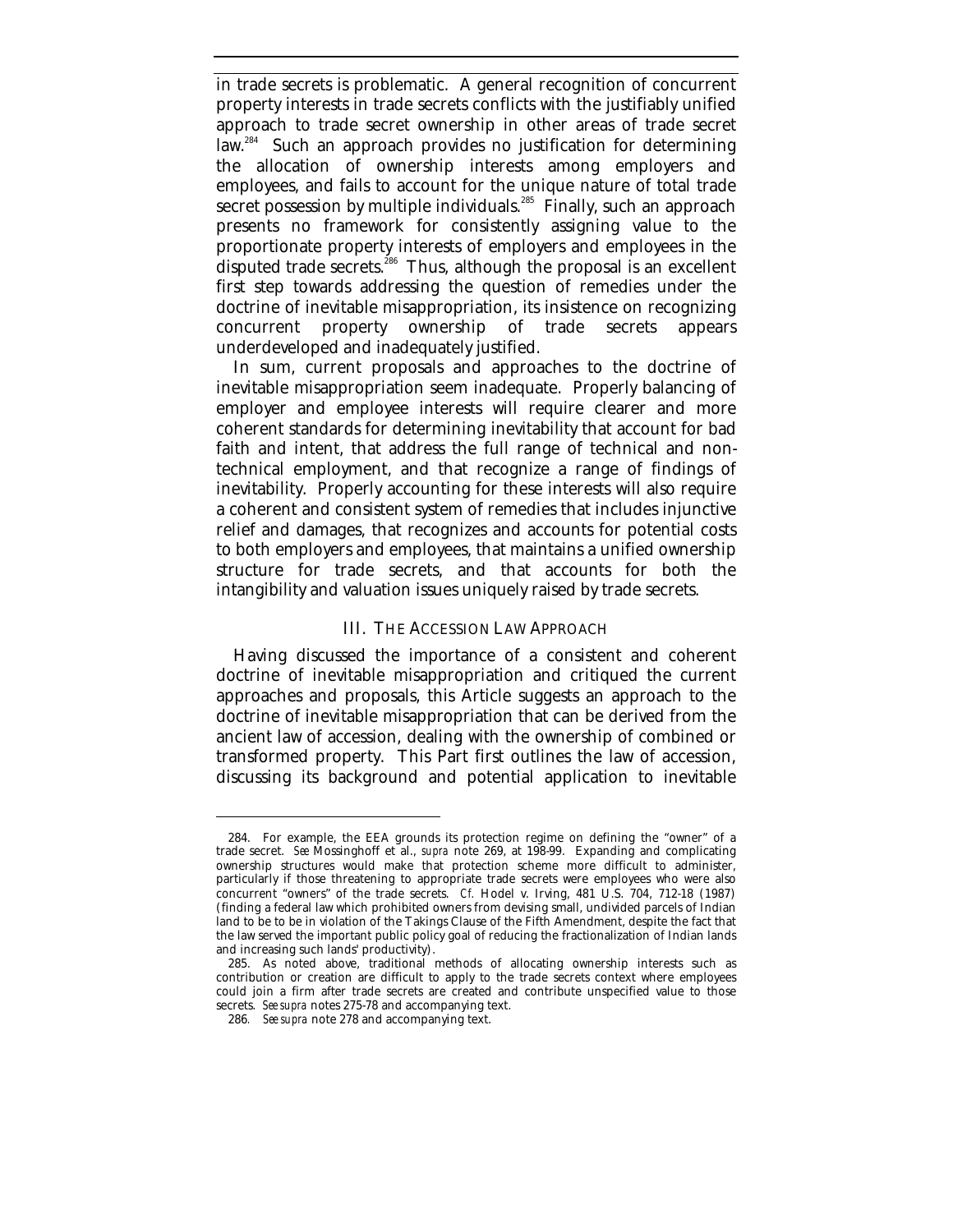misappropriation. It then suggests that principles of accession law can be applied to develop a consistent, coherent, and practical methodology for determining inevitability and providing flexible remedies. Finally, it explains how a parallel application of the law of accession can help police employers' opportunistic threats to apply the doctrine of inevitable misappropriation.

#### *A. The Law of Accession*

Recognized since before the time of Blackstone's *Commentaries*, 287 the law of accession deals with the ownership of property made up of materials of one person, combined with materials and/or labor of another.<sup>288</sup> Whether the law of accession applies to a piece of property is determined by a number of principles, including whether the property of one individual can be separated or removed from the unified article, or whether the nature or identity of an individual's property has been transformed by the skill and labor of another.<sup>289</sup> If the law of accession applies, a series of rules determine the ownership of the combined or transformed property and allocate its value and control.<sup>290</sup> In short, accession vests title and control of a combined piece of property in the owner of its principal parts or in its primary transformer. Accession then directs the title holder to reimburse the owner of the secondary parts of a combined piece of property or its secondary transformer for her lesser contribution.<sup>291</sup>

Generally, the law of accession is applied in a single step. The recognition that accession applies leads directly to a determination of title and an allocation of value and control.<sup>292</sup> To analyze the law of accession and to analogize it to the doctrine of inevitable misappropriation, this Article discusses accession in two parts: (1) when the law of accession applies; and (2) what happens to title and value when it does.

#### *1. Analyzing applicability*

The law of accession has been generally applied to two situations. First, the right to property may be determined by accession when the property of several individuals is combined through skill and labor

<sup>287</sup>*. See* BLACKSTONE, *supra* note 17, at \*404-07 (discussing accession law principles and cases).

<sup>288</sup>*. See id.*

<sup>289</sup>*. See id.*

<sup>290</sup>*. See id.* 291*. See id.*

<sup>292</sup>*. See id.* at *\**405.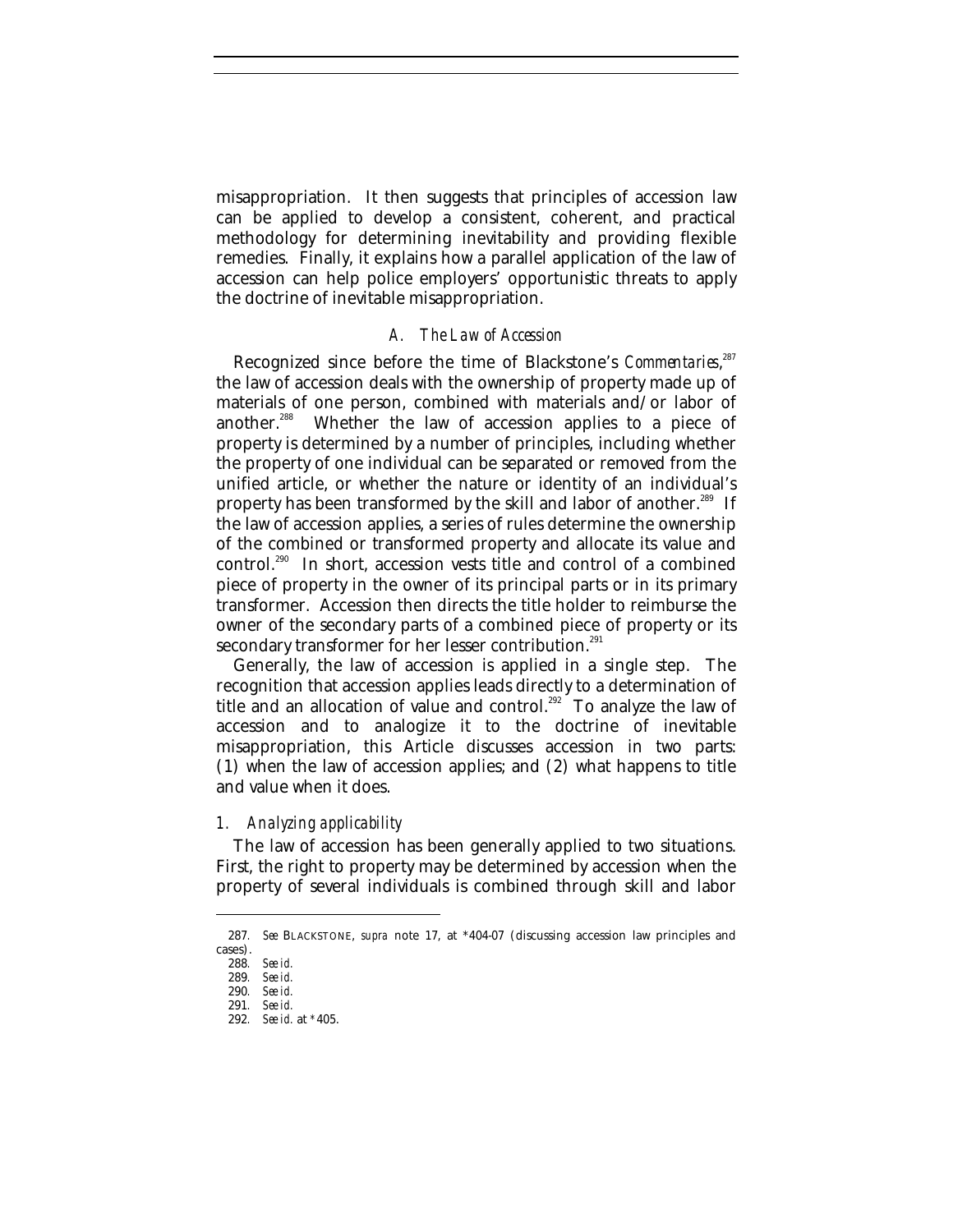into a single, unified object.<sup>293</sup> For example, Blackstone noted that the law of accession applied to the combination of a piece of parchment and the writing upon it, as well as a garment and the embroidery placed on it.<sup>294</sup> Second, the law of accession can apply when the materials of one person are sufficiently transformed by the skill and labor of another person. $295$  For example, the law of accession has been held to apply to the transformation of timber into hoops,<sup>296</sup> grass into hay,<sup>297</sup> and grain into whiskey.<sup>298</sup> The law of accession is used in both these situations to vest in a single person the ownership of products that are not severable into their component parts or shares.<sup>299</sup>

### *a. Combinations: identification and severability*

Courts have outlined a number of tests for determining whether either the property of several individuals has been combined through skill and labor into a single, unified object or the materials of one person have been sufficiently transformed by the skill and labor of another person. First, whether accession applies to combinations of materials depends principally on the test of identification and severability: if the materials of one individual can be identified and severed from the joint product without damage, then the law of accession and its rules for allocating ownership and value do not apply.<sup>300</sup> In the seminal 1872 case of *Clark v. Wells*,<sup>301</sup> for example, the Vermont Supreme Court evaluated the ownership of the wheels and axles attached to a wagon. $302$  The plaintiff had conditionally sold the wheels and axles that he used to repair the wagon to the wagon's first owner, who subsequently sold the wagon (with wheels and axles attached) to the defendant before completing payment on the wheels

<sup>293</sup>*. See* Ratcliff v. Gallagher & Holman, 5 Ky. Op. 589, 589 (1871) (holding that the right by accession is acquired when material is changed in such a way that it cannot be restored to the owner in its original form). *See, e.g.,* Stevens v. Briggs, 22 Mass. (15 Pick.) 177, 177 (1827) (concluding that a desk made from cherry boards is the property of the owner and is not able to be taken by a creditor).

<sup>294</sup>*. See* BLACKSTONE, *supra* note 17, at \*404-07, *cited in* Bancorp Leasing & Fin. Corp. v. Stadeli Pump & Constr., Inc., 739 P.2d 548, 551 (Or. 1987).

<sup>295</sup>*. See* Wetherbee v. Green, 22 Mich. 311, 315-16 (1871) (holding that accession law applies when an article is transformed into a different species).

<sup>296</sup>*. See id.* at 320 (asserting that the involuntary wrong-doer who transformed the timber would be punished too severely if the original owner could reclaim the property).

<sup>297</sup>*. See* Lewis v. Courtright, 41 N.W. 615, 616 (Iowa 1889) (stating that although the grass that changed to hay belonged to the plaintiff, the good faith labor of the defendant gave the hay substantially all of its value).

<sup>298</sup>*. See* Hyde v. Cookson, 21 Barb. 92, 104-05 (N.Y. App. Div. 1855) (citing a case which held that the original owner cannot reclaim chattel converted into different species by an innocent holder).

<sup>299</sup>*. See Bancorp Leasing,* 739 P.2d at 552 (holding that the principal of accession does not apply when attached articles can be separated and removed from the principal object without damaging the latter).

<sup>300</sup>*. See id.* at 552.

<sup>301.</sup> 45 Vt. 4 (1872); *see also Bancorp Leasing*, 739 P.2d at 552 (comparing the facts of *Bancorp Leasing* and *Clark*).

<sup>302</sup>*. See Clark*, 45 Vt. at 6.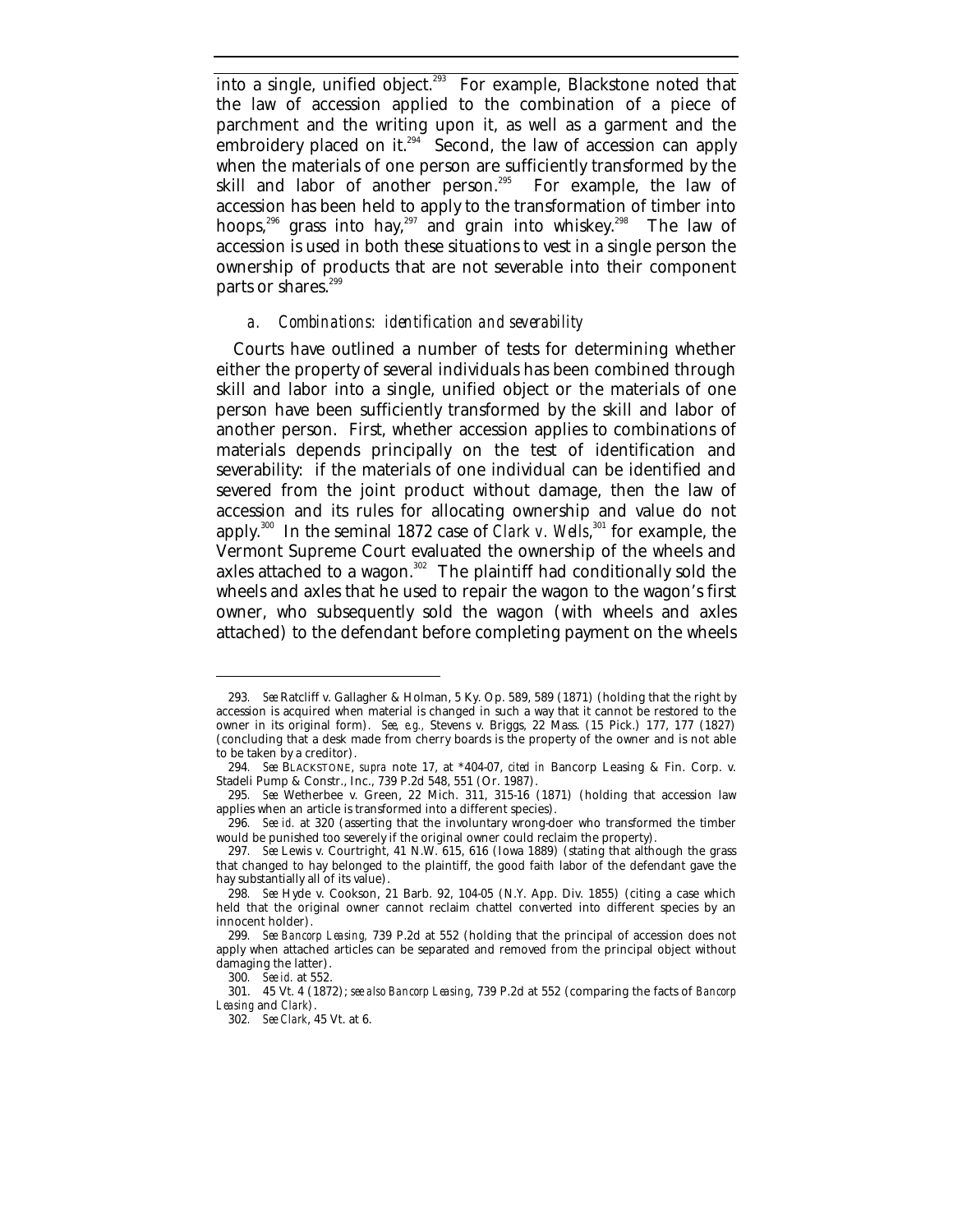and axles.<sup>303</sup> The court rejected the defendant's argument that the wheels and axles were accessions to the wagon and that title to them had passed with that of the wagon by the law of accession.<sup>304</sup> Instead, the court reasoned that the wheels and axles could be "followed, identified, severed, without detriment to the wagon, and appropriated to other use without loss."<sup>305</sup> Thus, title remained with the plaintiff, the original owner of the materials.<sup>306</sup> At roughly the same time, the Connecticut Supreme Court applied a test of severability and held that the title in seaweed below the high-tide line did not belong to the owner of the land above the high-tide line because it was not "united to the principal [property], so as to become part and parcel of it."<sup>307</sup> Modern courts have followed this lead, holding generally that the ownership of engines of trucks and cars, <sup>308</sup> refrigerator units installed on trucks,<sup>309</sup> removable hoists and truck bodies installed in trucks,<sup>310</sup> tires installed on cars and trucks,<sup>311</sup> and gasoline engines bolted to road graders,<sup>312</sup> is not determined by the law of accession when these items are identifiable and removable from the combined object without damage. $313$  Thus, the law of

-

307. Mather v. Chapman, 40 Conn. 382, 397 (1873) (discussing the many reasons why the plaintiffs could not own the seaweed). The court explained:

"Accession" is defined by Bouvier as "a manner of acquiring the property in a thing which becomes *united* with that which a person already possesses." The plaintiffs therefore seem to us to have no title by allusion, or by accretion, or by accession, certainly none *ratione soli*, and they cannot be regarded as first occupants by construction merely because of the *propinquity* of their land to the property in dispute.

308*. See* Bancorp Leasing & Fin. Corp. v. Stadeli Pump & Constr., Inc., 739 P.2d 548, 552-53 (Or. 1987) (holding that a truck engine did not pass by accession because it was removable without significant damage to the economic value of truck); Atlas Assurance Co. v. Gibbs, 183 A. 690, 691 (Conn. 1936) (holding that an engine put into a stolen car by an innocent third party was not an accession to the car because it was removable without damage to the body or chassis).

309*. See* IDS Leasing Corp. v. Leasing Assocs., Inc., 590 S.W.2d 607, 609 (Tex. Civ. App. 1979) (holding that refrigeration units are not accessions because of the separate serial numbers and the easy separation of units from truck trailers).

310*. See* Omaha Standard, Inc. v. Nissen, 187 N.W.2d 721, 724-25 (Iowa 1971) (maintaining that when automobile parts are purchased under a retention of title agreement, identifiable or severable parts do not become part of the automobile by accession).

311*. See* Goodrich Silvertown Stores v. Caesar, 197 S.E. 698, 700 (N.C. 1938) (stating that car tires are severable and not subject to the doctrine of accession); Bousquet v. Mack Motor Truck Co., 168 N.E. 800, 801 (Mass. 1929) (holding that ownership of truck tires does not pass with the truck title).

312*. See* Lincoln Road Equip. Co. v. Bolton, 254 N.W. 884, 885 (Neb. 1934) (holding that if graders were removed and replaced, the elevator would operate as efficiently as it did before the change and is, therefore, not subject to doctrine of accession).

313*. See* Hunter v. Scruggs Drug Store, Inc., 113 F.2d 971, 974 (4th Cir. 1940) (remanding

<sup>303</sup>*. See id.* at 5*.*

<sup>304</sup>*. See id.* at 6.

<sup>305</sup>*. Id.*

<sup>306</sup>*. See id.*

*Id.* at 397-98.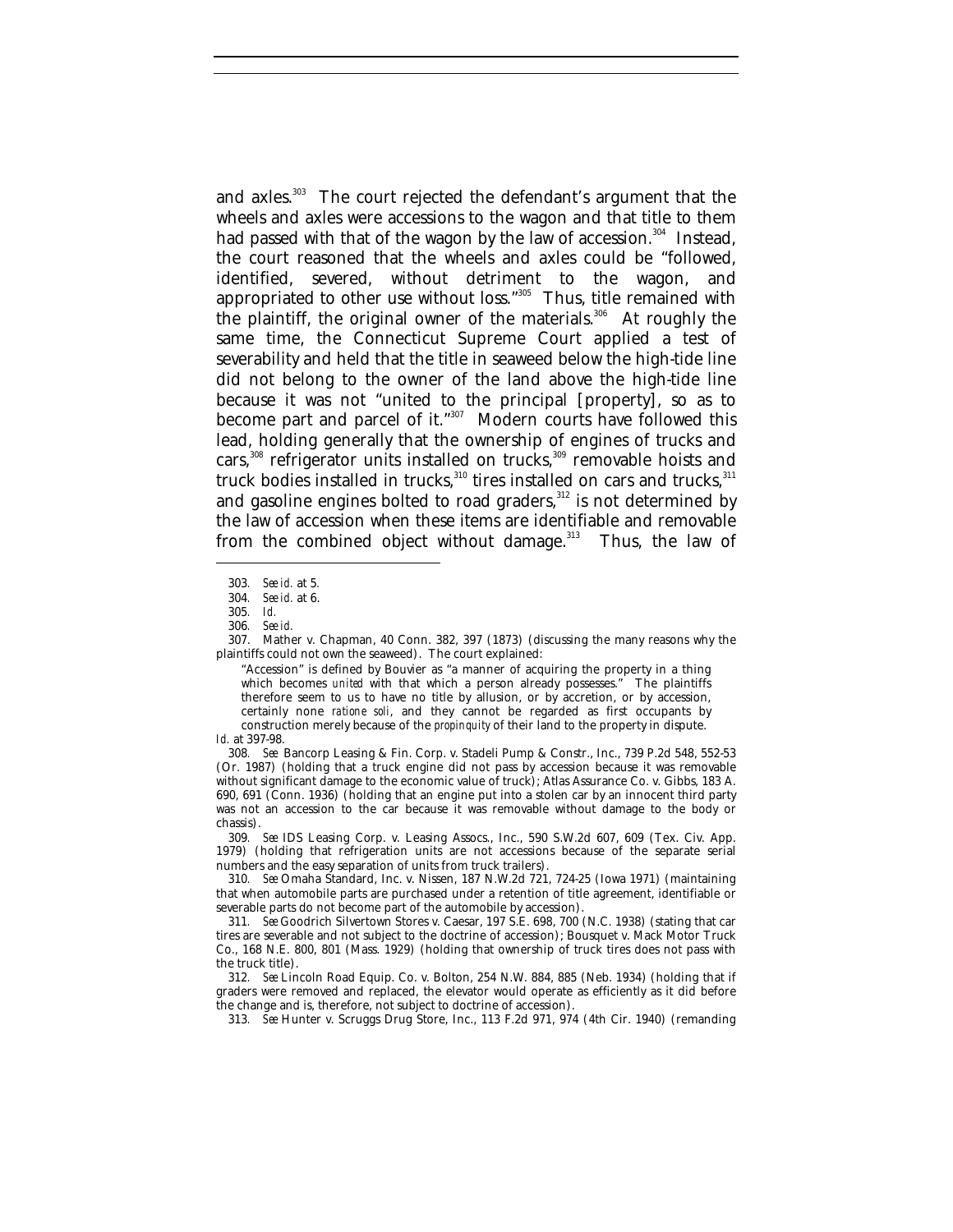accession does not apply when the materials in question are physically detachable without damage.

The rule of identification and severability is subject to some restrictions. The first restriction is that if the materials in question have been used to replace other materials in a combined object, courts have generally held them not severable and the united property subject to the law of accession. For example, in 1875, the Michigan Supreme Court held that new printing material added to replace the old, which had been destroyed by wear and tear, was not severable from the whole and was thus subject to the law of accession.<sup>314</sup> The Kentucky Supreme Court similarly held that since the new batteries, tires, and other accessories put on a stolen automobile to replace worn-out ones were not severable without damage to the car, the entire automobile was subject to the law of accession.<sup>315</sup>

A second restriction is that if the parties express an intent, it will usually control whether a court will apply the law of accession to mixed property. For example, when a buyer and seller expressed the intent that tires and tubes attached to a car were not to be merged into it, and they were readily distinguishable and detachable, the law of accession was held not to apply.<sup>316</sup> Other courts have repeated this general rule of allowing intent to dictate severability. $317$  Thus, the parties' intent affects whether the law of accession will be applied to find materials that are combined in a mixed property as severable.

## *b. Transformations: identity and value-enhancement*

Similarly, the tests of identity and value-enhancement principally determine whether accession applies to the transformation of one person's material by the skill and labor of another: If an item has been sufficiently transformed so as to change its identity or significantly increase its value, courts will apply the law of accession to determine its ownership and provide remedies. For example, the transformations of corn into meal, olives into oil, grapes into wine, and mud into bricks have been held to subject the resulting property

for a determination of whether the soda fountain was a permanent installation or could be removed without damage to decide whether to apply the law of accession); Ralston Purina Co. v. Toycen Motors, 124 N.W.2d 24, 27 (Wis. 1963) (holding that for the law of accession to apply it must be established that custom-made poultry racks cannot be severed from the trucks to which they are attached).

<sup>314</sup>*. See* Fowler v. Hoffman, 31 Mich. 215, 224 (1875) (finding that the materials were intermixed and difficult to distinguish from the older materials).

<sup>315</sup>*. See* Bozeman Mortuary Assoc. v. Fairchild, 68 S.W.2d 756, 758 (Ky. 1934); *see also* Allied Inv. Co. v. Shaneyfelt, 74 N.W.2d 723, 727 (Neb. 1956) (holding that the replacement motor was not severable, thus subjecting the truck to the law of accession).

<sup>316</sup>*. See* Tire Shop v. Peat, 161 A. 96, 97-98 (Conn. 1932).

<sup>317</sup>*. See, e.g.*, Omaha Standard, Inc. v. Nissen, 187 N.W.2d 721, 724 (Iowa 1971) (stating that the intention of parties is a strong factor in determining severability); *Ralston Purina Co.*, 124 N.W.2d at 27 ("The controlling factor [in determining severability] is the intention of the parties whenever that can be ascertained.").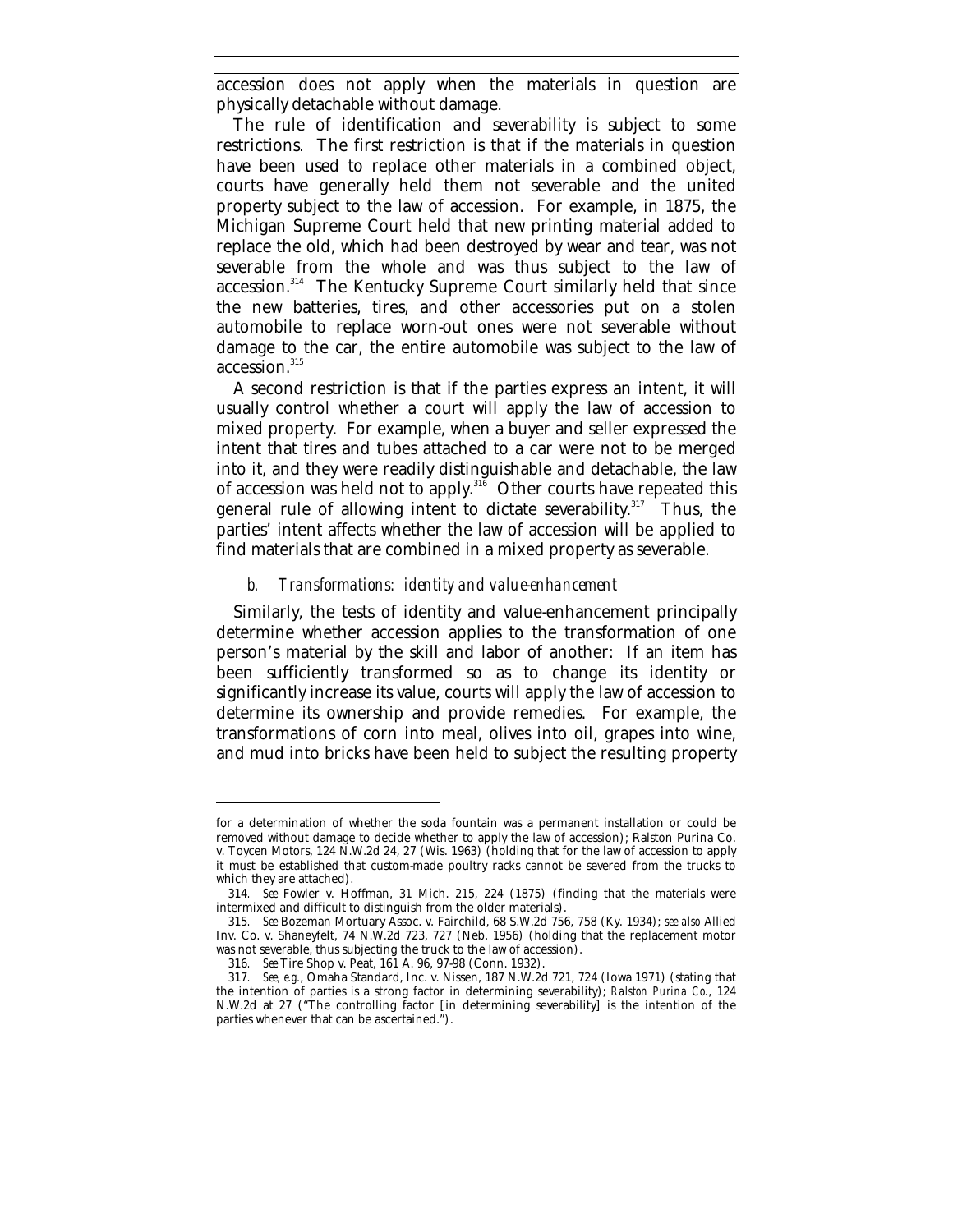to the law of accession.<sup>318</sup>

Furthermore, transformations by skill or labor that substantially increase the value of the property have been subjected to the law of accession. In *Wetherbee v. Green*,<sup>319</sup> the court held the good faith transformation of \$25 timber into \$700 hoops would subject the hoops to the law of accession.<sup>320</sup> Erroneously cutting grass valued at eight or ten cents per acre in good faith and transforming it into hay worth two to three dollars per ton, where an acre yielded something more than a ton of hay, likewise subjected the hay to the law of accession to determine property rights and remedies.<sup>321</sup> A court also applied the law of accession to plat and city maps worth approximately \$1,500 made from the much less valuable paper of a discarded plat book because of their significant increase in value.<sup>322</sup>

Of course, there are some limitations on the application of these rules. First, transformation of identity is limited in part by a somewhat unclear rule of identification. For example, while making grass into hay is generally considered a sufficient transformation, $333$ courts have held that the transformation of cloth into a coat, leather into shoes, timber into logs or shingles, or silver into cups is not sufficient to apply the law of accession because the altered item can be identified by its owner.<sup>324</sup> For example, in *Ratcliff v. Gallagher & Holman*, <sup>325</sup> a mechanic's raising, dressing, and operating on a piece of stone did not change the stone's inherent and characteristic qualities from when it was taken from the quarry.<sup>326</sup> As a result, the law of accession was not applied. $327$  In addition, the law of accession has not been applied to cases involving the finishing stock of a wheelwright,<sup>328</sup>

<sup>318</sup>*. See* Baker v. Merisch, 45 N.W. 685, 688 (Neb. 1890) (declaring that where appropriation of another's property is accidental and labor has been expended upon it, thus increasing its value, the title to property passes to the laborer); s*ee also* Lampton's Ex'rs v. Preston's Ex'rs, 24 Ky. (1 J.J. Marsh) 454, 455 (1829) (stating that original materials cannot be reproduced out of the resulting property).

<sup>319.</sup> 22 Mich. 311 (1871).

<sup>320</sup>*. See id.* at 313-16 (discussing the law of accession as it stood at the time).

<sup>321</sup>*. See* Lewis v. Courtright, 41 N.W. 615, 616 (Iowa 1889) (reasoning that the plaintiff should not be permitted to enjoy the fruits of the defendant's labor).

<sup>322</sup>*. See* Polk County v. Parker, 160 N.W. 320, 321 (Iowa 1916) (stating that although the defendant made maps on paper belonging to the county, the county is not authorized to take them from the defendant after he expended his time and labor).

<sup>323</sup>*. See, e.g.*, *Lewis*, 41 N.W. at 615-16.

<sup>324</sup>*. See Lampton's Ex'rs*, 24 Ky. (1 J.J. Marsh) at 455 (holding that the law of accession is not applicable to easily identifiable articles).

<sup>325.</sup> 5 Ky. Op. 589 (1871).

<sup>326</sup>*. See id.* at 589 (noting that the right of accession occurs when other material is added in such a way that the changed material cannot be restored to the owner in its original form).

<sup>327</sup>*. See id.*

<sup>328</sup>*. See* Harding v. Coburn, 53 Mass. (12 Met.) 333, 342 (1847) (stating that the accession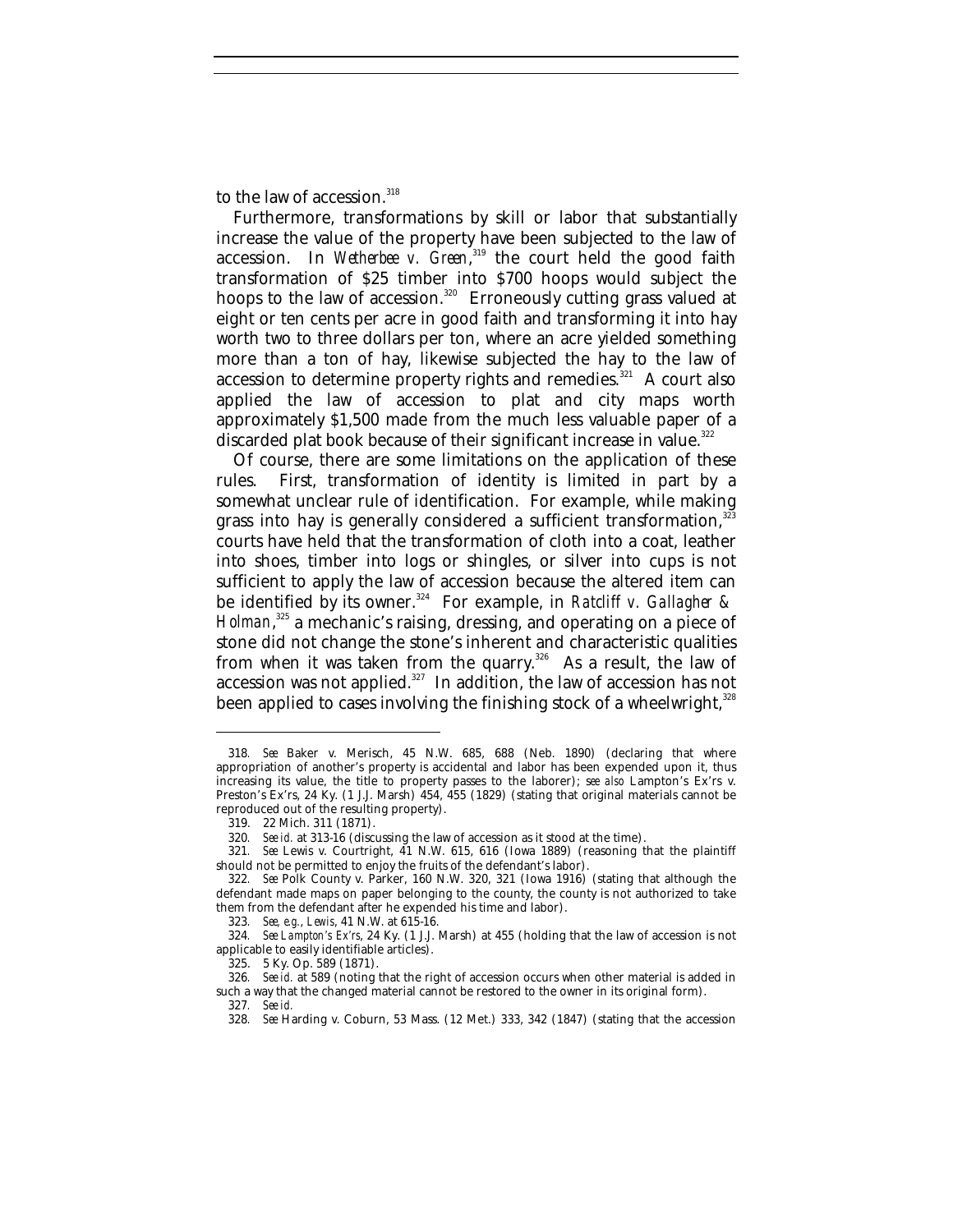making salted cucumbers into pickles,<sup>329</sup> or replacing the wooden stock and lock of a rifle. $330$  Thus, the transformation of identity is limited by the rule of identification.

#### *c. Bad faith, negligence, and willfulness*

Finally, there is a general rule against the application of the law of accession in cases of bad faith actors or thieves and knowing or negligent trespassers. For example, if a bad actor, such as a thief or intentional trespasser (or in some cases even a negligent trespasser), combines her materials with another's property, they will generally not be held severable from the other's property if it is reclaimed by the legitimate owner. $331$  In cases involving thieves or the knowing enhancement of stolen property, the courts have been quick to deny rewarding changes in ownership under the law of accession. In *Union Naval Stores Co. v. United States*,<sup>332</sup> the Supreme Court held that the act of converting sap into turpentine did not pass title under the law of accession to an intentional trespasser who knowingly took the sap from government timber, even when the manufactured turpentine was combined with the trespasser's legitimately owned turpentine.<sup>333</sup> In *Farm Bureau Mutual Automobile Insurance Co. v. Moseley*, 334 when a thief replaced a motor in a stolen automobile, it was held to be part of the automobile when reclaimed by the owner. $335$  The subsequent good faith buyer of the automobile, however, in the absence of any showing that he knew the car had been stolen, was entitled to the sun visor, seat covers, and gasoline tank that he attached to the car during his possession.<sup>336</sup> In addition, when an individual placed tires, tubes, and wheels on a tractor he knew was not legitimately owned, the court held that he was not entitled to those objects when the true owner reclaimed the tractor. $337$  Thus, courts will generally bar a thief or bad faith actor from benefiting from a favorable application of the law of accession.

principle does not apply where there is difficulty in pointing out the precise articles involved).

<sup>329</sup>*. See* Crosby v. Baker, 88 Mass. (6 Allen) 295, 298 (1863) (positing that cucumbers, after being placed in bottles, were not changed substantially enough to invoke the law of accession). 330*. See* Comins v. Newton, 92 Mass. (10 Allen) 518, 519 (1865) (declaring that neither the

nature nor value of the article was changed enough for accession to occur). 331*. See* Farm Bureau Mut. Auto. Ins. Co. v. Moseley, 90 A.2d 485, 487-88 (Del. Super. Ct.

<sup>1952) (</sup>noting that when the thief added a motor to a stolen car, the article was lost to the true owner of the car upon reclaiming the stolen item).

<sup>332.</sup> 240 U.S. 284 (1916).

<sup>333</sup>*. See id.* at 290-91 (noting that converting sap was a continuing act of trespass that would not divest the owner of his property).

<sup>334.</sup> 90 A.2d 485 (Del. 1952).

<sup>335</sup>*. See id*. at 487-88 (holding that continued possession by a wrongdoer after theft is a continuing wrong and therefore title to the property, even in its enhanced condition, does not pass to the thief).

<sup>336</sup>*. See id.* (noting that a good-faith buyer is entitled to improvements because the difference between the willful wrongdoer and the involuntary wrongdoer is well recognized by authorities).

<sup>337</sup>*. See* Burroughs v. Garrett, 352 P.2d 644, 648 (N.M. 1960) (stating that the rightful owner maintained possession of the tractor in its enhanced state because the party knew the tractor was wrongfully possessed).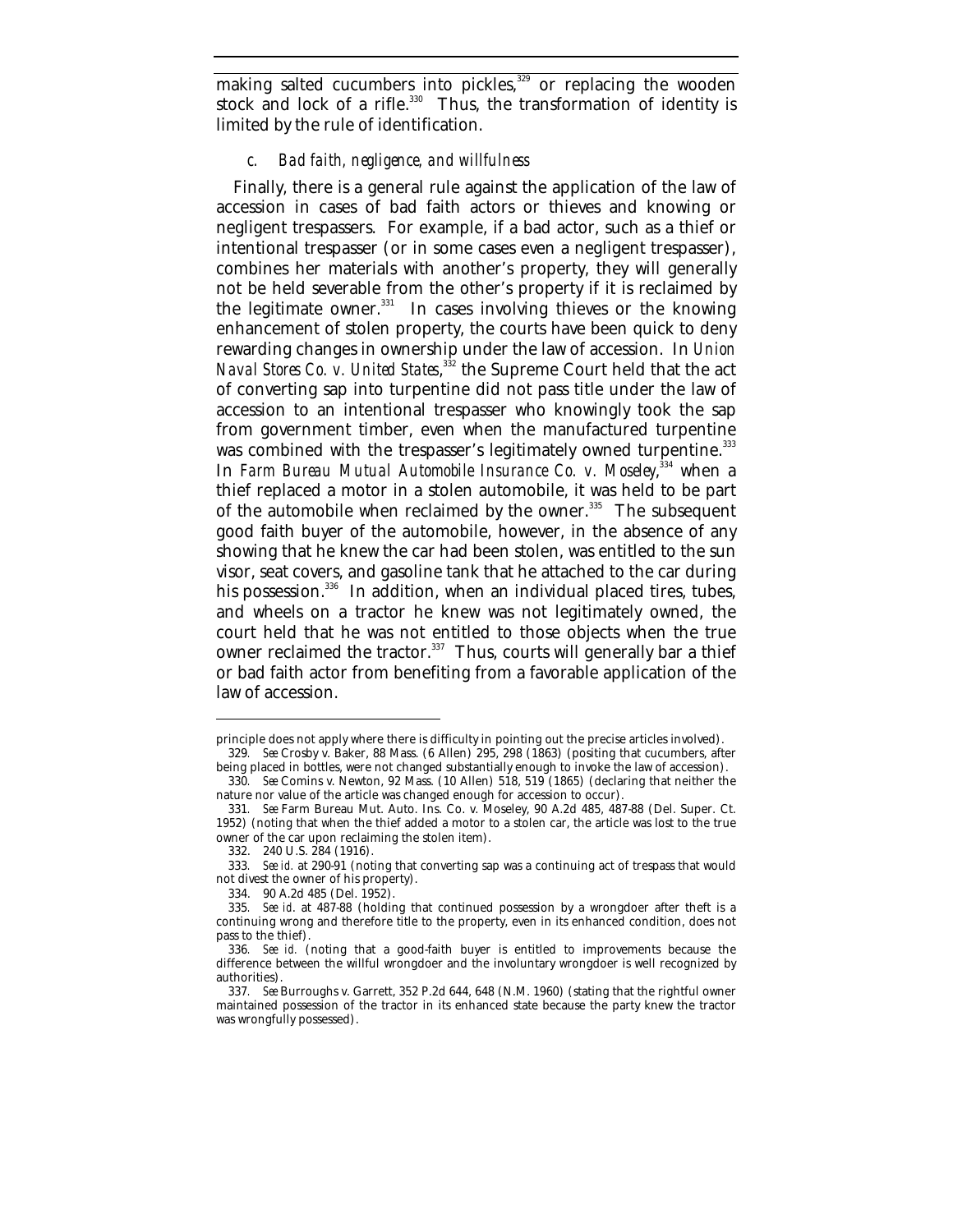In addition, courts have been reluctant to apply the law of accession to provide negligent improvers of property with compensation for their efforts. For example, a Michigan court held that the transformers of trees into shingles did not acquire title to the shingles because they were "put on inquiry as to [the timber seller's] rights."<sup>338</sup> In addition, a South Carolina court held that an individual was not entitled to any compensation for the money he expended in enhancing the value of a car when he did not know, or failed to exercise care to find out, whether the vehicle was stolen.<sup>339</sup> If individuals negligently combine their materials and/or labor with others' property, courts are reluctant to apply the law of accession in their favor.

Courts have also generally declined to apply the law of accession to benefit willful takers and combiners/ transformers of property. Most courts limit their application of the law of accession to cases in which the combiner/transformer has acted in mistaken good faith, under legitimately but incorrectly assumed authority, and with lack of intent to convert another's property.<sup>340</sup> Thus, bad faith, negligence, and willfulness will decrease a court's likelihood of applying the law of accession in favor of the combiner/transformer.

In sum, courts apply the law of accession where an individual's materials have been combined through skill and labor with those of another and where an individual's property has been substantially transformed or enhanced in value through the skill and labor of another. Whether the law of accession will be applied is determined by tests of severability and identification in the case of combinations, and of identity transformation and value-enhancement in the case of

<sup>338</sup>*. See* Nelson v. Graff, 12 F. 389, 391 (C.C.W.D. Mich. 1882) (allowing the owner of original timber to recover property even after it was converted into shingles, in part because the manufacturers had a duty to inquire into the propriety of the trespasser's selling them the timber).

<sup>339</sup>*. See* Motors Ins. Corp. v. Department of Highways & Pub. Transp., 437 S.E.2d 555, 557 (S.C. Ct. App. 1993) (holding that individuals were not bona fide purchasers and therefore were not entitled to consideration for any enhancements in the vehicle's value).

<sup>340</sup>*. See, e.g.*, Isle Royale Mining Co. v. Hertin, 37 Mich. 332, 336 (1877) (requiring that individual labor to convert or transform other's property must be by mistake and in good faith to apply the law of accession); Louis Werner Stave Co. v. Pickering, 119 S.W. 333, 334 (Tex. Civ. App. 1909) (holding that the right to property by accession depends on the good faith of the person converting the property and the belief in ownership as well as noting that a willful trespasser will not acquire a right in the property no matter how much she increases its value). *But see, e.g.*, Baker v. Mersch, 45 N.W. 685, 688 (Neb. 1890) (holding that the doctrine of accession applies to a willful trespasser's taking of another's property and transforming its substance and form through the exercise of skill and labor, especially when the trespass and misappropriation is accidental, as through mistake of fact, and when the original property is of comparatively little value).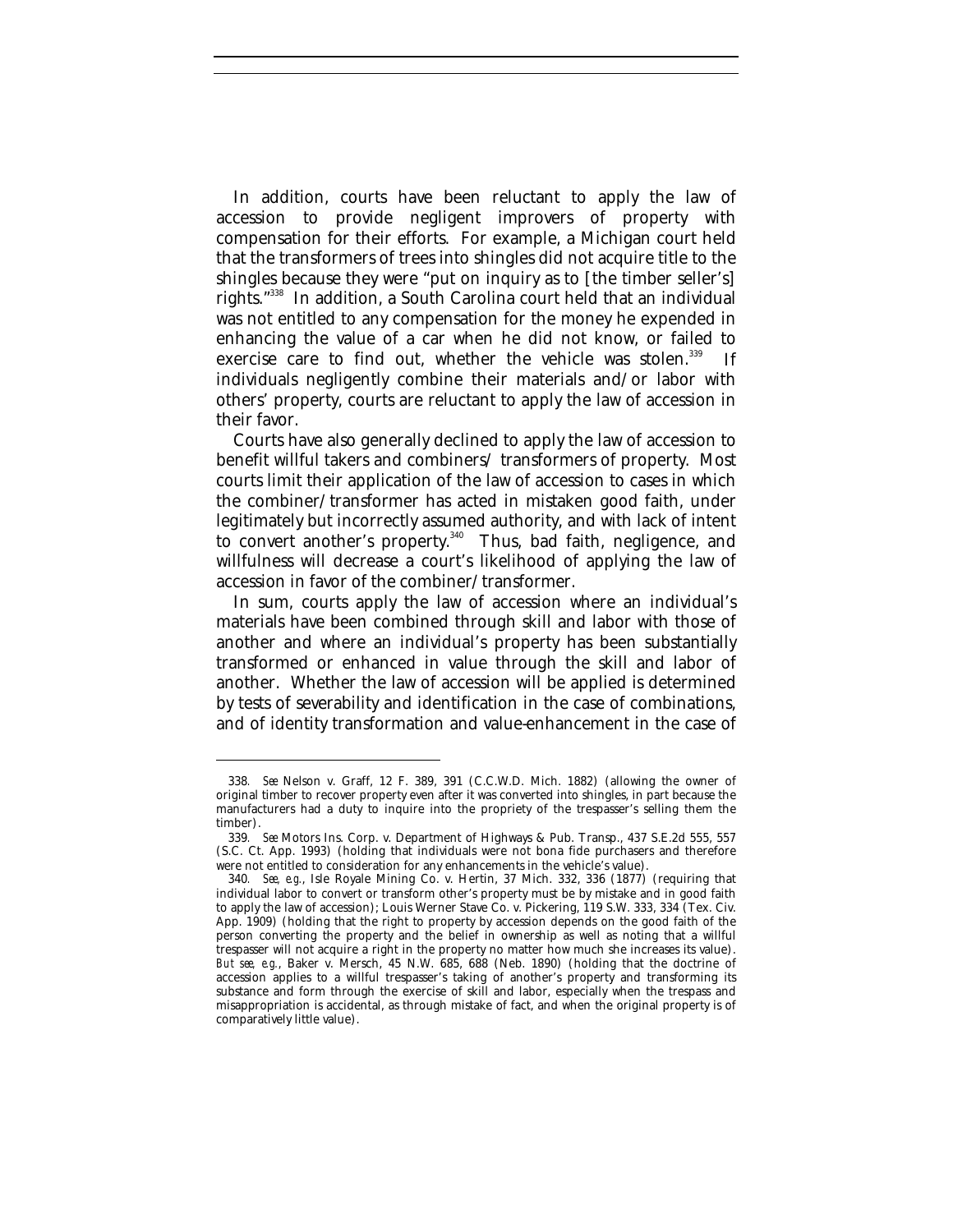transformations. The ascertainable intent of the parties can also guide findings of severability, while the state of mind of the combiner/transformer can determine the application of accession in both cases.

# *2. Allocating control and value*

-

When courts determine that the law of accession is applicable, they then turn to the allocation of title in the combined property and the possibility of compensation for the individual in whom title does not vest. The general rules for both combinations and transformations are similar.

# *a. Vesting title and control: the tests of principal part, identity transformation, and value-enhancement*

Where an individual's materials are combined with those of another through the latter's exercise of skill and labor, the law of accession vests title in the owner of the principal part of the materials in the joint product. $341$  Thus, in numerous ship-building cases, if an individual combines his labor, skill, and materials with those of another, the owner of the materials that make up the principal part of the finished product, the keel, acquires title to the ship.<sup>342</sup> Similarly, Blackstone's owner of the parchment acquires title by accession to the combined parchment and writing<sup>343</sup> (where the net value was not enhanced above the original),<sup>344</sup> and his cloth owner gains title to the embroidery placed on it by accession.<sup>345</sup> Courts apply this doctrine in manufacturing cases to vest the title of finished products in the owner of the principal raw materials in suits,  $346$ shears,  $347$  steel products,  $348$  and even locomotives.  $349$  Title to engines,  $350$ 

<sup>341</sup>*. See* Stevens v. Briggs, 22 Mass. (15 Pick.) 177, 177 (1827) (holding that when a defendant added additional materials to the plaintiff's desk, the whole became the property of the plaintiff).

<sup>342</sup>*. See* Glover v. Austin, 23 Mass. (6 Pick.) 209, 220 (1828) (holding that ownership of all the materials added to the ship passed to the owner of keel); Coursin's Appeal, 79 Pa. 220, 229 (1875) (same).

<sup>343</sup>*. See* BLACKSTONE, *supra* note 17, at \*404-07, *cited in* Bancorp Leasing & Fin. Corp. v. Stadeli Pump & Constr., Inc., 739 P.2d 548, 551 (Or. 1987).

<sup>344</sup>*. Cf.* Polk County v. Parker, 160 N.W. 320, 321 (Iowa 1916) (passing title to plat maps made from the county's paper to a mapmaker who added significant value).

<sup>345</sup>*. See* BLACKSTONE, *supra* note 17, at \*404-07, *cited in Bancorp Leasing*, 739 P.2d at 551.

<sup>346</sup>*. See* Kemp-Booth Co. v. Calvin, 84 F.2d 377, 381-82 (9th Cir. 1936) (finding that a plaintiff's changing of goods from suitings to finished suits did not add enough to the product to transfer title).

<sup>347</sup>*. See* Mack v. Snell, 35 N.E. 493, 494-95 (N.Y. 1893) (stating that the shears belonged to the defendant who had supplied the principal materials, irrespective of the fact that the plaintiff contributed labor and skill to make the finished product).

<sup>348</sup>*. See* Bancroft Steel Co. v. Kuniholm Mfg. Co., 16 N.E.2d 78, 80 (Mass. 1938) (finding that title to a finished product belonged to the plaintiff, a contributor of steel, since steel constituted the greatest part of the finished product).

<sup>349</sup>*. See Ex parte* Ames, 1 F. Cas. 746, 749 (D.C. Mass. 1871) (No. 323) (noting that any additions to a locomotive made during the course of manufacture would pass to the owner of the locomotive).

<sup>350</sup>*. See* Allied Inv. Co. v. Shaneyfelt, 74 N.W.2d 723, 727-28 (Neb. 1956) (acknowledging that since an engine cannot logically be separated from an automobile without making an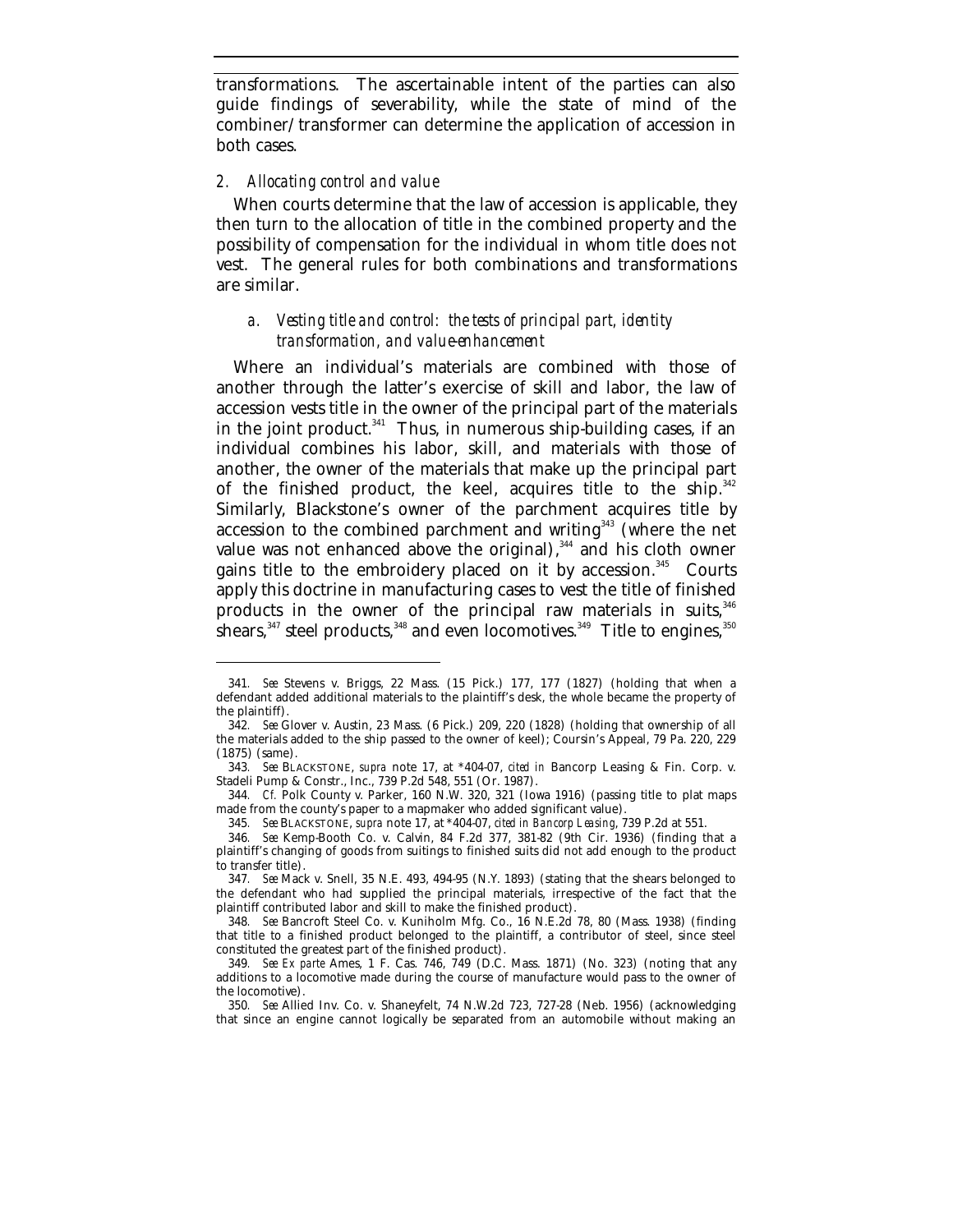tires, $351$  and other vehicle parts $352$  that were held not severable have been similarly vested in the owner of the principal materials in the vehicles.

Courts have even used the principles of accession to vest title to a building in a landowner when the building has built with both the landowner's and tenant's materials and was attached to the landowner's land.<sup>353</sup> Therefore, in the case of combinations, the law of accession vests title in the owner of the principal materials that are united in the joint product.

Where an individual's materials are transformed in substance and form or are greatly enhanced in value by another's skill and labor, the law of accession generally vests title in the transformer. For example, when an individual transformed another's grain into whiskey, the court held that the transformer acquired title by accession.<sup>354</sup> Similarly, when an individual increased the value of another's grass from eight to ten cents per unit to two to four and one-half dollars per unit by cutting and drying it into hay, the court held that title vested in the haymaker by accession.<sup>355</sup> The individual who converted another's lumber worth \$25 into hoops worth \$700 likewise acquired title to the finished hoops by accession,<sup>356</sup> as did an individual who in good faith improved and enhanced the value of another's stolen and dismantled car so that the improvements approached or exceeded the value of the original article.<sup>357</sup> Thus, the law of accession vests title in the individual who transforms another's property through skill and labor so that it changes its nature and identity or significantly enhances its value.

The amount of property or labor each person has contributed to

automobile useless, title to the engine passes to the owner of the car).

<sup>351</sup>*. See* Fish v. Connecticut Fire Ins. Co., 5 N.W.2d 779, 782 (Wis. 1942) (stating that the title to the tires passes with the truck because the owner did not intend for the tires to be separated from the vehicle).

<sup>352</sup>*. See* Auto Owners Fin. Co. v. Evirs, 49 A.2d 507, 509 (N.H. 1946) (holding that the owner of a completed bus held title to the parts of the body).

<sup>353</sup>*. See* Compton v. Barnes Lumber Co., 99 S.W.2d 634, 636 (Tex. Civ. App. 1936) (noting that the law of accession applies only to personalty; if the law of accession applied to realty, however, title to the building built on the land passes to the landowner because the owner of the land furnished the principle material for the enterprise).

<sup>354</sup>*. See* Hyde v. Cookson, 21 Barb. 92, 105-06 (N.Y. App. Div. 1855) (relying on the fact that the converter was not a willing or intentional wrongdoer).

<sup>355</sup>*. See* Lewis v. Courtright, 41 N.W. 615, 616 (Iowa 1889) (emphasizing that the plaintiff should not enjoy the fruits of the defendant's labor when the defendant cut hay under a mistake of fact).

<sup>356</sup>*. See* Wetherbee v. Green, 22 Mich. 311, 321 (1871).

<sup>357</sup>*. See* Ochoa v. Rogers, 234 S.W. 693, 694-95 (Tex. Civ. App. 1921) (holding that title lay with the unintentional purchaser who made improvements to the article in good faith and where such improvements approached or exceeded the value of the original vehicle).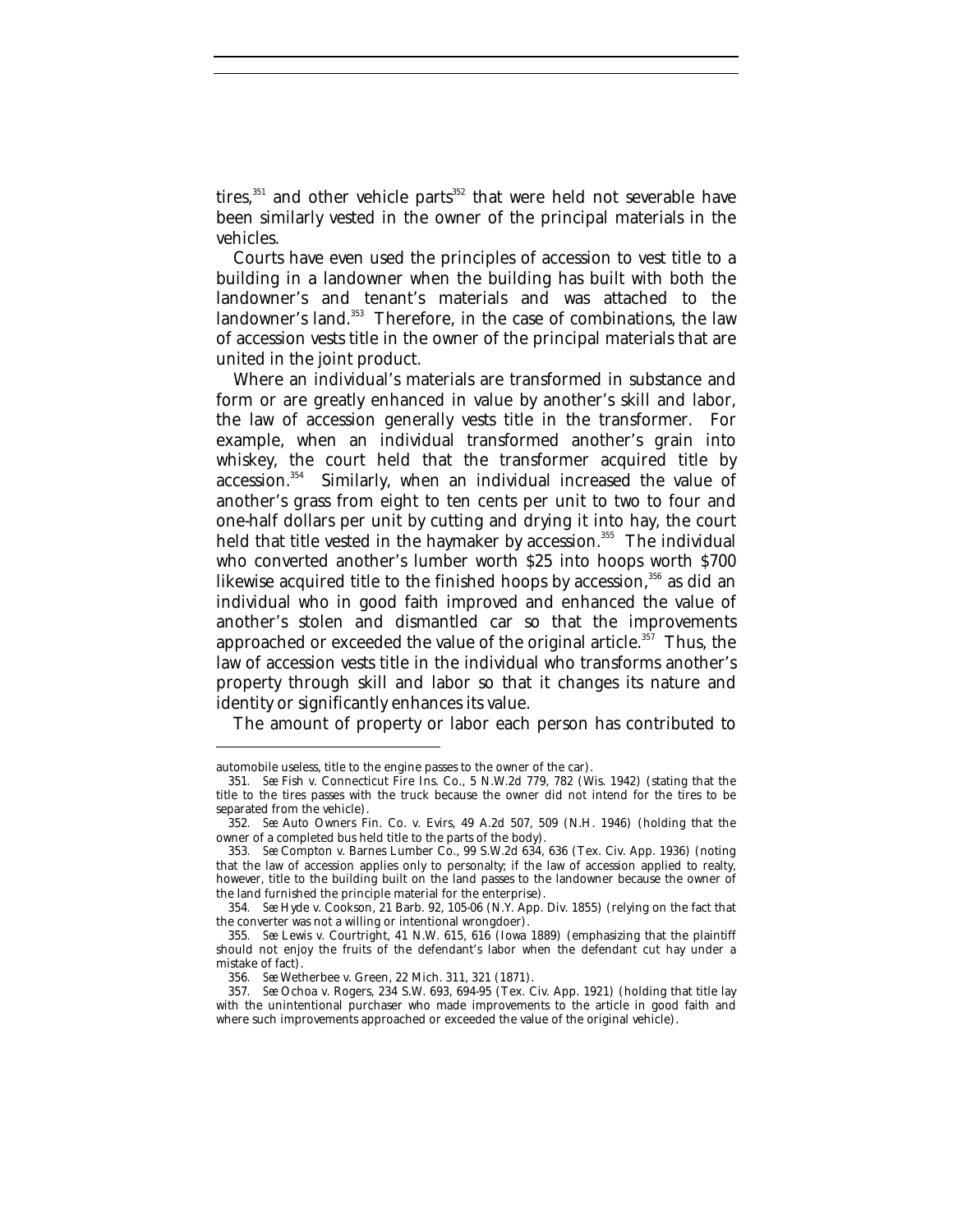make a final joint item may sometimes be of greater significance than whatever chemical change or mechanical transformation has occurred.<sup>358</sup> For example, when an individual's labor and materials contributed more to the value of the final article than the other materials she added them to, she is entitled to keep the final article as her own, making due compensation to the owner of the other materials.<sup>359</sup> Whether she acquires title by accession in this way depends not on the excess of present value over the value of the unimproved original, but rather on the degree of excess: accession transfers title in cases where the increase in value is far beyond the value of the other original materials.<sup>360</sup> As a result, the combination of the degree of transformation and the amount of relative value added will significantly affect whether title passes by accession.

# *b. Allocating compensation and value: the costs of raw materials, skill, and labor*

In addition to allocating title, the law of accession provides for a range of other remedies, including compensation for original materials, actual recovery of property, and the option of damages in lieu of the property.

The improver of a present article is required to compensate the original owner for the value of the original materials used if she acquires title through accession. The general rule is that if an individual acquires title through accession to a joint or transformed product that incorporates the materials of another individual, the former individual is liable to the latter for the value of the latter's materials before they were transformed or combined with those of the former.<sup>361</sup> Thus, when timber was taken by mistake and Thus, when timber was taken by mistake and manufactured into something significantly different, title passed by accession, and the original owner of the timber could only recover the value of the timber in its state while standing, not after its processing.<sup>362</sup> Similarly, when a sheriff impounded and then sold

<sup>358</sup>*. See Wetherbee*, 22 Mich. at 320 (declaring that consideration of an original owner's ability to identify materials is unsatisfactory and that it is fairer to rule on the amount of property or labor contributed).

<sup>359</sup>*. See* Carpenter v. Lingenfelter, 60 N.W. 1022, 1024 (Neb. 1894) (indicating that title passes to the enhancer if the owner fails to reclaim the property before too much value is added); Railway Co. v. Hutchins, 32 Ohio St. 571, 577 (1877) (determining that the manufacturer, rather than the owner, keeps title when the manufacturer expends money in good faith and the owners simply provided the original value); *Ochoa*, 234 S.W. at 693 (maintaining that the enhanced final product passes to the improver if the value of the improvements exceeds the value of the original materials).

<sup>360</sup>*. See* Isle Royale Mining Co. v. Hertin, 37 Mich. 332, 337 (1877) (insisting on an evaluation of hardship when value changes greatly); *Wetherbee*, 22 Mich. at 320-21 (basing the importance of increase in value on the general notions of fairness and hardship); Lampton's Ex'rs v. Preston's Ex'rs, 24 Ky. (1 J.J. Marsh.) 454, 465 (1829) (indicating that the value of labor and the value of material may govern the decision).

<sup>361</sup>*. See, e.g.*, Louis Weiner Stave Co. v. Pickering, 119 S.W. 333, 334 (Tex. Civ. App. 1909) (articulating the general rule that the original owner can only recover the value of property at the time it was taken, not the value of the property in its changed condition).

<sup>362</sup>*. See id.*; *see also* Kirby Lumber Co. v. Temple Lumber Co., 83 S.W.2d 685, 647-49 (Tex.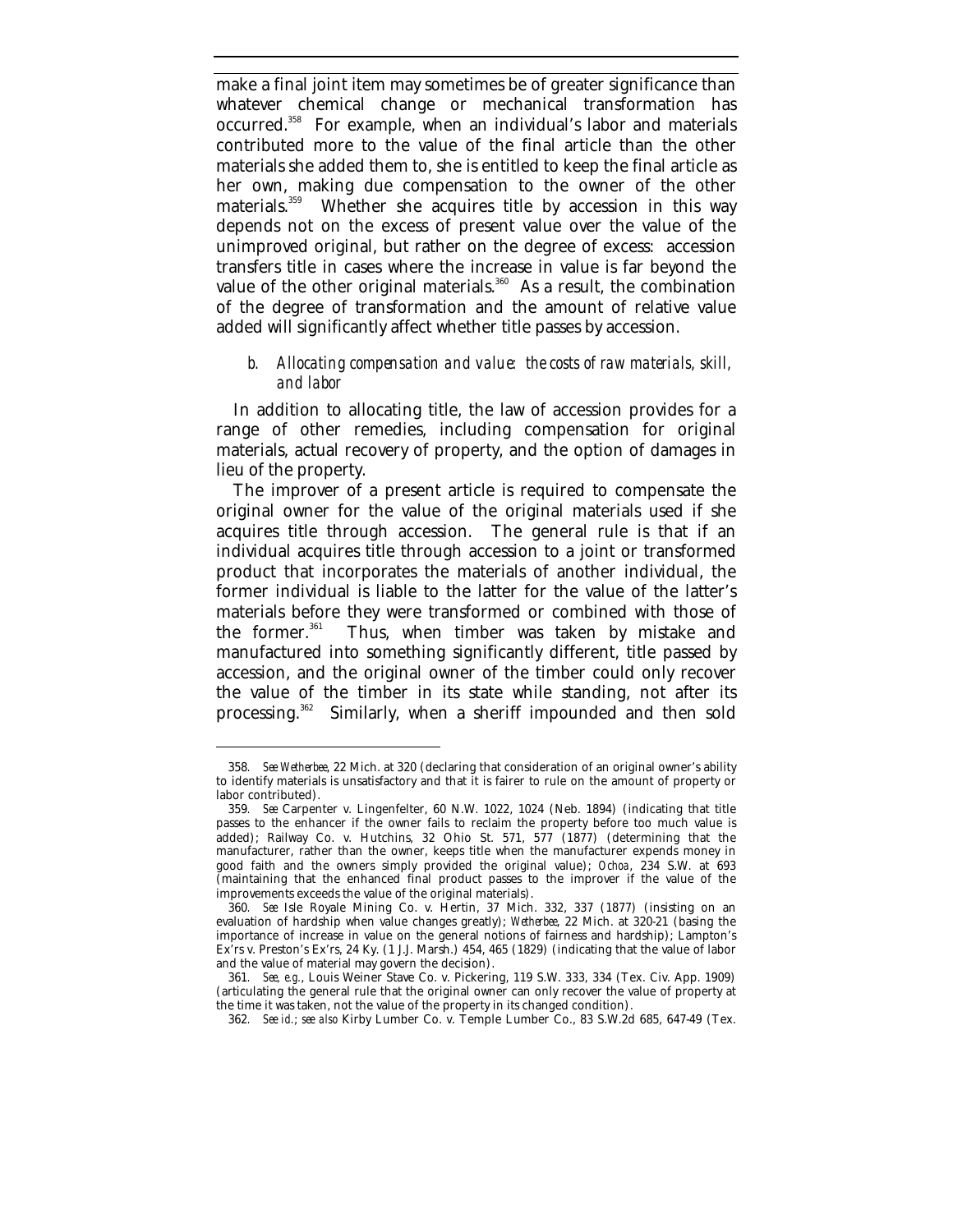manufactured hats from a defaulting manufacturer, the individual who had contracted with the manufacturer to manufacture the hats, supply the materials, and receive payment for the hats, could only recover the value of the hat raw materials and the payment, not the value of the finished hat.<sup>363</sup> A tenant's good faith transformation of clay from occupied land into bricks vested title in the tenant by accession and entitled the landowner only to the value of the bricks' raw materials.<sup>364</sup> In *Ochoa v. Rogers*, <sup>365</sup> an individual acquired title by accession to a car by significantly rebuilding it from dismantled scraps and thereby increasing its value.<sup>366</sup> When it was determined that the original dismantled scraps had been stolen, the *Ochoa* court held that the original owner of the materials was entitled only to the value of the scrap before it was enhanced.<sup>367</sup> Thus, when the law of accession vests title of a joint or transformed article in the second transforming party, the first party may be entitled to compensation for the value of her materials before they were incorporated in the joint product.<sup>368</sup>

The law of accession has also recognized the converse value of the labor and materials embodied in a combined or transformed article and has provided compensation for them under certain circumstances where title or the article itself is removed from the transformer/combiner. In *Clement v. Duffy*, for example, an individual who had a claim of title to grain in a stack threshed and marketed it.<sup>369</sup> When he later found the grain destroyed by another's negligence, he was allowed the expense of threshing and marketing the grain, even though the court determined that he had no title to the grain itself. $370$  Thus, even when the law of accession does not pass title to a combiner/transformer, it provides for compensation for the value of the combiner's/transformer's materials, her exercise of skill, and her labor.

<sup>1935) (</sup>limiting the recovery by the owner to the stumpage value of the timber).

<sup>363</sup>*. See* Swift v. Barnum, 23 Conn. 523, 528 (1855) (stating the general rule for damages as the value of the property at the time of conversion and allowing recovery for the value of materials only and not the full value of the hats).

<sup>364</sup>*. See* Baker v. Mersch, 45 N.W. 685, 688 (Neb. 1890).

<sup>365.</sup> 234 S.W. 693 (Tex. Civ. App. 1921).

<sup>366</sup>*. See id. at* 694-95 (granting title to the improver because the improvement was significant and in good faith).

<sup>367</sup>*. See id.*

<sup>368</sup>*. See* Walch v. Beck, 296 N.W. 780, 782 (Iowa 1941) (restating the compensation rule for the law of accession).

<sup>369.</sup> 7 N.W. 86 (Iowa 1880).

<sup>370</sup>*. See id.* at 86 (allowing recovery because the defendant was not an intentional wrongdoer). The general law of quantum meruit would appear to support this kind of compensation as well.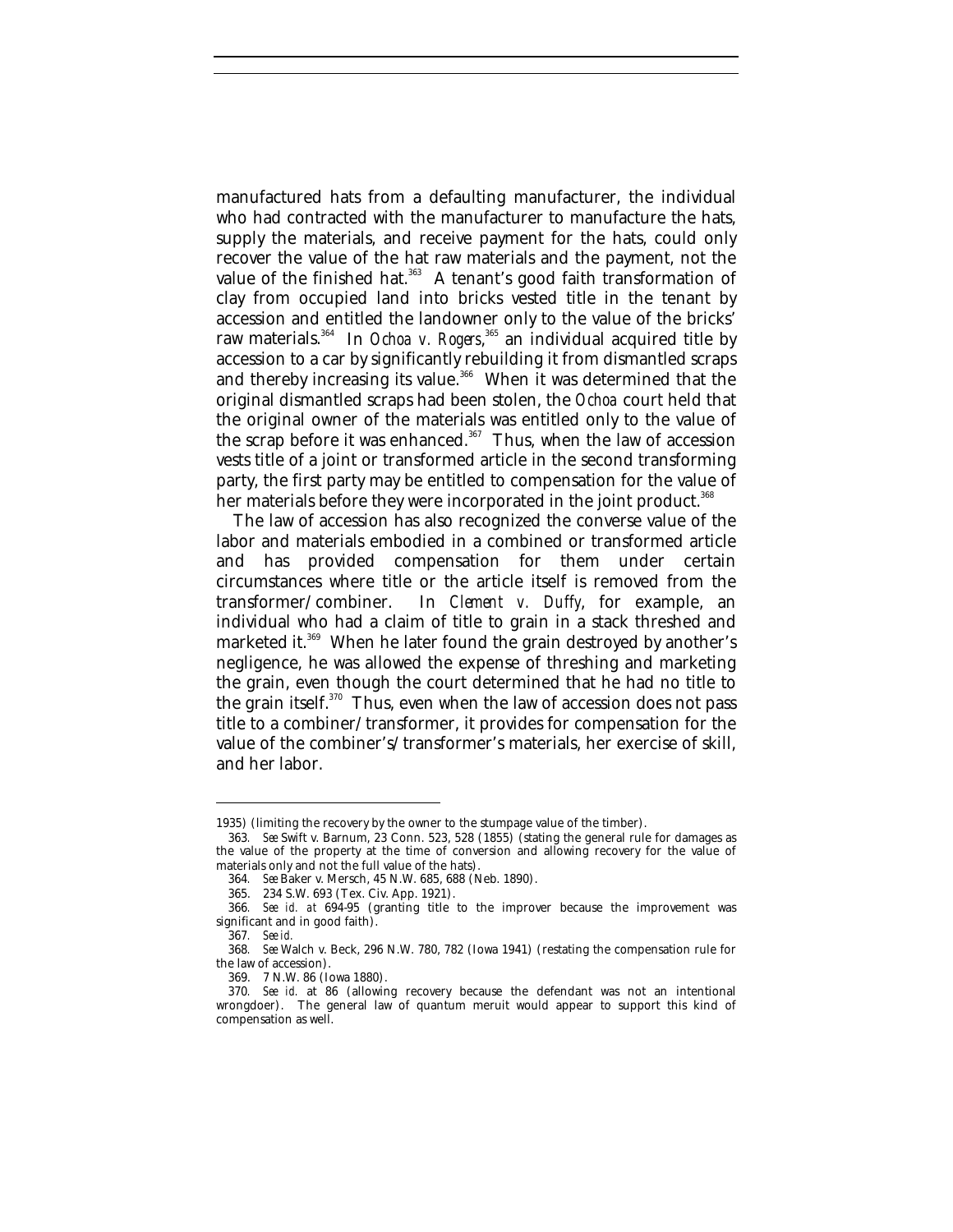The law of accession also provides for the option of damages in lieu of actual property. If personal property is altered to such an extent that its character or nature is changed, it may be considered converted. $371$  If the nature of the property has not been changed so that title passes by accession to the improver, the owner of converted property under the law of accession has the option of recovering the property itself or bringing an action for damages.<sup>372</sup> When a property's identity becomes indistinguishable so that its title has passed to its improver, damages are the only remedy available to the original owner. $373$ 

# *c. Bad faith, negligence, and willfulness*

-

Bad faith, negligence, and willfulness are also relevant in determining the remedies that a court can provide based on the law of accession. Again, most courts have held to a general rule that a willful trespasser can acquire no rights in the property of another by adding her skill or materials to that property, even if there is great change in the nature of the property or great increase in its value. $374$ For example, courts have uniformly recognized that a thief's possession of a stolen automobile is a continuing wrong and consequently no matter how much a thief's added materials or time enhances the value or changes the nature of the car, the original owner retains ownership, and may repossess the car with the additions.<sup>375</sup> Some courts have disagreed with this general principle, held that there is no distinction between a willful and unintentional wrongdoer, and concluded that either can take title by accession if the original article is transformed into a new species of good.<sup>376</sup> However, the majority of courts uphold the general rule.<sup>377</sup> Thus, the

<sup>371</sup>*. See* Louis Werner Stave Co. v. Pickering, 119 S.W. 333, 334 (Tex Civ. App. 1909) (determining that the question of whether title passes depends on whether the person expending labor to alter the property acted in good faith).

<sup>372</sup>*. See* Goodrich Silvertown Stores v. Rugg Motor Sales Co., 27 N.E.2d 936, 937-39 (Ohio 1940) (viewing tires as separate from the automobile, and holding that the true owner of the tires could either recover the tires or, in fairness to the car owner, recover the damages).

<sup>373</sup>*. See* Gaskins v. Davis, 20 S.E. 188, 188-89 (N.C. 1894) (declaring that when timber is sawed into lumber, the timber owner could recover damages for the value of timber only, and not the value of the finished boards); Foote v. Merrill, 54 N.H. 490, 491 (1874) (finding that the plaintiff may recover damages only when the identity of the original material has been destroyed or its value is insignificant).

<sup>374</sup>*. See, e.g.*, Union Naval Stores Co. v. United States, 240 U.S. 284, 291 (1916) (holding that a willful trespasser could not claim title to sap even though he had converted it to turpentine through his labor); Snyder v. Vaux, 2 Rawle. 423, 427 (Pa. 1830) (holding that a converter could not maintain title to wood when the trees had been transformed to posts and rails because the converter was a willful trespasser); Betts v. Lee, 5 Johns. 348, 349-50 (N.Y. Sup. Ct. 1810) (holding that title does not vest in a trespasser even though, through his labor, he converted the timber into shingles).

<sup>375</sup>*. See* Burroughs v. Garrett, 352 P.2d 644, 648 (N.M. 1960); *see also* Ochoa v. Rogers, 234 S.W. 693, 694-95 (Tex. Civ. App. 1921) (upholding the rule of bad faith, negligence, and willfulness, but finding that the transformer was not a thief or a bad faith improver).

<sup>376</sup>*. See* Peirce v. Goddard, 39 Mass. (22 Pick.) 559, 562 (1839) (discussing the application of the law of accession to intentionally taken and transformed).

<sup>377</sup>*. See supra* note 374 and accompanying text (listing cases upholding the bad faith exception to the law of accession).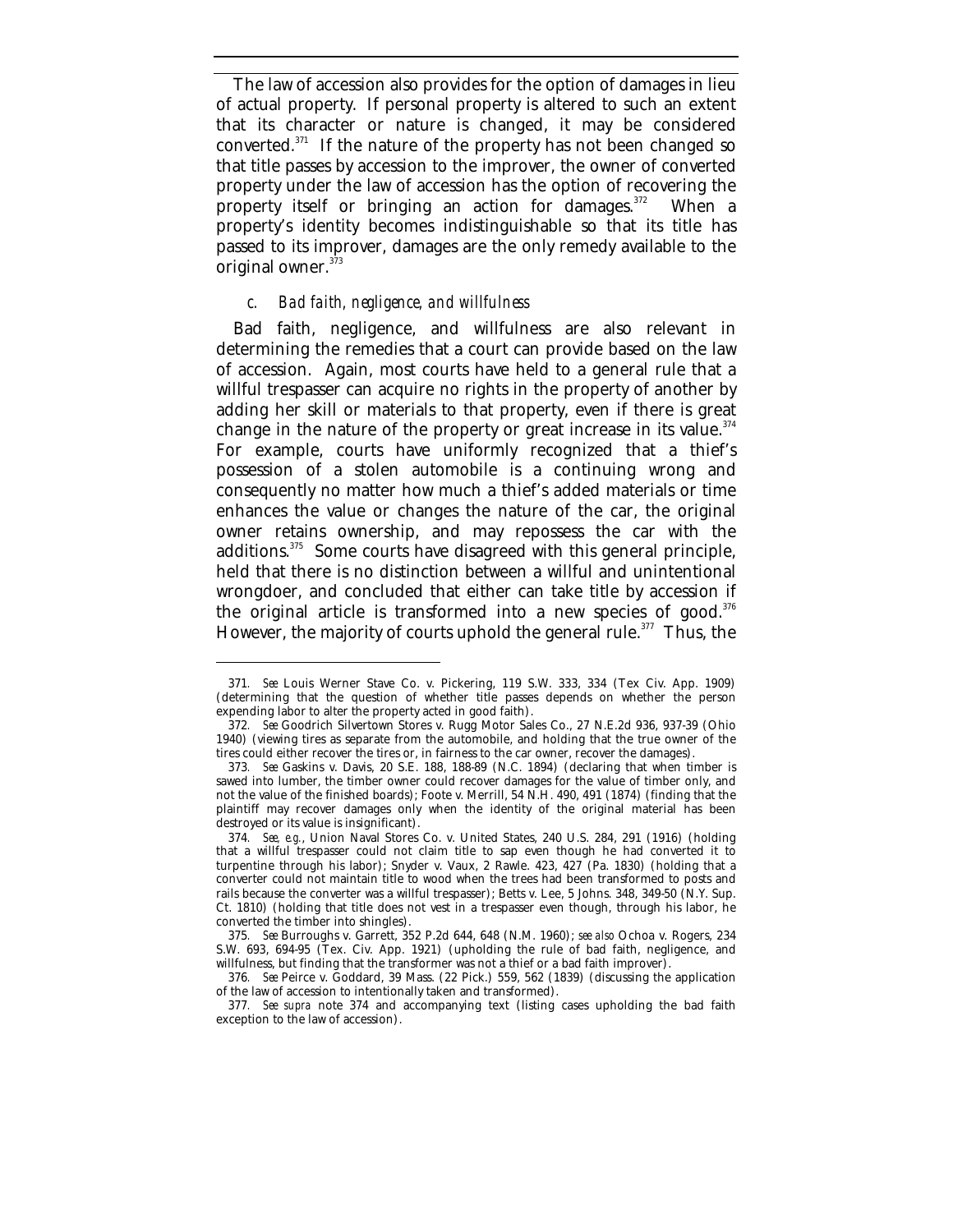law of accession accounts for issues of bad faith or intent in its determination of allocation of title.

In addition, bad faith, negligence, and willfulness are important to the issue of damages and compensation. If the transforming or combining act is done in bad faith, with reckless disregard for the original owner's property rights, courts have held that the owner of the original materials is entitled either to the enhanced goods themselves or their full enhanced value. For example, in *Benjamin v.* Benjamin,<sup>378</sup> a grass owner was able to recover the full value of the hay made from his grass by a trespasser.<sup>379</sup> Also, in *Kirby Lumber Co. v.* Temple Lumber Co.,<sup>380</sup> the court stated that the owners of stolen timber that had been willfully and wrongfully converted under circumstances suggesting malice, were entitled to recover either the manufactured and transformed goods—lumber, crosstines, or shingles—or the enhanced value of the goods.<sup>381</sup> However, the *Kirby Lumber* court held that where the taking and transformation of the lumber was the result of inadvertence, mistake, or in good faith without reckless disregard of its owner's rights, the same manufacturing transformation would vest title in the transformer who would then only be liable to the timber's original owner for its value before the  $conversion.<sup>382</sup>$  Thus, if the combiner/transformer acts in bad faith, courts will generally not apply accession and instead will provide the original owner with the right to recover the entire enhanced property or its enhanced value.<sup>383</sup> In short, the intent and state of mind of the combiner/transformer affects the allocation of value as well as title under the law of accession.

In sum, the law of accession presents a framework for determining unification and combination based on identification and severability, relative values of contribution, and considerations of bad faith and intent.<sup>384</sup> It also includes an integrated and coherent system for providing the remedies of assigning title, requiring compensation, and presenting the option of damages calibrated to the relative values

<sup>378.</sup> 15 Conn. 347 (1843).

<sup>379</sup>*. See id.* at 358.

<sup>380.</sup> 83 S.W.2d 638 (Tex. 1935).

<sup>381</sup>*. See id.* at 646.

<sup>382</sup>*. See id.* at 648 (limiting damages to pre-conversion value when the property was wrongfully, but unintentionally converted); *see also* Strubbee v. Trustees of Cincinnati Ry., 78 Ky. 481, 485-86 (1880) (applying a similar rule to a trespasser's taking of timber and converting it into railroad ties by distinguishing between good and bad faith actions).

<sup>383</sup>*. See Kirby Lumber Co.*, 83 S.W.2d at 646 (stating that the manufactured value of the article determines the measure of damages).

<sup>384</sup>*. See generally* discussion *supra* Part III.A.1 (describing how and when the law of accession is applied).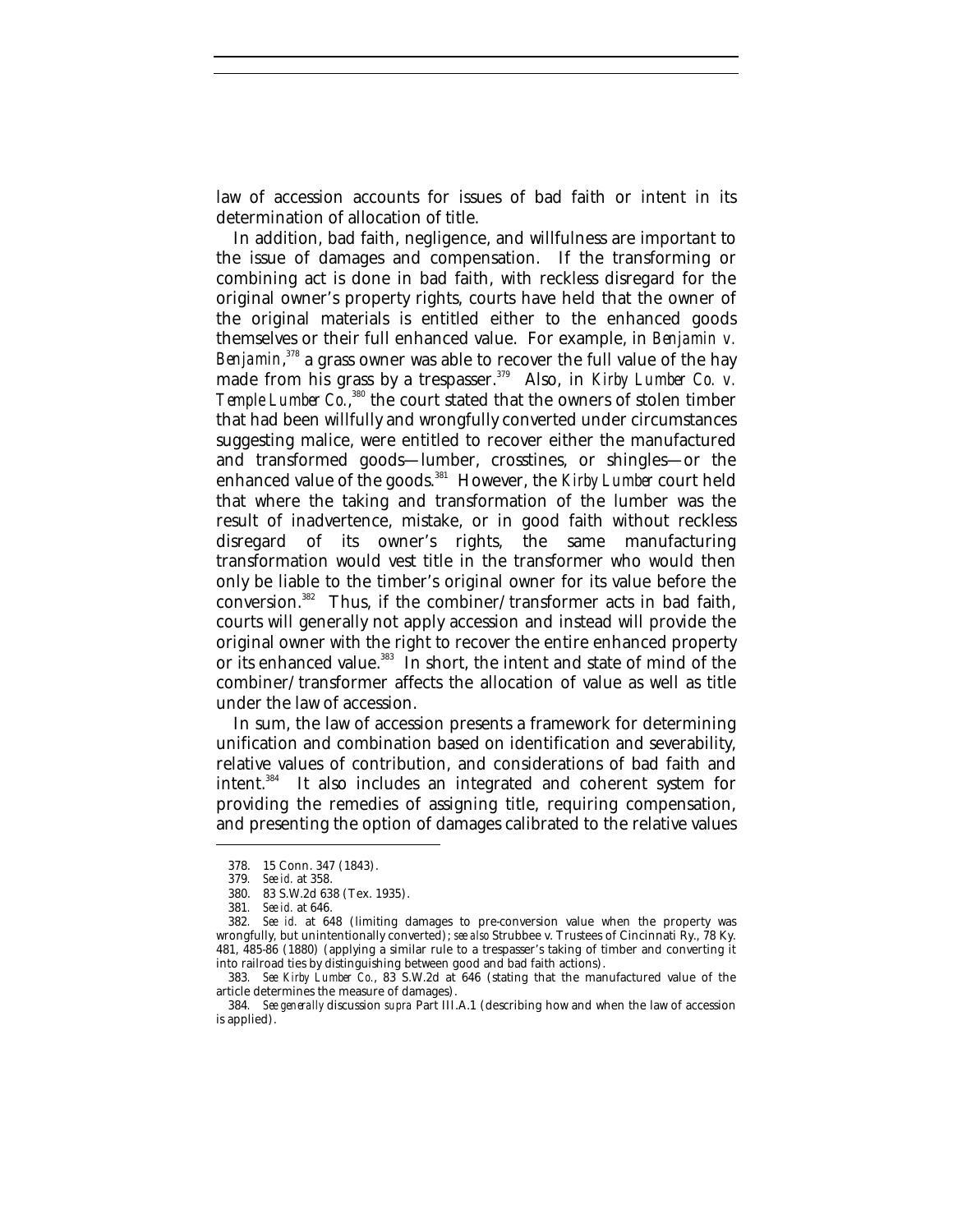of contribution and considerations of bad faith and intent.<sup>385</sup>

### *B. Applicability to Inevitable Misappropriation*

Several factors suggest that courts could use the law of accession to craft a more consistent and balanced approach to the doctrine of inevitable misappropriation of trade secrets. First, both the law of accession and the doctrine of inevitable misappropriation allocate the rights and interests in a single, joint product that combines the materials, skill, and labor of different parties. The law of accession allocates the title and value of personal property made up of two individuals' materials, labor, and skill.<sup>386</sup> The doctrine of inevitable misappropriation assigns the control and value of an employee who possesses both an employer's trade secret information and her own human capital/right to work. $387$  Looked at through the lens of the law of accession, inevitable misappropriation deals with a single joint "product" (the employee) that is the combination of the employer's materials (its trade secrets) and the employee's materials (her human capital), created through the employee's skill and labor.<sup>388</sup>

Second, both accession and inevitable misappropriation determine whether the materials combined in the joint product are severable. The law of accession provides standards for determining whether two individuals' material, skill, and labor in a single, joint object are severable.<sup>389</sup> The doctrine of inevitable misappropriation provides approaches to determining whether an employee can be banned from using an employer's trade secrets without being barred entirely from employment.<sup>390</sup> Moreover, the doctrine focuses on whether trade secrets can be separated from an employee's actions or thoughts in new employment, or whether they are inevitably and inextricably tied together.<sup>391</sup>

Finally, both the law of accession and the doctrine of inevitable misappropriation attempt to allocate the control and value of the

<sup>385</sup>*. See generally* discussion *supra* Part III.A.2 (reporting how the law of accession allocates title and compensates remaining parties).

<sup>386</sup>*. See supra* notes 293-99 and accompanying text (discussing the use and applicability of the law of accession).

<sup>387</sup>*. See supra* notes 28-37 and accompanying text (discussing the doctrine of inevitable misappropriation as applied in *PepsiCo*).

<sup>388</sup>*. Compare supra* Part II.B.2 (exploring one proposal for the recharacterization of inevitable misappropriation as needing to recognize the concurrent property interests in trade secrets), *with infra* Part III.C (proposing that unitary ownership of trade secrets by an employer and the allocation of the control of the combination of trade secrets and employee human capital according to accession principles).

<sup>389</sup>*. See* discussion *supra* Part III.A.1 (outlining the important factors in the application of the law of accession).

<sup>390</sup>*. See supra* Part II.A.1 (identifying the four approaches courts have used to determine inevitability).

<sup>391</sup>*. Compare* Baxter Int'l, Inc. v. Morris, 976 F.2d 1189, 1194-95 (8th Cir. 1992) (upholding the district court's finding that the employee could work for a competitor without divulging trade secrets), *with* Air Prods. & Chems., Inc. v. Johnson, 442 A.2d 1114, 1122 (Pa. Super. Ct. 1982) (upholding the trial court's finding that it would be impossible for an employee to perform his managerial functions for the competitor employer without drawing on the former employer's trade secrets).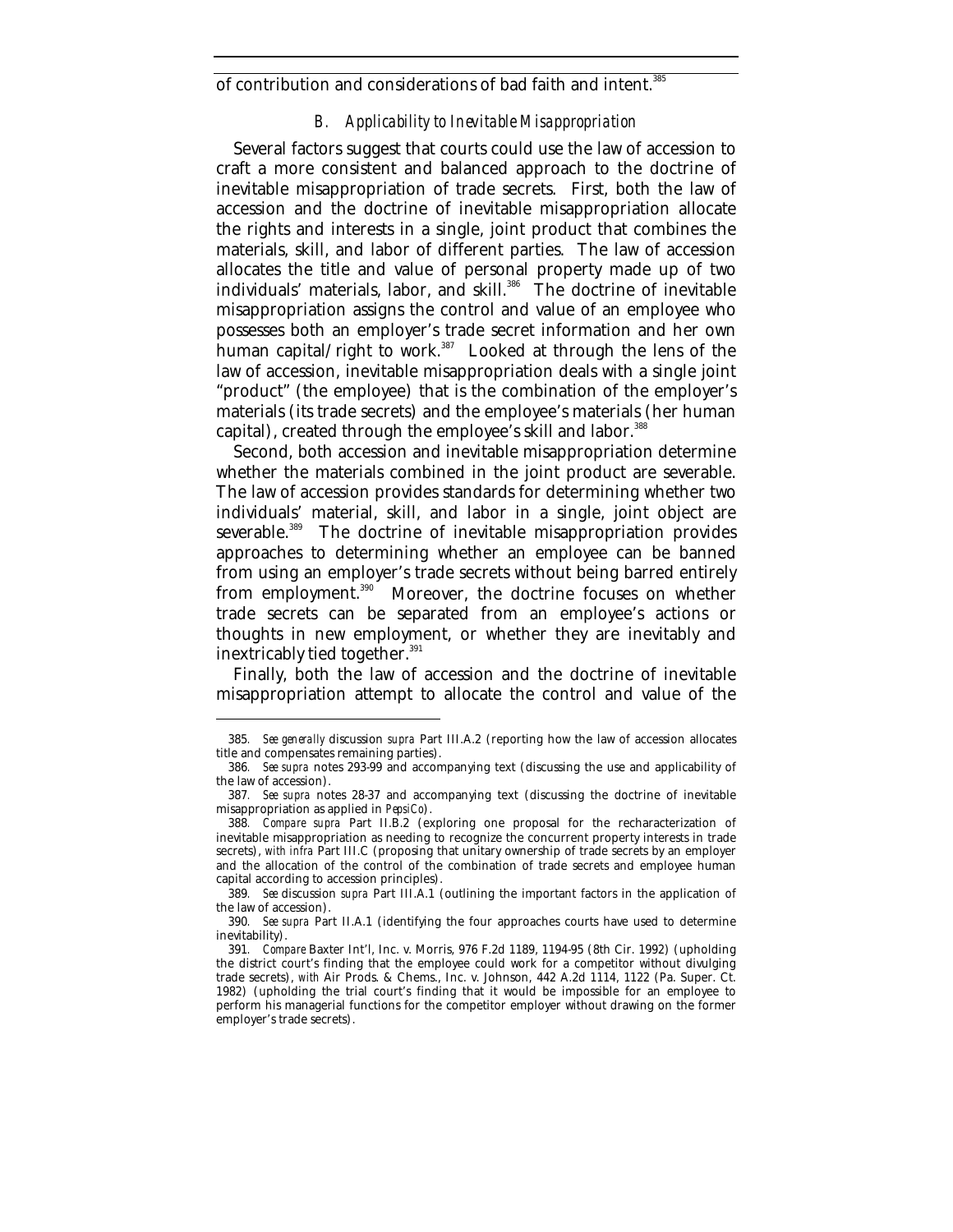combined materials of two individuals. The law of accession allocates control over combined property: it distributes value by vesting title and providing compensation. $392$  In a similar way, inevitable misappropriation allocates control over the individual—the combined "property" in this case—by granting or denying injunctions and distributing her value through those injunctive decisions as well as (very occasionally) through legal damages. $393$ 

Of course, the analogy between these two areas of law is by no means perfect. First and foremost, people and their employment are not the same as property, and this Article does not in any way condone the argument that they should be treated or directly characterized as such. Strong arguments ranging from historical concerns regarding the Thirteenth Amendment $394$  to principles of anti-commodification<sup>395</sup> suggest that the limitations on this analogy should be taken very seriously for important normative reasons. Second, directly applying an ancient doctrine of personal property law (accession) to a rapidly changing and developing area of intellectual property and employment law (trade secrets) may overtax the analogy and prove ultimately unworkable. For example, accession law allocates to one person the complete title both to the combined/transformed personal property and to its included component parts.<sup>396</sup> By contrast, allocating to one party complete control over a person's temporary employment interests (which are made up of a combination of human capital and trade secrets) does not allocate complete control over the included human capital and trade secrets. An accession type system may ultimately raise the same problems of ownership fragmentation presented by the concurrent property rights proposal.<sup>397</sup> Thus, there are significant normative and positive limitations to applying accession law to the trade secret context.

Although these concerns are important, applying a property perspective to both trade secrets and employment rights/human

<sup>392</sup>*. See generally supra* Part III.A.2.a (detailing how the law of accession vests title and control of transformed property).

<sup>393</sup>*. See generally supra* Part II.A (discussing current approaches to the application of inevitable misappropriation).

<sup>394</sup>*. See* U.S. CONST. amend. XIII, § 1 (prohibiting slavery).

<sup>395</sup>*. See* Jane Radin, *Market-Inalienability*, 100 HARV. L. REV. 1849, 1870-87 (1987) (discussing the harms of commodification, the principle that in theory that all things should be subject to market transfer).

<sup>396</sup>*. See supra* notes 342-52 and accompanying text (listing situations where courts have held that title to transformed property vests in the owner of the principal materials).

<sup>397</sup>*. See supra* notes 284-86 and accompanying text (identifying weaknesses in Lowry's concurrent ownership interests proposal).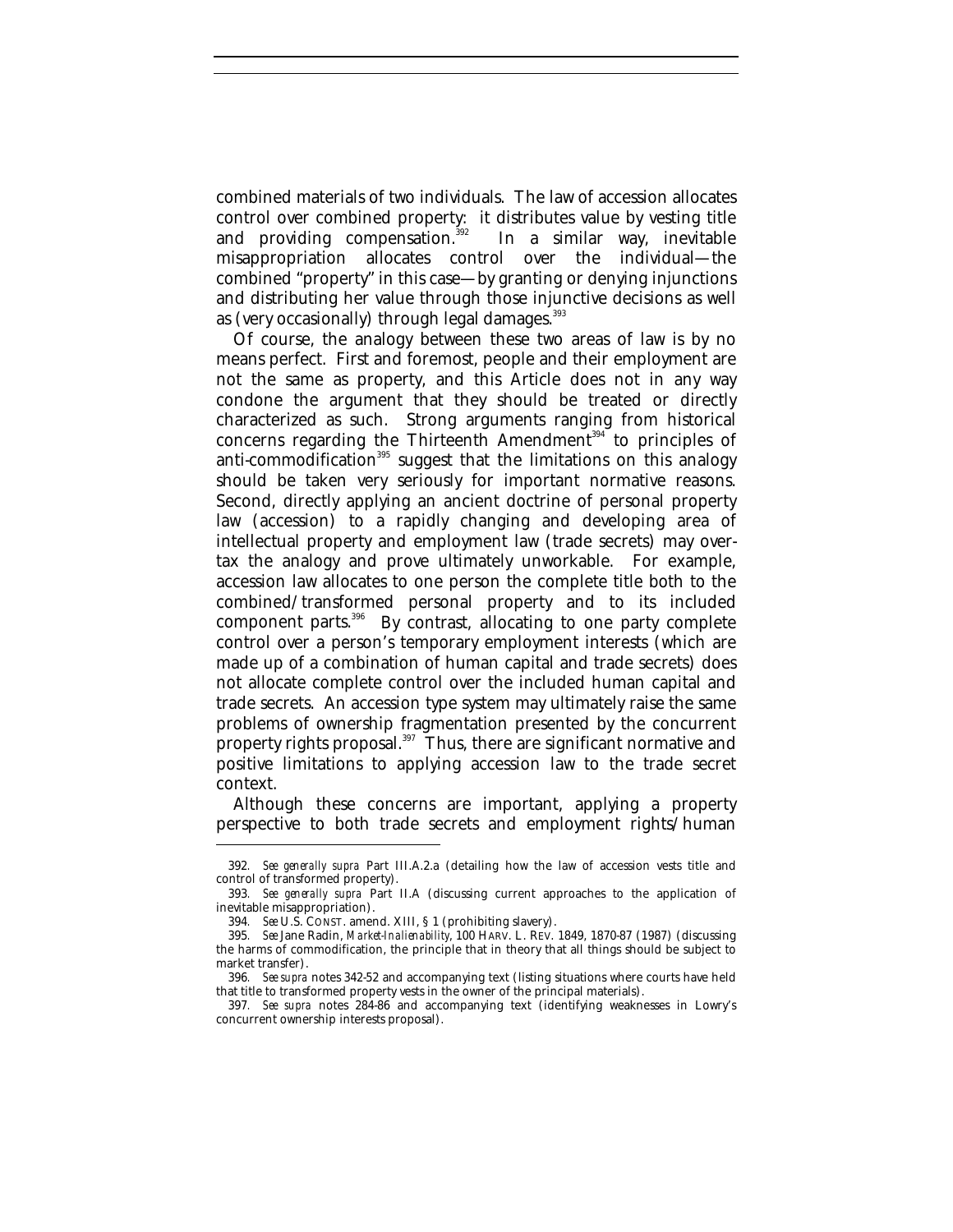capital has solid legal and doctrinal precedent. First, as noted above, trade secrets have long been recognized as establishing property rights by both state supreme courts<sup>398</sup> and the U.S. Supreme Court.<sup>399</sup> In addition, courts have treated an employee's ability to work as property<sup>400</sup> and have evaluated similar restrictions on employment and their value in a quasi-property or valuation framework when evaluating covenants not to compete.<sup> $401$ </sup> Similarly, although many kinds of intellectual property and information have different attributes of ownership and control than realty or personalty, courts have successfully applied other property doctrines to the context of copyright, trademark, and information/intellectual property law.<sup>402</sup> For example, the EEA of 1996 takes an ownership-based approach to trade secrets.<sup>403</sup> Consequently, although the courts must be aware of the normative implications of applying accession law to control over employees and their employment and the positive limitations on moving from a personal property context to one involving trade secrets, these concerns do not appear fatal to this proposal.

Thus, similarities in the problems the two doctrines face, the analytical methods they adopt, and the remedies they try to craft suggest that applying the law of accession to the doctrine of inevitable misappropriation is appropriate.

#### *C. An Accession Law Approach*

This Part takes the framework of the law of accession and applies it to the context of inevitable misappropriation. It suggests how a coherent methodology, taken from the accession law approach may be applied to the inevitable misappropriation doctrine. It then illustrates how a modified accession approach to remedies could be applied to resolve the unsystematic range of remedies currently provided for under the doctrine of inevitable misappropriation.

## *1. Determining inevitability: separability, bad faith improver, and*

<sup>398</sup>*. See, e.g.*, Thum Co. v. Tioczynski, 72 N.W. 140, 141 (Mich. 1897) (stating that manufacturers of fly paper had a property right in their invention); Peabody v. Norfolk, 98 Mass. 452, 458 (1868) (protecting an inventor's property rights from unauthorized disclosure).

<sup>399</sup>*. See* Ruckelshaus v. Monsanto Co., 467 U.S. 986, 1003-04 (1984) (holding that trade secrets can constitute a property interest).

<sup>400</sup>*. See, e.g.*, New Method Laundry Co. v. MacCann, 161 P. 990, 991-92 (Cal. 1916) (noting that the right to work is a property right entitled to the same protection afforded other kinds of property); Gillespie v. People, 58 N.E. 1007, 1009 (Ill. 1900) (including the right to labor among the property rights protected by law).

<sup>401</sup>*. See supra* notes 53-54 and accompanying text (recognizing the increasing application of the inevitable misappropriation doctrine to justify enforcement of "no compete" covenants through injunctions).

<sup>402.</sup> For example, joint owners co-owning copyrights in a work are deemed "tenants-incommon" with equal rights to the profits. *See, e.g.*, Community for Creative Non-Violence v. Reid, 846 F.2d 1485, 1498 (D.C. Cir. 1988) (citing W. PATRY, LATMAN'S THE COPYRIGHT LAW 116 (6th ed. 1986)). *See generally* 17 U.S.C. §§ 101, 201(9) (1994) (defining joint works and coownership).

<sup>403</sup>*. See* Economic Espionage Act of 1996 § 101(a), 18 U.S.C.A. §§ 1831(a), 1832(a), 1839(1) (Supp. 1997) (defining and criminalizing economic espionage); *see also supra* notes 272-73 (discussing the merits of the EEA approach to the owners of trade secrets).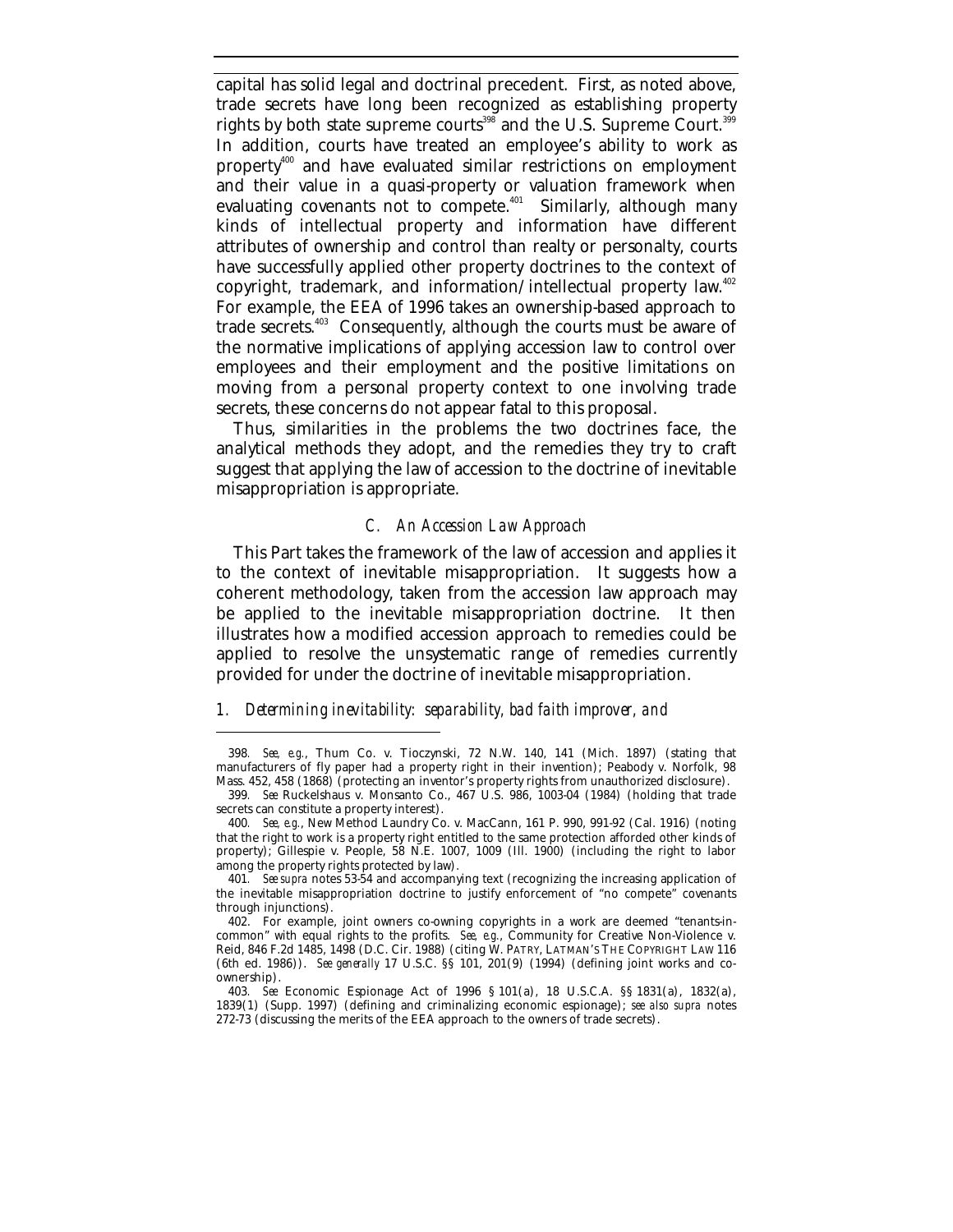## *comparative valuation*

Following the accession framework, courts would determine initially whether employer's trade secrets had been combined with the employee's human capital or had been transformed into part of the employee to such a degree that applying the rules of accession would be appropriate. A court could determine this by using the tests of identification and severability, as well as identity and valueenhancement.

A court applying the identification and severability test would determine if the employer's trade secrets were identifiable and within the combined "product" of the employee, and whether they could be severed or separated from her without damage.<sup>404</sup> Practically speaking, this would require courts to define the specific trade secrets, establish the employee's exposure to the trade secrets, and determine whether injunction could sever the trade secrets from the employee's use in her new job without damage. Borrowing the tests for severability from the law of accession, courts could analyze the factors in the *Merck & Co.* approach to determine whether the competitive characteristics of the industry and the similarity of the required positions would enable the trade secrets to be severed from the employee by an injunction. $405$  The court would evaluate (1) whether the employee could be effectively enjoined from disclosure or use based on the potential for damage to the employer's trade secrets; and (2) whether the employee would be damaged by such an injunction by looking at factors like career impact and economic value. If a simple non-disclosure injunction could be effective and would not damage either the trade secrets (through disclosure) or the employee (through career restraint), the court could issue the injunction and end its analysis. If not, the court would proceed through the other tests for analyzing the applicability of accession law and then determine and enforce remedies as discussed below.<sup>406</sup> The application of accession law concepts adds rigor to the *Merck & Co.* analysis, focusing not only on whether injunctions against disclosure could adequately protect the trade secrets from misappropriation, but on what effects they would have on the individual employee.

<sup>404</sup>*. See supra* notes 300-17 and accompanying text (discussing severability analysis).

<sup>405</sup>*. See* Merck & Co., Inc. v. Lyon Glaxo-Wellcome, 941 F. Supp. 1443, 1460 (M.D.N.C. 1996) (discussing the relevant considerations in application of the inevitable disclosure doctrine); *see also supra* notes 139-47 and accompanying text (describing the four-part test for determining inevitability).

<sup>406</sup>*. See* discussion *infra* Part III.C.2.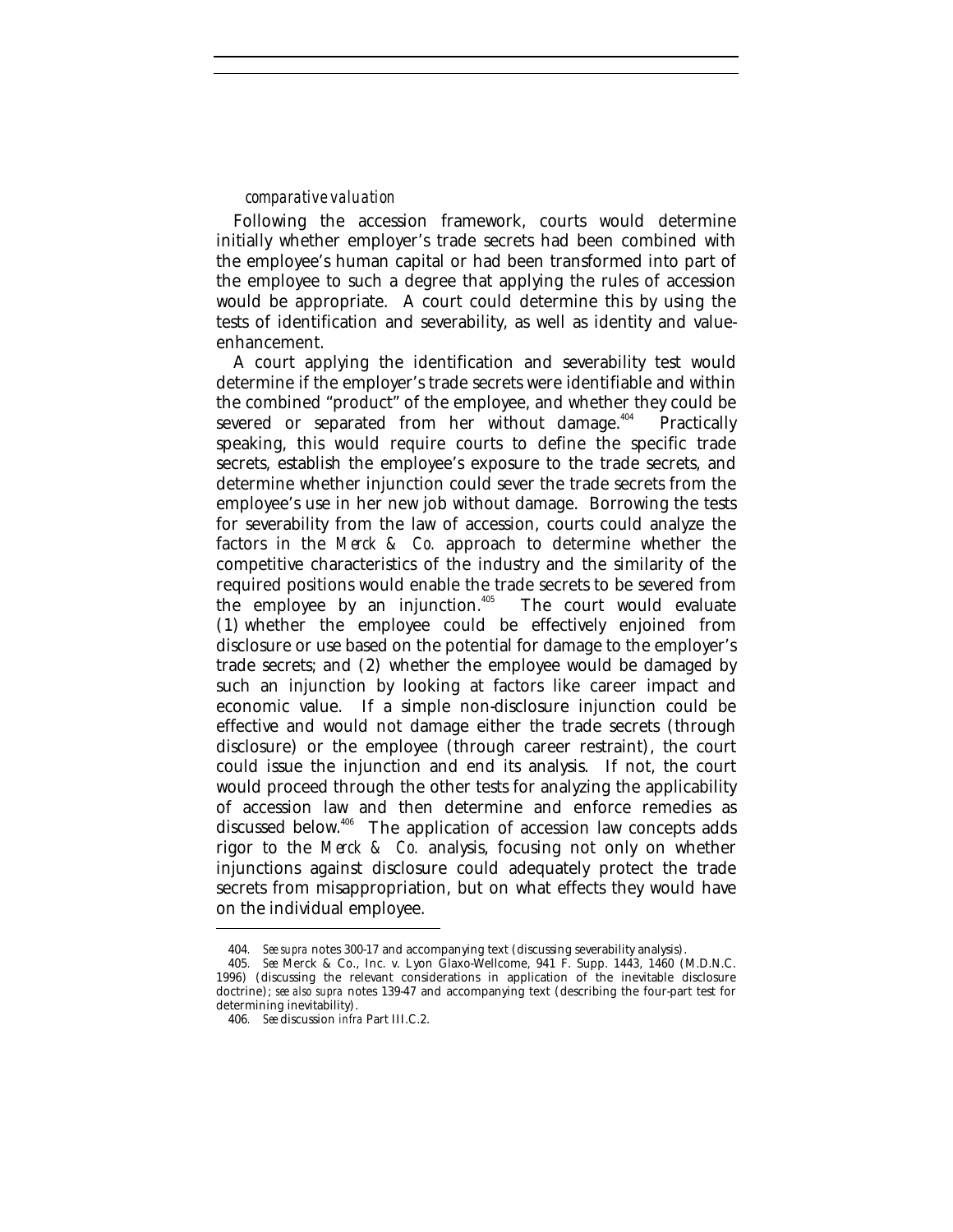Additionally, in determining severability, the court could examine the express intent of the parties as considered in accession law.<sup>407</sup> It could focus on any agreements made between the employer and the employee, for example, addressing the confidentiality of trade secrets and injunctive relief, while evaluating more broadly the ability to sever, absent such agreements, the information from the employee without damage. This emphasis on controlling intent would clarify the inevitability analysis.

The court could then apply the identity/value-enhancement analysis from the transformation prong of accession law to determine the applicability of the doctrine of inevitable misappropriation.<sup>408</sup> The court could evaluate whether the combined product (the employee) had been sufficiently transformed from being simply the employer's raw materials (the embodiment or simple possessor of the employer's trade secrets) into a significantly more valuable or substantially different in kind product. Its analysis would center on whether the employee's value to the new employer was simply as a vessel for the former employer's raw material trade secrets, or as something qualitatively different and significantly enhanced in value—a skilled employee made up of much more than just these trade secrets. In practical terms, the court could compare the relative value in the market of the employee and access to trade secrets.<sup>409</sup> Following the *Merck & Co.* approach, the court could evaluate whether the employee had been transformed from a mere vessel for trade secrets by examining the similarity of positions within the new<br>and old companies.<sup>410</sup> Emphasis on skills and human capital Emphasis on skills and human capital unrelated to the former employer's trade secrets and compensation well in excess of the value of the trade secrets would be evidence of transformation. If the court found sufficient transformation in-kind or value-enhancement of the employee from trade secrets to a specialized human capital asset, it could proceed to the allocation of the control and value of the employee through the mechanism below. If not, the court could vest control over the employee's knowledge of trade secrets in the employer for a specific amount of time.

Under the final test, the court could examine the apparent intent

<sup>407</sup>*. See supra* notes 316-17 and accompanying text (describing the role of intent in the law of accession).

<sup>408</sup>*. See supra* Part III.A.1.b (describing the analysis for transformation).

<sup>409.</sup> An employee's value in the market could be a combination of the trade secrets with her specific human capital. *Cf.* Lumex, Inc. v. Highsmith, 919 F. Supp. 624, 636 (E.D.N.Y. 1996) (enjoining an employee for six months and requiring the employer to pay his salary for that time period per the explicit covenant); Marcam Corp. v. Orchard, 885 F. Supp. 294, 299- 300 (D. Mass. 1995) (enjoining an employee from working for a competitor for one year pursuant to a covenant not to compete, but requiring his former employer to pay him 110% of the salary offered by the competitor).

<sup>410</sup>*. See Merck & Co.*, 941 F. Supp. at 1460-61 (considering the increased likelihood of misappropriation of trade secrets when old and new job responsibilities overlap); *see also supra* notes 139-47 and accompanying text (describing the four-part test for determining inevitability).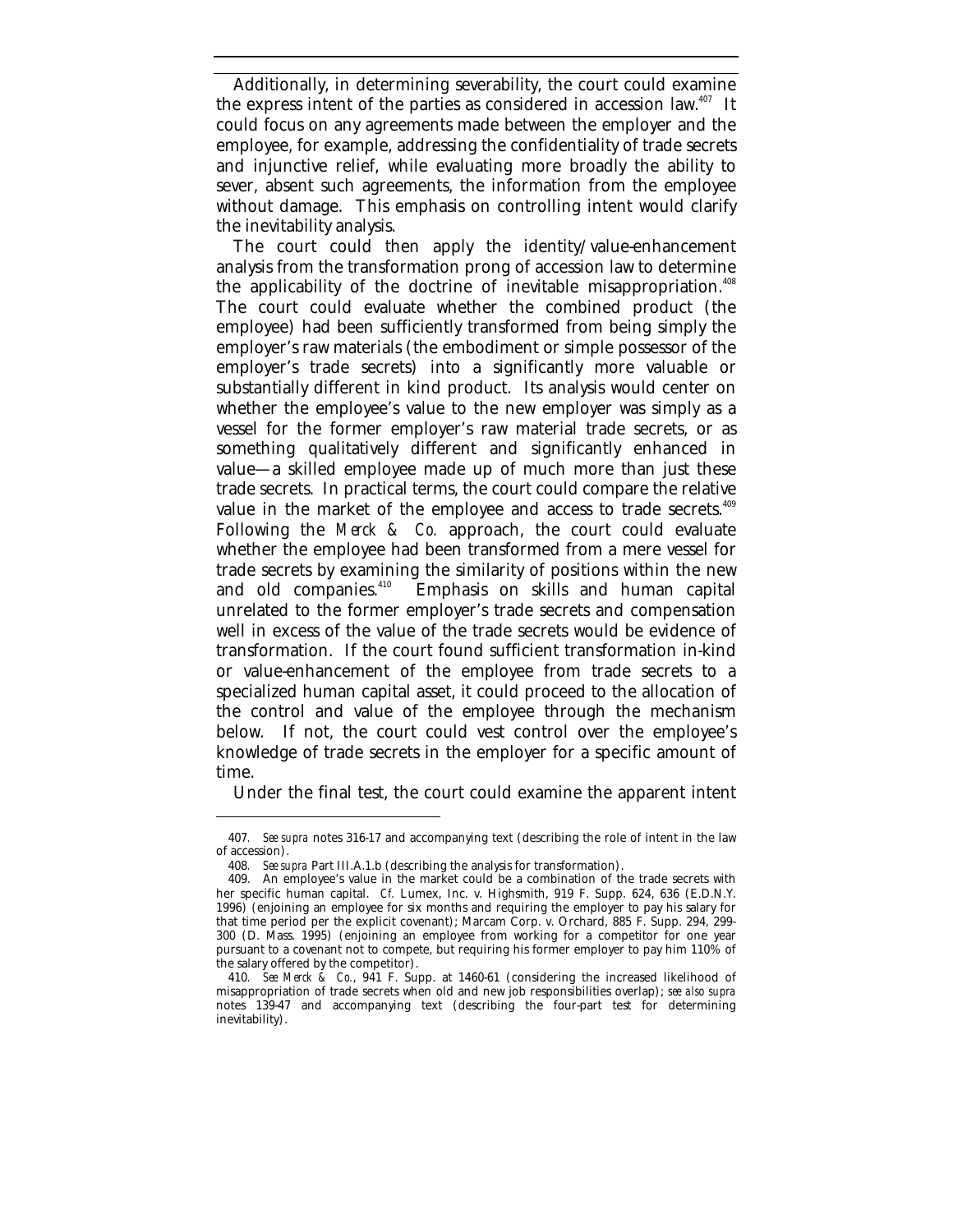and willfulness of the transforming/combining employee, and deny bad faith or willful combiners or transformers of trade secrets the beneficial application of the doctrine.<sup>411</sup> Under this approach, bad faith would not be a required showing, but could be taken into account in the court's determination of remedies.<sup>412</sup>

All of these tests could be used together to shape the court's analysis for the application of the inevitability of the misappropriation doctrine. It should be noted that the accession approach presented would not exclude the use of the current approaches to the inevitable misappropriation doctrine, but rather adopt, enhance, and guide their application with a more coherent and systematic framework. For example, similar to the *Merck & Co.* court's approach to inevitability, the accession-based methodology would compare job similarity and competitiveness to determine<br>severability.<sup>413</sup> It would examine the new iob design and its It would examine the new job design and its remuneration in a manner similar to that used to evaluate the transformation of identity and value-enhancement. However, this accession approach would add important additional guiding elements: severability is tested by damage both to the employer *and employee*, <sup>414</sup> a more nuanced test for inevitability through an evaluation of identity transformation/value-enhancement based on the market value enhancement of the employee, as well as job similarity and specificity.<sup>415</sup> An accession approach focuses on the employee and her composition of human capital skills and information—both general and trade secret—to determine whether she constitutes an inseverable or transformed joint product from which trade secrets cannot be injunctively separated without damage. $416$ 

Thus, applying the accession methodology to the determination of inevitability results in a multiple stage-system for examining severability. Courts determine if the trade secrets are separable from the employee's use at the new job by examining: (1) whether

<sup>411</sup>*. See supra* Part III.A.1.c (describing the role of bad faith, negligence, and willfullness in accession law).

<sup>412</sup>*. See supra* notes 331-40 and accompanying text.

<sup>413</sup>*. See Merck & Co.*, 941 F. Supp. at 1443 (discussing the likelihood of trade secret disclosure based on the relevance of the information and the similarity in employment responsibilities); *see also supra* notes 139-45 and accompanying text (discussing the *Merck & Co.* approach to the doctrine of inevitable misappropriation).

<sup>414</sup>*. But see generally* discussion *supra* Part II.A.2 (describing the current approaches' emphasis on the employer's interests).

<sup>415</sup>*. See also supra* notes 139-47 and accompanying text (discussing the factors used in the *Merck & Co.* approach to determine inevitability).

<sup>416</sup>*. See generally* discussion *supra* Part III.A (discussing the origins and current application of accession law).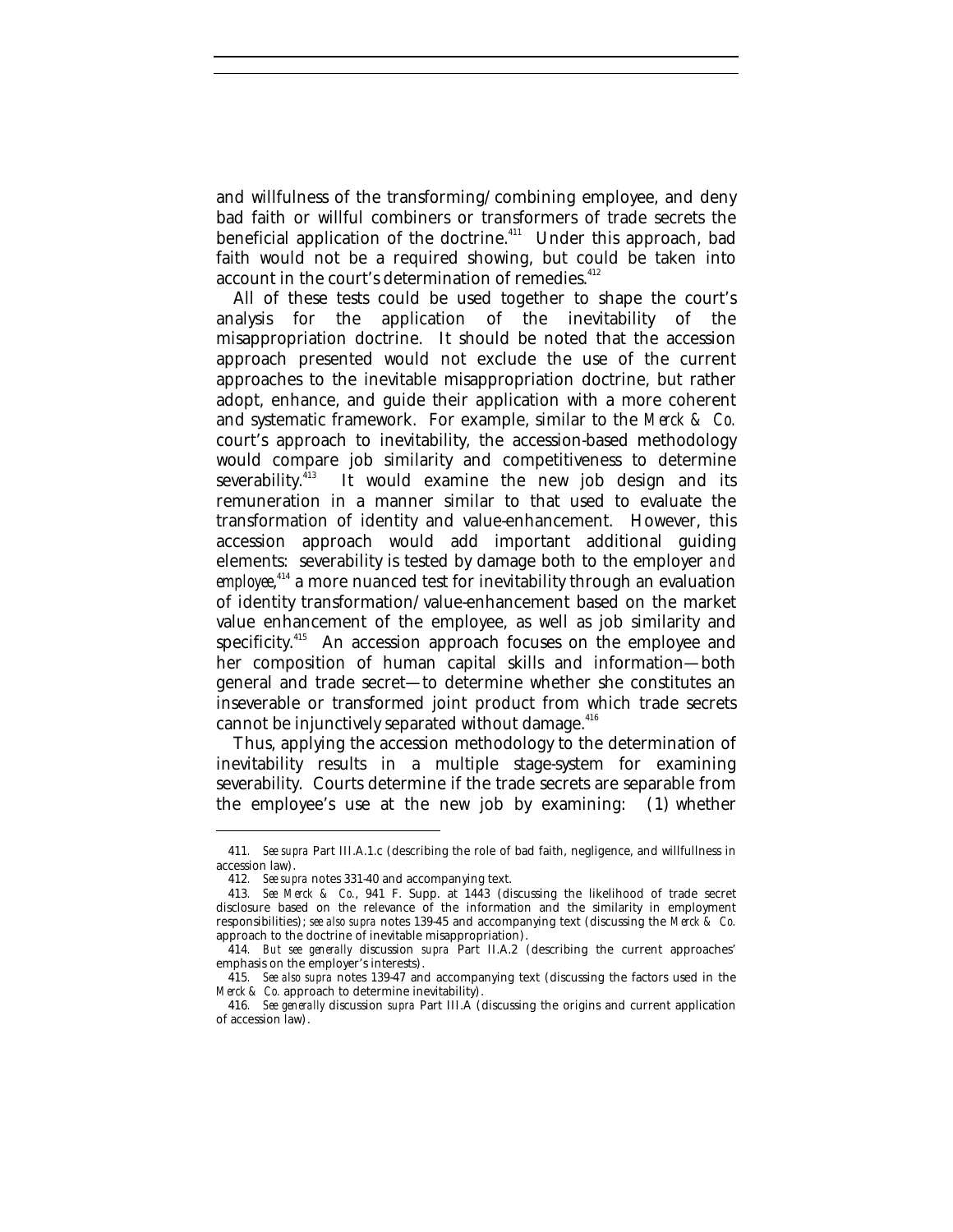removal will cause damage to the employee; (2) whether the employee's materials, labor, and effort have transformed her into something different in kind than a simple user or discloser of trade secrets; (3) whether the employee had so enhanced her value over the initial value of the trade secrets themselves so as to warrant resting title and control of the employee's skills and accessible trade secrets in the employee herself; and (4) whether the employee attempted to combine her human capital and the trade secrets in bad faith. Each of the objective factors of separation damage assessment, transformation of employee kind, and contribution by the employee herself provides other clear, coherent, and integrated factors for employers and employees alike to determine inevitability of misappropriation. In addition, the law of accession enables courts to evaluate bad faith and intent as a relevant, but not required, consideration in determining inevitability.

The accession approach to determining inevitability meets all of the criteria raised in the criticism of other methodologies above. First, the accession approach presents a framework that incorporates clear and coherent standards for determining inevitability. It provides a step-by-step analysis that focuses initially on relative value contribution to determine the preliminary assignment of control. The accession approach provides a framework for evaluating inevitability that is clearer and more coherent than the case-by-case "nature of employment" approach of *Standard Brands*, <sup>417</sup> by applying tests similar to *Merck & Co.* in its focus on the employee as a joint product.<sup>418</sup> It then analyzes severability between trade secrets and human capital by examining three objective factors: (1) separation damage assessment; (2) degree of transformation in kind; and (3) significance of value enhancement. Second, the accession  $(3)$  significance of value enhancement. approach accounts for, but does not require, a bad faith determination to find that the employee is a joint and inseverable product or one significantly transformed or enhanced in value. In this way, it moves beyond the limitations of *Cyprus Foote*, <sup>419</sup> while still accounting for bad faith in its evaluation of severability and transformation. Third, the accession approach is not limited to technical information like *International Paper*; <sup>420</sup> but rather it evaluates more generally the combination of trade secrets of all varieties and the human capital of a broad range of individuals. Fourth, the approach accounts for severability, addressing the impact on both the employer and the employee when the trade secret information is severed from the employee. $421$  In this way, the accession approach

<sup>417.</sup> *See supra* notes 90-96 and accompanying text.

<sup>418</sup>*. See supra* notes 139-47 and accompanying text (describing the *Merck & Co.* approach).

<sup>419</sup>*. See supra* notes 102-10 and accompanying text.

<sup>420</sup>*. See supra* notes 123-29 and accompanying text.

<sup>421.</sup> This avoids the current courts' excessively narrow focus on employer property interests. *See* discussion *supra* Part II.A.2 (observing that current approaches to inevitability determinations favor employer's interests).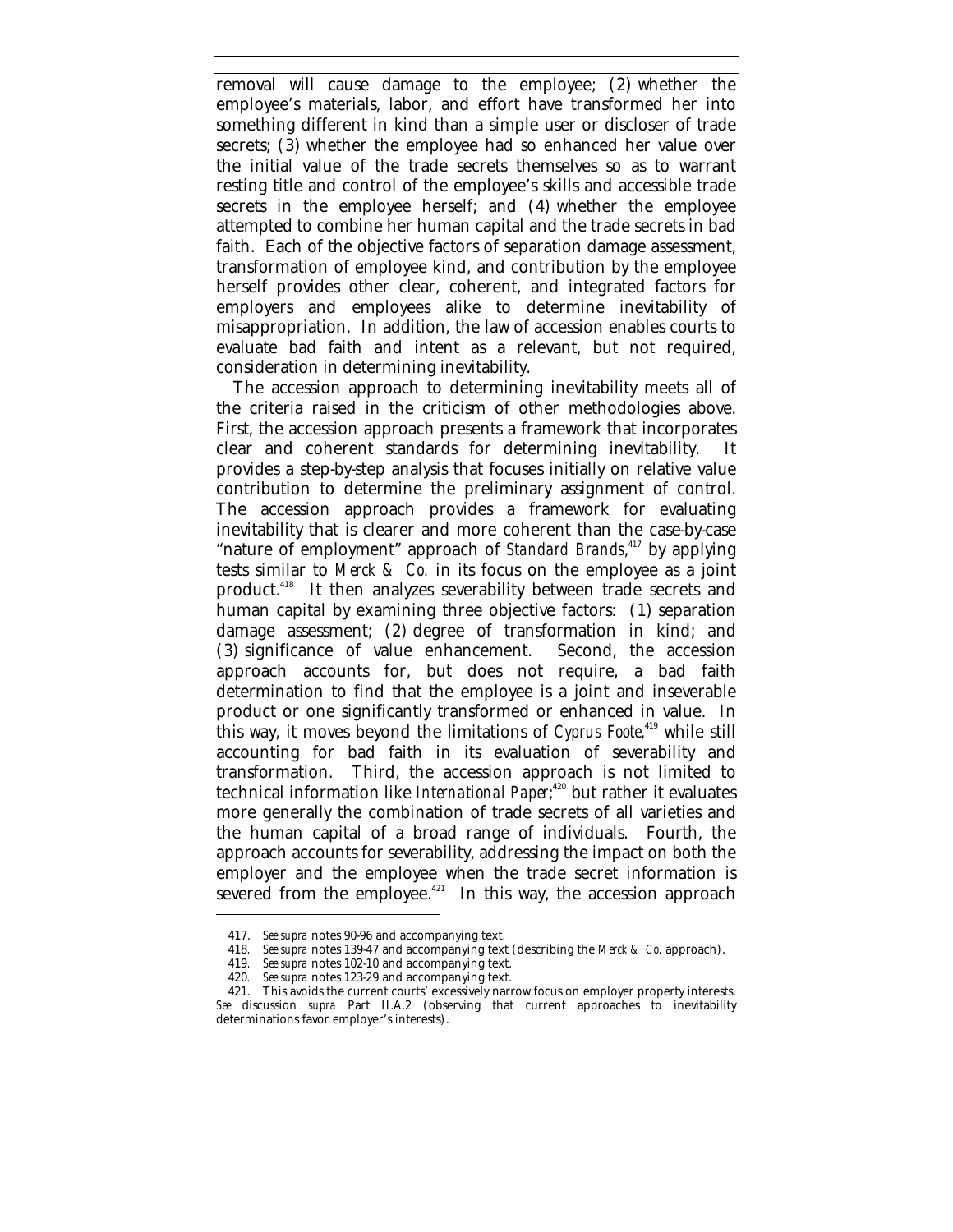provides a more coherent and employee-evaluative framework for using the tests outlined in *Merck & Co.*, permitting a richer understanding of inevitability.<sup>422</sup> Inevitability is not determined merely by examining the impact of employment on trade secrets, but by evaluating the impact of an injunction on the value of the employee as well. The combination of these factors suggests that the accession approach to determining inevitability offers a significant improvement over existing court approaches and academic proposals.

## *2. Providing a system of remedies*

-

Applying the law of accession to the remedies granted by courts for inevitable misappropriation would be similarly advantageous. This application would present courts with a coherent and balanced framework for providing injunctive relief, a measure of compensation, and the correct combination of the two. It would enable courts to escape from the current haphazard approach of providing inconsistent all-or-nothing remedies, without fragmenting the ownership structure of trade secrets.

After finding unified combinations that were not severable, transformations in kind, and significant enhancements in value, courts applying the accession approach would determine control over the employee in the same way that accession law allocates title to joint property: viewing the employee as a combination of inseverable trade secrets and human capital, the court would determine whether "title" would vest in the employer or employee based on the relative value or contribution of employee's materials to the joint product.<sup>423</sup> In other words, courts would weigh the employer's trade secrets (that were *not* severable by a simple nondisclosure injunction) against the skill, labor, and human capital to determine which constituted more of the overall value at the time of employee's new employment.

Of course, valuing each of these factors would be difficult. Initially, courts would estimate the value of the trade secrets that could not be "severed" from the employee by looking to royalty rates for a similarly limited use of those trade secrets. Courts could then compare that value against the difference in wages between the employee and an

<sup>422</sup>*. See* Merck & Co., Inc. v. Lyon Glaxo-Wellcome, 941 F. Supp. 1443, 1459-60 (M.D.N.C. 1996) (describing the factors to consider when making an inevitability of disclosure determination); *see also supra* notes 139-47 and accompanying text (describing the *Merck & Co.* four-part test for determining inevitability).

<sup>423</sup>*. See* discussion *supra* Part III.A.2.a (discussing the vesting of title and control under the law of accession).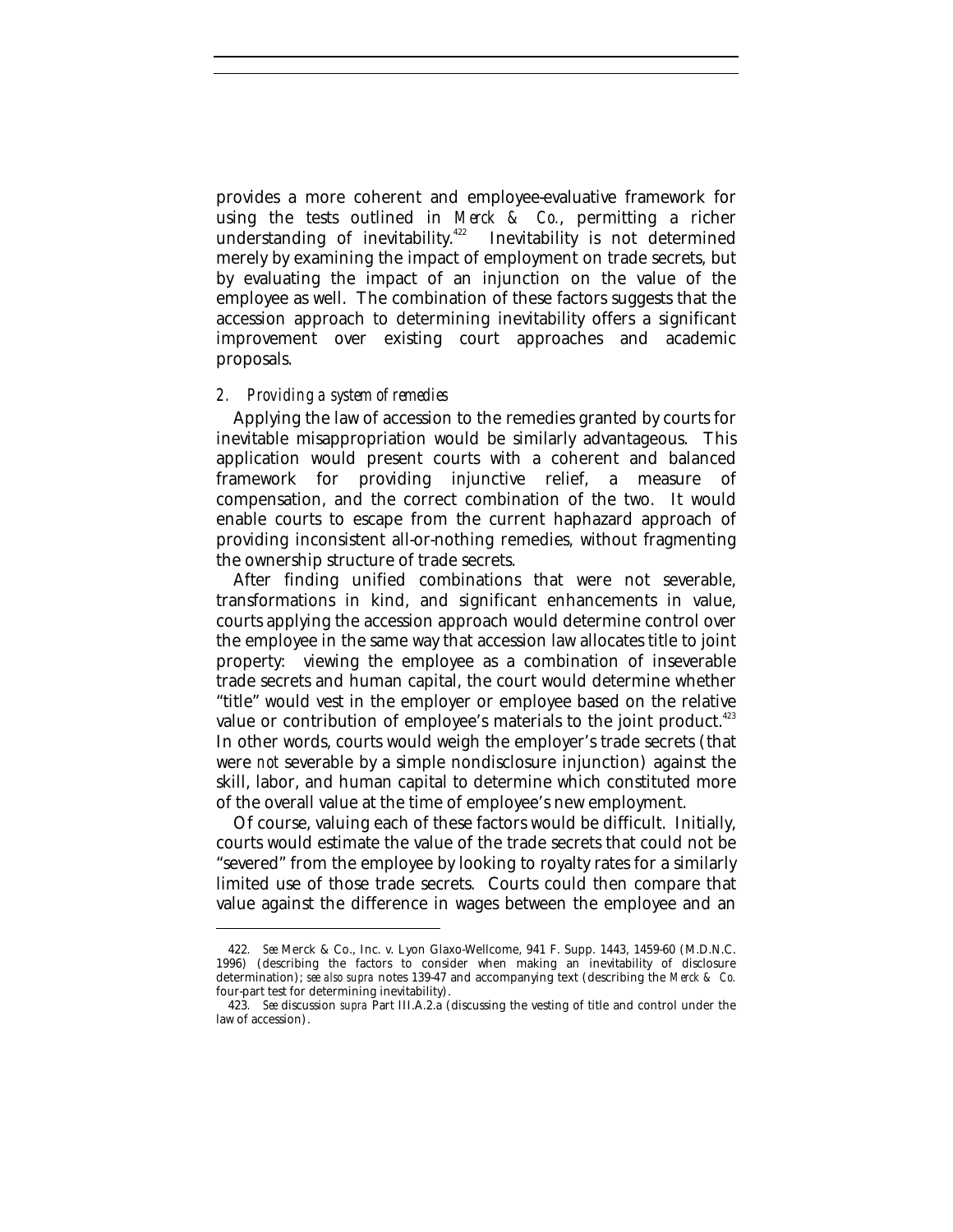individual merely exposed to trade secrets.<sup>424</sup> To generate proxies, courts could evaluate contract rates for employer trade secrets and differences in the wage rates of individuals exposed to different levels of trade secrets. Such an estimate does not seem impossible; courts have suggested that the trade secrets of employers can be valued, $425$ and the employee value of human capital has also been valued in the divorce context<sup>426</sup> and in the context of competitive salaries.<sup>427</sup>

Where courts cannot calculate the value of the trade secrets or the individual liberty interests of freedom of employment, they could look to relative guides in the state law's public policy. For example, courts in states with a blanket prohibition against noncompete covenants would set the abstract value of fundamental liberty interests higher than those in states that recognize and enforce such covenants.<sup>428</sup> Similarly, the depth of protection of trade secrets in statutory law and the relative penalties for their appropriation would also provide a proxy for the relative value of this information.<sup>429</sup> Alternatively, the courts could use some of the existing valuation mechanisms used in calculating the damages for an infringement, such as expert testimony or comparative market share impact tests, to determine the value of the trade secrets.<sup>430</sup> Similar expert testimony or comparable employment-offer information could be used to determine the value of the human capital embodied in the individual, as is currently used for benchmarking compensation schemes involving options.<sup>431</sup> As a final default mechanism in As a final default mechanism in determining the relative value of an employee's human capital and an employer's trade secret, courts could use (1) the new employer's salary proposal as the value of the total employee product; (2) other similarly situated employees' salaries at the new company as a

<sup>424</sup>*. Cf.* Lumex, Inc. v. Highsmith, 919 F. Supp. 624, 636 (E.D.N.Y. 1996) (finding a restrictive covenant reasonable because the injunction was limited to six months and the former employer would compensate the employee); Emery Indus. v. Cottier, 202 U.S.P.Q. (BNA) 829, 836-377 (S.D. Ohio 1978) (finding mixed damages and an injunction remedy based in part on an evaluation of employee value).

<sup>425</sup>*. See supra* notes 182-84 and accompanying text.

<sup>426</sup>*. See* O'Brien v. O'Brien, 489 N.E.2d 712, 717-18 (N.Y. 1985) (holding that professional degrees constitute divisible marital property and providing a valuation and allocation scheme). *See generally* J. Thomas Oldham, *Putting Asunder in the 1990s*, 80 CAL. L. REV. 1091, 1121 (1992) (discussing the valuation of human capital accumulations during marriage at the time of divorce).

<sup>427</sup>*. See Reasonableness of CEO's Compensation Based on Survey of Comparable Companies*, 84 J. TAX'N 346 (1996) [hereinafter *Comparable Companies*] (reporting that the Tax Court determines the reasonable value of a CEO's services by referring to an index of comparable company compensation).

<sup>428</sup>*. See, e.g.*, Standard Brands, Inc. v. Zumpe, 264 F. Supp. 254, 264-65 (E.D. La. 1967) (reporting that the public policy against covenants not to compete is relevant in determining the value of liberty versus property interests).

<sup>429</sup>*. See* Merck & Co., Inc. v. Lyon Glaxo-Wellcome, 941 F. Supp. 1443, 1459-61 (M.D.N.C. 1996) (looking to the standard of public policy).

<sup>430</sup>*. See* GORDON V. SMITH & RUSSELL L. PARR, VALUATION OF INTELLECTUAL PROPERTY & INTANGIBLE ASSETS 429-49 (2d ed. 1994) (discussing the structure of a typical intellectual property valuation).

<sup>431</sup>*. See Comparable Companies*, *supra* note 427, at 346 (describing one method of evaluating the monetary value of a CEO's services).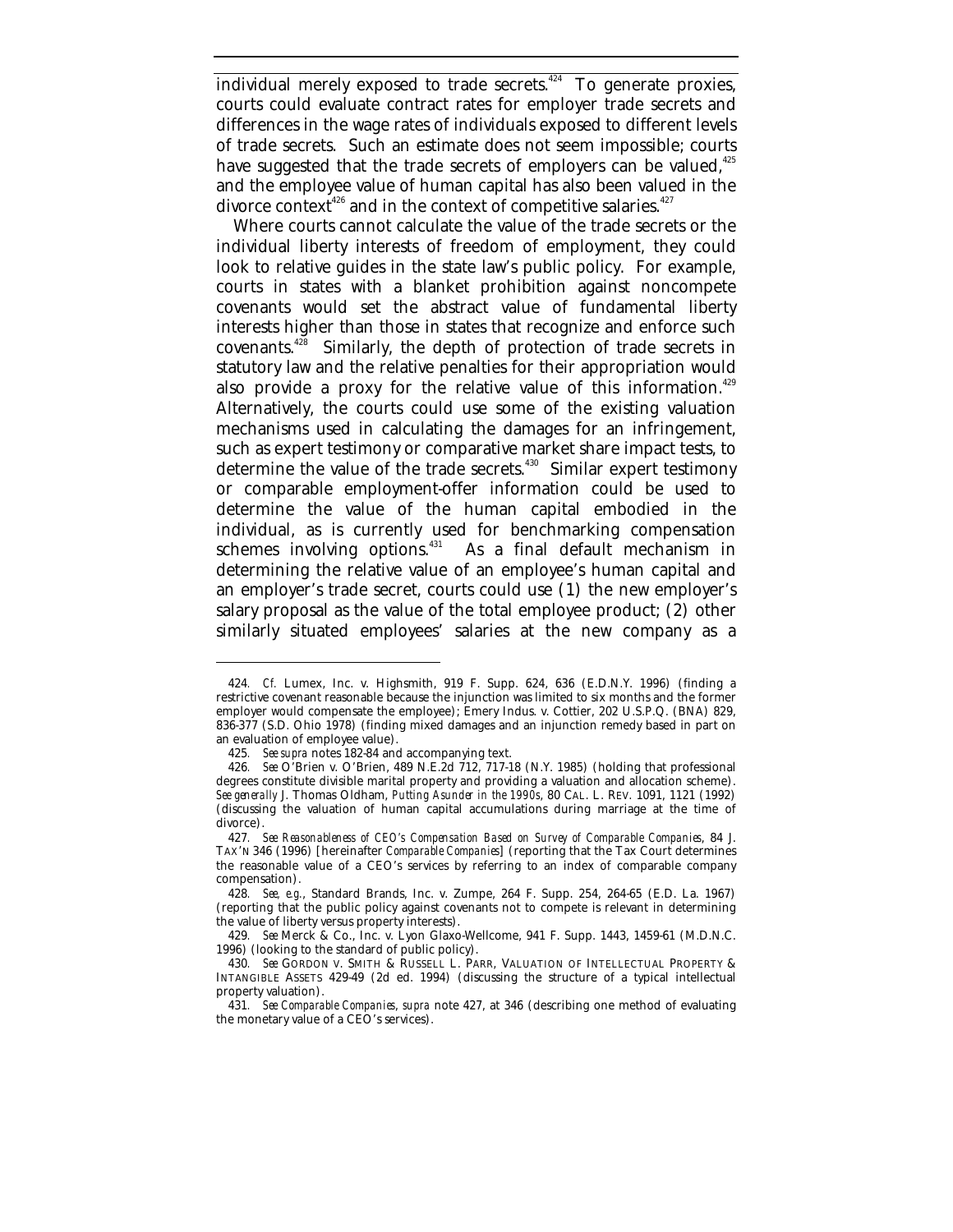comparable salary value; and (3) the most recent efforts of the old employer to protect its trade secrets on an individual basis, in combination with estimated economic losses from disclosure or recent royalty rates. Consequently, courts could come to some relative conclusion about the value of the trade secrets and the employee's human capital.

Courts could then engage in a second stage of analysis to determine what relationship these components have to the market value of the employee in her new job. The inquiry would focus not merely on the relative value of trade secrets vis-à-vis human capital in a potential use situation, but in the specific situation at hand. For example, the value of a trade secret would constitute a component of an employee's market value if she were being hired as an industrial spy. The correct evaluation of the relative values of trade secrets and employee human capital would have to be made in the context of the employment being offered–-the market price.

Given all of these factors, the court could then vest "title"–-i.e., determine whether to grant or deny an injunction against employment, based on the relative values of the employer's trade secrets and the employee's human capital, skill and labor.<sup>432</sup> This injunction could be narrowly tailored and issued in combination with a non-disclosure injunction to maximize the amount of severability of the trade secrets from the employee without damage.

In practice, the courts could thus determine the relative value of employee's contributions to the new employer based on the old employer's trade secrets and the employee's own human capital and skills. If the old employer's trade secrets were a much more substantial component of that value, then an injunction would issue against employment in that area in the same way that accession would vest title in the owner of the materials that make up the primary part of the joint product. If the employee's skills, labor, and human capital were the principal component of her value to the new employer and the market in general, then the injunction would be denied.

Interestingly enough, this kind of accession-based approach is suggested in part by some of the courts' current applications of the inevitable misappropriation doctrine. Jurisdictions with strong public policies against covenants not to compete weigh employee rights

<sup>432</sup>*. See supra* Part III.A.2.a (describing the combination approach of accession law).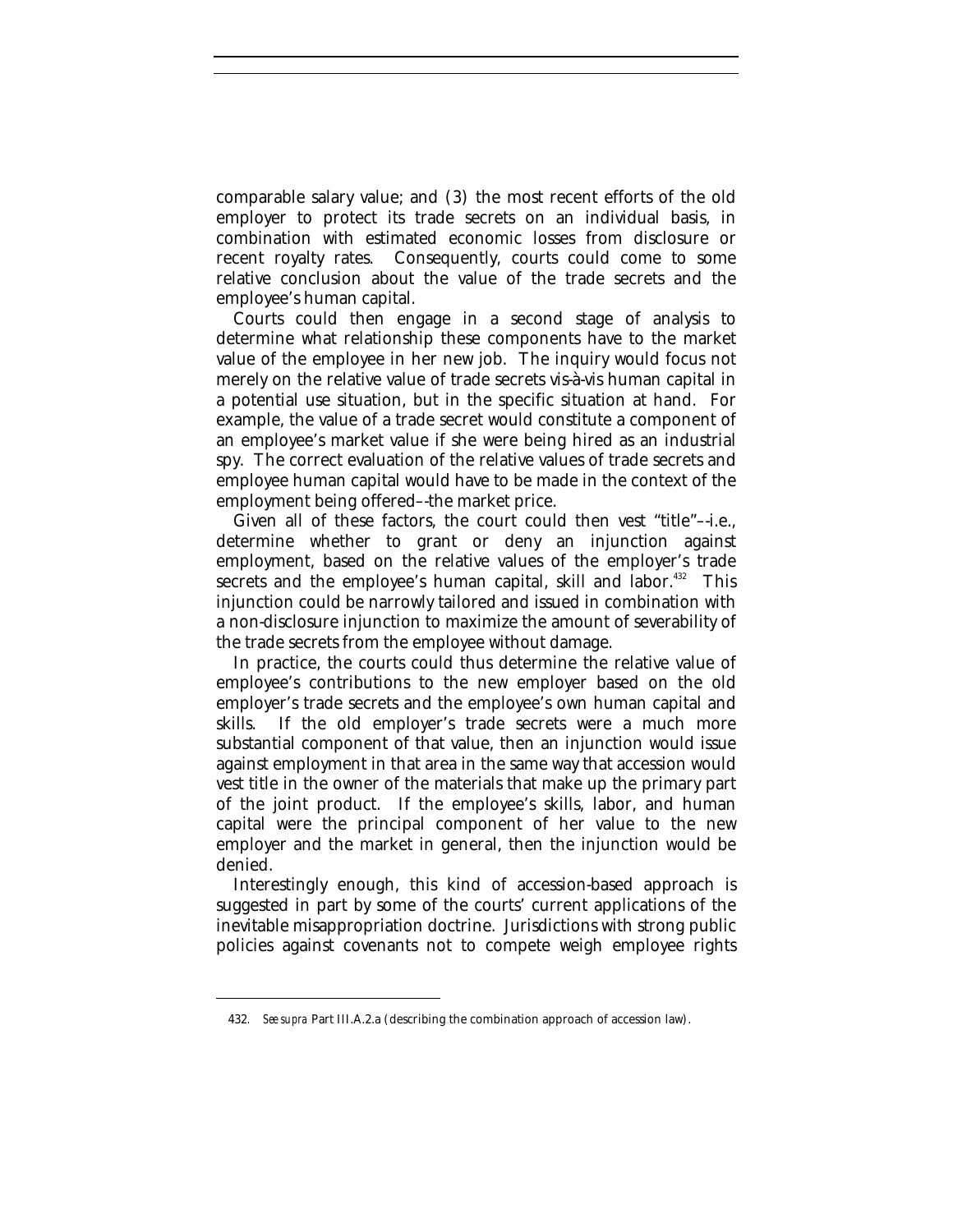more heavily than employer trade secrets,<sup>433</sup> and where employer trade secrets do not appear to be the main component of an employee's value to a new employer—whether through structuring around these secrets by the new employer<sup>434</sup> or because of simple differences in responsibilities<sup>435</sup>—courts tend to deny injunctions, vesting "title" in the employee. In highly competitive industries with competing employers,<sup>436</sup> courts appear to conclude that the value of a new employee may be determined more by the employer's embodied trade secrets than by the employee's human capital, and consequently grant injunctions. $437$  This accession approach refines the analysis to focus on the relative values and the likelihood of disclosure of the trade secrets, and not on the individual employee's human capital—specifically within the context of the offered new employment. Both of these innovations should provide a more nuanced evaluation of the relative value of the interests involved and a more narrowly tailored vesting of title.

The court could also use its findings of transformation in kind and value-enhancement to determine whether to issue or deny injunctive relief. As in the law of accession, if an individual transforms the material of another into something different in kind or significantly enhanced in value, she acquires title in the resulting article by accession.<sup>438</sup> Thus, if the court determines that an employee has transformed herself from a mere vessel for trade secret information into an employee of a different field or different level of innovation, or has significantly increased her value beyond that of the trade secrets embodied within her (for example, by becoming a much more valued human capital commodity building and transforming the bare trade secret knowledge and approach), the court will deny injunctive relief, vesting "title"—control over her employment—in the employee.<sup>439</sup> This kind of analysis would prevent incredibly skilled or innovative workers from being imprisoned in the field of their former employers on the basis of trade secret disclosure alone.<sup>440</sup>

<sup>433</sup>*. See* Continental Group, Inc. v. Kinsley, 422 F. Supp. 838, 842 (D. Conn. 1976) (recognizing New York's cautious approach to "non-compete" covenants based on the covenants' inherent interference with an individual's right to labor); *Standard Brands, Inc.*, 264 F. Supp. at 265-66 (discussing a Louisiana statute prohibiting "noncompete" covenants designed to protect employees regardless of the chilling effect on the business environment).

<sup>434</sup>*. See Merck & Co.*, 941 F. Supp. at 1461.

<sup>435</sup>*. See, e.g.*, International Paper v. Suwyn, 966 F. Supp. 246, 259 (S.D.N.Y 1997) (denying injunctive relief because defendant's job functions were not of a highly technical nature and his responsibilities were easily reassigned to other employees).

<sup>436</sup>*. See, e.g.*, PepsiCo, Inc. v. Redmond, 54 F.3d 1262 (7th Cir. 1995) (noting the highly competitive nature of the sport drink industry and employers); Doubleclick Inc. v. Henderson, No. 116914/97, 1997 WL 731413, at \*2 (N.Y. Sup. Ct. Nov. 7, 1997) (establishing the highly competitive nature of the Internet advertising industry).

<sup>437</sup>*. See, e.g.*, *Doubleclick*, No. 116914/97, 1997 WL at \*8 (enjoining a former employee for six months from working for any employer or company that competed with the former employer).

<sup>438</sup>*. See supra* notes 318-30 and accompanying text.

<sup>439</sup>*. See generally supra* notes 354-57 and accompanying text (explaining when accession law vests title in the transformer).

<sup>440</sup>*. See, e.g.*, Bridgestone/Firestone, Inc. v. Lockhart, 5 F. Supp. 2d 667, 688 (S.D. Ind.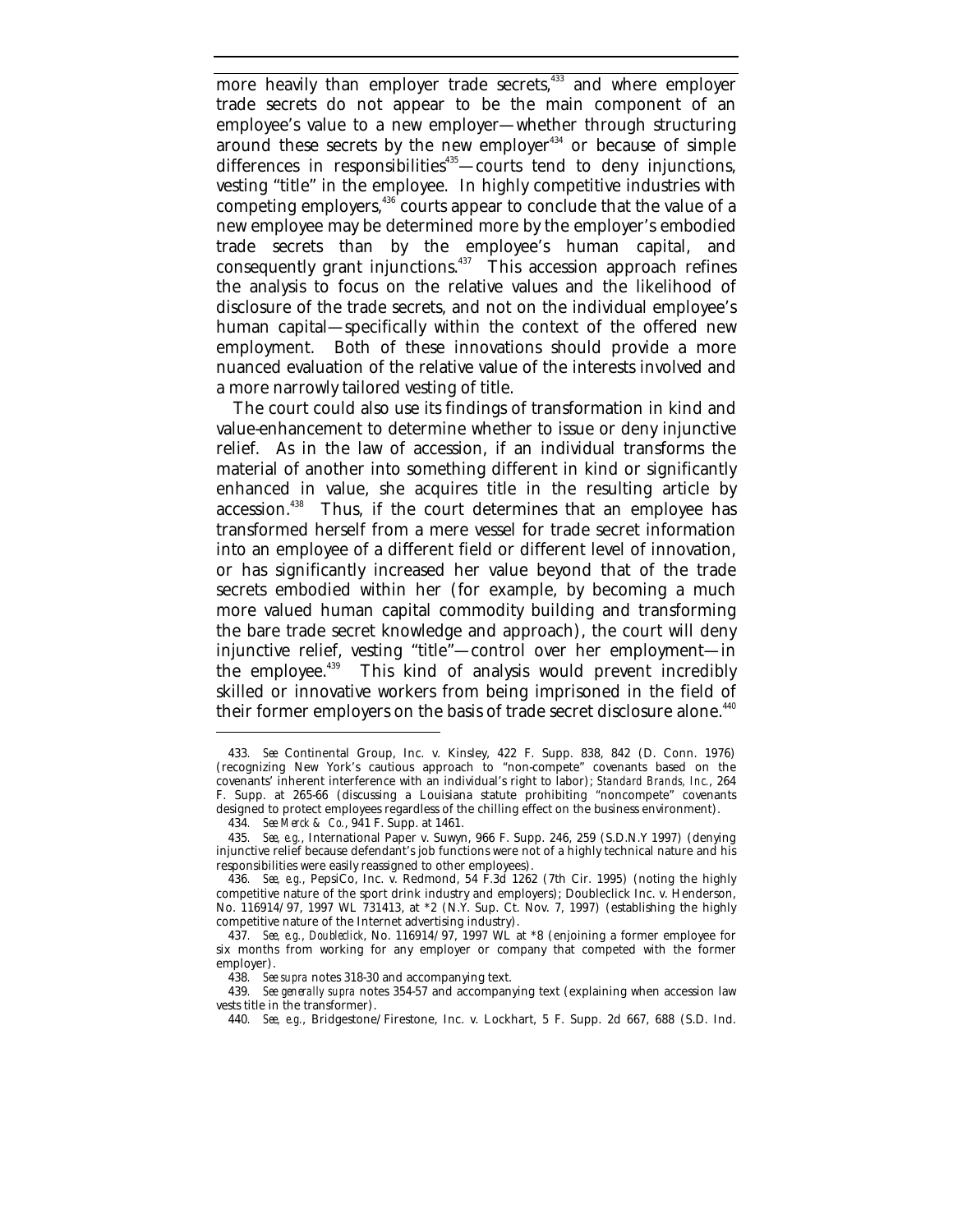At present, nothing directs the courts to distinguish between workers who have been exposed to trade secrets and have been transformed beyond the value of those trades secrets, and those who have been exposed to trade secrets but have not been transformed.<sup>441</sup> Applying the accession approach to the allocation of control or "title" to the employer or employee draws such a distinction, vesting control in employees who have dramatically transformed themselves from mere trade secrets vessels. Given that the protection of intellectual property is a societal choice<sup>442</sup> designed to increase innovation and encourage development for the public good, $443$  accounting for transformative and value-enhancing characteristics is justified.<sup>444</sup>

Thus, the accession approach to remedies for inevitable misappropriation accounts for the relative values of the employer's trade secrets and employee's human capital in her value to her new employer.<sup>445</sup> It involves a more systematic, nuanced, and flexible approach to vesting control over the employee's new employment ability, based on evaluating the relative values at two levels: the general inherent value of employees' rights in a given jurisdiction and specific value of the employee's human capital in the new employment combination. In addition, the transformation/value-

443.

-

Intellectual property law assures authors the right to their original expression, but encourages others to build freely on the ideas that underlie it. This result is neither unfair nor unfortunate: It is the means by which intellectual property law advances the progress of science and art. We give authors certain exclusive rights, but in exchange we get a richer public domain.

445*. See supra* notes 424-31 and accompanying text (suggesting various methods of calculating values of trade secrets and human capital).

<sup>1998) (</sup>discussing the possibility that a threat of litigation may encourage new employers to abandon new employees).

<sup>441.</sup> This is in direct contrast to the problems raised when a court focuses on employer property interests to the exclusion of employee interests. *See supra* notes 162-68, 217-23 and accompanying text.

<sup>442.</sup> Similarly, Justice Holmes, in a famous case on misappropriation, remarked that "[p]roperty, a creation of law, does not arise from value . . . ." International News Serv. v. Associated Press, 248 U.S. 215, 246 (1918) (Holmes, J., dissenting). *But see id.* at 250 (Brandeis, J., dissenting) ("[T]he fact that a product of the mind has cost its producer money and labor, and has a value for which others are willing to pay, is not sufficient to ensure to it this legal attribute of property.").

White v. Samsung Elecs. Am., Inc., 989 F.2d 1512, 1517 (9th Cir. 1993) (Kozinski, J., dissenting).

<sup>444.</sup> An argument could be made about the horizontal equities involved in this situation, i.e., why should transformative or value-enhancing workers be more protected than less transformative and value-enhancing ones? For example, the anti-commodification interests and similar liberty-based concerns of both kinds of workers seem equally at issue here. *See supra* notes 394-95 and accompanying text. This is a valid question and cannot be answered on the grounds of an efficiency or productive incentive analysis alone. At the very least, this approach attempts to account for some employee interests in contrast to current approaches to the doctrine. *See supra* notes 162-68.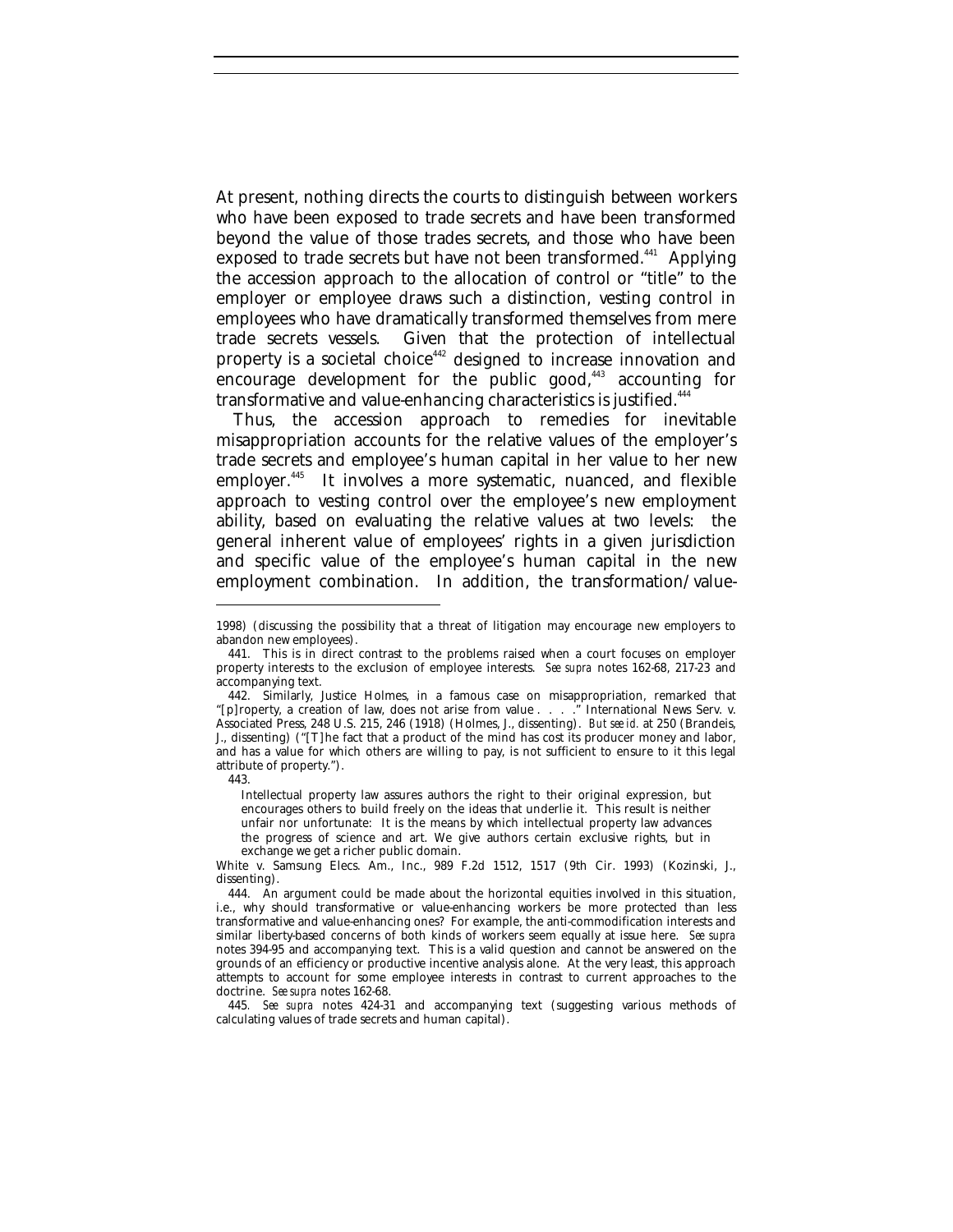enhancing standard for vesting title provides for a more incentivebased approach to allocating control over an employee's future—one that evaluates the specific character of the employee and her next employment in greater detail than the current primary focus on the trade secrets alone. The accession approach clarifies and systematizes the balancing approach only loosely discussed in the application of inevitable misappropriation.<sup>446</sup>

Perhaps more importantly, the accession approach also provides a coherent method of balancing the all-or-nothing nature of most injunctions with compensation for the materials of the employer or employee that are bound up within the employee.<sup>447</sup> As in the law of accession, if "title" in the employee is acquired by the employee in the process of applying the accession approach, the employee will be responsible to the employer for the value of the trade secrets that are embodied within her.<sup>448</sup> Again, this is subject to several caveats. The employer will only be compensated for the value of the trade secrets that are expected to be converted as they would be used or disclosed in the specific context. This compensation excludes trade secrets that can be protected by nondisclosure injunctions (i.e., that can be "severed"). Courts could set the level of compensation by evaluating the overall value of the trade secrets and estimating the likely impact of disclosure, using the royalty figures for comparable use as proxies.<sup>449</sup> Alternatively, expert testimony and other techniques could be used to determine this value.<sup>450</sup> Courts concerned about commercial morality and the incalculable damages from disclosure of trade secrets could add this to their calculations of value as well, depending, again, on a calibration of these factors against the public policy of their state.<sup>451</sup> Thus, if the employee were vested with control over her new employment but would still inevitably disclose or use some trade secrets, she would compensate the employer for their value. This approach is similar to the suggestion to use the royalty payment provisions for use of trade secrets under the California Civil Code,<sup>452</sup> but provides a more systematic and flexible approach to determine the correct compensation.

Conversely, if the employer were vested with control over the employee, then the employer would be responsible for compensating

<sup>446</sup>*. See* discussion *supra* Part II.A (reviewing the courts' approaches of to the misappropriation doctrine).

<sup>447</sup>*. See* discussion *supra* Part II.A.3.

<sup>448</sup>*. See* discussion *supra* Part III.A.2 (discussing the general rule which provides that if one acquires title to a product through accession from another, the former is responsible to the latter for the value of materials before transformation).

<sup>449</sup>*. See supra* note 268 and accompanying text (citing a California statute that allows courts to order royalty payments in disclosure situations).

<sup>450</sup>*. See* SMITH & PARR, *supra* note 430, at 137-44 (describing cost, income, and market approaches as other techniques for the valuation of assets).

<sup>451</sup>*. See, e.g.*, Standard Brands, Inc. v. Zumpe, 264 F. Supp. 254, 263 (E.D. La. 1967) (reviewing Louisiana's public policy of nullifying no-compete agreements).

<sup>452</sup>*. See supra* note 268 and accompanying text (discussing how the California Code allows courts to order royalty payments in disclosure situations).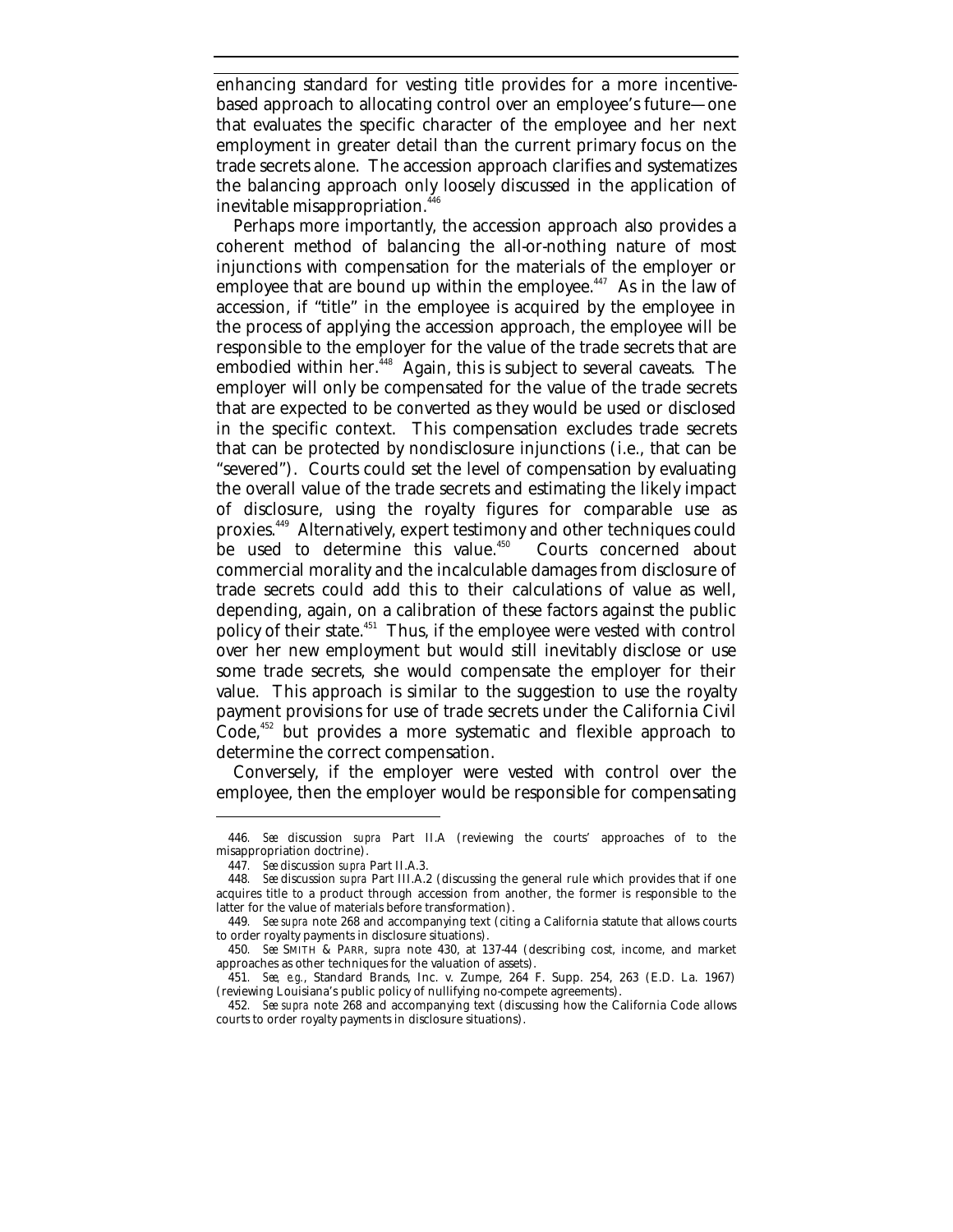the employee for the value of her converted or transformed human capital, skill, and labor.<sup>453</sup> This amount could easily be estimated from her new employment offer or a modification of her old employment offer.<sup>454</sup> Alternatively, the court could use other Alternatively, the court could use other mechanisms, such as expert testimony, comparable compensation data, or the wages of similarly situated employees of the new employer, to determine the value of the human capital being converted.<sup>455</sup> Thus, if the accession approach bars an employee from new employment, she will be entitled to a claim for the human capital embodied in her. This amount might not be limited to the salary offered by the new employer and could include the value of the liberty interests being infringed<sup>456</sup> and other calculations reflecting the restriction's costs to her career. The court's approach in *Emery Industries, Inc. v. Cottier*, <sup>457</sup> enjoining an employee from new employment on grounds of inevitable misappropriation, but requiring the employer to pay, $458$  echoes this suggestion. The accession approach, however, adopts this view as part of its overall structure of remedies and suggests more specific factors for the evaluation of human capital.<sup>459</sup>

Finally, by applying the accession approach to remedies for inevitable misappropriation, courts could take account of the employee's intent in combining her human capital with trade secrets and transforming the trade secrets into part of herself.<sup>460</sup> If the court determines that an employee is entering into new employment in bad faith, with reckless disregard, or willful intent, it could refuse to vest title in her by accession or restrict the amount of compensation for human capital converted.

The standard for bad faith, reckless disregard, or willfulness could be used against the employer as well. An employer's attempt to

<sup>453</sup>*. Cf.* Clement v. Duffy, 7 N.W. 85, 86 (Iowa 1880) (providing compensation for the expenditure of threshing and marketing costs for grain even though no title to the underlying grain existed).

<sup>454</sup>*. See supra* notes 425-27, 431 (providing examples of how to value human capital).

<sup>455</sup>*. See* SMITH & PARR, *supra* note 430, § 7, at 165-87 (discussing the market approach of valuation which involves comparing the item in question with comparable properties).

<sup>456.</sup> Courts already provide damages for § 1983 civil rights claims. *See* 42 U.S.C. § 1983 (1994) (establishing liability for any person acting under color of state authority who subjects, or causes to be subjected, any U.S. citizen to the deprivation of any constitutional rights, privileges, or immunities).

<sup>457.</sup> 202 U.S.P.Q. (BNA) 829 (S.D. Ohio 1978).

<sup>458</sup>*. See id.* at 836.

<sup>459</sup>*. See supra* notes 423-31 and accompanying text (suggesting various methods of calculating the value of trade secrets and human capital).

<sup>460</sup>*. See supra* notes 331-40, 374-83 and accompanying text (describing the role of bad faith, negligence, and willfulness in accession law).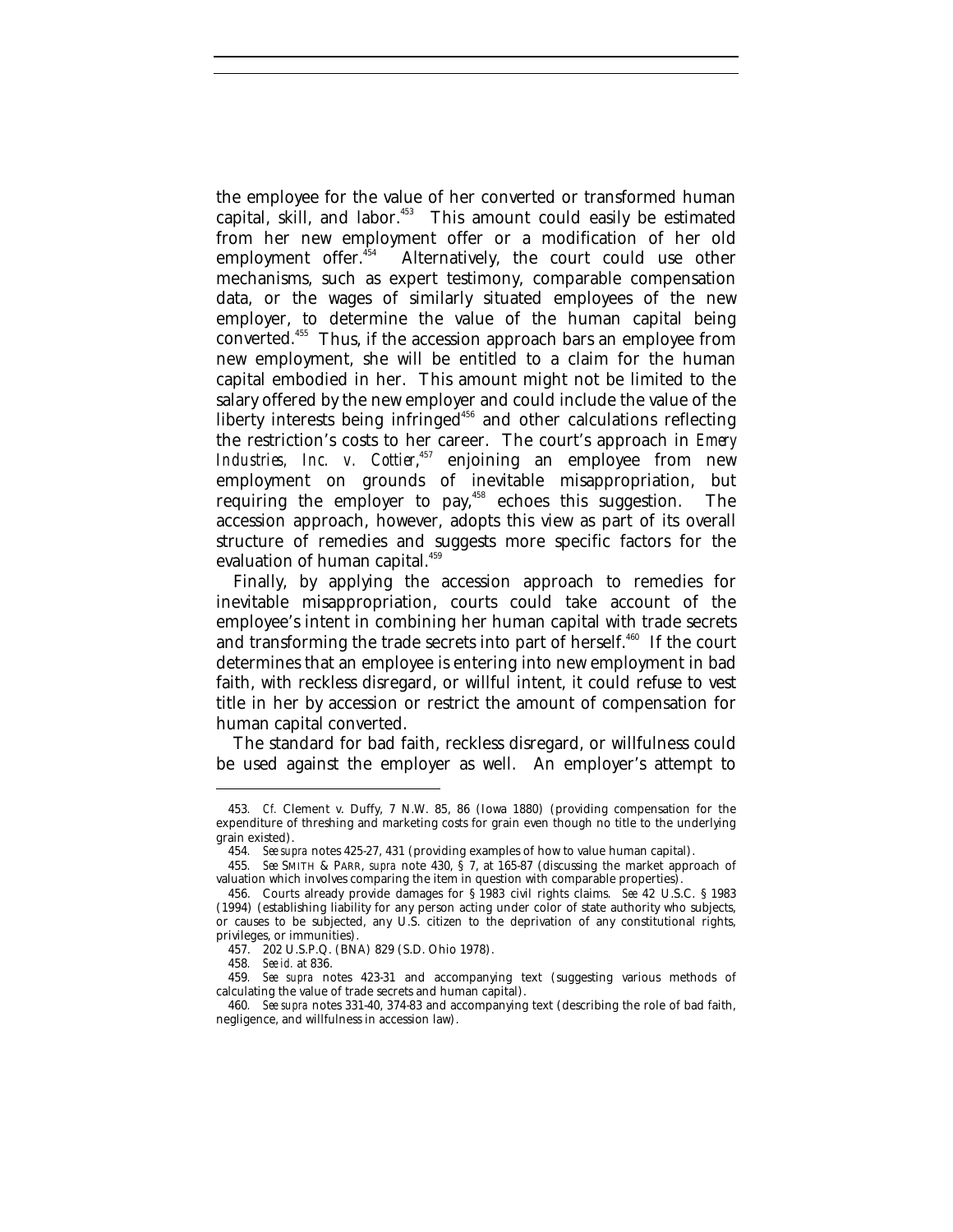prevent an employee from going into new employment can be characterized as an attempt to appropriate the joint property of the employee, consisting of both the trade secrets and the employee human capital. A court could find an employer acting in bad faith if it deliberately exposed an employee to trade secrets to establish the grounds for later injunctive relief, asserted that trade secrets were a joint-product in the employee solely to prevent her from working for a competitor, or recklessly disregarded the value of the employee's human capital. Under the law of accession, courts finding bad intent could deny the benefits of the accession to the employer. $461$ Furthermore, the court could prevent title from shifting or bar compensation for the employer for the value of the trade secrets combined with the employee if the employer is found to have acted in bad faith.<sup>462</sup> This part of an accession-like approach would also police bad faith filings.<sup>463</sup>

The accession approach would be similarly applicable to damages. If the employer acquired control of the employee by accession and the employee constituted a combination and not a transformation of its trade secrets, it could have the choice of taking control or acquiring damages for the value. $464$  Conversely, an employee who acquires control by accession under the combination structure could also choose between exercising control or acquiring damages.<sup>465</sup> This aspect of the accession approach would arm each party with a significant threat that might deter the frivolous filing of suits; employers and employees acquiring the right to control could force the other to take control and compensate them for their lost value. This feature of the structure increases the range of possible remedies for inevitable misappropriation claims under the accession approach in a coherent and systematic fashion, as well as provides a mechanism for some party control over the allocation of ownership and compensation after a finding.

Additionally, applying the transformation rule of damages would provide the employee with some guarantee of protection within her control, even in the face of substantial employer trade secret value, and provide a counter-balance to the general information advantages of the employer. If control vests in the employee by a finding of transformation under the law of accession, the employer is entitled only to the value of the converted trade secrets in all events. Thus, the most transformative and value-enhancing employees will not be held up by employer's trade secret exposure. The employee in this

<sup>461</sup>*. See supra* notes 331-37, 374-83 and accompanying text (describing the role of bad faith in accession law).

<sup>462</sup>*. See id.*

<sup>463</sup>*. See* discussion *infra* Part III.D (reporting the policing mechanism).

<sup>464</sup>*. Cf. supra* note 372 and accompanying text (discussing how the owner of converted property can recover either property or damages).

<sup>465</sup>*. Cf. supra* note 372 and accompanying text (discussing the option of choosing property or damages).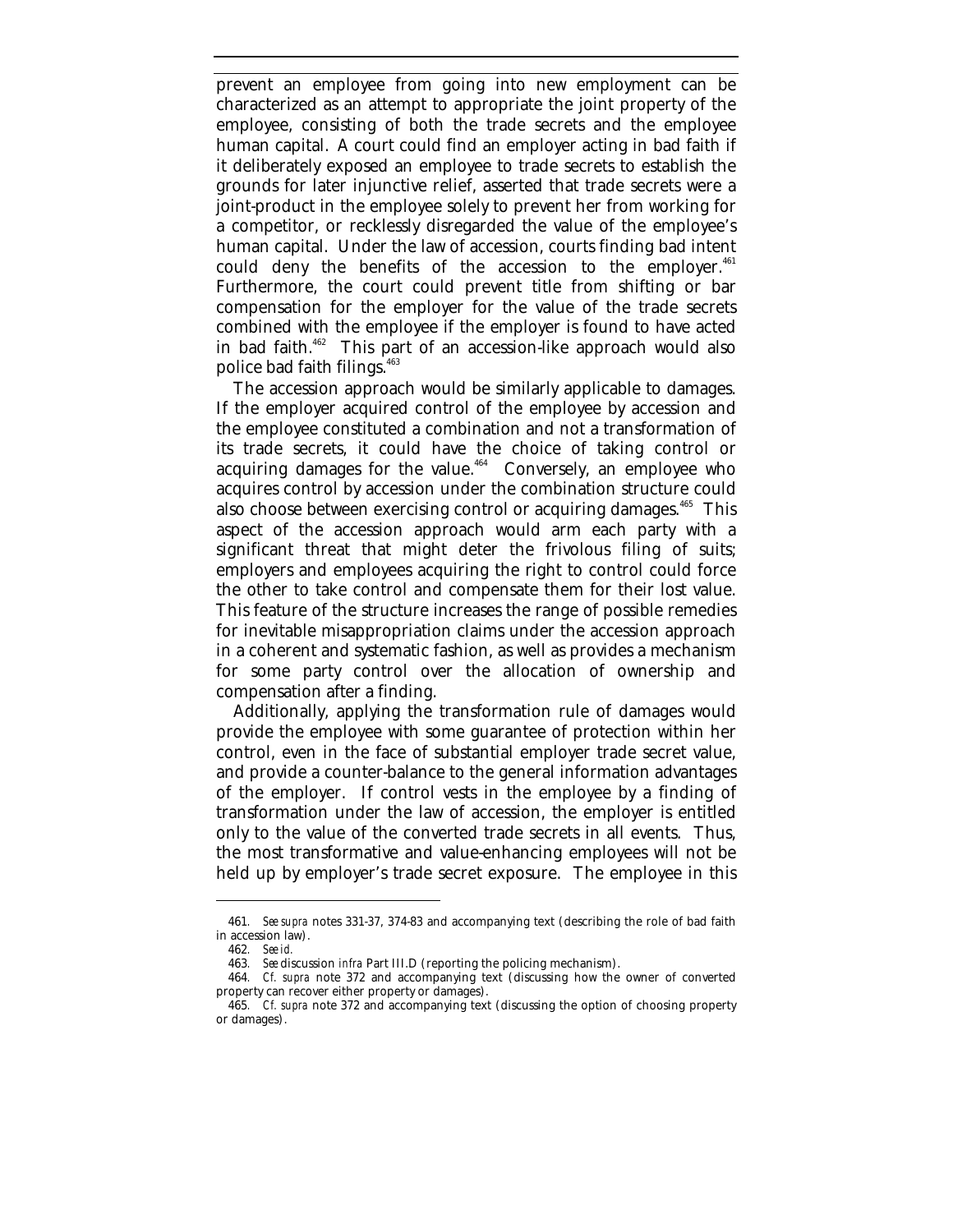structure would be merely be liable for damages to the employer.

Applying the accession system of remedies to the conclusions about the inevitability of misappropriation of trade secrets would generate a similar range of well-calibrated remedies. First, the courts would determine the allocation of the title to the property (the employee) by reference to the principal part test<sup>466</sup> and the transformative/valueenhancement tests. ${}^{467}$  After determining the vesting of control, the party with the right to control would have the option to force the other party to accept control (a "put option"). Second, courts would provide the party not acquiring title by accession with the appropriate compensation for the conversion of its trade secrets or human capital. Third, the shift in title and the amount of compensation would be subject to a determination of bad faith, reckless disregard, or willfulness. This would provide courts with four possible remedy options: Option (1) simple injunctive relief against the employee's new employment (based on a finding of no employee human capital value or a showing of employee bad faith); Option (2) injunctive relief against the new employment with employee compensation for restraining human capital (based on a finding that the employer's trade secrets comprised the principal part of the employee's new employment value or the employee's decision to force the employer to exercise control under Option (3); Option (3) denial of injunctive relief with employer compensation for the loss or potential loss of trade secret value (based on (i) a finding of the employee's human capital comprising the principal part of the employee's new employment value; (ii) a finding of transformation in kind or significant value-enhancement of the employee and employer's trade secret value; or (iii) the employer's decision to force the employee to exercise control under Option (2); and Option (4) simple denial of an injunction (based on a finding of no employer trade secret value, through severability or other analysis, or employer bad faith). Thus, applying the system of remedies of the law of accession to the doctrine of inevitable misappropriation generates a coherent and clear structure of remedies, from the simple granting and denying of injunctive relief to tailored injunctive relief, from simple damages to a combination of damages and compensation with injunctive relief, and finally the option of waiving injunctive relief for damages.

The accession approach to remedies also meets the criteria

<sup>466</sup>*. See supra* notes 341-53 and accompanying text.

<sup>467</sup>*. See supra* notes 354-60 and accompanying text.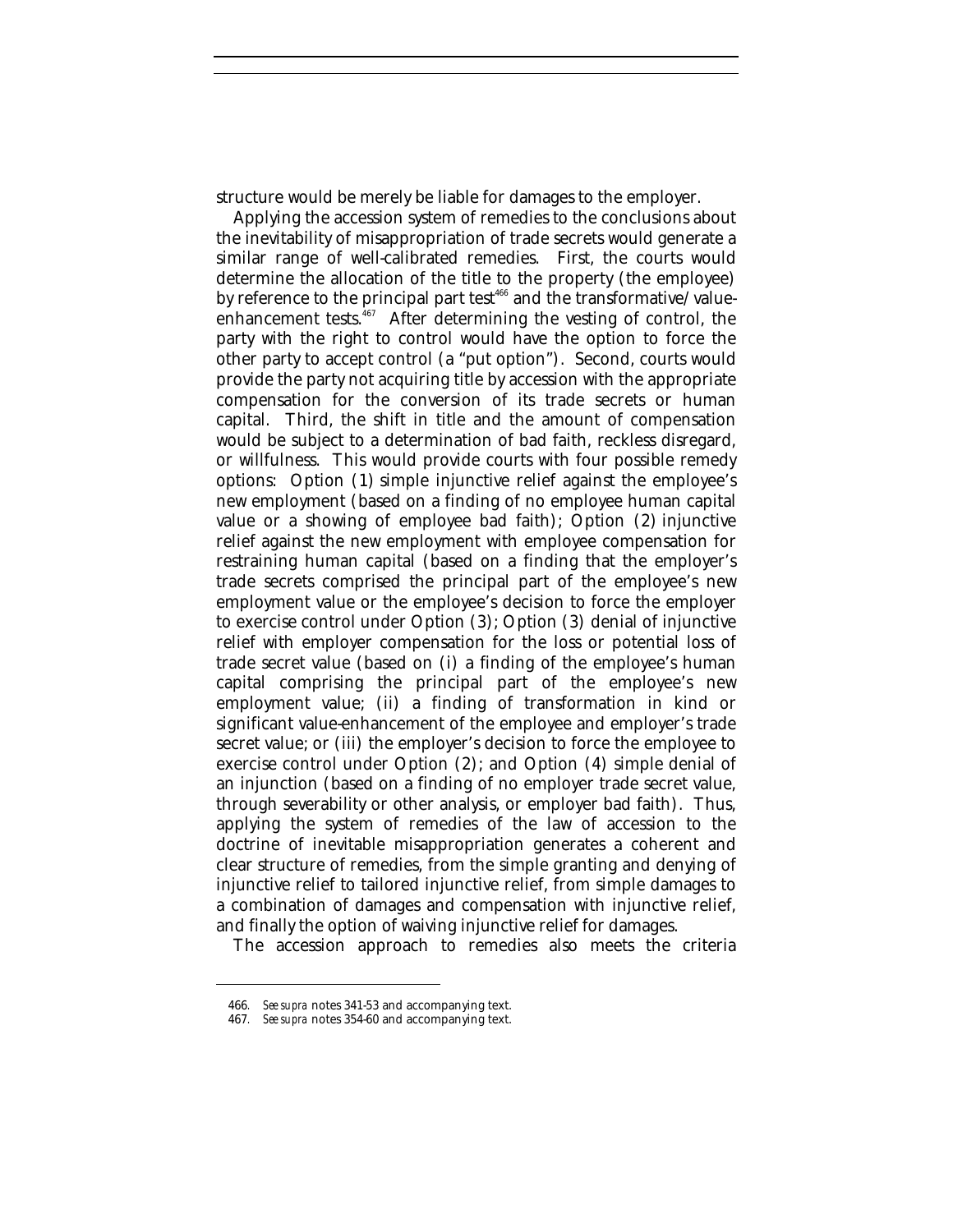discussed above in the criticism of other methodologies. By providing the full range of equitable and legal relief in a systematic framework, the accession approach presents a coherent and consistent system of remedies. While this approach includes both injunctive relief and damages, it also recognizes the potential for costs to both parties.

In addition, the accession approach avoids any recognition of a formal division of the trade secret property interest. Instead, it allocates the "title" and control over the actions of an individual to a single party (either the employer or the employee); it does not allocate direct property interests in the trade secret.<sup>468</sup> Although trade secrets form part of that individual, the ultimate ownership of the trade secrets within that individual is not allocated by the law of accession—only control over the combined individual (for a specified time) is. Only trade secrets that are inseparable from the employee's human capital, that are transformed with the individual, or that are part of an individual who has highly enhanced her own value, are covered in combination. Applying the modified accession mechanism to the law of inevitable misappropriation can thus sidestep the direct allocation or recognition of property rights in trade secrets to an employee. Thus, the accession approach promotes a unified ownership of trade secrets, consistent with other areas of trade secret law.

Furthermore, the accession approach takes into account both the intangibility and valuation issues uniquely raised by trade secrets. It provides each stage with a structured mechanism for determining the relative value of trade secrets and employee rights. For example, if a court does indeed determine that an employer's trade secrets are invaluable and that incalculable harm will result from disclosure, it can vest control of the employee in the employer for a limited time, but still account to the employee for the calculable value of that employee's human capital. Conversely, if an employee's liberty interest is deemed incalculable, the accession approach can vest control in her, but still account to the employer for the value of the employer's trade secrets. The general approach of the mechanism should encourage courts to analyze the relative values involved, and craft more consistent, flexible, and coherent mechanisms for relief.

Overall the accession approach to the doctrine of inevitable misappropriation of trade secrets provides a coherent and consistent methodology for determining inevitability. In addition, the accession approach to remedies offers an understandable structure for providing a wide range of carefully calibrated relief, including injunctions, damages, and combinations thereof. The approach is flexible and accounts for variations both in the value and in the

<sup>468</sup>*. See supra* notes 269-86 and accompanying text (describing the limitations of the concurrent property proposal).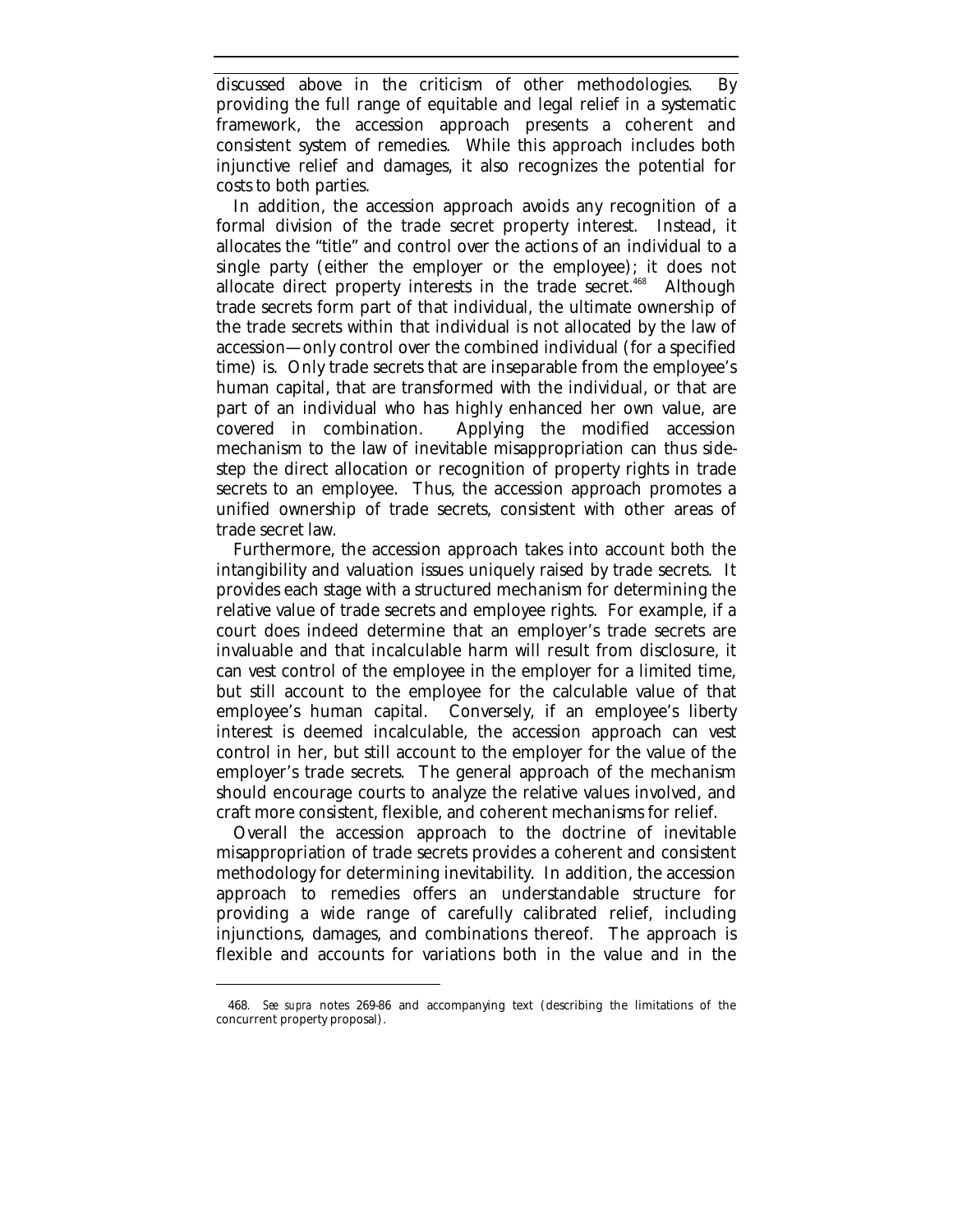nature of trade secrets. The accession approach, therefore, is a meaningful and significant first step towards meeting the criteria outlined in the criticisms of earlier systems and approaches to inevitable misappropriation.<sup>469</sup>

## *D. Deterring Strategic Litigation*

One of the major problems raised by any approach to inevitable misappropriation is that employers with deeper pockets can use the doctrine to either threaten or actually file suit against employees to enjoin them from working for competitors as long as some form of the doctrine and some uncertainty about the outcome of the suit exists.<sup>470</sup> Commentators have noted that even suits that are eventually settled under the doctrine of inevitable misappropriation continue for years, hamstringing both the employees involved and the prospective employers,<sup>471</sup> with potentially devastating effects.<sup>472</sup> None of the courts or existing academic proposals addresses this problem. Of the options discussed, only the proposal to abolish the doctrine addresses the potential problem of bad faith litigation or threats of litigation. Under current approaches to the doctrine, there are few deterrents to employers threatening or actually filing bad faith suits for inevitable misappropriation; aside from legal fees, employers generally do not face the risk of legal damages or injunctive relief when they file suit under the doctrine.

In addition to applying the law of accession to the doctrine of inevitable misappropriation, this Article also recommends that courts adopt a penalty mechanism to deter employers from strategically threatening or actually filing frivolous lawsuits in an effort to enjoin employees from working for competitors. Establishing a penalty against employers' unmeritorious attempts to enjoin employees on the grounds of inevitable misappropriation would provide courts with

<sup>469</sup>*. See* discussion *supra* Part II.

<sup>470</sup>*. See* Bridgestone/Firestone, Inc. v. Lockhart, 5 F. Supp. 2d 667, 688 (S.D. Ind. 1998) (observing the power imbalance between employers and former employees created by the fact that employers can file suits with practically no costs and low downside, while employees and prospective employers are much more vulnerable).

<sup>471</sup>*. See* Schuyler, *supra* note 38, at 27 (reporting the defense attorney's lament that a settlement took three years and that the key employee and prospective employer were tied up in litigation for the entire time).

<sup>472</sup>*. See id.* (providing an example of when an inevitable misappropriation lawsuit hampered the disc drive development program of a new employer for three years); *see also Lockhart*, 5 F. Supp. 2d at 688 (discussing the possibility that a suit can encourage a new employer to abandon a new employee); Edelstein, *supra* note 45, at 732 (arguing that employers should not use the threat of filing inevitable misappropriation suits to cow employees or deter competitors from taking chances on hiring other companies' former employees).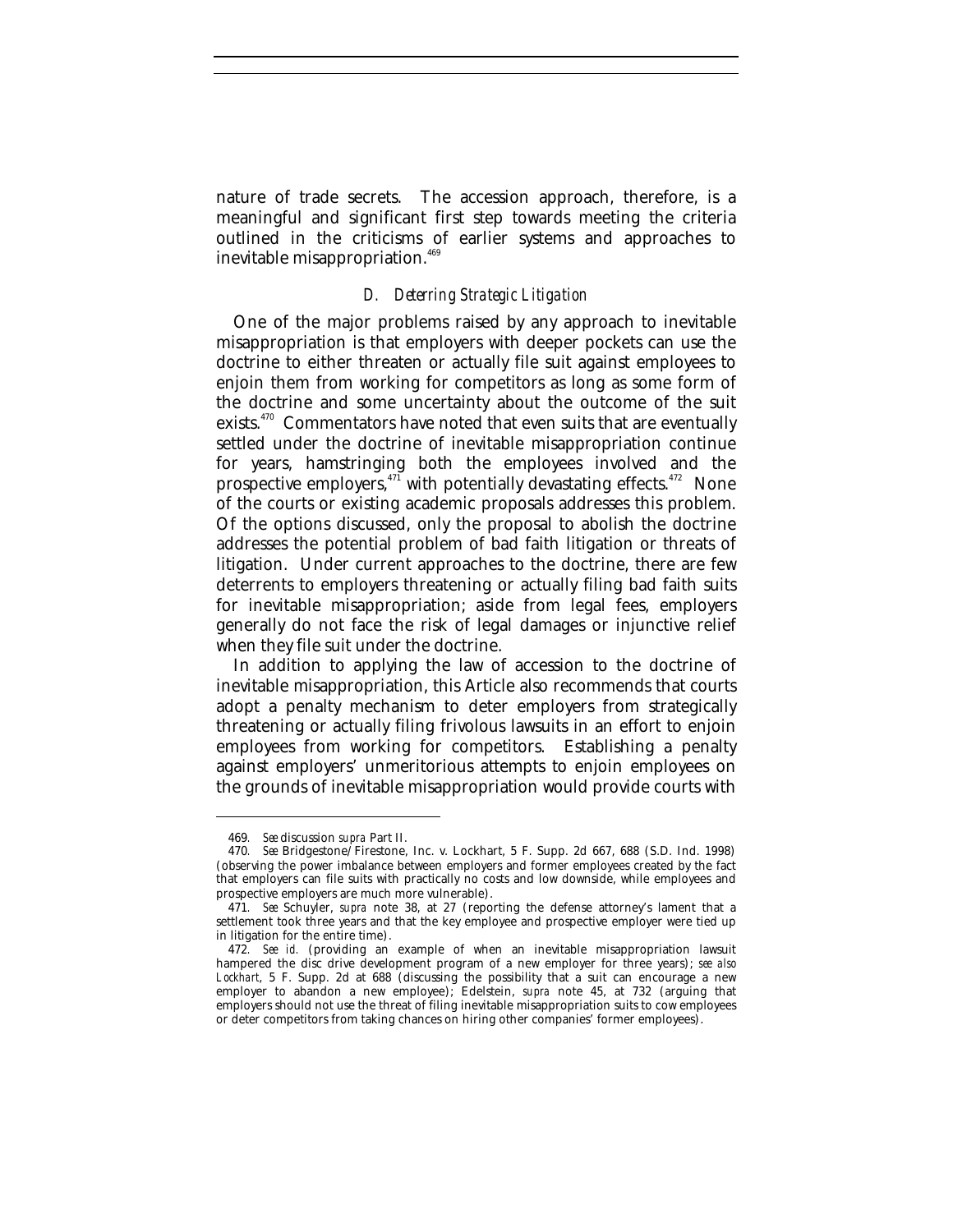a fifth kind of remedy that could balance the *de facto* power of employers. In addition to the four standard remedies outlined above—Option (1) injunction; Option (2) injunction, but with compensation; Option (3) no injunction; and Option (4) no injunction, but with royalties-–the courts would also have the remedy of granting Option (5) no injunction, but additional penalties. Employees could file counterclaims against employers who intentionally file questionable injunctive motions to harass, harm, or intimidate employees into remaining with them. If their counterclaims are successful, courts could award employees compensatory legal fees or even punitive damages.

This "fifth remedy" was recently implemented in the November 1997 case of *Bridgestone/Firestone, Inc. v. Lockhart*. In this case. Bridgestone/Firestone sued to enjoin Lockhart, one of its former employees, from going to work for GAF, one of its competitors, claiming that his new employment would inevitably cause him to misappropriate trade secrets.<sup>474</sup> The court rejected this argument,<sup>475</sup> noting that there was no evidence that Lockhart was likely to take any information<sup> $476$ </sup> and that Lockhart and GAF had even actively designed his work responsibilities to prevent him from having to use or disclose Bridgestone/Firestone's trade secrets.<sup>477</sup> After rejecting the company's claim for inevitable misappropriation on this basis, $478$  the court then turned to Lockhart's innovative fifth remedy proposal.

*Lockhart* validated a cause of action against employers who file failing motions to enjoin employees in Indiana. $479$  After rebutting the inevitable misappropriation claims, Lockhart counterclaimed for compensatory and exemplary damages under an old Indiana blacklisting statute.<sup>480</sup> The statute, drafted and passed in the nineteenth century to combat efforts by the railroads to blacklist workers, contains very broad language that suggests that anyone who attempts to prevent an individual from working in their chosen profession may be sued for compensatory and exemplary damages.<sup>481</sup> The statute reads:

If any railway company or any other company or partnership or corporation in this state shall authorize, allow or permit any of its or their agents to black-list any discharged employees, or attempt by words or writing, or any other means whatever, to prevent such discharged employee, or any employee who may have voluntarily

477*. See id.*

<sup>473.</sup> 5 F. Supp. 2d 667.

<sup>474</sup>*. See id.* at 682 (stating the plaintiff's claim that the defendant would disclose confidential information to which he had access while employed by the plaintiff).

<sup>475</sup>*. See id.* at 681 (characterizing the inevitability argument as non-persuasive).

<sup>476</sup>*. See id*. at 682 (noting that Lockhart did not take any documents and his knowledge of general business information was of limited value).

<sup>478</sup>*. See id.* (finding that misappropriation was not "seriously threatened").

<sup>479</sup>*. See id.* at 688 (allowing recovery upon a counterclaim for "blacklisting").

<sup>480</sup>*. See id.* at 686 (allowing a cause of action under IND. CODE § 22-5-3-2 (1889)).

<sup>481</sup>*. See id.*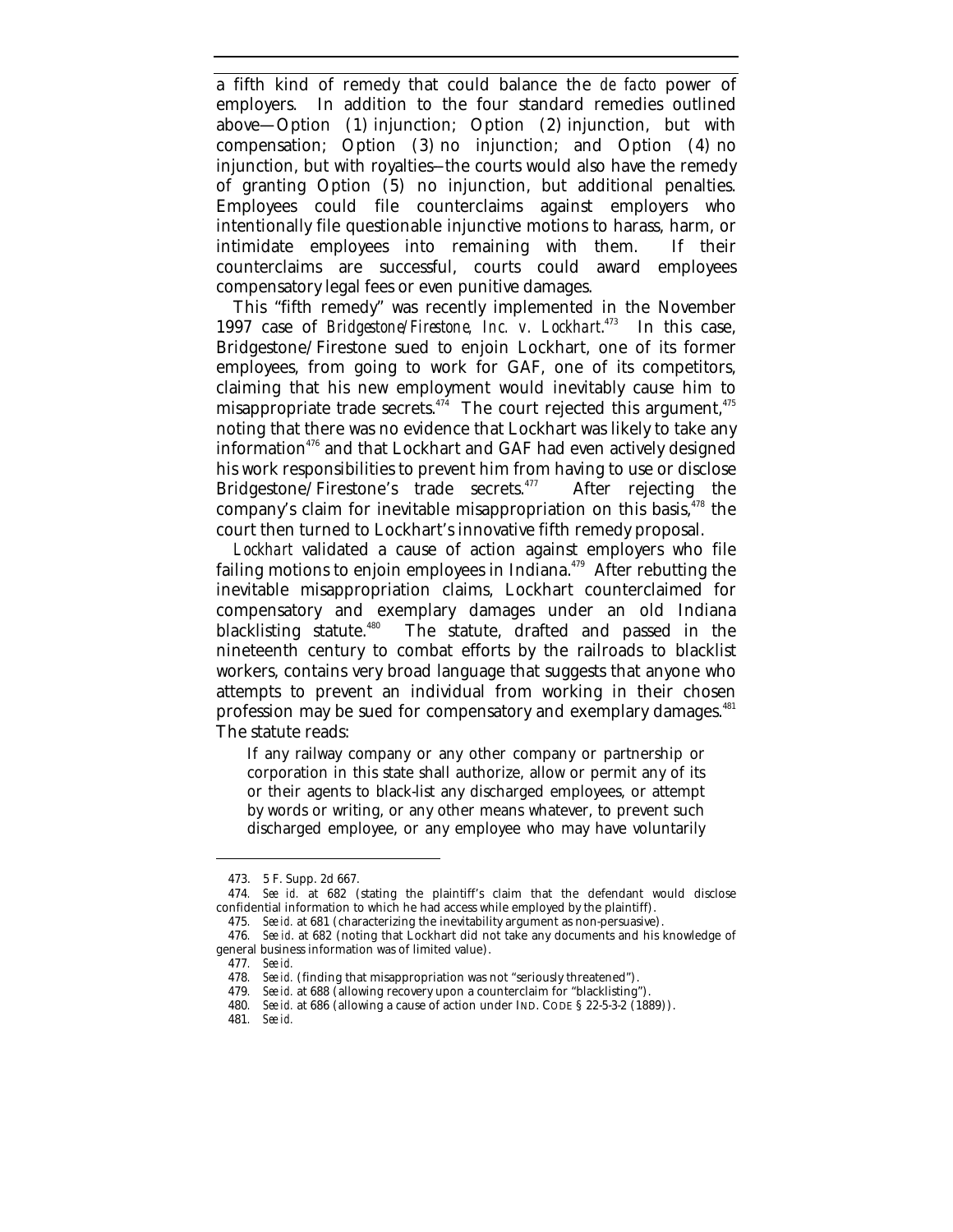left said company's service, from obtaining employment with any other person, or company, said company shall be liable to such employee in such sum as will fully compensate him, to which may be added exemplary damages.<sup>482</sup>

Consequently, Lockhart argued that Bridgestone/Firestone's motion to enjoin him from working for GAF constituted such an "attempt by words or writing, or any other means whatever"<sup>483</sup> to prevent an individual from pursuing employment with "any other person, or company,"<sup>484</sup> and counterclaimed for compensatory and exemplary damages.<sup>485</sup>

The district court agreed, holding that the nineteenth-century antiblacklisting statute was indeed applicable to a failed motion to enjoin an employee from working for a competitor.<sup>486</sup> However, because the suit appeared to be filed in good faith and because this statute had not previously been so interpreted this way,<sup>487</sup> the court awarded Lockhart compensatory damages for his legal fees. The court did not, however, award Lockhart exemplary damages.<sup>488</sup>

Interestingly enough, the court explicitly justified the adopting of the *Lockhart* remedy of a penalty for unsuccessful injunctive lawsuits on the grounds that it would help balance the power of the former employer against the employee:<sup>489</sup>

Apart from the effect of the blacklisting statute, a former employer who sues to stop a departing employee from going to work for a competitor faces no serious adverse consequences from the lawsuit, apart from its own attorneys' fees . . . . On the other side of the power equation, even the mere threat of a lawsuit can be enough to discourage the departing employee from going to work for a competitor. And if the employee is not discouraged, the prospective new employer may be.<sup>490</sup>

The court thus read the anti-blacklisting statute as providing employees with some ex post redress for damages suffered and some ex ante deterrence against employers for filing such lawsuits against

<sup>482</sup>*. Id.* (quoting IND. CODE § 22-5-3-2 (1889)).

<sup>483</sup>*. Id.*

<sup>484</sup>*. Id.* (quoting IND. CODE § 22-5-3-2 (1889)).

<sup>485</sup>*. See id.*

<sup>486</sup>*. See id.* at 687.

<sup>487</sup>*. See id.* (recognizing that since its enactment, the statute in question appears never to have been the subject of a reported court opinion).

<sup>488</sup>*. See id.* (acknowledging that the court could only award exemplary damages if the employer acted with malice in an effort to prevent the future employment of the defendant).

<sup>489</sup>*. See id.* at 688 (stating that the statute provides no safe harbor for unsuccessful lawsuits). 490*. Id.*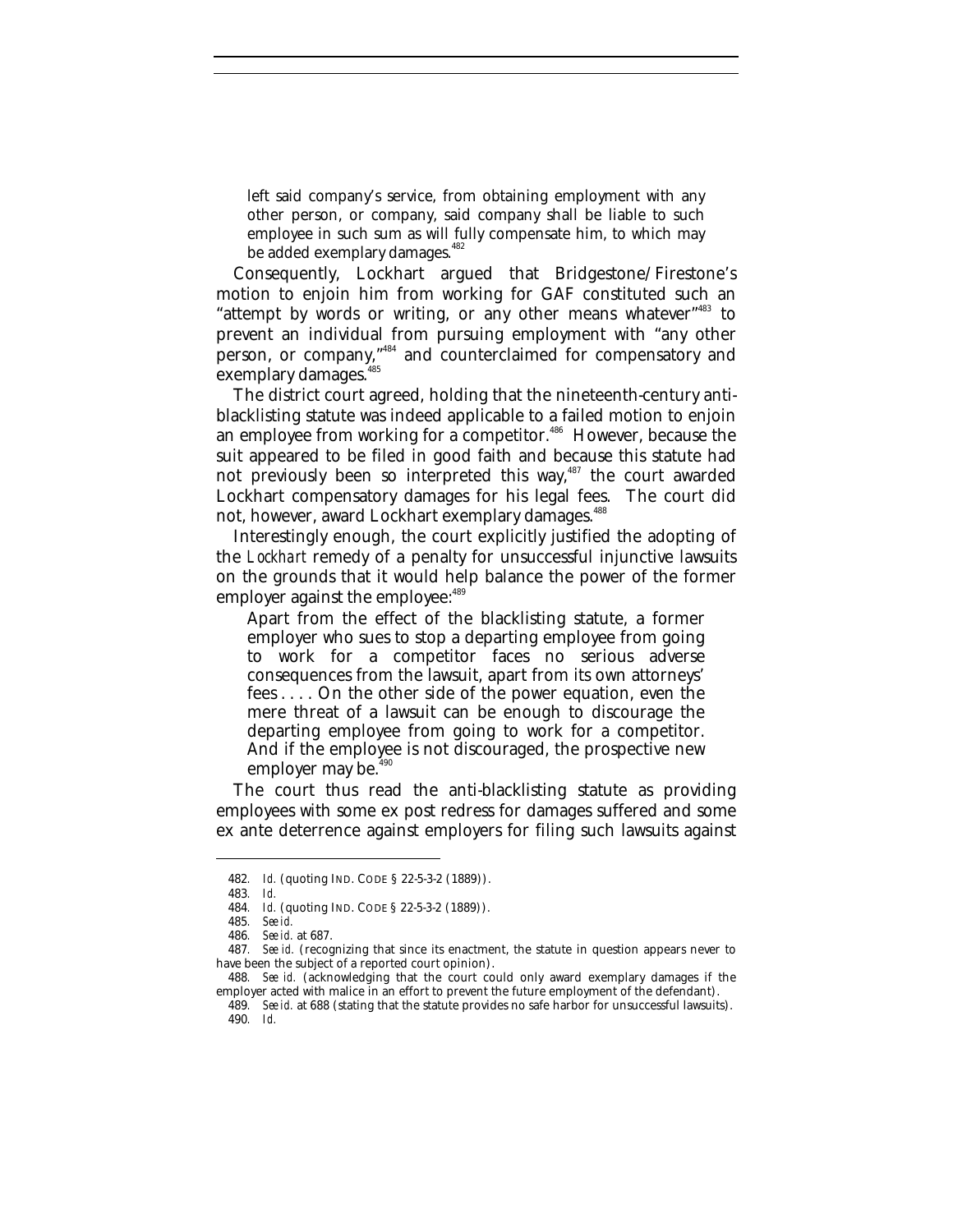employees. Thus, the combination of the accession law approach with this fifth penalty mechanism option can create a comprehensive and coherent framework for applying the doctrine of inevitable misappropriation of trade secrets.

## **CONCLUSION**

As trade secrets have become an increasingly important part of the modern economy, a growing number of courts have struggled with the development of a coherent doctrine of inevitable misappropriation. Unfortunately, their attempts have suffered from both over- and under-inclusiveness, as well as an overly crude approach of all-or-nothing relief. These limitations threaten the balance between fundamental individual liberties to choose one's own work and powerful economic interests in protecting property and investments. They also have the potential for dramatically affecting the overall climate for innovation, competition, and economic growth.

The fundamental and common problem of existing approaches to inevitable misappropriation is that they focus almost exclusively and somewhat simplistically on protecting the employer's property interests in its trade secrets. $491$  Courts ask whether the trade secrets will be inevitably misappropriated and provide all-or-nothing relief based on their answer.<sup>492</sup> Although there is a discussion of the balance of interests including the employee's interests in freedom to work and control her human capital and the employer's interest in protecting its trade secrets, the central focus of the doctrine on the state of the employer's trade secrets does not allow for evaluations of relative value or partial inevitability. The same singular emphasis in providing remedies leads courts to provide crude all-or-nothing protection to an employer's trade secrets, without reference to relative value or intermediate and accurate relief.

Academic responses to these problems fall short of providing an acceptable solution.<sup>493</sup> Proposals for total acceptance or rejection of the doctrine are too extreme to balance the interests involved, while recognition of concurrent property interests conflicts with new developments in the system of trade secret protection.

The correct approach to the doctrine of inevitable misappropriation can be found not by looking forward to these existing and proposed legal doctrines, but by fundamentally shifting perspective back to an older legal doctrine. The appropriate insight into solving the problems of the current doctrine can be derived from the law of accession.<sup>494</sup> Rather than centrally concerning

<sup>491</sup>*. See* discussion *supra* Part II.A.2.

<sup>492</sup>*. See* discussion *supra* Part II.A.3 (reporting the inadequacy and inconsistency of all-ornothing remedies).

<sup>493</sup>*. See* discussion *supra* Part II.B (providing an overview of current proposals).

<sup>494</sup>*. See* discussion *supra* Part III.C (describing the accession law approach).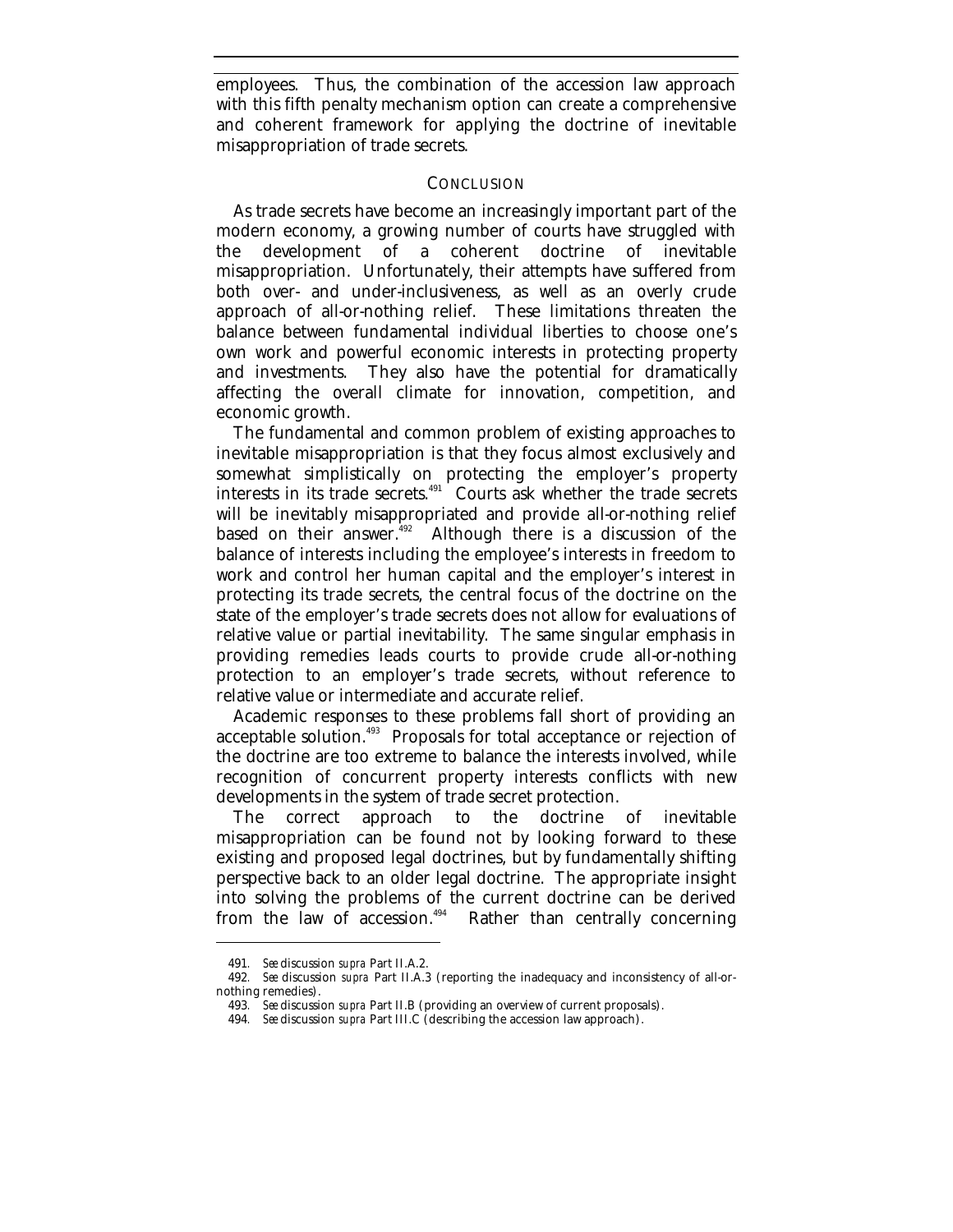themselves with the employer's trade secrets, courts should instead focus on the employee as a combination of employer and employee interests. Instead of viewing the problem as an inquiry into the status of a simple, discrete property interest (the trade secrets) and struggling to balance it against other interests (the employee's human capital and right to work), courts should approach the question as a determination of the ownership and control of a combined or transformed property interest (the employee and her employment) made up of employer and employee interests. Accession law, which has, since Blackstone's time, developed a subtle and nuanced approach to allocating the ownership of transformed and combined property, can offer a coherent and well-developed approach to the modern question of who controls these combinations of human capital and trade secrets. Expanding the accession approach to include penalties for unmeritorious motions to enjoin employees can also balance the incentives and power positions of employers and employees and ensure that doctrine will not be applied lightly.

Finding an accession law solution to inevitable misappropriation doctrine problems also suggests two larger observations. First, similar approaches might be useful in other areas of intellectual property law. For example, the continually developing law of derivative works and the parody fair-use exception in copyright law might benefit from an accession law analysis.<sup>495</sup> These and other areas involve the

<sup>495.</sup> Just as in accession law, courts reviewing injunctions against the distribution or exploitation of derivative works which are based on underlying original works (such as movies based on books) have debated about whether the relative value of the transformed/combined derivative work should play a role in granting relief. *Compare* Rohauer v. Killiam Shows, Inc., 551 F.2d 484, 493-94 (2d Cir. 1977) (allowing the derivative copyright holder to show and exploit the film even after the copyright of the underlying work was renewed and the film rights were reassigned because "[t]he equities lie preponderantly in favor of the proprietor of the derivative copyright" who will "often have made contributions literary, musical and economic as great or greater than the original author"), *with* Stewart v. Abend, 495 U.S. 207, 228, 236 (1990) (denying derivative copyright holders the ability to show and exploit "Rear Window" the holder of renewed copyright of the underlying short story "It Had to Be Murder" and suggesting that arguments regarding policies behind copyright "are better addressed by Congress than the courts").

As noted above, accession law inquires into the relative value contributed by both parties. *See supra* notes 341-60 and accompanying text. In addition, as in accession law, courts analyzing whether one work should be considered a derivative work of another have asked whether the allegedly derivative work physically incorporates the original work and thus, cannot be separated therefrom. *Compare* Midway Mfg. Co. v. Artic Int'l, Inc., 704 F.2d 1009, 1011 (7th Cir. 1983) (holding that the circuit board that speeds video game play is an infringing derivative work), *with* Lewis Galoob Toys, Inc. v. Nintendo of Am., Inc., 964 F.2d 965, 972 (9th Cir. 1992) (holding that a video game device that does not incorporate a copyrighted work in some concrete or permanent form is not a derivative infringing work).

Courts ruling on whether a work constitutes a derivative work of a copyrighted original